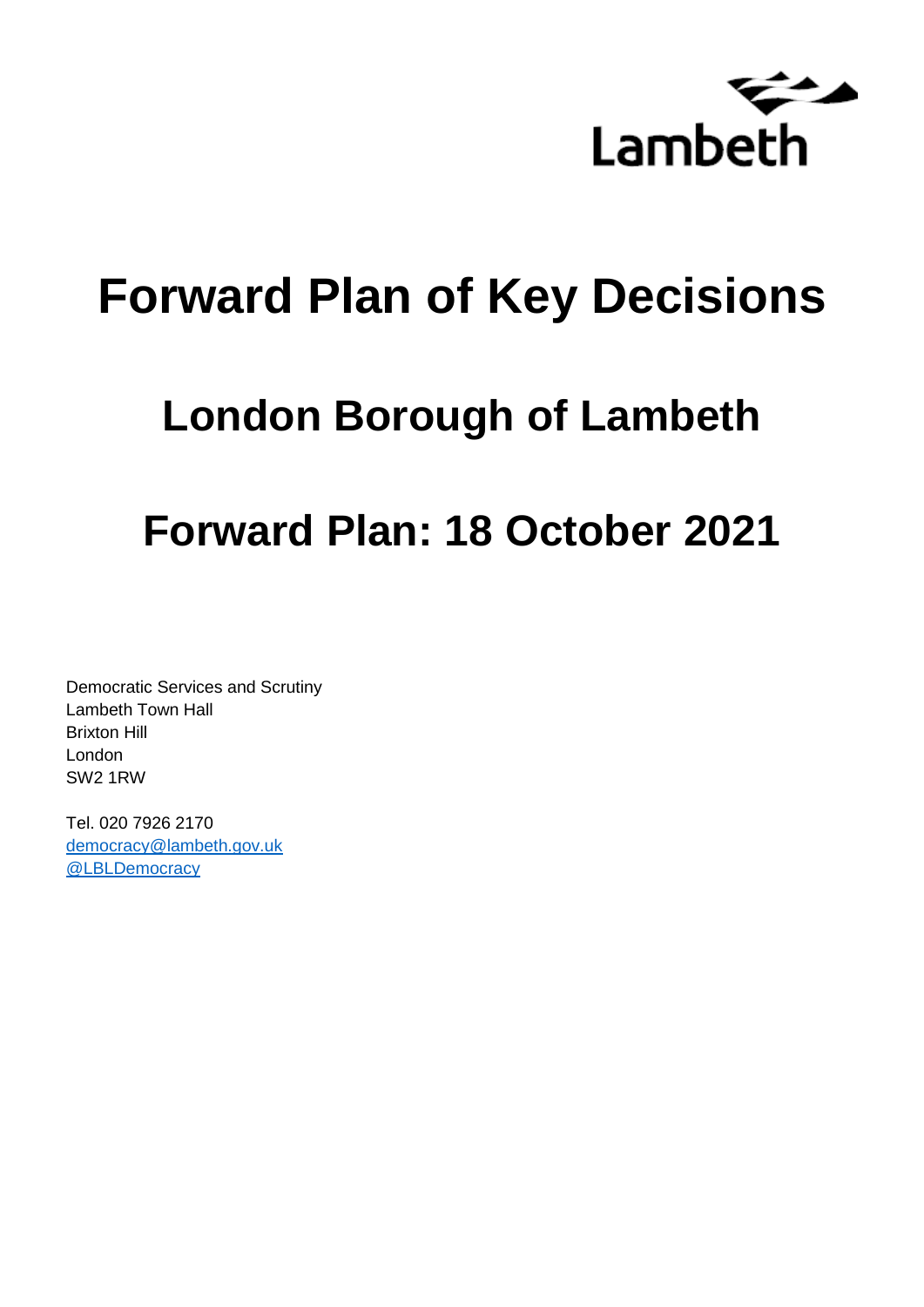# **Notice of forthcoming Key Decisions**

Local authorities are required by law to give 28 days' notice of any key decisions to be made. The Forward Plan sets out information about the key decisions that Cabinet, individual Cabinet Members, the Health and Wellbeing Board and the Better Places Joint Committee intend to make in forthcoming months. It ensures public notice of all key decisions is provided at least 28 days' in advance of the decision date.

The Forward Plan contains information about each forthcoming key decision and is published to the Council website every week, usually on a Monday.

# **What is a Key Decision?**

The Lambeth Council Constitution defines a key decision as an executive decision that:

- 1) Requires an amendment to the Community Plan Outcomes Framework or requires a recommendation to Full Council to amend the Budget and Policy Framework;
- 2) Results in the local authority incurring expenditure, raising income or the making of savings in excess of £500,000; or,
- 3) Has a significant impact on:
	- a) communities living or working in an area comprising two or more wards in Lambeth;
	- b) the wellbeing of the community or the quality of service provided to a significant number of people living or working in an area; or,
	- c) Communities of interest.

The majority of key decisions are taken by the Cabinet or individual Cabinet Members (the Executive). Each Key Decision will be communicated via a comprehensive report which must be published at least five clear days before the decision is taken. Published reports can be accessed through Decisions [Online.](http://moderngov.lambeth.gov.uk/mgDelegatedDecisions.aspx?bcr=1&DM=0&DS=2&K=0&DR=&V=0) Cabinet reports will also be available in [Cabinet agenda packs,](https://moderngov.lambeth.gov.uk/ieListMeetings.aspx?CommitteeId=225) which are published five clear days before the meeting.

The Executive cannot consider key decisions that have not been included on the Forward Plan. However, the Council Constitution sets out procedures that can be used if a decision that has not been advertised on the Forward Plan must be taken immediately. Urgency procedures can only be used in exceptional circumstances. For further information on Access to Information procedure rules please see Part 3, Section 2 of the [Council Constitution](http://moderngov.lambeth.gov.uk/ieListMeetings.aspx?CId=738&info=1&MD=Constitution) or contact Democratic Services.

# **What information is included on the Forward Plan?**

The Forward Plan gives information about:

- key decisions that are likely to be considered in forthcoming months;
- the earliest date a key decision can be taken;
- who will make a decision;
- what consultation will be undertaken;
- whether the forthcoming report is likely to include exempt or confidential information;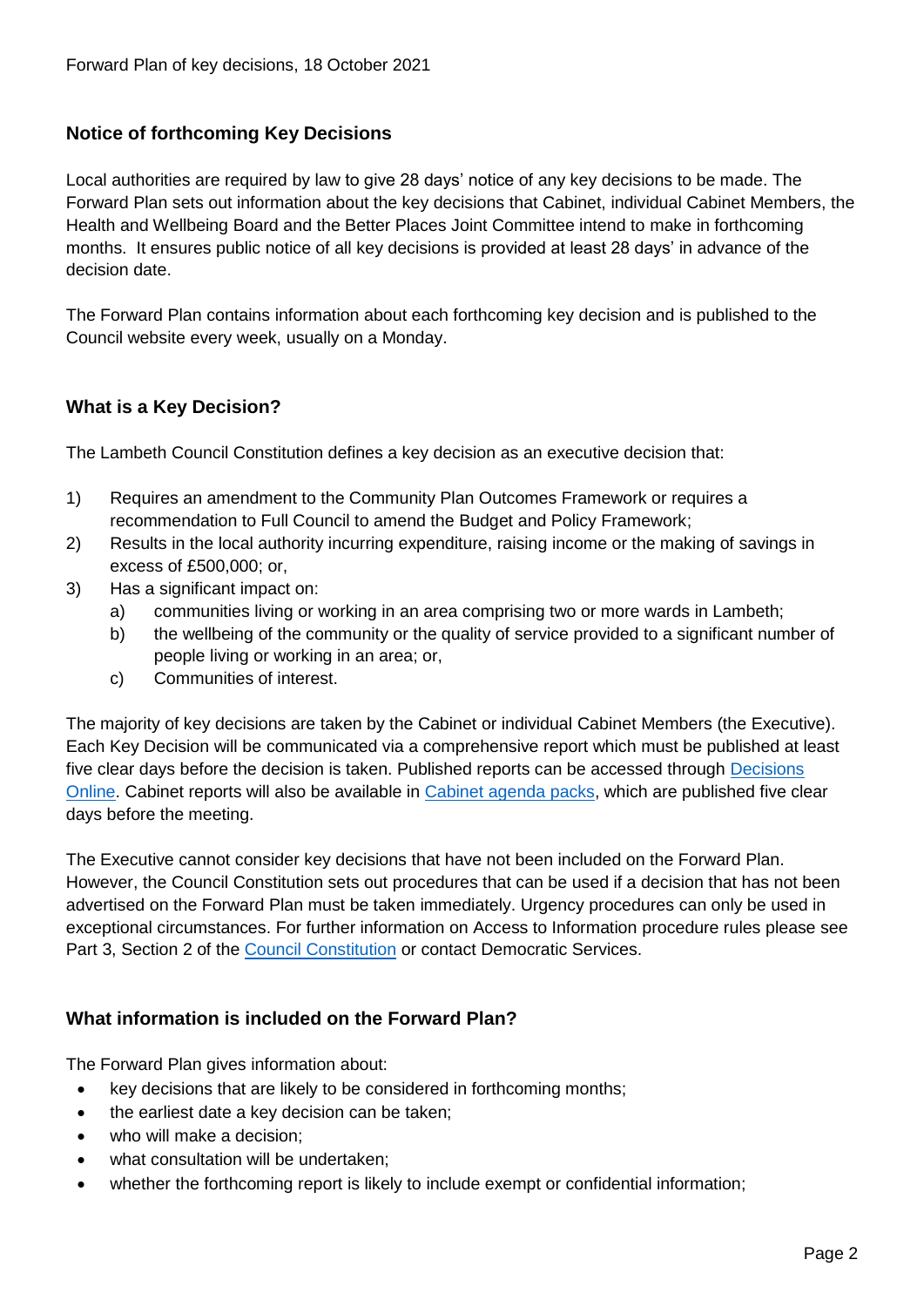- A list of background documents to be submitted to the decision maker for consideration in relation to the forthcoming decision; and,
- who you can contact for further information.

# **Public representations and further information**

Each Forward Plan entry gives the name of the relevant officer to contact about that particular decision. Where possible, a contact name, e-mail address and telephone number are provided.

Members of the public can make representations about forthcoming decisions by:

- Contacting the Lead Officer responsible for the report;
- Contacting the decision maker or relevant Cabinet Member (details can be found on the council [website\)](http://moderngov.lambeth.gov.uk/mgMemberIndex.aspx?bcr=1); and,
- Contacting Democratic Services.

Any document listed in the Forward Plan can be requested via the Lead Officer or by contacting Democratic Services. The reader is encouraged to access any such documents electronically, however copies or extracts may be made available at the following address on request: Lambeth Town Hall, Brixton Hill, SW2 1RW.

When making representations, members of the public may submit to the decision maker any further documents relevant to the decision.

All decision dates given in the Forward Plan are subject to change. Therefore, please ensure that you always consult the latest version of the Forward Plan for the most up to date information. Any further queries can be directed to Democratic Services.

# **Notice of decisions likely to contain confidential or exempt information**

Local authorities are required to specify 28 days in advance of a Cabinet meeting all the reports that are likely to contain confidential or exempt information. Should this be the case, a private 'Part 2' report will be produced to accompany the main report but will not be published. The public and press may also be asked to leave the Cabinet meeting for part of the proceedings. Any person is able to make representations if they believe the decision should instead be made in the open part of the meeting.

If you wish to make any such representation please contact Democratic Services. All representations will be documented in the relevant agenda a minimum of five clear days before the Cabinet meeting takes place. This will also include any response to the representations and a statement of the reasons why the meeting is be held in private.

For further information about exempt or confidential information please see the Access to Information Procedure Notes in Part 3, Section 2 of the [Council Constitution](http://moderngov.lambeth.gov.uk/ieListMeetings.aspx?CId=738&info=1&MD=Constitution) or contact Democratic Services.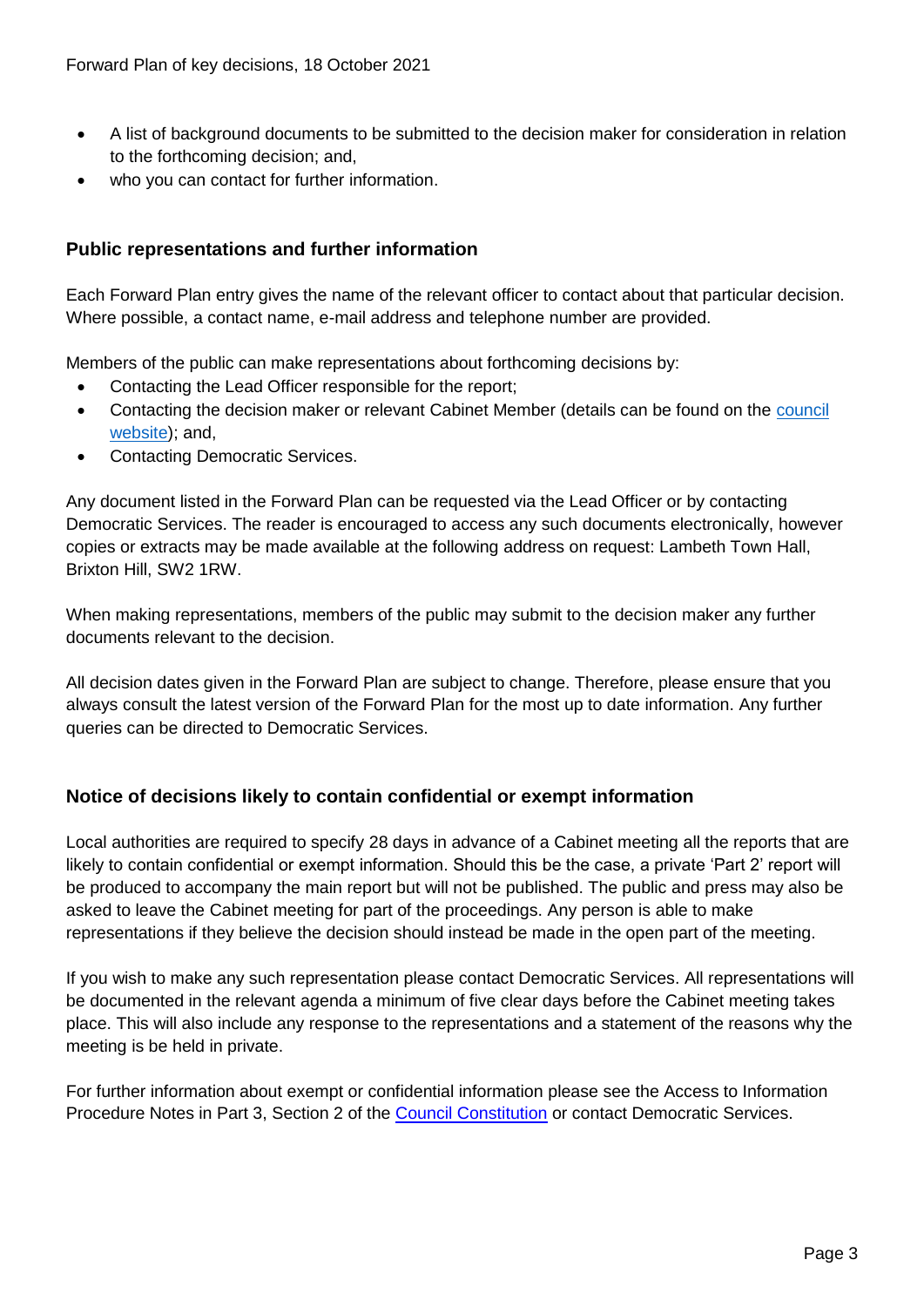| <b>Contents</b>                                                                                                      |                |
|----------------------------------------------------------------------------------------------------------------------|----------------|
| The November Financial Planning and Medium Term Strategy Report                                                      | 6              |
| Low Traffic Neighbourhoods Scrutiny Commission                                                                       | $\overline{7}$ |
| Youth Strategy 2021-2025                                                                                             | 8              |
| Air Quality Vision for Lambeth                                                                                       | 8              |
| Responsible Procurement Policy 2021-2024                                                                             | 9              |
| Regulation 18 draft Site Allocations Development Plan Document                                                       | 9              |
| <b>Lambeth Housing Strategy</b>                                                                                      | 10             |
| Revenue and Capital Budget 2022-23                                                                                   | 10             |
| 49 Brixton Station Road/6 Canterbury Crescent - Decision to Award Contract to<br><b>Preferred Delivery Partner</b>   | 11             |
| Care and support services in Lambeth's extra care housing schemes                                                    | 11             |
| Procedure for allocating Lambeth Council's Section 106 Carbon Offset Funds                                           | 12             |
| <b>Tenancy Support Service</b>                                                                                       | 12             |
| Construction of Modular Units for Temporary Accommodation                                                            | 13             |
| Delivery of Housing Contracts after 2020                                                                             | 13             |
| Vehicle Leasing for the Direct Labour Organisation                                                                   | 14             |
| National Net Zero Retrofit Accelerator (NNZRA)                                                                       | 15             |
| Leigham Court Road - Amesbury and Barcombe Avenue                                                                    | 15             |
| Purser House - Refurbishment of vacant former community centre to form 3 x 2 bed<br>flats                            | 16             |
| External Works Programme and Replacement of External Wall Insulation Cladding<br>Systems Procurement - Capital Works | 16             |
| Vassall Road Heating Replacement Project                                                                             | 17             |
| Oaklands Estate Lift Refurbishment Project                                                                           | 18             |
| <b>Brixton Road Heating Replacement Project</b>                                                                      | 18             |
| Replacement of Kitchens and Bathrooms                                                                                | 19             |
| <b>Asbestos Removals Contract</b>                                                                                    | 19             |
| Asbestos Surveys and Analytical Works Contract                                                                       | 20             |
| Total Asset Solution - Strategic Asset Partner                                                                       | 21             |
| <b>Total Asset Solution - Asset Delivery Partners</b>                                                                | 21             |
| Workwise Project - St Mungo's - Extension                                                                            | 22             |
| Provision of a Dynamic Purchasing System for Housing Planned Capital<br>Maintenance Projects                         | 22             |
| <b>Lambeth Housing Strategy</b>                                                                                      | 23             |
| External Refurbishment Works and Fire Safety Works to No.1- No.44 Meath House                                        | 24             |
| HRA Business Plan, Rent and Service Charge setting report                                                            | 24             |
| Front Entrance Door (FED) Replacement Programme                                                                      | 25             |
| Communal Fire Doors Replacement Programme                                                                            | 25             |
| 10-22 Tooting Bec Gardens - Refurbishment works                                                                      | 26             |
| MacIntosh Court - Roof Replacement Covering Supplier                                                                 | 26             |
| Award of a contract for Electric Vehicle Ultra Rapid Charge Points                                                   | 27             |
| Capital Studio, Infrastructure and Capital Delivery Salaries CIL                                                     | 28             |
| Procurement for Highways Professional Services - Traffic Order Making                                                | 28             |
| <b>Fleet Maintenance Contract Procurement</b>                                                                        | 29             |
| Procurement of electric small mechanical brooms                                                                      | 29             |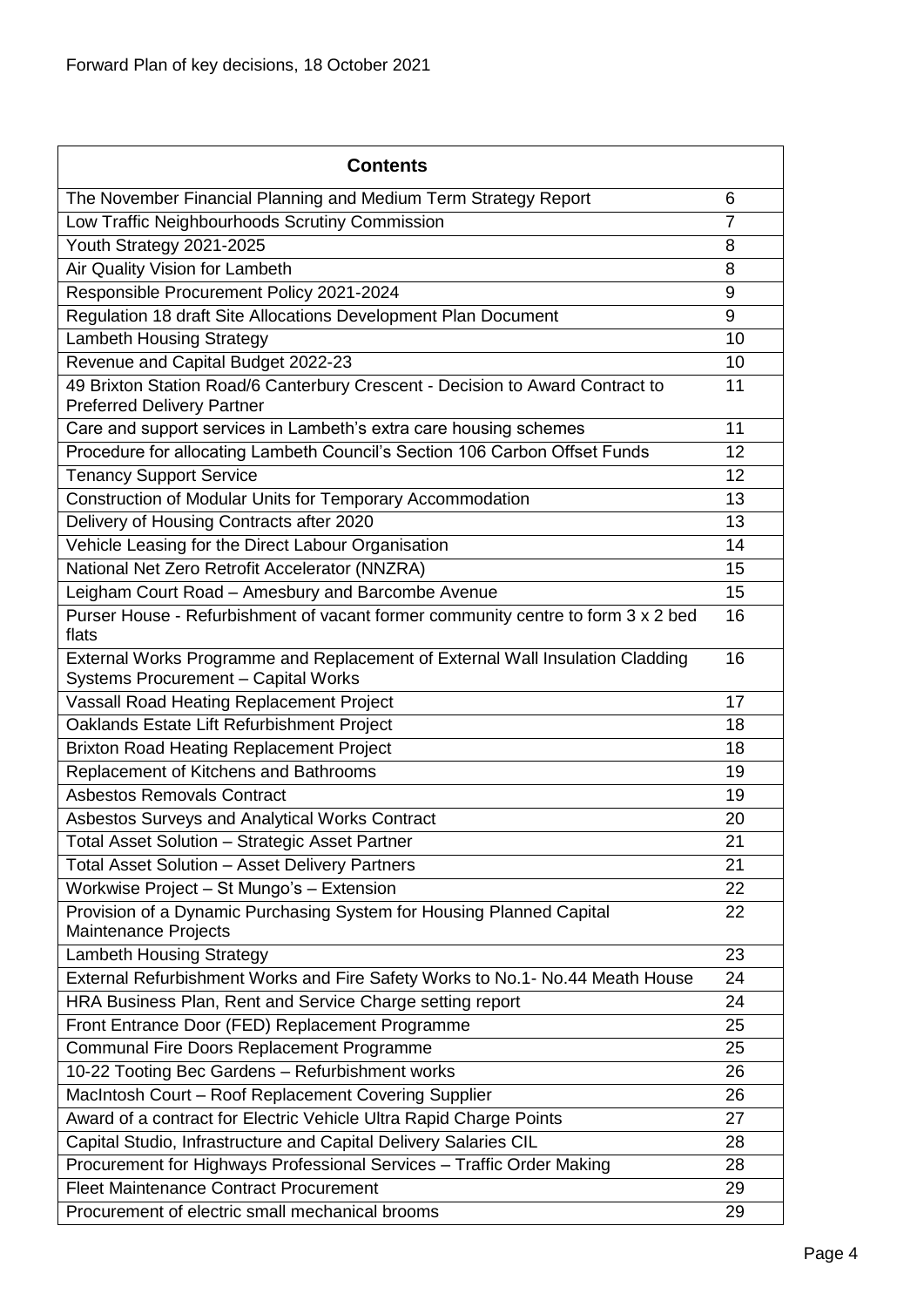| Sustainable Travel - The Big Shift                                                                                 | 30 |
|--------------------------------------------------------------------------------------------------------------------|----|
| Highways Improvement Programme (HIP) 2021-22-Footway Renewal                                                       | 30 |
| South Bank Spine Route Public Realm Project - Chicheley Street and Belvedere<br>Road Junction                      | 31 |
| <b>Upper Norwood Joint Library</b>                                                                                 | 32 |
| Data Network Services - Extension                                                                                  | 32 |
| PSR - External Works and replacement of Town Hall roof                                                             | 33 |
| Network and Telephony Services Procurement                                                                         | 33 |
| <b>ITSM Replacement Plan</b>                                                                                       | 34 |
| Procurement - Minor Works Framework                                                                                | 34 |
| Digital Delivery - capital budget allocation                                                                       | 35 |
| Laptops, associated products, and services procurement                                                             | 35 |
| <b>Insurance Legal Services</b>                                                                                    | 36 |
| Property Liability and Terrorism Insurance                                                                         | 37 |
| Procurement of Managed Print Service for Print and Reprographics                                                   | 37 |
| Microsoft Enterprise Agreement Procurement                                                                         | 38 |
| Digital Customer Platform Variation Order                                                                          | 39 |
| Capital Maintenance - Cuttle Construction Ltd Contract variation and extension                                     | 39 |
| New contract and commissioning arrangements for Youth Services                                                     | 40 |
| <b>Supervised Contact Service</b>                                                                                  | 40 |
| Local Safeguarding Arrangements: changes and key issues                                                            | 41 |
| Semi-independent living for care leavers                                                                           | 41 |
| Capital Funding for field drainage and renovation of Stockport Road Playing fields,<br><b>Woodmansterne School</b> | 42 |
| <b>Early Years Commissioning</b>                                                                                   | 43 |
| School admissions policy and arrangements for 2021/22 entry                                                        | 43 |
| <b>6 Schools Roofing Works</b>                                                                                     | 44 |
| Housing-related support pathway for young people                                                                   | 44 |
| School Capital Maintenance - Variation to Current Consultant Contract                                              | 45 |
| Replacement of the Heating and Hot and Cold-Water Services to Elmwood Primary<br>School                            | 46 |
| Replacement of the Heating and Hot and Cold-Water Services to Holmewood<br>Nursery                                 | 46 |
| Replacement of the Heating and Hot and Cold-Water Services to Kingswood Primary<br>School                          | 47 |
| Re-procurement of community support services                                                                       | 47 |
| Reprovision of Community Support Approved Provider Spot Contract Arrangements                                      | 48 |
| Stop Smoking Services - Proposed single year extensions to current contracts with<br>GSTT and community pharmacies | 48 |
| Re-procurement of community support services                                                                       | 49 |
| Extension of the Approved Provider List framework agreement for community                                          | 50 |
| support providers                                                                                                  |    |
| North Lambeth and Stockwell Neighbourhood Areas - General Practice Capital<br>Investment                           | 50 |
| Co-ordination and Distribution of Surplus Food Contract Extension                                                  | 51 |
| Conversion of Brixton Recreation Centre storage space to work space                                                | 51 |
| Oval and Prince's Co-operative Local Investment Plan                                                               | 52 |
| South Lambeth Estate - Enabling Works for the Phase 1 Development                                                  | 52 |
| Westbury estate - Making of Compulsory Purchase Order                                                              | 53 |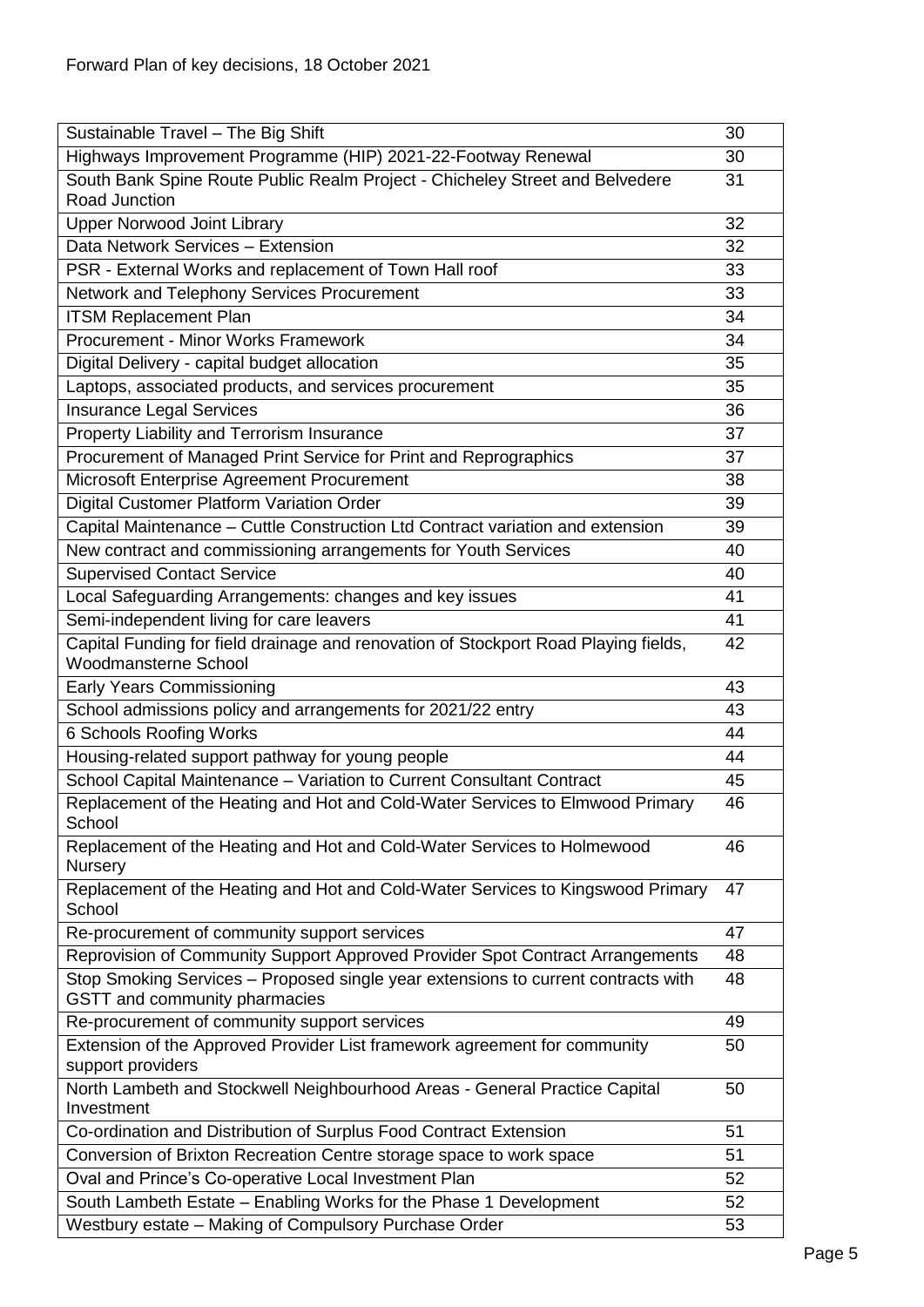| South Lambeth estate - Making of Compulsory Purchase Order<br>53                                                        |    |  |
|-------------------------------------------------------------------------------------------------------------------------|----|--|
| Funding Allocation for Completion of LJ Works                                                                           |    |  |
| Local Lettings Plan - South Lambeth Estate                                                                              |    |  |
| Local Lettings Plan - Knight's Walk                                                                                     | 55 |  |
| Local Lettings Plan - Fenwick Estate                                                                                    | 55 |  |
| Fenwick South - Variation to the Development Agreement                                                                  | 56 |  |
| Estate Regeneration - Buyback Programme - Dispute Resolution                                                            | 56 |  |
| Land at 53 Elliott Road - Appropriation for Planning Purposes                                                           | 57 |  |
| Brixton Townscape Heritage Initiative: Building Contractor Appointment                                                  | 57 |  |
| Land at 53 Elliott Road - Appropriation for Planning Purposes                                                           | 58 |  |
| Fenwick Place - Appropriation for Planning Purposes                                                                     | 58 |  |
| Hydethorpe Road - Appropriation for Planning Purposes                                                                   | 59 |  |
| Land at 2 Roman Rise - Appropriation for Planning Purposes                                                              | 59 |  |
| Allocation of Neighbourhood CIL to projects within the South Bank and Waterloo<br>Neighbours (SoWN) Neighbourhood area. | 60 |  |
| Approval of CIL Social Housing Relief for 17/02936/FUL Graphite Square SE11 5EE                                         | 60 |  |
| Appointment of the Principal Contractor for the Redevelopment of 114-118 Lower<br>Marsh                                 | 61 |  |
| Westbury - Phase 2 - Appropriation for Planning Purposes                                                                | 62 |  |
| Knights Walk - Phase 2, Appropriation for Planning Purposes                                                             | 62 |  |
| Somerleyton Road - Block F - Appropriation for Planning Purposes                                                        | 63 |  |
| Somerleyton Road - Phase 1 - Deed of Variation & Lettings                                                               | 63 |  |
| Lambeth Local Development Scheme                                                                                        |    |  |
| Waterloo Undercroft. Agreement for Lease<br>64                                                                          |    |  |
| LJ Works Landscaping Contract Award Report<br>65                                                                        |    |  |
| Lambeth Annual Infrastructure Funding Statement 2020/21<br>66                                                           |    |  |
| Updates to CIL Discretionary Relief Policy Statements                                                                   | 66 |  |
| Lower Marsh Redevelopment - Uplift in Project Costs                                                                     | 67 |  |
| Proposal regarding the site at the former Clapham Old Library                                                           | 67 |  |
| Transfer of the Greek Enclosure from the Greek Cathedral trust of St Stephen's<br><b>Chapel to the Council</b>          | 68 |  |
| Appointment of Consultants for Brockwell Hall Restoration                                                               | 68 |  |
| ELEVATE Strategic Plan 2020-23                                                                                          | 69 |  |
| Expenditure Arising from London Eye Section 106 Receipts                                                                | 69 |  |
| Kennington Park Funding Allocation                                                                                      | 70 |  |
| West Norwood Cemetery National Heritage Lottery (NLHF) Project: procurement and<br>71<br>award of works for Package A1  |    |  |
| Brockwell Hall Restoration Decarbonisation Project: procurement and award of<br>works                                   | 71 |  |
| Brockwell Hall Restoration NLHF Project: procurement and award of works for the<br>Ground maintenance Depot Building    | 72 |  |
| Business Case - Myatts Fields Depot Redevelopment - Request for Additional<br>Funding                                   | 72 |  |
| Essential Maintenance works at Carnegie Library                                                                         | 73 |  |
| <b>Kickstart Scheme</b>                                                                                                 |    |  |
| <b>Desigion:</b> The Navember Einensial Planning and Medium Term Strategy Penert                                        |    |  |

<span id="page-5-0"></span>**Decision:** The November Financial Planning and Medium Term Strategy Report

The November Financial Planning and Medium Term Strategy Report will provide an update on the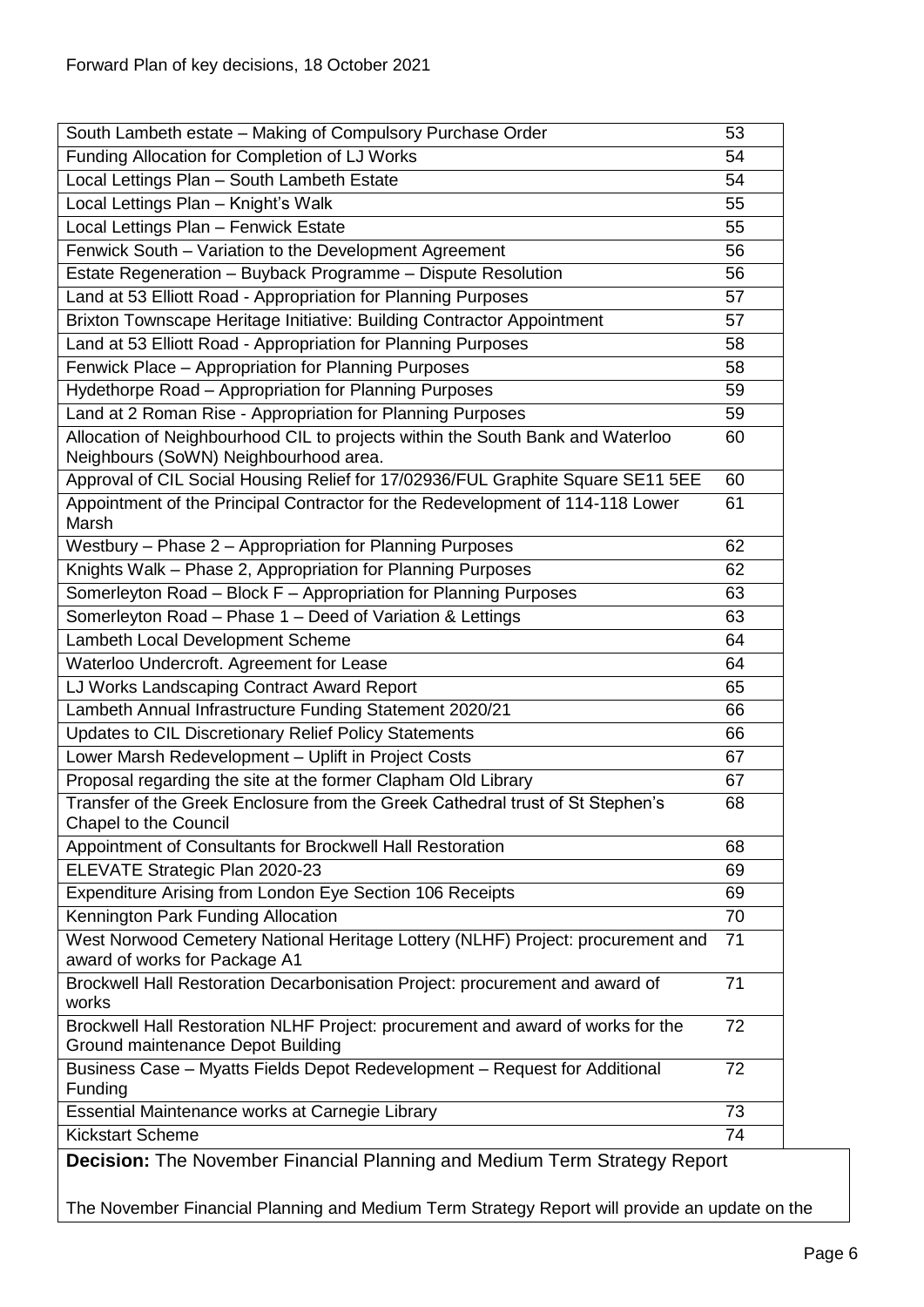economic outlook, pressures, risk areas and set out the revenue funding deficit for 2021-26 together with proposals to close the funding gap. Together with a refreshed Medium Term Financial Strategy, and Financial Management Strategy.

<span id="page-6-0"></span>

| Ward(s) affected: All Wards                                                                                                                                                                                                                                         |                              |  |
|---------------------------------------------------------------------------------------------------------------------------------------------------------------------------------------------------------------------------------------------------------------------|------------------------------|--|
| <b>Exempt or confidential information:</b>                                                                                                                                                                                                                          | <b>Consultation details:</b> |  |
|                                                                                                                                                                                                                                                                     |                              |  |
| Decision to be taken by:                                                                                                                                                                                                                                            | <b>Decision date:</b>        |  |
| Cabinet                                                                                                                                                                                                                                                             | 22 Nov 2021                  |  |
| <b>Background documents:</b>                                                                                                                                                                                                                                        |                              |  |
| For further information about this key decision, please contact:                                                                                                                                                                                                    |                              |  |
| Amaris Wong, Group Manager Strategic Finance<br>awong@lambeth.gov.uk                                                                                                                                                                                                |                              |  |
|                                                                                                                                                                                                                                                                     |                              |  |
|                                                                                                                                                                                                                                                                     |                              |  |
| <b>Decision:</b> Low Traffic Neighbourhoods Scrutiny Commission                                                                                                                                                                                                     |                              |  |
|                                                                                                                                                                                                                                                                     |                              |  |
| The commission looked at the introduction of Low Traffic Neighbourhoods (LTNs) during the Covid-19<br>pandemic, the communication and evaluation of these interventions, and how the experience of LTNs<br>can be used to inform future climate emergency measures. |                              |  |
| The Cabinet report will consist of a cover report providing background, the Commission's final report                                                                                                                                                               |                              |  |
| (including a series of recommendations), and a departmental action plan responding to these<br>recommendations, for which approval will be sought.                                                                                                                  |                              |  |
| Ward(s) affected: All Wards                                                                                                                                                                                                                                         |                              |  |
| <b>Exempt or confidential information:</b>                                                                                                                                                                                                                          | <b>Consultation details:</b> |  |
|                                                                                                                                                                                                                                                                     |                              |  |
|                                                                                                                                                                                                                                                                     | <b>Decision date:</b>        |  |
| Decision to be taken by:<br>Cabinet                                                                                                                                                                                                                                 | 22 Nov 2021                  |  |
|                                                                                                                                                                                                                                                                     |                              |  |
| <b>Background documents:</b>                                                                                                                                                                                                                                        |                              |  |
| Low Traffic Neighbourhoods Scrutiny Commission                                                                                                                                                                                                                      |                              |  |
| For further information about this key decision, please contact:                                                                                                                                                                                                    |                              |  |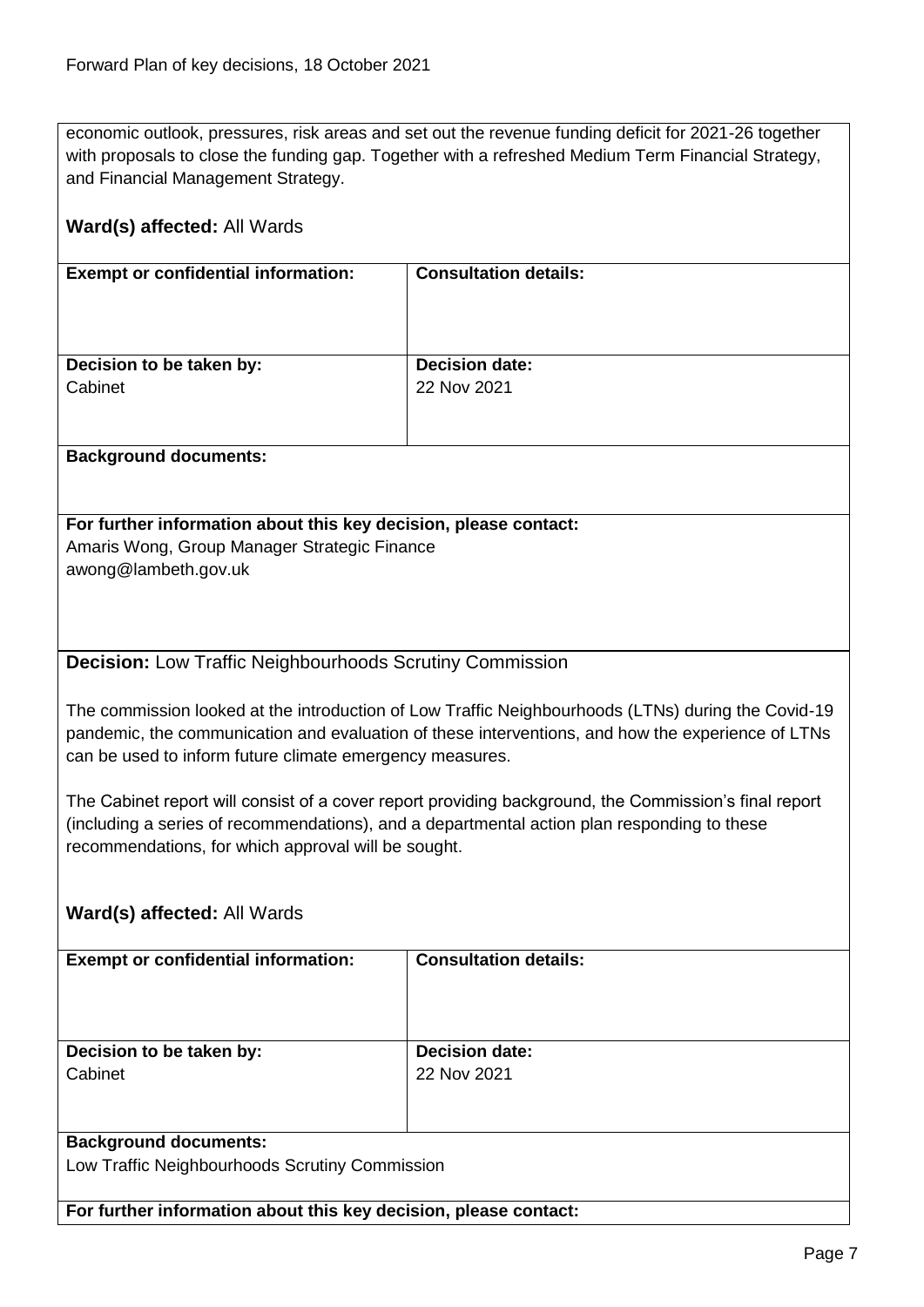Maria Burton MBurton2@lambeth.gov.uk Room 1.17, Lambeth Town Hall, Brixton Hill, London, SW2 1RW Tel: 020 7926 8703

# <span id="page-7-0"></span>**Decision:** Youth Strategy 2021-2025

To adopt the new Youth Strategy which outlines Lambeth Council's commitment to a 4-year vision for youth and play services to support children and young people to be happy, safe, active, and healthy.

<span id="page-7-1"></span>

| <b>Exempt or confidential information:</b>                          | <b>Consultation details:</b>                                                                         |  |
|---------------------------------------------------------------------|------------------------------------------------------------------------------------------------------|--|
|                                                                     |                                                                                                      |  |
| Decision to be taken by:                                            | <b>Decision date:</b>                                                                                |  |
| Cabinet                                                             | 22 Nov 2021                                                                                          |  |
|                                                                     |                                                                                                      |  |
|                                                                     |                                                                                                      |  |
| <b>Background documents:</b>                                        |                                                                                                      |  |
| Youth Strategy 2021-2025                                            |                                                                                                      |  |
| For further information about this key decision, please contact:    |                                                                                                      |  |
| Dan Stoten, Integrated Assistant Director, Children's Commissioning |                                                                                                      |  |
| daniel.stoten@nhs.net                                               |                                                                                                      |  |
|                                                                     |                                                                                                      |  |
| Tel: 07920 545689                                                   |                                                                                                      |  |
| Decision: Air Quality Vision for Lambeth                            |                                                                                                      |  |
|                                                                     |                                                                                                      |  |
|                                                                     | To set out a vision for air quality in Lambeth ahead of the development of a new Air Quality Action  |  |
|                                                                     | Plan. To set medium term air quality targets for Lambeth that go beyond current National Air Quality |  |
| Objectives, reflecting World Health Organisation guidance.          |                                                                                                      |  |
|                                                                     |                                                                                                      |  |
| Ward(s) affected: All Wards                                         |                                                                                                      |  |
| <b>Exempt or confidential information:</b>                          | <b>Consultation details:</b>                                                                         |  |
|                                                                     |                                                                                                      |  |
|                                                                     |                                                                                                      |  |
|                                                                     |                                                                                                      |  |
| Decision to be taken by:                                            | <b>Decision date:</b>                                                                                |  |
| Cabinet                                                             | 22 Nov 2021                                                                                          |  |
|                                                                     |                                                                                                      |  |
| <b>Background documents:</b>                                        |                                                                                                      |  |
| Air Quality Vision for Lambeth                                      |                                                                                                      |  |
|                                                                     |                                                                                                      |  |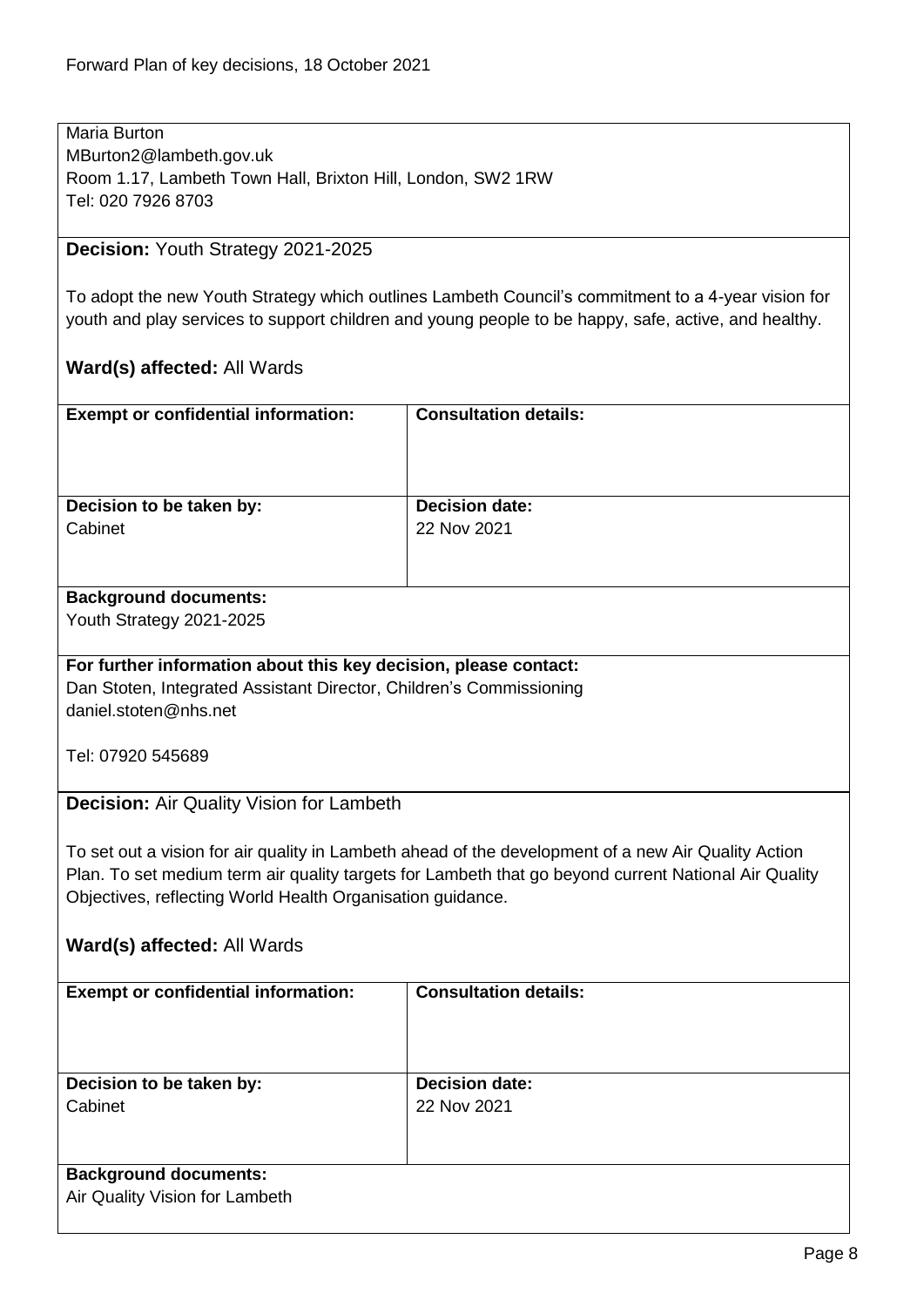$\mathsf{L}$ 

<span id="page-8-0"></span>

| For further information about this key decision, please contact:                      |                                                                                                     |
|---------------------------------------------------------------------------------------|-----------------------------------------------------------------------------------------------------|
| Paul Keenlyside, Climate Change and Sustainability Technical Lead                     |                                                                                                     |
| pkeenlyside@lambeth.gov.uk                                                            |                                                                                                     |
|                                                                                       |                                                                                                     |
|                                                                                       |                                                                                                     |
|                                                                                       |                                                                                                     |
| Decision: Responsible Procurement Policy 2021-2024                                    |                                                                                                     |
|                                                                                       |                                                                                                     |
|                                                                                       | Refresh of the Responsible Procurement Policy to guide how Social Value and Borough Plan            |
| outcomes should be included within procurement and contracts.                         |                                                                                                     |
|                                                                                       |                                                                                                     |
|                                                                                       |                                                                                                     |
| <b>Ward(s) affected: All Wards</b>                                                    |                                                                                                     |
|                                                                                       |                                                                                                     |
| <b>Exempt or confidential information:</b>                                            | <b>Consultation details:</b>                                                                        |
|                                                                                       |                                                                                                     |
|                                                                                       |                                                                                                     |
|                                                                                       |                                                                                                     |
| Decision to be taken by:                                                              | <b>Decision date:</b>                                                                               |
| Cabinet                                                                               | 13 Dec 2021                                                                                         |
|                                                                                       |                                                                                                     |
|                                                                                       |                                                                                                     |
| <b>Background documents:</b>                                                          |                                                                                                     |
| Responsible Procurement Policy 2021-2024                                              |                                                                                                     |
|                                                                                       |                                                                                                     |
| For further information about this key decision, please contact:                      |                                                                                                     |
| Genine Whitehorne, Interim Head of Procurement                                        |                                                                                                     |
| gwhitehorne@lambeth.gov.uk                                                            |                                                                                                     |
|                                                                                       |                                                                                                     |
|                                                                                       |                                                                                                     |
|                                                                                       |                                                                                                     |
| <b>Decision: Regulation 18 draft Site Allocations Development Plan Document</b>       |                                                                                                     |
|                                                                                       |                                                                                                     |
|                                                                                       | To agree to commence consultation on the Regulation 18 draft of the Site Allocations DPD which will |
| eventually, on adoption, form part of the statutory Development Plan for the borough. |                                                                                                     |
|                                                                                       |                                                                                                     |
|                                                                                       |                                                                                                     |
| Ward(s) affected: All Wards                                                           |                                                                                                     |
| <b>Consultation details:</b><br><b>Exempt or confidential information:</b>            |                                                                                                     |
|                                                                                       |                                                                                                     |
|                                                                                       |                                                                                                     |
|                                                                                       |                                                                                                     |
|                                                                                       |                                                                                                     |
| Decision to be taken by:                                                              | <b>Decision date:</b>                                                                               |
| Cabinet                                                                               | 13 Dec 2021                                                                                         |
|                                                                                       |                                                                                                     |
|                                                                                       |                                                                                                     |
| <b>Background documents:</b>                                                          |                                                                                                     |
| Regulation 18 draft Site Allocations Development Plan Document                        |                                                                                                     |

<span id="page-8-1"></span>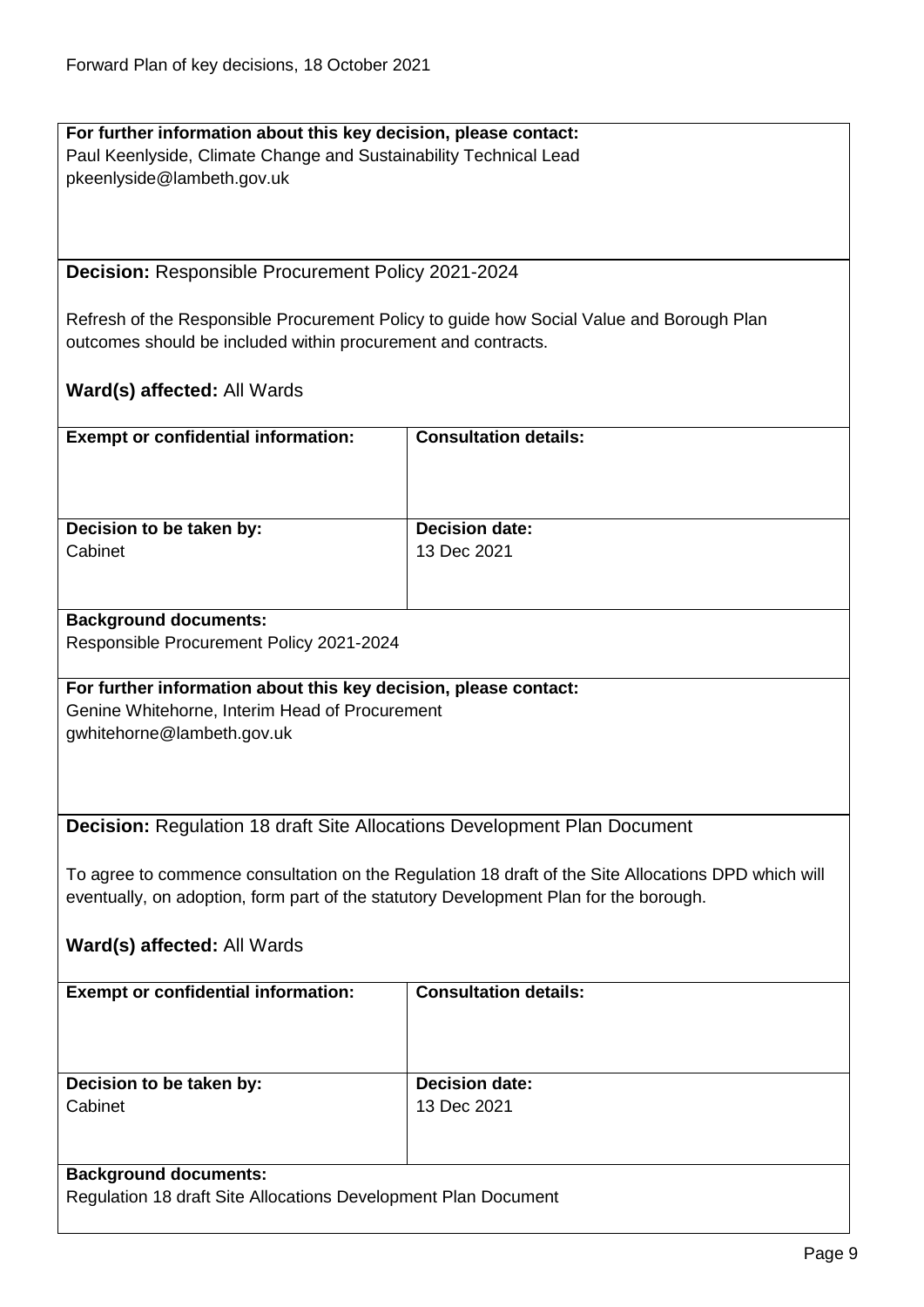#### **For further information about this key decision, please contact:** Catherine Carpenter, Planning Strategy and Policy Manager ccarpenter@lambeth.gov.uk 1st Floor, Phoenix House, 10 Wandsworth Road Tel: 020 7926 1251

#### <span id="page-9-0"></span>**Decision:** Lambeth Housing Strategy

For Cabinet to approve the Housing Strategy. Cabinet approval is required to adopt the strategy.

#### **Ward(s) affected:** All Wards

| <b>Exempt or confidential information:</b> | <b>Consultation details:</b> |
|--------------------------------------------|------------------------------|
| Decision to be taken by:                   | <b>Decision date:</b>        |
| Cabinet                                    | 17 Jan 2022                  |

# **Background documents:**

Lambeth Housing Strategy

#### **For further information about this key decision, please contact:**

Calum Davidson, Housing Strategy and Policy Officer cdavidson1@lambeth.gov.uk

#### <span id="page-9-1"></span>**Decision:** Revenue and Capital Budget 2022-23

The Revenue and Capital Budget report will set out the General Fund budget for 2022-23 and Treasury Management Strategy.

# **Ward(s) affected:** All Wards

| <b>Exempt or confidential information:</b> | <b>Consultation details:</b>        |
|--------------------------------------------|-------------------------------------|
| Decision to be taken by:<br>Cabinet        | <b>Decision date:</b><br>7 Feb 2022 |
|                                            |                                     |
| <b>Background documents:</b>               |                                     |

**For further information about this key decision, please contact:**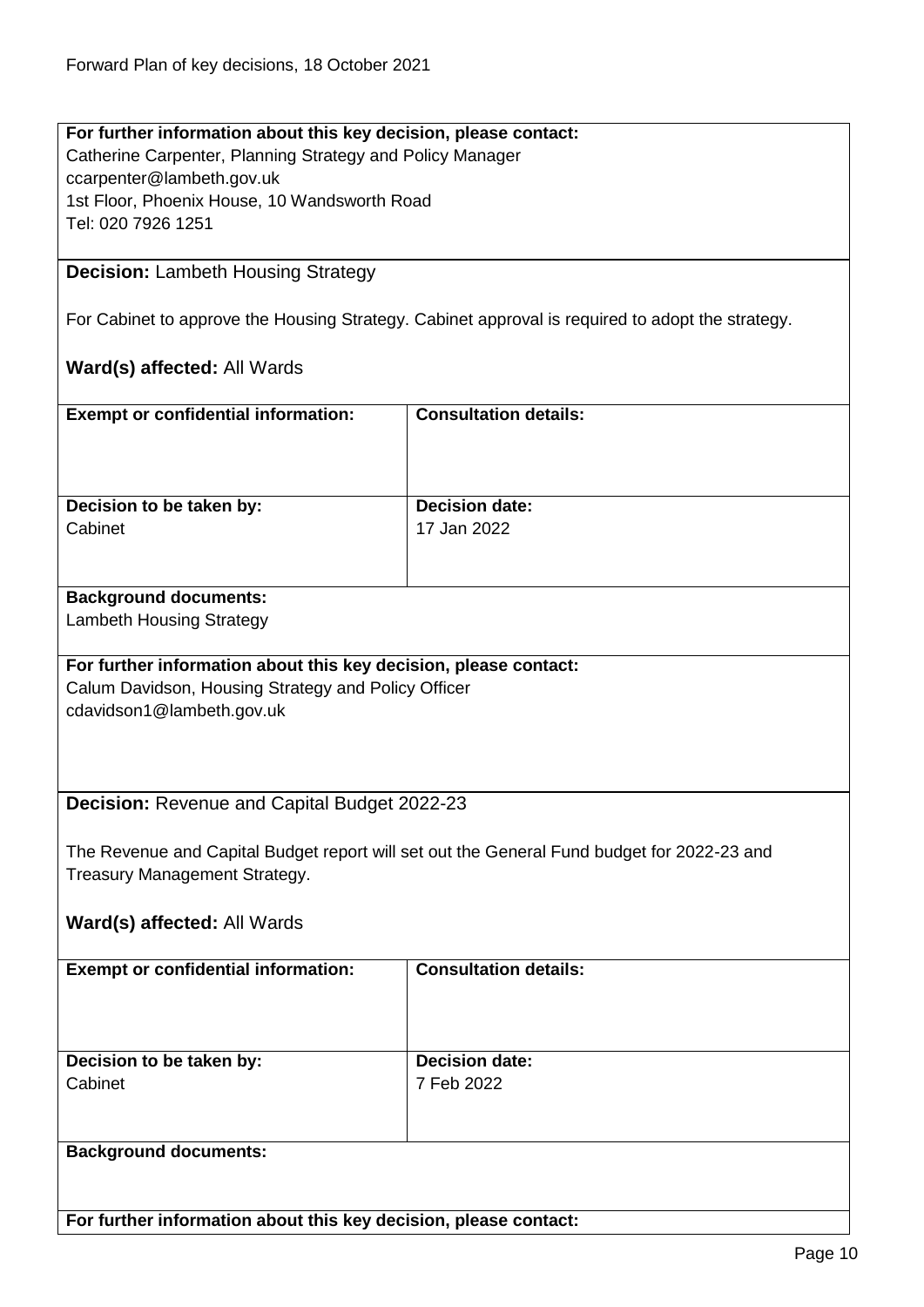Amaris Wong, Group Manager Strategic Finance awong@lambeth.gov.uk

<span id="page-10-0"></span>**Decision:** 49 Brixton Station Road/6 Canterbury Crescent - Decision to Award Contract to Preferred Delivery Partner

The council is seeking to appoint a delivery partner to develop two council-owned sites in Brixton town centre to support its future growth and economic and community resilience. This process was agreed by Cabinet in February 2020, following which the council undertook a competitive negotiation process as part of the procurement exercise. A preferred bidder has now been identified as the most suitable development partner to deliver these two sites.

The council is seeking approval to award this contract for the development partner to deliver on the council's ambitions and objectives to support the social and economic needs of the local community.

# **Ward(s) affected:** Coldharbour

| <b>Exempt or confidential information:</b> | <b>Consultation details:</b> |
|--------------------------------------------|------------------------------|
| Decision to be taken by:                   | <b>Decision date:</b>        |
| Cabinet                                    | 7 Feb 2022                   |
|                                            |                              |

#### **Background documents:**

49 Brixton Station Road/6 Canterbury Crescent - Decision to Award Contract to Preferred Delivery Partner

**For further information about this key decision, please contact:** Alessia Montero, Principal Area Regeneration Officer amonterocastro@lambeth.gov.uk

<span id="page-10-1"></span>**Decision:** Care and support services in Lambeth's extra care housing schemes

To commence the redesign and procurement of the current Extra Care Housing contracts which all expire towards the end of June 2022.

The current contracts provide care and support services, giving older and vulnerable people the opportunity to live more independently in the community through the provision of accessible accommodation, combined with 24-hour, on-site care and support services.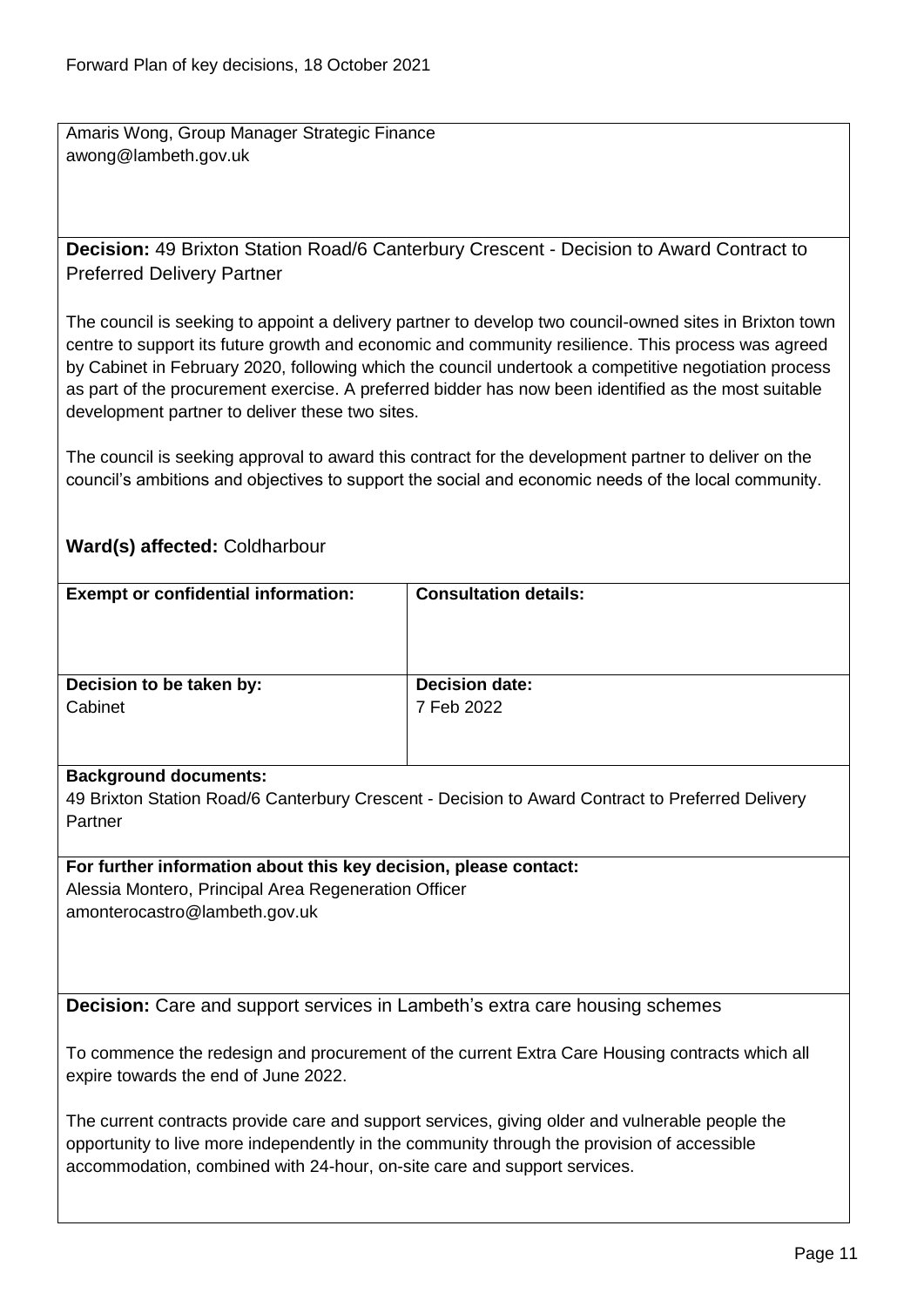<span id="page-11-1"></span><span id="page-11-0"></span>

| Ward(s) affected: All Wards                                                                                                                                                                                                                                                  |                                                                                                               |  |
|------------------------------------------------------------------------------------------------------------------------------------------------------------------------------------------------------------------------------------------------------------------------------|---------------------------------------------------------------------------------------------------------------|--|
| <b>Exempt or confidential information:</b>                                                                                                                                                                                                                                   | <b>Consultation details:</b>                                                                                  |  |
| Decision to be taken by:                                                                                                                                                                                                                                                     | <b>Decision date:</b>                                                                                         |  |
| Cabinet                                                                                                                                                                                                                                                                      | 21 Mar 2022                                                                                                   |  |
| <b>Background documents:</b><br>Care and support services in Lambeth's extra care housing schemes                                                                                                                                                                            |                                                                                                               |  |
| For further information about this key decision, please contact:<br><b>Ramone Nurse</b><br>rnurse@lambeth.gov.uk                                                                                                                                                             |                                                                                                               |  |
|                                                                                                                                                                                                                                                                              | <b>Decision:</b> Procedure for allocating Lambeth Council's Section 106 Carbon Offset Funds                   |  |
| To implement a procedure for allocating Lambeth Council's Section 106 Carbon Offset Funds. The<br>procedure will continue up to the end of 2025, subject to a review following lessons learnt from an<br>initial 12-month pilot phase.<br><b>Ward(s) affected: All Wards</b> |                                                                                                               |  |
|                                                                                                                                                                                                                                                                              | <b>Consultation details:</b>                                                                                  |  |
| <b>Exempt or confidential information:</b>                                                                                                                                                                                                                                   |                                                                                                               |  |
| Decision to be taken by:                                                                                                                                                                                                                                                     | <b>Decision date:</b>                                                                                         |  |
| Leader of the Council                                                                                                                                                                                                                                                        | Not before 5 Oct 2021                                                                                         |  |
| <b>Background documents:</b>                                                                                                                                                                                                                                                 |                                                                                                               |  |
| For further information about this key decision, please contact:<br>Joe Walsh, Climate Change, Energy and Buildings - Senior Project Officer, Susatianable Growth and<br>Opportunity<br>jwalsh2@lambeth.gov.uk                                                               |                                                                                                               |  |
| <b>Decision: Tenancy Support Service</b>                                                                                                                                                                                                                                     |                                                                                                               |  |
|                                                                                                                                                                                                                                                                              | The decision to extend the current contract will enable the Council to continue to provide tenancy<br>Daga 10 |  |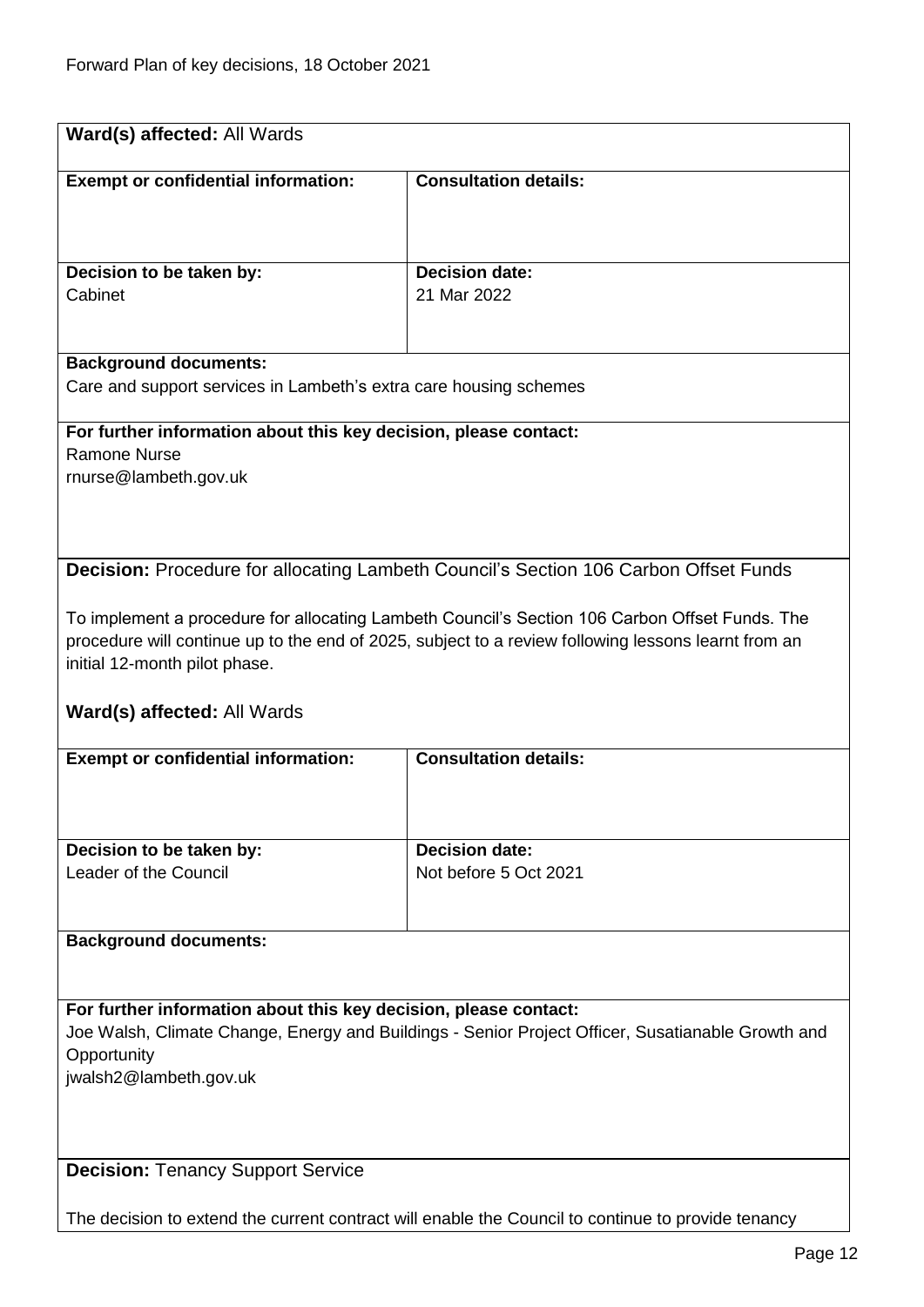<span id="page-12-1"></span><span id="page-12-0"></span>

| support to residents while Housing colleagues plan the future structure of the service.          |                                                                                                     |  |
|--------------------------------------------------------------------------------------------------|-----------------------------------------------------------------------------------------------------|--|
|                                                                                                  |                                                                                                     |  |
| Ward(s) affected: All Wards                                                                      |                                                                                                     |  |
|                                                                                                  |                                                                                                     |  |
| <b>Exempt or confidential information:</b>                                                       | <b>Consultation details:</b>                                                                        |  |
|                                                                                                  |                                                                                                     |  |
|                                                                                                  |                                                                                                     |  |
| Decision to be taken by:                                                                         | <b>Decision date:</b>                                                                               |  |
| Cabinet Member for Housing and                                                                   | Not before 19 Feb 2018                                                                              |  |
| Homelessness                                                                                     |                                                                                                     |  |
|                                                                                                  |                                                                                                     |  |
| <b>Background documents:</b>                                                                     |                                                                                                     |  |
|                                                                                                  |                                                                                                     |  |
| For further information about this key decision, please contact:                                 |                                                                                                     |  |
| Andy Radice, Social Housing Liaison Manager                                                      |                                                                                                     |  |
| aradice@lambeth.gov.uk                                                                           |                                                                                                     |  |
| <b>Hambrook House</b>                                                                            |                                                                                                     |  |
| Tel: 020 7926 3611                                                                               |                                                                                                     |  |
|                                                                                                  |                                                                                                     |  |
| <b>Decision:</b> Construction of Modular Units for Temporary Accommodation                       |                                                                                                     |  |
|                                                                                                  |                                                                                                     |  |
|                                                                                                  | To approve capital funding for the construction of modular units for use as Temporary Accommodation |  |
| for homeless households.                                                                         |                                                                                                     |  |
|                                                                                                  |                                                                                                     |  |
| <b>Ward(s) affected: Streatham Hill</b>                                                          |                                                                                                     |  |
| <b>Exempt or confidential information:</b>                                                       | <b>Consultation details:</b>                                                                        |  |
|                                                                                                  |                                                                                                     |  |
|                                                                                                  |                                                                                                     |  |
|                                                                                                  |                                                                                                     |  |
| Decision to be taken by:<br>Cabinet Member for Housing and                                       | <b>Decision date:</b><br>Not before 12 Nov 2019                                                     |  |
| Homelessness                                                                                     |                                                                                                     |  |
|                                                                                                  |                                                                                                     |  |
| <b>Background documents:</b>                                                                     |                                                                                                     |  |
|                                                                                                  |                                                                                                     |  |
|                                                                                                  |                                                                                                     |  |
| For further information about this key decision, please contact:                                 |                                                                                                     |  |
| Andy Radice, Social Housing Liaison Manager                                                      |                                                                                                     |  |
| aradice@lambeth.gov.uk<br><b>Hambrook House</b>                                                  |                                                                                                     |  |
| Tel: 020 7926 3611                                                                               |                                                                                                     |  |
|                                                                                                  |                                                                                                     |  |
| <b>Decision: Delivery of Housing Contracts after 2020</b>                                        |                                                                                                     |  |
|                                                                                                  |                                                                                                     |  |
| To commence the redesign and reprocurement of all of the current housing repair, maintenance and |                                                                                                     |  |
|                                                                                                  |                                                                                                     |  |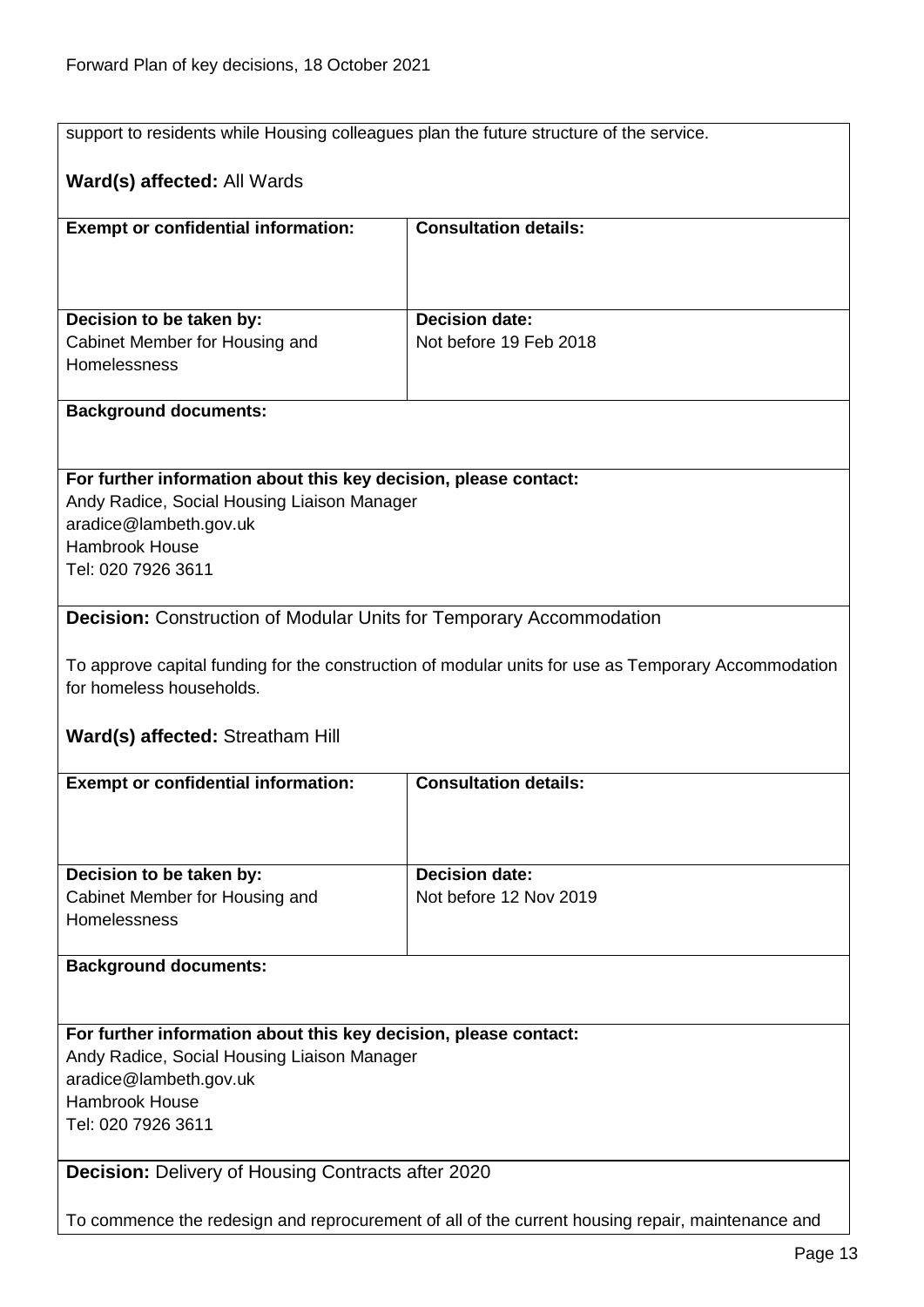capital work contracts which all expire towards the end of 2020.

These soon-to-expire contracts include: major works, housing repairs, estate and grounds maintenance, estate block cleaning, voids, gas servicing, electrical/water supplies, door entry systems and other housing based services.

# **Ward(s) affected:** All Wards

| <b>Exempt or confidential information:</b>            | <b>Consultation details:</b> |
|-------------------------------------------------------|------------------------------|
| Decision to be taken by:                              | <b>Decision date:</b>        |
| Cabinet Member for Housing and<br><b>Homelessness</b> | Not before 13 Dec 2019       |

#### **Background documents:**

**For further information about this key decision, please contact:** Andrew Jacques, Head of Contract Scrutiny and Cost Management AJacques@lambeth.gov.uk

<span id="page-13-0"></span>**Decision:** Vehicle Leasing for the Direct Labour Organisation

Agree to the procurement of the vehicle leasing of 35 vehicles via the councils existing Fleet Management Framework for the necessary hybrid/electric vehicles

DLO staff will require vehicles to move around the borough to transport materials and tools to carry out their repairing or inspecting duties. The vehicles will be consistent with the Council's commitment to being Zero Carbon by 2030. All vehicles leased from the leasing company will be Cat 6 compliant(EU Standard) the hybrid vehicles will emit less than 75g/km CO2, or will be ultra-low emission. This is ensuring the DLO only leases vehicle which are meeting the Lambeth carbon reduction standard.

| <b>Exempt or confidential information:</b>                                        | <b>Consultation details:</b>                   |
|-----------------------------------------------------------------------------------|------------------------------------------------|
| Decision to be taken by:<br>Cabinet Member for Housing and<br><b>Homelessness</b> | <b>Decision date:</b><br>Not before 1 Sep 2020 |
| <b>Background documents:</b>                                                      |                                                |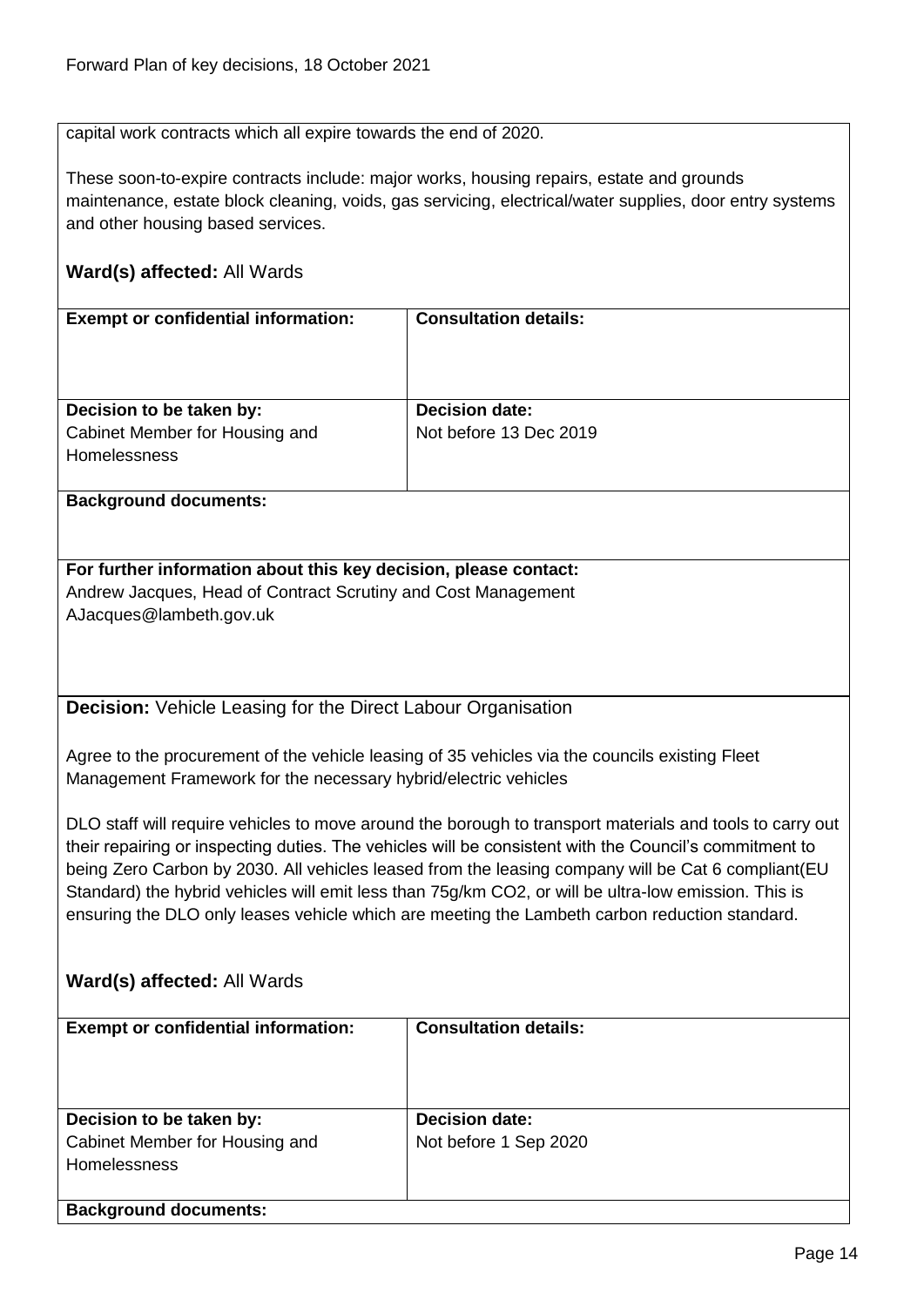**For further information about this key decision, please contact:** Andrew Jacques, Head of Contract Scrutiny and Cost Management AJacques@lambeth.gov.uk

#### <span id="page-14-0"></span>**Decision:** National Net Zero Retrofit Accelerator (NNZRA)

The council was invited to bid and was successful in November 2020 for funding to decarbonise 40 homes as part of stage two National Net Zero Retrofit Accelerator (NNZRA). The funding was agreed with the Greater London Authority (GLA) and monitored by Business, Energy and Industrial Strategy (BEIS). NNZRA is a major step towards goal of delivering self-financing, performance guaranteed, net zero retrofit at scale across the UK and to reach our net zero target by 2030.

# **Ward(s) affected:** All Wards

| <b>Exempt or confidential information:</b> | <b>Consultation details:</b> |
|--------------------------------------------|------------------------------|
|                                            |                              |
|                                            |                              |
|                                            |                              |
|                                            |                              |
|                                            |                              |
| Decision to be taken by:                   | <b>Decision date:</b>        |
| Cabinet Member for Housing and             | Not before 13 Apr 2021       |
| <b>Homelessness</b>                        |                              |
|                                            |                              |
|                                            |                              |
| <b>Background documents:</b>               |                              |

# **For further information about this key decision, please contact:**

Michael Axtell, Water Quality Officer maxtell@lambethliving.org.uk Housing Property Services, 10 Somerleyton Road,, LONDON, SW9 8ND Tel: 020 7926 2084

<span id="page-14-1"></span>**Decision:** Leigham Court Road – Amesbury and Barcombe Avenue

To award to Engie Regeneration the contract for works consisting of external refurbishment and maintenance items, including roof repairs/ replacement, chimney and parapet repairs, window and main entrance door repairs, fabric repairs including brickwork, concrete, stonework, and external decorations. in the sum of is £2,368,740, for 2021/22

| Ward(s) affected: All Wards                |                              |
|--------------------------------------------|------------------------------|
| <b>Exempt or confidential information:</b> | <b>Consultation details:</b> |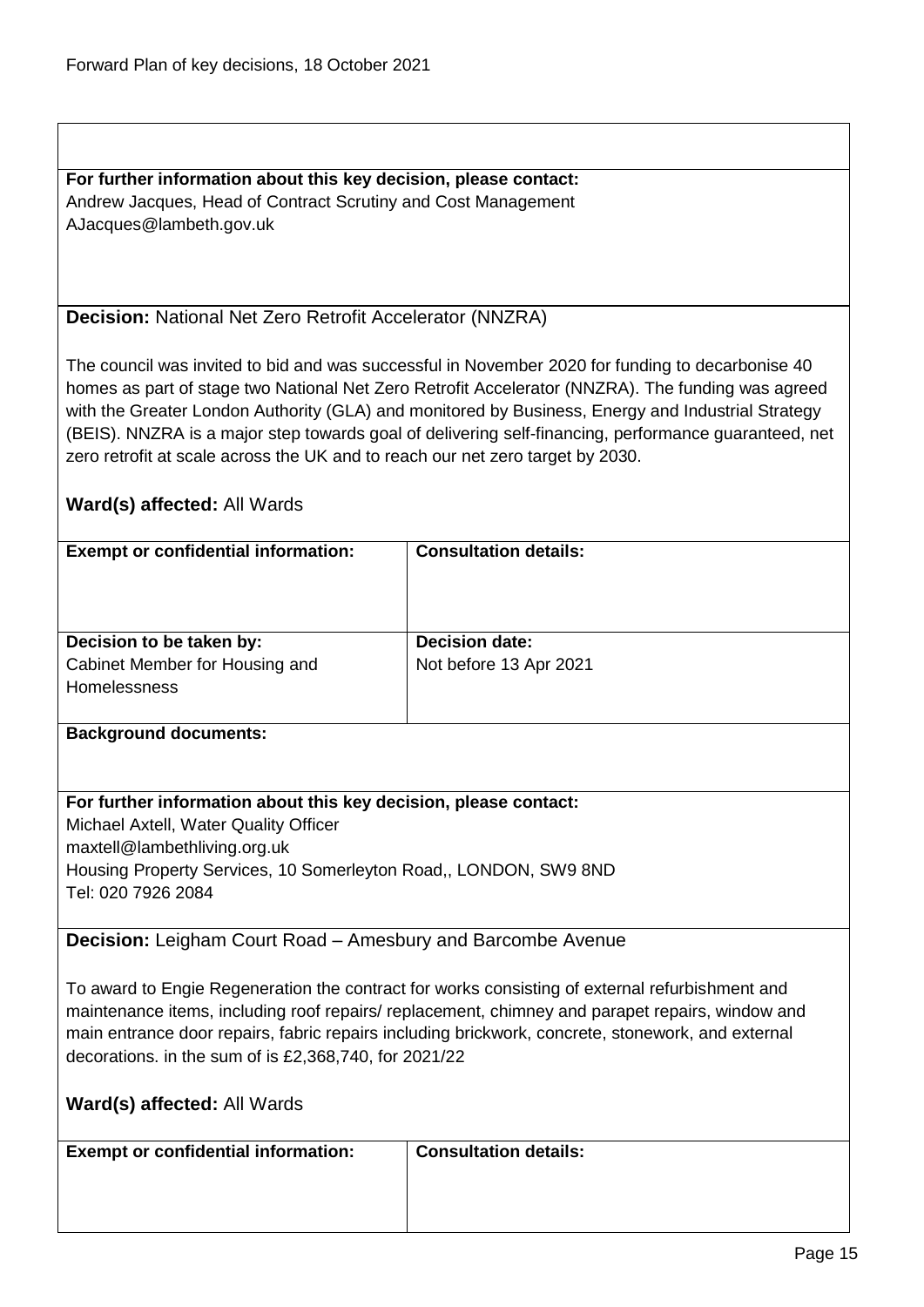<span id="page-15-0"></span>

| Decision to be taken by:                                                                          | <b>Decision date:</b>                                                                                   |
|---------------------------------------------------------------------------------------------------|---------------------------------------------------------------------------------------------------------|
|                                                                                                   |                                                                                                         |
| Cabinet Member for Housing and                                                                    | Not before 5 May 2021                                                                                   |
| Homelessness                                                                                      |                                                                                                         |
|                                                                                                   |                                                                                                         |
| <b>Background documents:</b>                                                                      |                                                                                                         |
|                                                                                                   |                                                                                                         |
|                                                                                                   |                                                                                                         |
| For further information about this key decision, please contact:                                  |                                                                                                         |
| Paul Ingram, Capital Works Manager                                                                |                                                                                                         |
| PIngram1@lambeth.gov.uk                                                                           |                                                                                                         |
|                                                                                                   |                                                                                                         |
|                                                                                                   |                                                                                                         |
|                                                                                                   |                                                                                                         |
|                                                                                                   |                                                                                                         |
|                                                                                                   | <b>Decision:</b> Purser House - Refurbishment of vacant former community centre to form 3 x 2 bed flats |
|                                                                                                   |                                                                                                         |
|                                                                                                   |                                                                                                         |
| Ward(s) affected: Tulse Hill                                                                      |                                                                                                         |
|                                                                                                   |                                                                                                         |
| <b>Exempt or confidential information:</b>                                                        | <b>Consultation details:</b>                                                                            |
| Part exempt                                                                                       |                                                                                                         |
| Information relating to the financial or                                                          |                                                                                                         |
| business affairs of any particular person                                                         |                                                                                                         |
| (including the authority holding that                                                             |                                                                                                         |
| information)                                                                                      |                                                                                                         |
|                                                                                                   |                                                                                                         |
| Decision to be taken by:                                                                          | <b>Decision date:</b>                                                                                   |
| Cabinet Member for Housing and                                                                    | 12 Oct 2021                                                                                             |
| Homelessness                                                                                      |                                                                                                         |
|                                                                                                   |                                                                                                         |
|                                                                                                   |                                                                                                         |
| <b>Background documents:</b>                                                                      |                                                                                                         |
|                                                                                                   |                                                                                                         |
|                                                                                                   |                                                                                                         |
| For further information about this key decision, please contact:                                  |                                                                                                         |
| Paul Ingram, Capital Works Manager                                                                |                                                                                                         |
| PIngram1@lambeth.gov.uk                                                                           |                                                                                                         |
|                                                                                                   |                                                                                                         |
|                                                                                                   |                                                                                                         |
|                                                                                                   |                                                                                                         |
|                                                                                                   |                                                                                                         |
| <b>Decision:</b> External Works Programme and Replacement of External Wall Insulation Cladding    |                                                                                                         |
| Systems Procurement - Capital Works                                                               |                                                                                                         |
|                                                                                                   |                                                                                                         |
| To approve the upcoming capital works programme which will include external works and replacement |                                                                                                         |

<span id="page-15-1"></span>of external wall insulation cladding systems intended to be delivered within 2021/22 financial year. The proposed method of obtaining mini tenders is primarily via Construction Line, whilst utilising the route of Gold Membership of suppliers. Competition to obtain value for money will be a consistent thread.

The works will include but not limited to the following: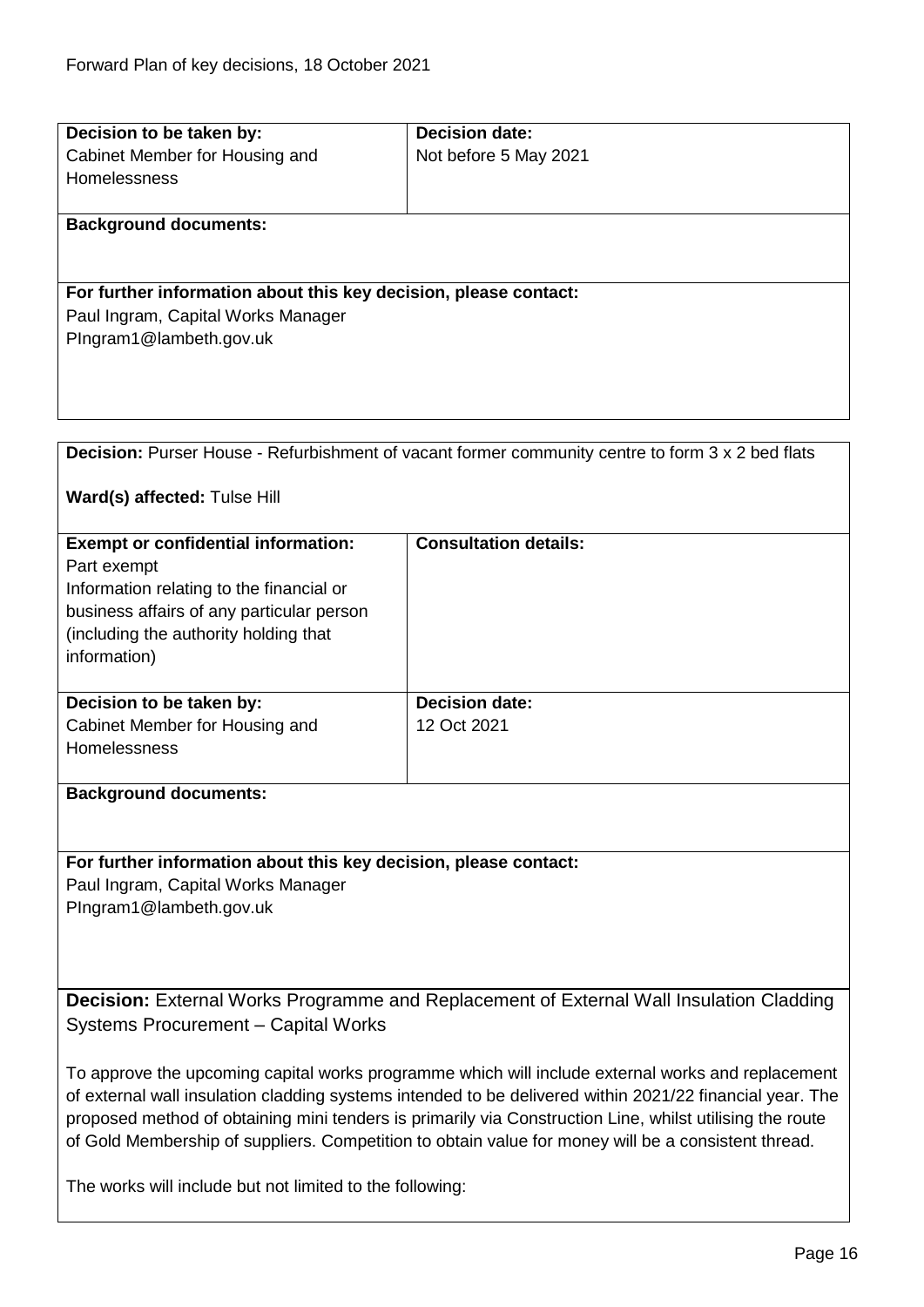- external fabric repairs
- communal electrics
- lift renewal
- door entry installation
- heating & hot water upgrade
- communal electric upgrade
- cold water tank renewal
- boiler room upgrades
- new fire doors to tenanted properties
- sprinklers to sheltered blocks
- Kitchen & Bathroom Installations plus associated electrical re-wires
- Residential and communal fire doors replacements

The works will be funded from the £35m Lambeth Housing Standard budget.

# **Ward(s) affected:** All Wards

| <b>Exempt or confidential information:</b>                                 | <b>Consultation details:</b>                    |
|----------------------------------------------------------------------------|-------------------------------------------------|
| Decision to be taken by:<br>Cabinet Member for Housing and<br>Homelessness | <b>Decision date:</b><br>Not before 13 Jul 2021 |

#### **Background documents:**

# **For further information about this key decision, please contact:**

Adelle Pobee

apobee@lambeth.gov.uk

2nd Floor, Hambrook House, Porden Road, London SW2 5RW

<span id="page-16-0"></span>**Decision:** Vassall Road Heating Replacement Project

To instruct Regen (UK) Construction Ltd to undertake the replacement of the Communal Heating system with Individual Combi Boilers in the sum of £917,020.24. Works to be completed in the new financial year 1 April 2021.

# **Ward(s) affected:** Vassall

| <b>Exempt or confidential information:</b> | <b>Consultation details:</b> |
|--------------------------------------------|------------------------------|
| Part exempt                                |                              |
| Information relating to the financial or   |                              |
| business affairs of any particular person  |                              |
| (including the authority holding that)     |                              |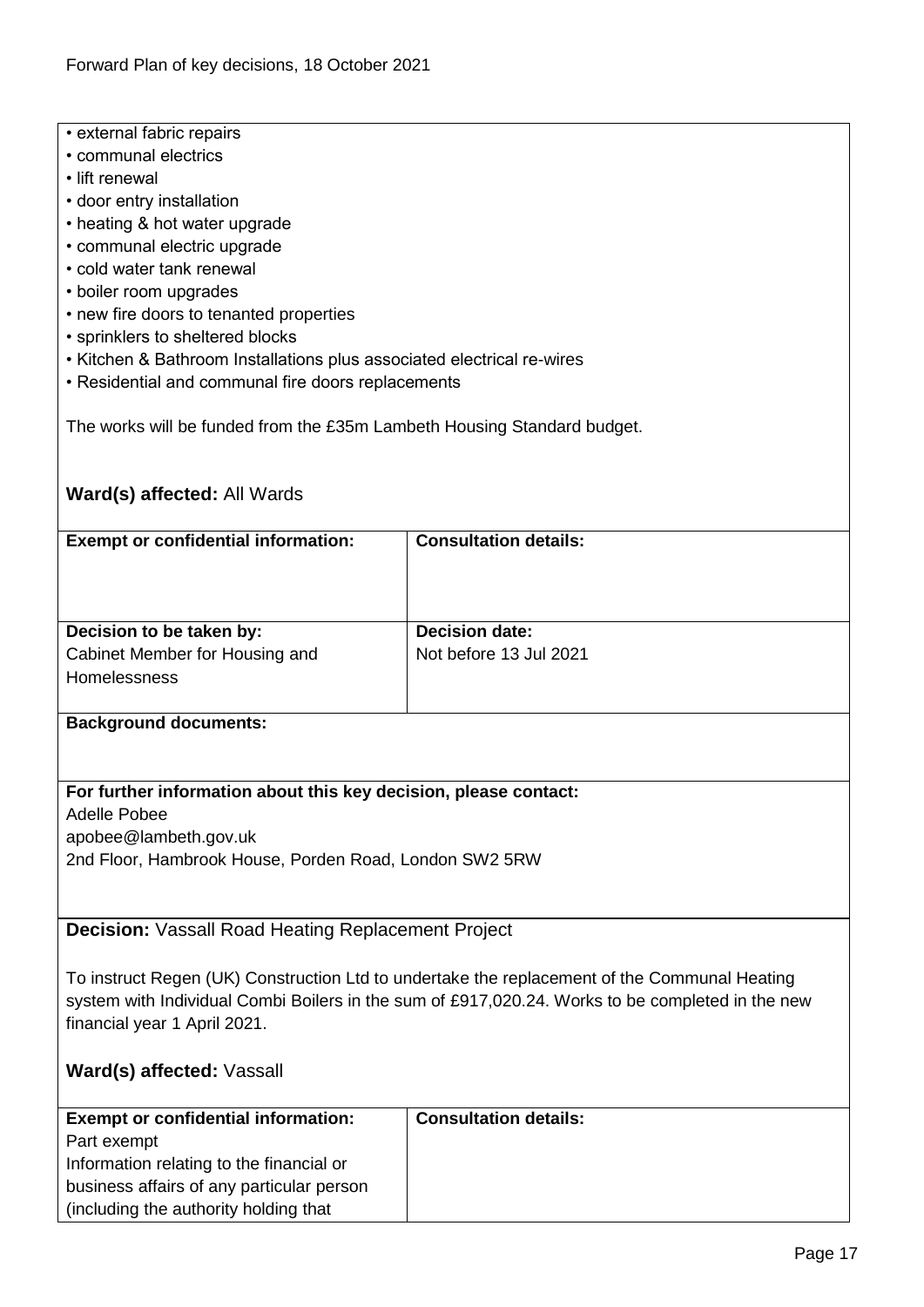<span id="page-17-0"></span>

| information)                                                                                  |                                                                                                        |  |
|-----------------------------------------------------------------------------------------------|--------------------------------------------------------------------------------------------------------|--|
| Decision to be taken by:                                                                      | <b>Decision date:</b>                                                                                  |  |
| Cabinet Member for Housing and                                                                | Not before 20 Jul 2021                                                                                 |  |
| Homelessness                                                                                  |                                                                                                        |  |
| <b>Background documents:</b>                                                                  |                                                                                                        |  |
|                                                                                               |                                                                                                        |  |
| For further information about this key decision, please contact:                              |                                                                                                        |  |
| Darren Bradford, Technical Services Electrical Project Manager                                |                                                                                                        |  |
| dbradford@lambeth.gov.uk                                                                      |                                                                                                        |  |
|                                                                                               |                                                                                                        |  |
|                                                                                               |                                                                                                        |  |
| Decision: Oaklands Estate Lift Refurbishment Project                                          |                                                                                                        |  |
|                                                                                               |                                                                                                        |  |
|                                                                                               | To instruct Precision Lifts Ltd to undertake the refurbishment of the lifts in the sum of £629,253.88. |  |
| Works to be completed in the new financial year 1 April 2021                                  |                                                                                                        |  |
| Ward(s) affected: Clapham Common                                                              |                                                                                                        |  |
| <b>Exempt or confidential information:</b>                                                    | <b>Consultation details:</b>                                                                           |  |
| Part exempt                                                                                   |                                                                                                        |  |
| Information relating to the financial or<br>business affairs of any particular person         |                                                                                                        |  |
| (including the authority holding that                                                         |                                                                                                        |  |
| information)                                                                                  |                                                                                                        |  |
|                                                                                               |                                                                                                        |  |
| Decision to be taken by:<br>Cabinet Member for Housing and                                    | <b>Decision date:</b><br>Not before 20 Jul 2021                                                        |  |
| Homelessness                                                                                  |                                                                                                        |  |
|                                                                                               |                                                                                                        |  |
| <b>Background documents:</b>                                                                  |                                                                                                        |  |
|                                                                                               |                                                                                                        |  |
| For further information about this key decision, please contact:                              |                                                                                                        |  |
| Paul Ingram, Capital Works Manager                                                            |                                                                                                        |  |
| PIngram1@lambeth.gov.uk                                                                       |                                                                                                        |  |
|                                                                                               |                                                                                                        |  |
|                                                                                               |                                                                                                        |  |
| <b>Decision: Brixton Road Heating Replacement Project</b>                                     |                                                                                                        |  |
| To instruct TBrown Group Ltd to undertake the replacement of the Communal Heating system with |                                                                                                        |  |
|                                                                                               | individual Combi Boilers in the sum of £903,100.00. Works to be completed in the new financial year 1  |  |
| April 2021                                                                                    |                                                                                                        |  |

<span id="page-17-1"></span>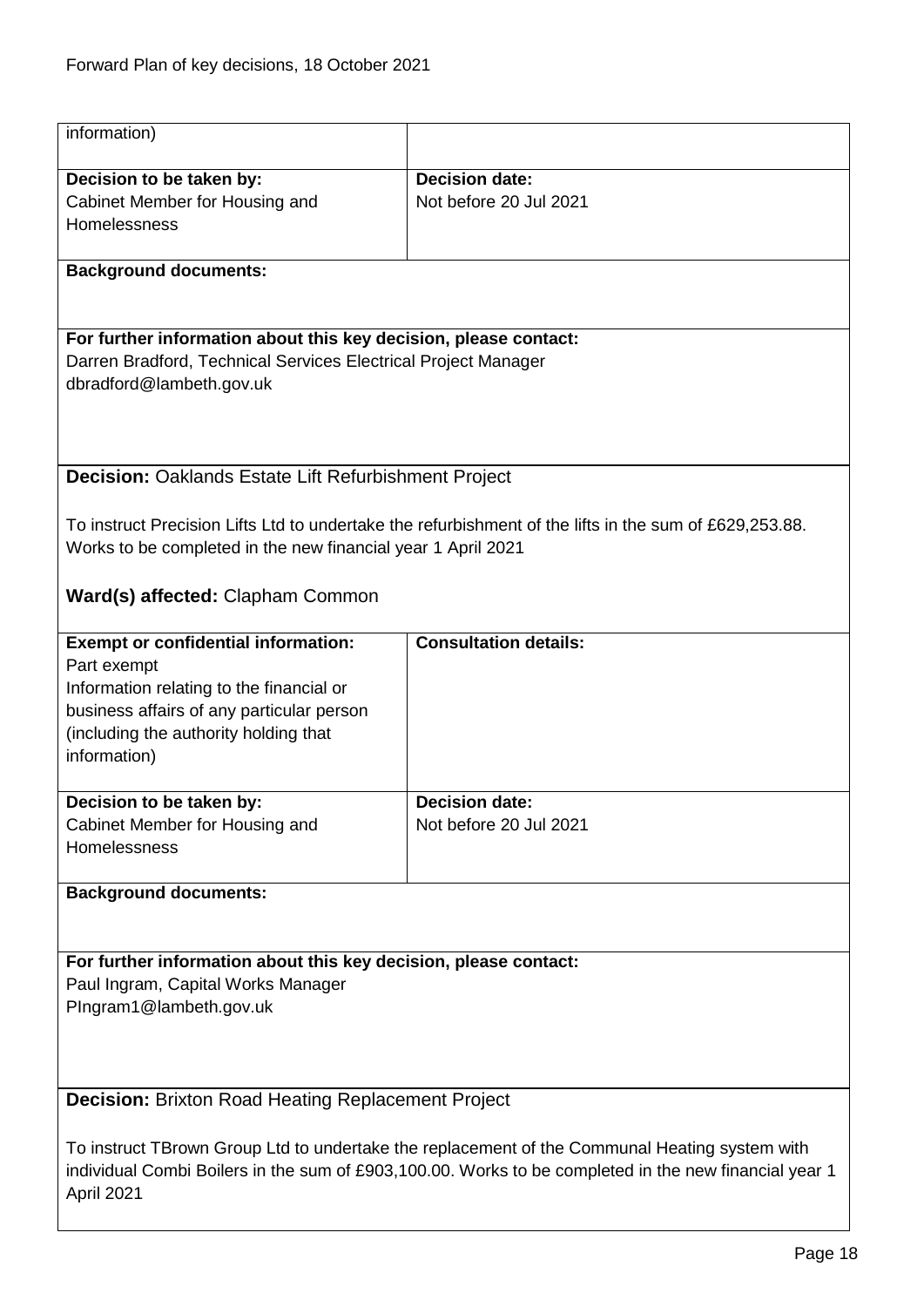<span id="page-18-1"></span><span id="page-18-0"></span>

| Ward(s) affected: Vassall                                                                                                                                                                                                                                                                                                                                                    |                                                 |  |
|------------------------------------------------------------------------------------------------------------------------------------------------------------------------------------------------------------------------------------------------------------------------------------------------------------------------------------------------------------------------------|-------------------------------------------------|--|
| <b>Exempt or confidential information:</b><br>Part exempt<br>Information relating to the financial or<br>business affairs of any particular person<br>(including the authority holding that<br>information)                                                                                                                                                                  | <b>Consultation details:</b>                    |  |
| Decision to be taken by:<br>Cabinet Member for Housing and<br>Homelessness                                                                                                                                                                                                                                                                                                   | <b>Decision date:</b><br>Not before 20 Jul 2021 |  |
| <b>Background documents:</b>                                                                                                                                                                                                                                                                                                                                                 |                                                 |  |
| For further information about this key decision, please contact:<br>Darren Bradford, Technical Services Electrical Project Manager<br>dbradford@lambeth.gov.uk                                                                                                                                                                                                               |                                                 |  |
| <b>Decision: Replacement of Kitchens and Bathrooms</b><br>The report recommends the Council proceeds with a direct award to SER contractor from an existing<br>framework, LHC 46581 and is accessing WH2, Workstream 1, Lot 2 (K&Bs) for the replacement of<br>various kitchens and bathrooms in tenanted homes, up to a value of £2m.<br><b>Ward(s) affected: All Wards</b> |                                                 |  |
| <b>Exempt or confidential information:</b>                                                                                                                                                                                                                                                                                                                                   | <b>Consultation details:</b>                    |  |
| Decision to be taken by:<br>Cabinet Member for Housing and<br>Homelessness                                                                                                                                                                                                                                                                                                   | <b>Decision date:</b><br>Not before 27 Jul 2021 |  |
| <b>Background documents:</b>                                                                                                                                                                                                                                                                                                                                                 |                                                 |  |
| For further information about this key decision, please contact:<br>Paul Ingram, Capital Works Manager<br>PIngram1@lambeth.gov.uk                                                                                                                                                                                                                                            |                                                 |  |
| <b>Decision: Asbestos Removals Contract</b>                                                                                                                                                                                                                                                                                                                                  |                                                 |  |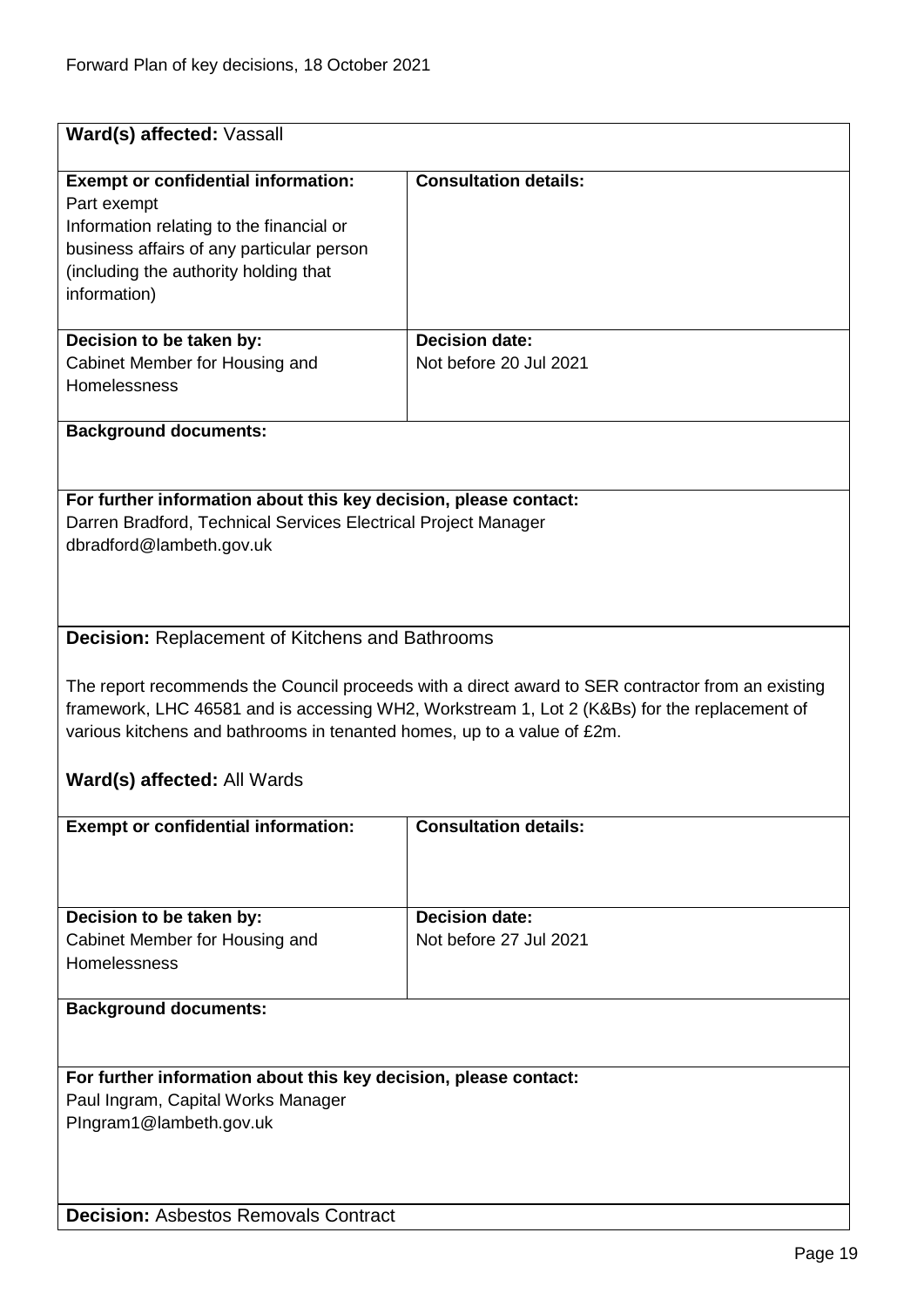To approve the procurement and awarding of a new contract to undertake Asbestos Removal Works to communal areas of Lambeth structures including hostels, sheltered accommodation and community centres.

<span id="page-19-0"></span>

| <b>Exempt or confidential information:</b>                       | <b>Consultation details:</b>                                                              |
|------------------------------------------------------------------|-------------------------------------------------------------------------------------------|
|                                                                  |                                                                                           |
|                                                                  |                                                                                           |
|                                                                  |                                                                                           |
| Decision to be taken by:                                         | <b>Decision date:</b>                                                                     |
| Cabinet Member for Housing and                                   | Not before 17 Aug 2021                                                                    |
| Homelessness                                                     |                                                                                           |
| <b>Background documents:</b>                                     |                                                                                           |
| <b>Asbestos Removals Contract</b>                                |                                                                                           |
|                                                                  |                                                                                           |
| For further information about this key decision, please contact: |                                                                                           |
| Jamie Sud, Asbestos Advisor                                      |                                                                                           |
| jsud@lambeth.gov.uk                                              |                                                                                           |
|                                                                  |                                                                                           |
|                                                                  |                                                                                           |
|                                                                  |                                                                                           |
| <b>Decision: Asbestos Surveys and Analytical Works Contract</b>  |                                                                                           |
|                                                                  |                                                                                           |
|                                                                  | To approve the procurement and award of a new contract to undertake Asbestos Surveys and  |
|                                                                  | Analytical Works to the communal areas of Lambeth structures including hostels, sheltered |
| accommodation and community centres.                             |                                                                                           |
|                                                                  |                                                                                           |
| Ward(s) affected: All Wards                                      |                                                                                           |
|                                                                  |                                                                                           |
| <b>Exempt or confidential information:</b>                       | <b>Consultation details:</b>                                                              |
|                                                                  |                                                                                           |
|                                                                  |                                                                                           |
| Decision to be taken by:                                         | <b>Decision date:</b>                                                                     |
| Cabinet Member for Housing and                                   | Not before 17 Aug 2021                                                                    |
| Homelessness                                                     |                                                                                           |
|                                                                  |                                                                                           |
| <b>Background documents:</b>                                     |                                                                                           |
| Procurement for an Asbestos Removals Contract                    |                                                                                           |
|                                                                  |                                                                                           |
| For further information about this key decision, please contact: |                                                                                           |
| Jamie Sud, Asbestos Advisor                                      |                                                                                           |
| jsud@lambeth.gov.uk                                              |                                                                                           |
|                                                                  |                                                                                           |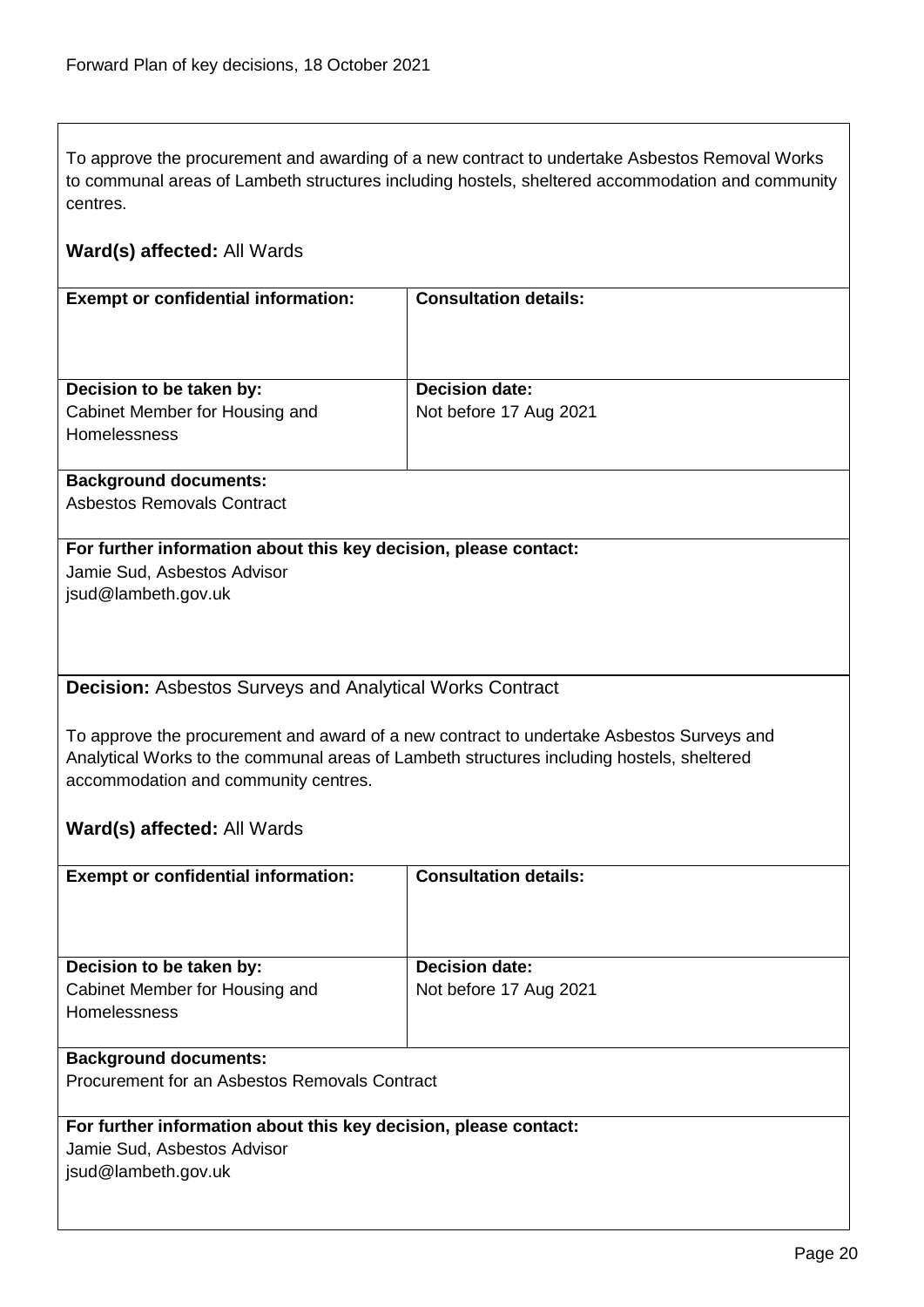# <span id="page-20-0"></span>**Decision:** Total Asset Solution – Strategic Asset Partner

To approve the strategic direction to procure a Strategic Asset Partner that will join up strategic asset management, stock condition surveying, investment planning, social and economic equality, carbon reduction, compliance, disrepair and procurement.

# **Ward(s) affected:** All Wards

| <b>Exempt or confidential information:</b> | <b>Consultation details:</b> |
|--------------------------------------------|------------------------------|
| Decision to be taken by:                   | <b>Decision date:</b>        |
| Cabinet Member for Housing and             | Not before 11 Sep 2021       |
| <b>Homelessness</b>                        |                              |
|                                            |                              |
| <b>Background documents:</b>               |                              |

**For further information about this key decision, please contact:** Andrew Jacques, Head of Contract Scrutiny and Cost Management AJacques@lambeth.gov.uk

<span id="page-20-1"></span>**Decision:** Total Asset Solution – Asset Delivery Partners

To approve the strategic direction to procure 2 x Asset Delivery Partners (North and South) that will manage and administer major works and statutory compliance work programmes; and broaden the client technical skills base.

Two technical delivery partnerships (North and South – 3-year duration) with two principal functions: a) Specify and manage major work projects (planned and procured by the strategic asset partner – using the DPS).

b) Empower and train the client team to self-manage major work projects (removing the continuous reliance on third-party consultants).

| <b>Exempt or confidential information:</b>                                        | <b>Consultation details:</b>                    |
|-----------------------------------------------------------------------------------|-------------------------------------------------|
| Decision to be taken by:<br>Cabinet Member for Housing and<br><b>Homelessness</b> | <b>Decision date:</b><br>Not before 11 Sep 2021 |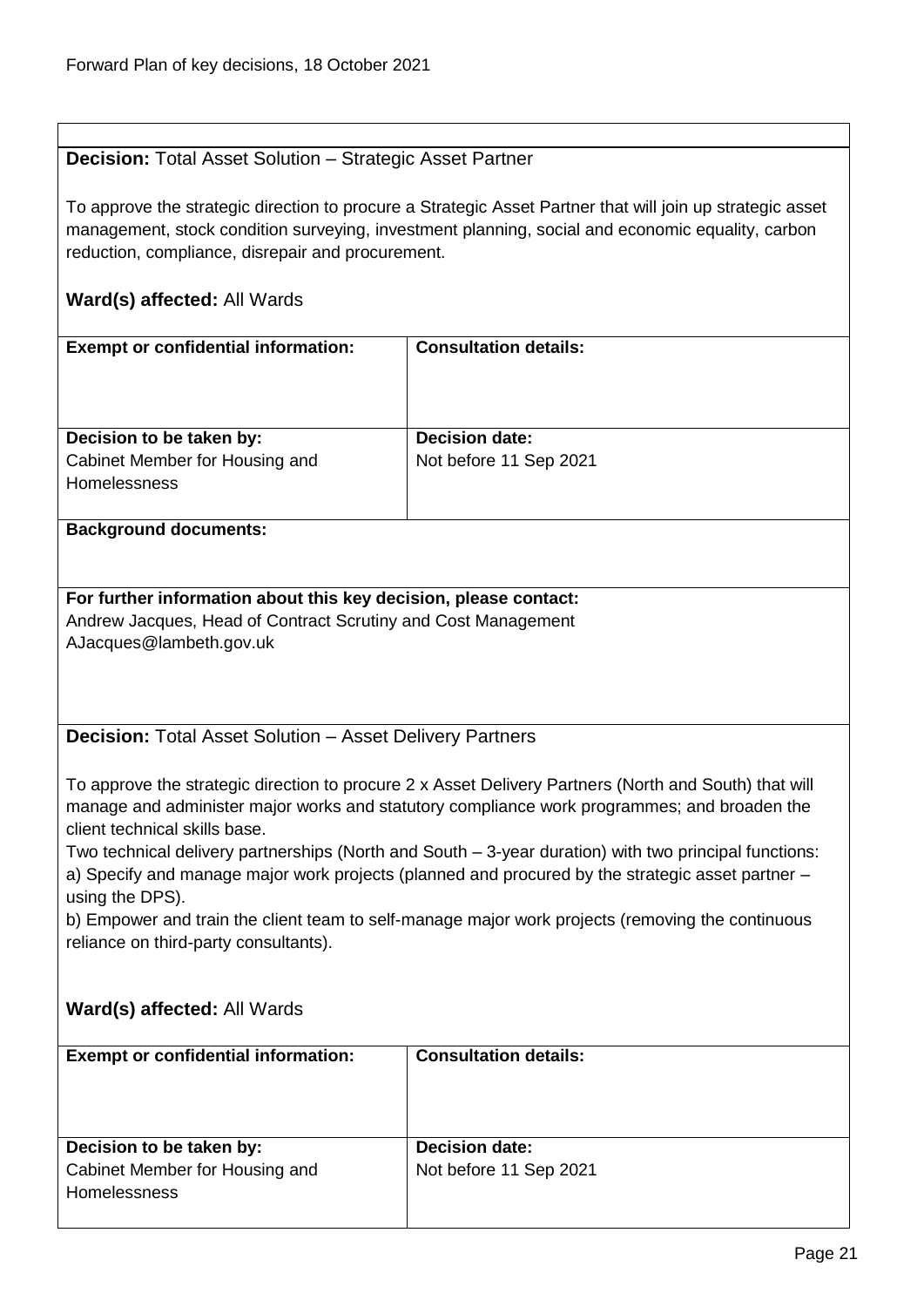**Background documents:**

**For further information about this key decision, please contact:** Andrew Jacques, Head of Contract Scrutiny and Cost Management AJacques@lambeth.gov.uk

<span id="page-21-0"></span>**Decision:** Workwise Project – St Mungo's – Extension

The St Mungo's Workwise service provides employment and training services. The service is primarily targeted at those in rented housing (Council tenants, private sector tenants and homeless in temporary accommodation) who are in receipt of benefits and adversely affected by welfare reforms. Welfare reforms including the Size Criteria, Benefit Cap and Universal Credit. The proposed report is requesting for the service to be extended from 1st of May 2021 to 29th of April 2022. The service has been very successful in supporting Lambeth residents into sustained employment and training opportunities and has been instrumental in assisting Lambeth residents who have been furloughed or lost their jobs due to the Covid-19 pandemic.

The cumulative value of the contracts from February 2015 to April 2021 is £560,295.89. A further extension for the 2021/22 financial year will increase that value by a further £100,000.

<span id="page-21-1"></span>

| <b>Exempt or confidential information:</b>                                                      | <b>Consultation details:</b> |  |
|-------------------------------------------------------------------------------------------------|------------------------------|--|
|                                                                                                 |                              |  |
|                                                                                                 |                              |  |
|                                                                                                 |                              |  |
| Decision to be taken by:                                                                        | <b>Decision date:</b>        |  |
| Cabinet Member for Housing and                                                                  | Not before 11 Sep 2021       |  |
| Homelessness                                                                                    |                              |  |
|                                                                                                 |                              |  |
| <b>Background documents:</b>                                                                    |                              |  |
|                                                                                                 |                              |  |
|                                                                                                 |                              |  |
| For further information about this key decision, please contact:                                |                              |  |
| Lionel Ighodaro, Housing Support Team Manager                                                   |                              |  |
| lighodaro@lambeth.gov.uk                                                                        |                              |  |
|                                                                                                 |                              |  |
|                                                                                                 |                              |  |
|                                                                                                 |                              |  |
|                                                                                                 |                              |  |
| <b>Decision:</b> Provision of a Dynamic Purchasing System for Housing Planned Capital           |                              |  |
| Maintenance Projects                                                                            |                              |  |
|                                                                                                 |                              |  |
| To approve the implementation of a dynamic purchasing system (DPS) to manage the Council's £35m |                              |  |
| planned maintenance spend for Housing.                                                          |                              |  |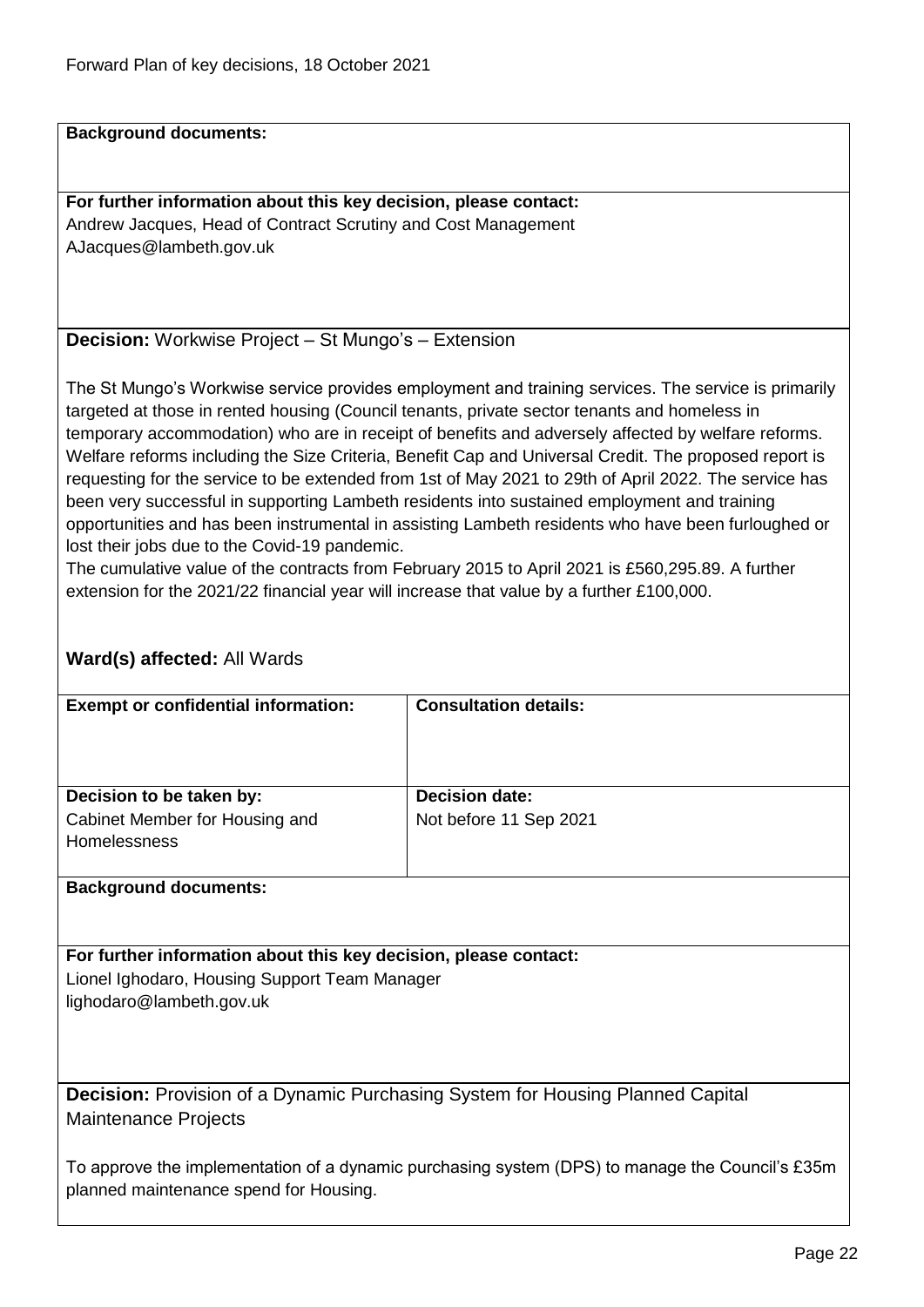It is recognised that the Council needs to refresh its approach to the management of its assets and delivery of planned programmes and major works to better meet its legal and statutory obligations. Underpinned by the Council's Asset Management Strategy, a Total Asset Solution is being implemented, in pursuit of better quality, socially responsible and digitally driven services. The bespoke DPS will support a more co-ordinated and agile project purchasing process for the delivery of the Total Asset Solution and will also provide:

- a compliant procurement vehicle to manage tenders for the Council's housing planned capital maintenance project contracts,

- focus on enabling a more diverse range of suppliers to compete for contract opportunities within Lambeth and encourage the participation of local suppliers,

- encourage small business and those owned and operated by underrepresented groups to compete for Council contracts.

<span id="page-22-0"></span>

| <b>Exempt or confidential information:</b>                       | <b>Consultation details:</b>                                                                    |  |
|------------------------------------------------------------------|-------------------------------------------------------------------------------------------------|--|
|                                                                  |                                                                                                 |  |
|                                                                  |                                                                                                 |  |
|                                                                  |                                                                                                 |  |
| Decision to be taken by:                                         | <b>Decision date:</b>                                                                           |  |
| Cabinet Member for Housing and                                   | Not before 12 Oct 2021                                                                          |  |
| Homelessness                                                     |                                                                                                 |  |
|                                                                  |                                                                                                 |  |
| <b>Background documents:</b>                                     |                                                                                                 |  |
|                                                                  |                                                                                                 |  |
|                                                                  |                                                                                                 |  |
| For further information about this key decision, please contact: |                                                                                                 |  |
| Cordelia Asamoah, Project Lead                                   |                                                                                                 |  |
| CAsamoah@lambeth.gov.uk                                          |                                                                                                 |  |
|                                                                  |                                                                                                 |  |
|                                                                  |                                                                                                 |  |
|                                                                  |                                                                                                 |  |
| <b>Decision: Lambeth Housing Strategy</b>                        |                                                                                                 |  |
|                                                                  |                                                                                                 |  |
|                                                                  | For cabinet to approve the Housing Strategy. Member approval is required to adopt the strategy. |  |
|                                                                  |                                                                                                 |  |
| Ward(s) affected: All Wards                                      |                                                                                                 |  |
|                                                                  |                                                                                                 |  |
| <b>Exempt or confidential information:</b>                       | <b>Consultation details:</b>                                                                    |  |
|                                                                  |                                                                                                 |  |
|                                                                  |                                                                                                 |  |
|                                                                  |                                                                                                 |  |
| Decision to be taken by:                                         | <b>Decision date:</b>                                                                           |  |
| Cabinet Member for Housing and                                   | Not before 19 Oct 2021                                                                          |  |
| Homelessness                                                     |                                                                                                 |  |
|                                                                  |                                                                                                 |  |
| <b>Background documents:</b>                                     |                                                                                                 |  |
|                                                                  |                                                                                                 |  |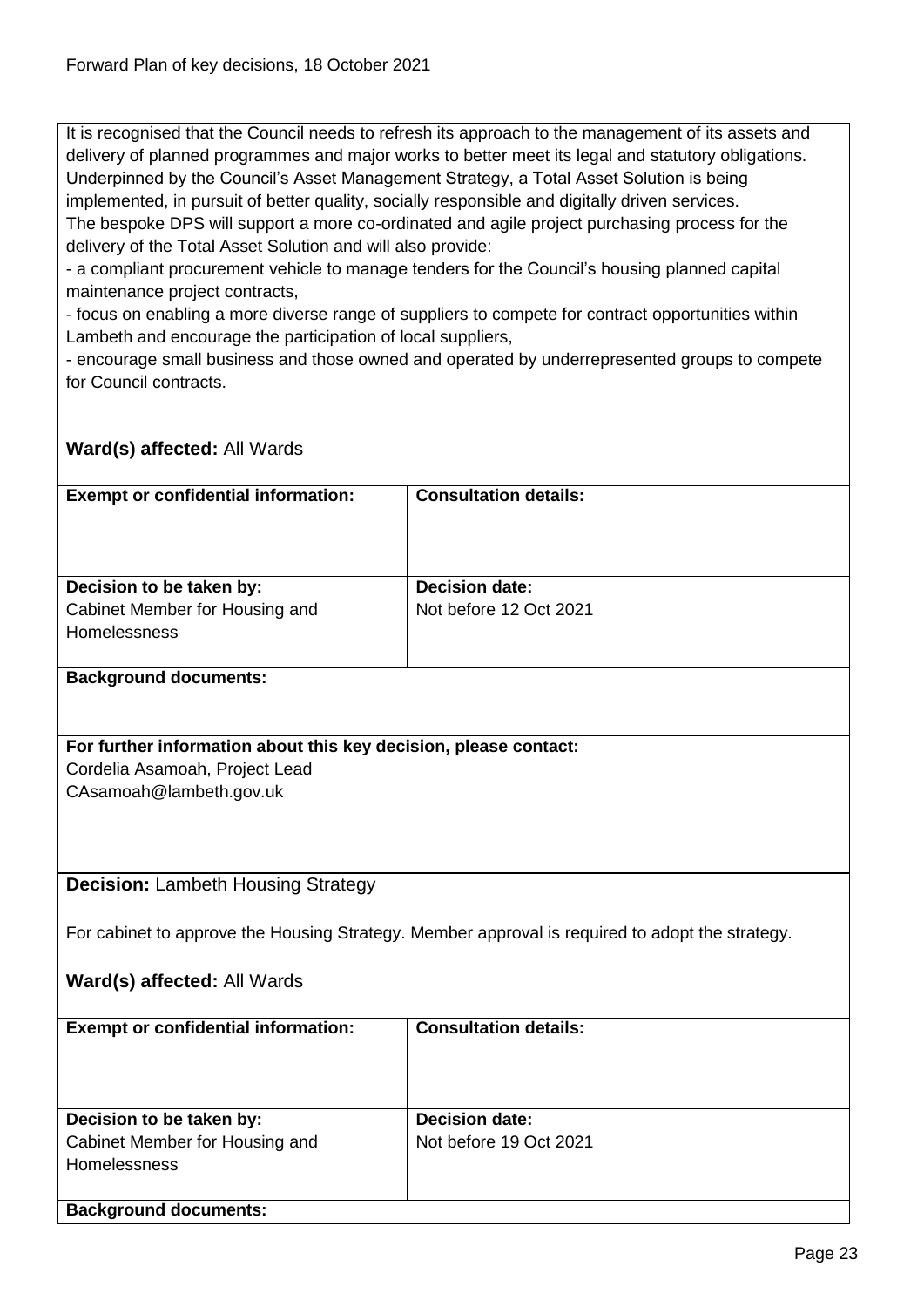# **For further information about this key decision, please contact:**

Calum Davidson, Housing Strategy and Policy Officer cdavidson1@lambeth.gov.uk

# <span id="page-23-0"></span>**Decision:** External Refurbishment Works and Fire Safety Works to No.1- No.44 Meath House

The award of contract to the successful bidder to carry out essential fire safety works including replacement of external wall cladding system with external wall insulation system (EWI) and refurbishment of external façade including roof repairs and redecoration. These works will ensure compliance with fire safety regulations and prolong the useful life of the building.

# **Ward(s) affected:** Herne Hill

| <b>Exempt or confidential information:</b> | <b>Consultation details:</b> |
|--------------------------------------------|------------------------------|
| Decision to be taken by:                   | <b>Decision date:</b>        |
| Cabinet Member for Housing and             | Not before 19 Oct 2021       |
| <b>Homelessness</b>                        |                              |
|                                            |                              |
| <b>Background documents:</b>               |                              |

# **For further information about this key decision, please contact:** Mohammed Ullah, Capital Works - Project Manager mullah@lambeth.gov.uk

<span id="page-23-1"></span>**Decision:** HRA Business Plan, Rent and Service Charge setting report

Decision will be based on the proposals for the Housing Revenue Account (HRA) budget, rents and service charges for the 2022-23 year

| <b>Exempt or confidential information:</b> | <b>Consultation details:</b> |
|--------------------------------------------|------------------------------|
| Decision to be taken by:                   | <b>Decision date:</b>        |
| Cabinet Member for Housing and             | Not before 26 Oct 2021       |
| Homelessness                               |                              |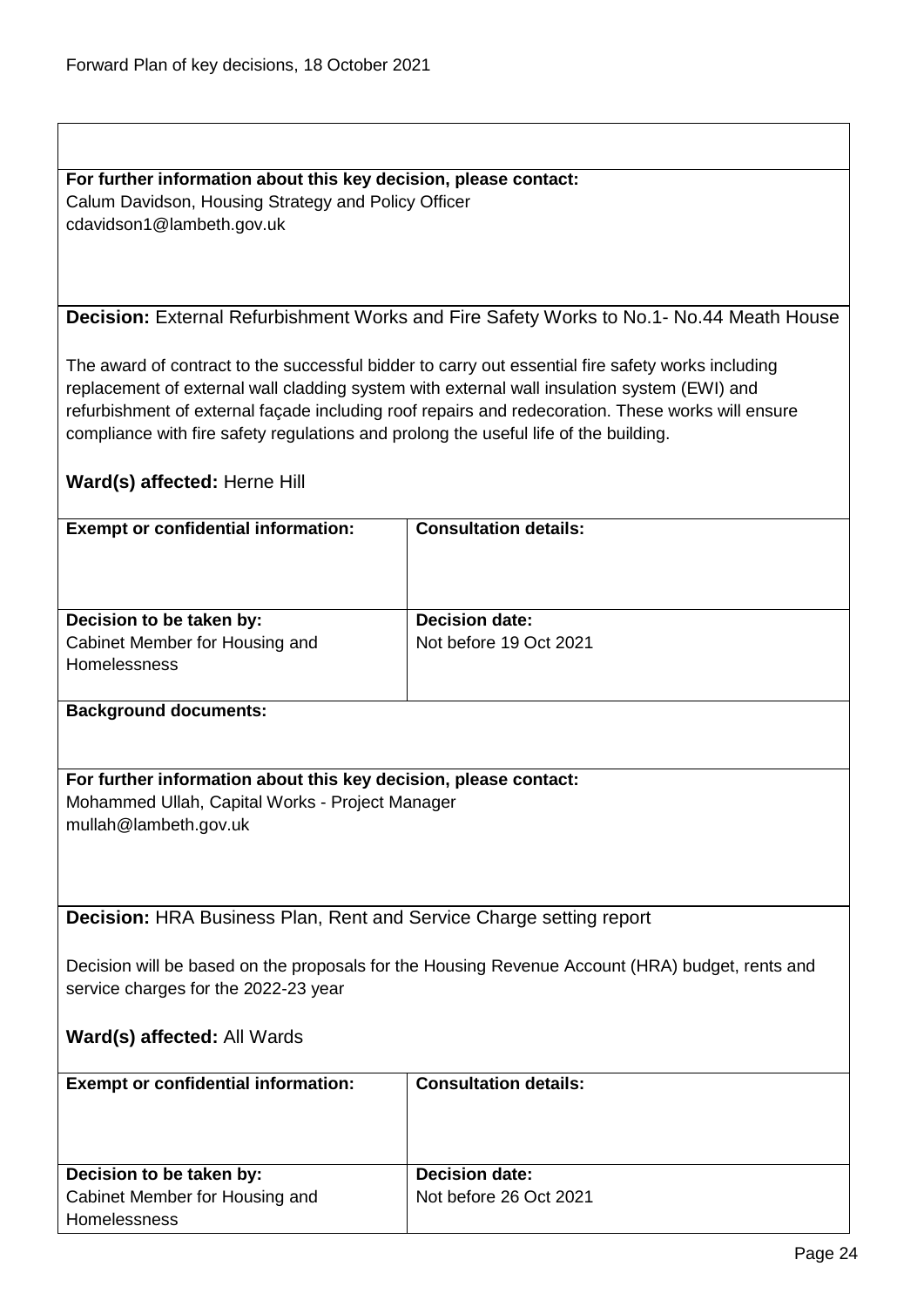<span id="page-24-1"></span><span id="page-24-0"></span>

| <b>Background documents:</b><br>For further information about this key decision, please contact:<br>Shankar Siva Ananthan, Group Manager, Finance and Property<br>ssivaananthan@lambeth.gov.uk<br>Decision: Front Entrance Door (FED) Replacement Programme<br>To approve the procurement and award of a new contract to undertake the Replacement of Front<br><b>Entrance Doors.</b><br>Ward(s) affected: All Wards<br><b>Consultation details:</b><br><b>Exempt or confidential information:</b><br><b>Decision date:</b><br>Decision to be taken by:<br>Cabinet Member for Housing and<br>Not before 2 Nov 2021<br>Homelessness<br><b>Background documents:</b><br>For further information about this key decision, please contact:<br>Mark Todd, Project Manager<br>mtodd@lambeth.gov.uk<br><b>Decision: Communal Fire Doors Replacement Programme</b><br>To approve the procurement and award of a new contract to undertake the Replacement of the<br><b>Communal Fire Lobby Doors</b><br>Ward(s) affected: All Wards<br><b>Consultation details:</b><br><b>Exempt or confidential information:</b><br><b>Decision date:</b><br>Decision to be taken by:<br>Not before 2 Nov 2021<br>Cabinet Member for Housing and |  |  |  |
|---------------------------------------------------------------------------------------------------------------------------------------------------------------------------------------------------------------------------------------------------------------------------------------------------------------------------------------------------------------------------------------------------------------------------------------------------------------------------------------------------------------------------------------------------------------------------------------------------------------------------------------------------------------------------------------------------------------------------------------------------------------------------------------------------------------------------------------------------------------------------------------------------------------------------------------------------------------------------------------------------------------------------------------------------------------------------------------------------------------------------------------------------------------------------------------------------------------------------|--|--|--|
|                                                                                                                                                                                                                                                                                                                                                                                                                                                                                                                                                                                                                                                                                                                                                                                                                                                                                                                                                                                                                                                                                                                                                                                                                           |  |  |  |
|                                                                                                                                                                                                                                                                                                                                                                                                                                                                                                                                                                                                                                                                                                                                                                                                                                                                                                                                                                                                                                                                                                                                                                                                                           |  |  |  |
|                                                                                                                                                                                                                                                                                                                                                                                                                                                                                                                                                                                                                                                                                                                                                                                                                                                                                                                                                                                                                                                                                                                                                                                                                           |  |  |  |
|                                                                                                                                                                                                                                                                                                                                                                                                                                                                                                                                                                                                                                                                                                                                                                                                                                                                                                                                                                                                                                                                                                                                                                                                                           |  |  |  |
|                                                                                                                                                                                                                                                                                                                                                                                                                                                                                                                                                                                                                                                                                                                                                                                                                                                                                                                                                                                                                                                                                                                                                                                                                           |  |  |  |
|                                                                                                                                                                                                                                                                                                                                                                                                                                                                                                                                                                                                                                                                                                                                                                                                                                                                                                                                                                                                                                                                                                                                                                                                                           |  |  |  |
|                                                                                                                                                                                                                                                                                                                                                                                                                                                                                                                                                                                                                                                                                                                                                                                                                                                                                                                                                                                                                                                                                                                                                                                                                           |  |  |  |
|                                                                                                                                                                                                                                                                                                                                                                                                                                                                                                                                                                                                                                                                                                                                                                                                                                                                                                                                                                                                                                                                                                                                                                                                                           |  |  |  |
|                                                                                                                                                                                                                                                                                                                                                                                                                                                                                                                                                                                                                                                                                                                                                                                                                                                                                                                                                                                                                                                                                                                                                                                                                           |  |  |  |
|                                                                                                                                                                                                                                                                                                                                                                                                                                                                                                                                                                                                                                                                                                                                                                                                                                                                                                                                                                                                                                                                                                                                                                                                                           |  |  |  |
|                                                                                                                                                                                                                                                                                                                                                                                                                                                                                                                                                                                                                                                                                                                                                                                                                                                                                                                                                                                                                                                                                                                                                                                                                           |  |  |  |
|                                                                                                                                                                                                                                                                                                                                                                                                                                                                                                                                                                                                                                                                                                                                                                                                                                                                                                                                                                                                                                                                                                                                                                                                                           |  |  |  |
|                                                                                                                                                                                                                                                                                                                                                                                                                                                                                                                                                                                                                                                                                                                                                                                                                                                                                                                                                                                                                                                                                                                                                                                                                           |  |  |  |
|                                                                                                                                                                                                                                                                                                                                                                                                                                                                                                                                                                                                                                                                                                                                                                                                                                                                                                                                                                                                                                                                                                                                                                                                                           |  |  |  |
|                                                                                                                                                                                                                                                                                                                                                                                                                                                                                                                                                                                                                                                                                                                                                                                                                                                                                                                                                                                                                                                                                                                                                                                                                           |  |  |  |
|                                                                                                                                                                                                                                                                                                                                                                                                                                                                                                                                                                                                                                                                                                                                                                                                                                                                                                                                                                                                                                                                                                                                                                                                                           |  |  |  |
|                                                                                                                                                                                                                                                                                                                                                                                                                                                                                                                                                                                                                                                                                                                                                                                                                                                                                                                                                                                                                                                                                                                                                                                                                           |  |  |  |
|                                                                                                                                                                                                                                                                                                                                                                                                                                                                                                                                                                                                                                                                                                                                                                                                                                                                                                                                                                                                                                                                                                                                                                                                                           |  |  |  |
|                                                                                                                                                                                                                                                                                                                                                                                                                                                                                                                                                                                                                                                                                                                                                                                                                                                                                                                                                                                                                                                                                                                                                                                                                           |  |  |  |
|                                                                                                                                                                                                                                                                                                                                                                                                                                                                                                                                                                                                                                                                                                                                                                                                                                                                                                                                                                                                                                                                                                                                                                                                                           |  |  |  |
|                                                                                                                                                                                                                                                                                                                                                                                                                                                                                                                                                                                                                                                                                                                                                                                                                                                                                                                                                                                                                                                                                                                                                                                                                           |  |  |  |
|                                                                                                                                                                                                                                                                                                                                                                                                                                                                                                                                                                                                                                                                                                                                                                                                                                                                                                                                                                                                                                                                                                                                                                                                                           |  |  |  |
|                                                                                                                                                                                                                                                                                                                                                                                                                                                                                                                                                                                                                                                                                                                                                                                                                                                                                                                                                                                                                                                                                                                                                                                                                           |  |  |  |
|                                                                                                                                                                                                                                                                                                                                                                                                                                                                                                                                                                                                                                                                                                                                                                                                                                                                                                                                                                                                                                                                                                                                                                                                                           |  |  |  |
|                                                                                                                                                                                                                                                                                                                                                                                                                                                                                                                                                                                                                                                                                                                                                                                                                                                                                                                                                                                                                                                                                                                                                                                                                           |  |  |  |
|                                                                                                                                                                                                                                                                                                                                                                                                                                                                                                                                                                                                                                                                                                                                                                                                                                                                                                                                                                                                                                                                                                                                                                                                                           |  |  |  |
|                                                                                                                                                                                                                                                                                                                                                                                                                                                                                                                                                                                                                                                                                                                                                                                                                                                                                                                                                                                                                                                                                                                                                                                                                           |  |  |  |
|                                                                                                                                                                                                                                                                                                                                                                                                                                                                                                                                                                                                                                                                                                                                                                                                                                                                                                                                                                                                                                                                                                                                                                                                                           |  |  |  |
|                                                                                                                                                                                                                                                                                                                                                                                                                                                                                                                                                                                                                                                                                                                                                                                                                                                                                                                                                                                                                                                                                                                                                                                                                           |  |  |  |
|                                                                                                                                                                                                                                                                                                                                                                                                                                                                                                                                                                                                                                                                                                                                                                                                                                                                                                                                                                                                                                                                                                                                                                                                                           |  |  |  |
|                                                                                                                                                                                                                                                                                                                                                                                                                                                                                                                                                                                                                                                                                                                                                                                                                                                                                                                                                                                                                                                                                                                                                                                                                           |  |  |  |
|                                                                                                                                                                                                                                                                                                                                                                                                                                                                                                                                                                                                                                                                                                                                                                                                                                                                                                                                                                                                                                                                                                                                                                                                                           |  |  |  |
|                                                                                                                                                                                                                                                                                                                                                                                                                                                                                                                                                                                                                                                                                                                                                                                                                                                                                                                                                                                                                                                                                                                                                                                                                           |  |  |  |
|                                                                                                                                                                                                                                                                                                                                                                                                                                                                                                                                                                                                                                                                                                                                                                                                                                                                                                                                                                                                                                                                                                                                                                                                                           |  |  |  |
|                                                                                                                                                                                                                                                                                                                                                                                                                                                                                                                                                                                                                                                                                                                                                                                                                                                                                                                                                                                                                                                                                                                                                                                                                           |  |  |  |
|                                                                                                                                                                                                                                                                                                                                                                                                                                                                                                                                                                                                                                                                                                                                                                                                                                                                                                                                                                                                                                                                                                                                                                                                                           |  |  |  |
|                                                                                                                                                                                                                                                                                                                                                                                                                                                                                                                                                                                                                                                                                                                                                                                                                                                                                                                                                                                                                                                                                                                                                                                                                           |  |  |  |
|                                                                                                                                                                                                                                                                                                                                                                                                                                                                                                                                                                                                                                                                                                                                                                                                                                                                                                                                                                                                                                                                                                                                                                                                                           |  |  |  |
|                                                                                                                                                                                                                                                                                                                                                                                                                                                                                                                                                                                                                                                                                                                                                                                                                                                                                                                                                                                                                                                                                                                                                                                                                           |  |  |  |
|                                                                                                                                                                                                                                                                                                                                                                                                                                                                                                                                                                                                                                                                                                                                                                                                                                                                                                                                                                                                                                                                                                                                                                                                                           |  |  |  |
|                                                                                                                                                                                                                                                                                                                                                                                                                                                                                                                                                                                                                                                                                                                                                                                                                                                                                                                                                                                                                                                                                                                                                                                                                           |  |  |  |
|                                                                                                                                                                                                                                                                                                                                                                                                                                                                                                                                                                                                                                                                                                                                                                                                                                                                                                                                                                                                                                                                                                                                                                                                                           |  |  |  |
|                                                                                                                                                                                                                                                                                                                                                                                                                                                                                                                                                                                                                                                                                                                                                                                                                                                                                                                                                                                                                                                                                                                                                                                                                           |  |  |  |
|                                                                                                                                                                                                                                                                                                                                                                                                                                                                                                                                                                                                                                                                                                                                                                                                                                                                                                                                                                                                                                                                                                                                                                                                                           |  |  |  |
|                                                                                                                                                                                                                                                                                                                                                                                                                                                                                                                                                                                                                                                                                                                                                                                                                                                                                                                                                                                                                                                                                                                                                                                                                           |  |  |  |
|                                                                                                                                                                                                                                                                                                                                                                                                                                                                                                                                                                                                                                                                                                                                                                                                                                                                                                                                                                                                                                                                                                                                                                                                                           |  |  |  |
|                                                                                                                                                                                                                                                                                                                                                                                                                                                                                                                                                                                                                                                                                                                                                                                                                                                                                                                                                                                                                                                                                                                                                                                                                           |  |  |  |
|                                                                                                                                                                                                                                                                                                                                                                                                                                                                                                                                                                                                                                                                                                                                                                                                                                                                                                                                                                                                                                                                                                                                                                                                                           |  |  |  |
| Homelessness                                                                                                                                                                                                                                                                                                                                                                                                                                                                                                                                                                                                                                                                                                                                                                                                                                                                                                                                                                                                                                                                                                                                                                                                              |  |  |  |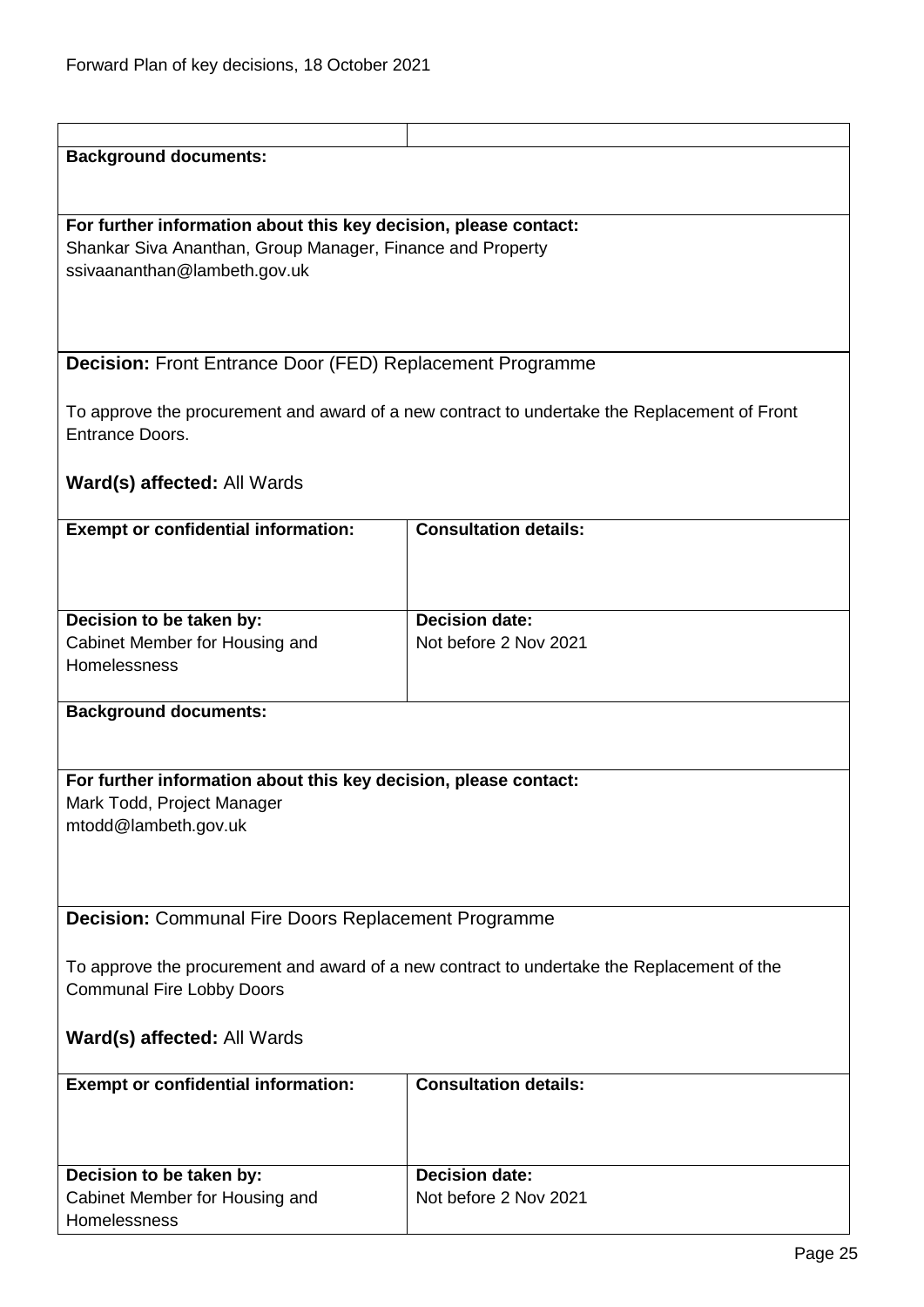<span id="page-25-1"></span><span id="page-25-0"></span>

| <b>Background documents:</b>                                                                        |                                                                                                        |  |
|-----------------------------------------------------------------------------------------------------|--------------------------------------------------------------------------------------------------------|--|
|                                                                                                     |                                                                                                        |  |
|                                                                                                     |                                                                                                        |  |
| For further information about this key decision, please contact:                                    |                                                                                                        |  |
| Mark Todd, Project Manager                                                                          |                                                                                                        |  |
| mtodd@lambeth.gov.uk                                                                                |                                                                                                        |  |
|                                                                                                     |                                                                                                        |  |
|                                                                                                     |                                                                                                        |  |
|                                                                                                     |                                                                                                        |  |
|                                                                                                     |                                                                                                        |  |
| <b>Decision: 10-22 Tooting Bec Gardens - Refurbishment works</b>                                    |                                                                                                        |  |
|                                                                                                     |                                                                                                        |  |
|                                                                                                     | To increase the approved budget from £1,566,400 to £2,098,976 for additional works for the external    |  |
| and internal refurbishment of 10-22 Tooting Bec Gardens                                             |                                                                                                        |  |
|                                                                                                     |                                                                                                        |  |
|                                                                                                     |                                                                                                        |  |
| Ward(s) affected: St Leonards                                                                       |                                                                                                        |  |
|                                                                                                     |                                                                                                        |  |
| <b>Exempt or confidential information:</b>                                                          | <b>Consultation details:</b>                                                                           |  |
|                                                                                                     |                                                                                                        |  |
|                                                                                                     |                                                                                                        |  |
|                                                                                                     |                                                                                                        |  |
|                                                                                                     |                                                                                                        |  |
| Decision to be taken by:                                                                            | <b>Decision date:</b>                                                                                  |  |
| Cabinet Member for Housing and                                                                      | Not before 9 Nov 2021                                                                                  |  |
| Homelessness                                                                                        |                                                                                                        |  |
|                                                                                                     |                                                                                                        |  |
| <b>Background documents:</b>                                                                        |                                                                                                        |  |
|                                                                                                     |                                                                                                        |  |
|                                                                                                     |                                                                                                        |  |
| For further information about this key decision, please contact:                                    |                                                                                                        |  |
|                                                                                                     |                                                                                                        |  |
| Garry Dickson, Programme Manager                                                                    |                                                                                                        |  |
| gdickson@lambeth.gov.uk                                                                             |                                                                                                        |  |
| Housing Property Services, Streatham and Norwood, Lunham Road, SE19 1AA                             |                                                                                                        |  |
| Tel: 020 7926 8144                                                                                  |                                                                                                        |  |
|                                                                                                     |                                                                                                        |  |
| <b>Decision:</b> MacIntosh Court - Roof Replacement Covering Supplier                               |                                                                                                        |  |
|                                                                                                     |                                                                                                        |  |
|                                                                                                     |                                                                                                        |  |
| To agree the approved budget of £850,000 for the replacement of the main roof serving the building. |                                                                                                        |  |
|                                                                                                     |                                                                                                        |  |
| MacIntosh Court is Grade II 1970s built sheltered housing scheme in Streatham. The building's brick |                                                                                                        |  |
|                                                                                                     | structure, with a flat roof, was considered a highly successful modular construction experiment when   |  |
| designed by architect Kate MacIntosh who started work for the Council in 1969.                      |                                                                                                        |  |
|                                                                                                     |                                                                                                        |  |
|                                                                                                     |                                                                                                        |  |
| Over the past 4 years, the Council has invested in the building by replacing windows and doors, the |                                                                                                        |  |
| communal heating and hot water system, along with kitchen and bathroom in homes. However, the flat  |                                                                                                        |  |
|                                                                                                     | roof structure has had numerous issues and there has been reports of leaks from the roofs. The roof is |  |
| in urgent need of a replacement covering.                                                           |                                                                                                        |  |
|                                                                                                     |                                                                                                        |  |
| Ward(s) affected: Knight's Hill                                                                     |                                                                                                        |  |
|                                                                                                     |                                                                                                        |  |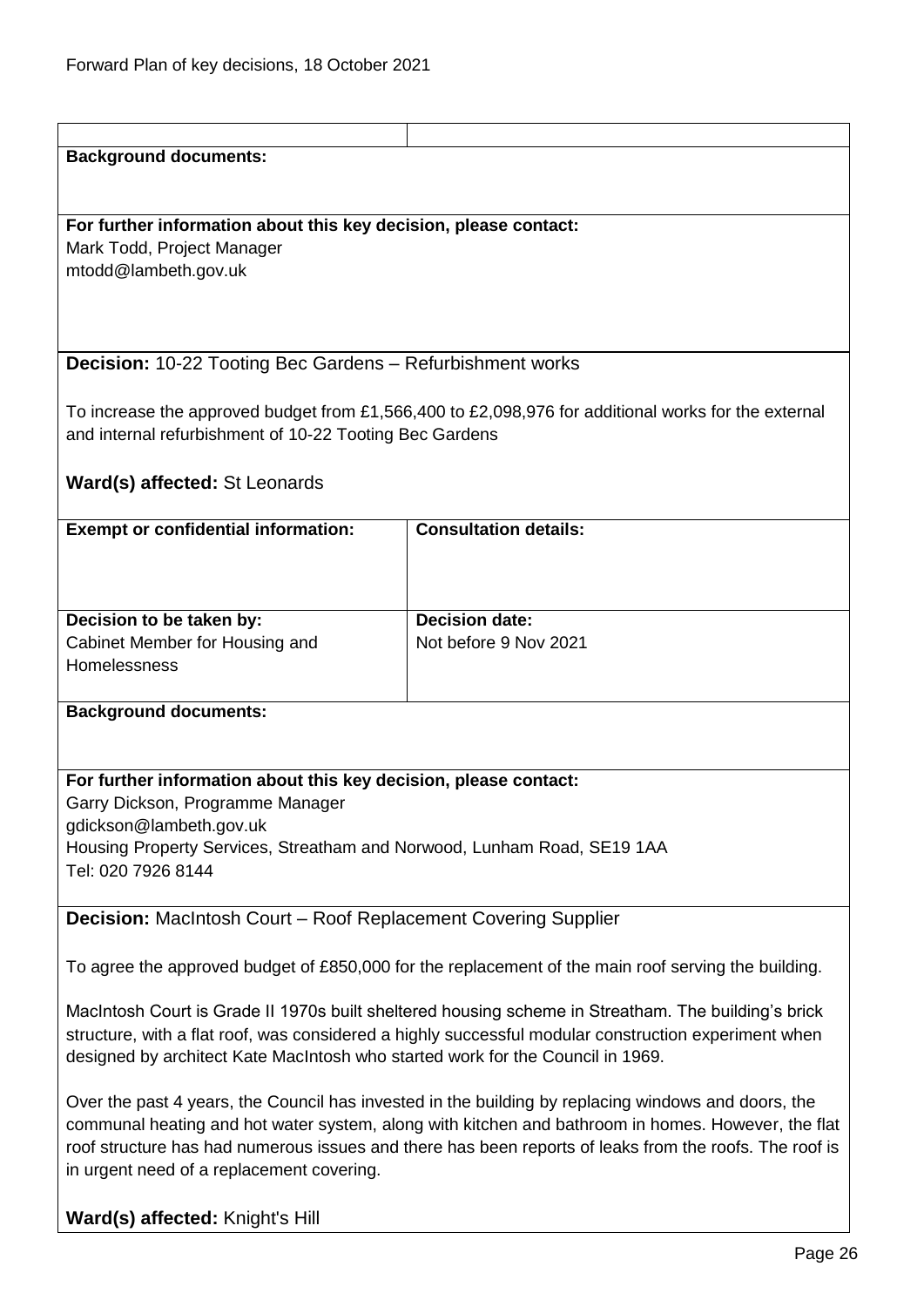<span id="page-26-0"></span>

| <b>Exempt or confidential information:</b>                                            | <b>Consultation details:</b>                                                                             |
|---------------------------------------------------------------------------------------|----------------------------------------------------------------------------------------------------------|
|                                                                                       |                                                                                                          |
|                                                                                       |                                                                                                          |
|                                                                                       |                                                                                                          |
| Decision to be taken by:                                                              | <b>Decision date:</b>                                                                                    |
| Cabinet Member for Housing and                                                        | Not before 9 Nov 2021                                                                                    |
| Homelessness                                                                          |                                                                                                          |
|                                                                                       |                                                                                                          |
| <b>Background documents:</b>                                                          |                                                                                                          |
|                                                                                       |                                                                                                          |
|                                                                                       |                                                                                                          |
| For further information about this key decision, please contact:                      |                                                                                                          |
| Garry Dickson, Programme Manager                                                      |                                                                                                          |
| gdickson@lambeth.gov.uk                                                               |                                                                                                          |
| Housing Property Services, Streatham and Norwood, Lunham Road, SE19 1AA               |                                                                                                          |
| Tel: 020 7926 8144                                                                    |                                                                                                          |
|                                                                                       |                                                                                                          |
| <b>Decision:</b> Award of a contract for Electric Vehicle Ultra Rapid Charge Points   |                                                                                                          |
|                                                                                       |                                                                                                          |
| Approval to award a contract for installation of Electric Vehicle Rapid Charge Points |                                                                                                          |
|                                                                                       |                                                                                                          |
|                                                                                       | To award a contract for 14 ultra-rapid charge points as part of the development of an effective electric |
|                                                                                       | charge point network and meet Council commitments set out in the transportation strategy and climate     |
| change agenda                                                                         |                                                                                                          |
|                                                                                       |                                                                                                          |
|                                                                                       |                                                                                                          |
| Ward(s) affected: All Wards                                                           |                                                                                                          |
|                                                                                       |                                                                                                          |
| <b>Exempt or confidential information:</b>                                            | <b>Consultation details:</b>                                                                             |
| Part exempt                                                                           |                                                                                                          |
| Information relating to the financial or                                              |                                                                                                          |
|                                                                                       |                                                                                                          |
| business affairs of any particular person                                             |                                                                                                          |
| (including the authority holding that                                                 |                                                                                                          |
| information)                                                                          |                                                                                                          |
|                                                                                       | <b>Decision date:</b>                                                                                    |
| Decision to be taken by:                                                              |                                                                                                          |
| Cabinet Member for Sustainable Transport,                                             | Not before 9 Feb 2021                                                                                    |
| Environment and Clean Air (job-share)                                                 |                                                                                                          |
|                                                                                       |                                                                                                          |
| <b>Background documents:</b>                                                          |                                                                                                          |
|                                                                                       |                                                                                                          |
|                                                                                       |                                                                                                          |
| For further information about this key decision, please contact:                      |                                                                                                          |
| Dan Thomas, Programme Manager (Parks & Special Projects)                              |                                                                                                          |
| dthomas4@lambeth.gov.uk                                                               |                                                                                                          |
|                                                                                       |                                                                                                          |
|                                                                                       |                                                                                                          |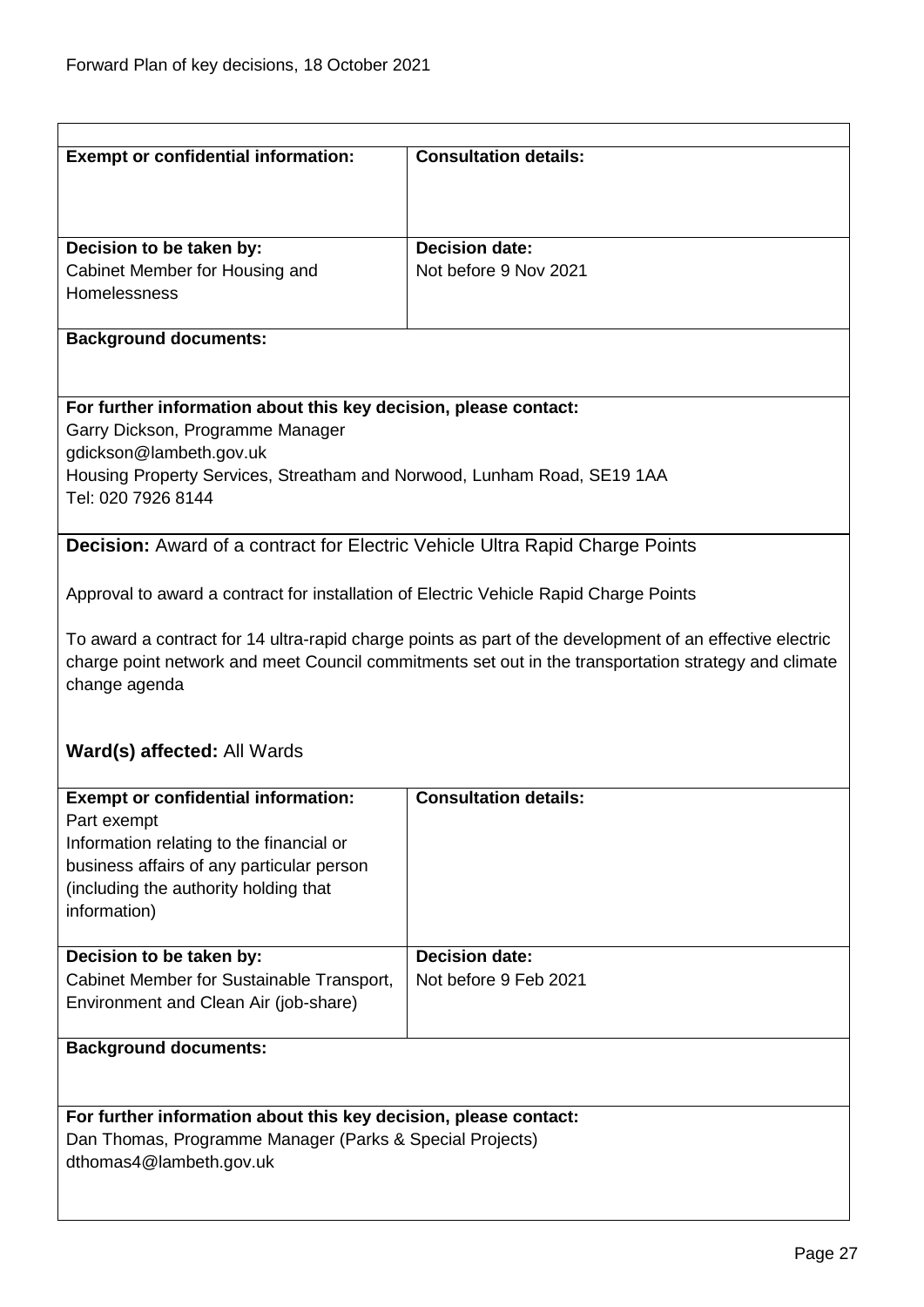# <span id="page-27-0"></span>**Decision:** Capital Studio, Infrastructure and Capital Delivery Salaries CIL

The Capital Studio is the delivery arm of the Resident Services area, covering design and construction of public realm and built environment projects. The service delivers large programmes such as the Highways Investment Programme and major public realm and green space schemes, such as in parks and cemeteries. The service is primarily funded through third party grants, such as through Transport for London, and from within allocated project budgets.

The report seeks an allocation of £1,076m from the Lambeth Community Infrastructure Levy (CIL) receipts to fund costs associated with staff costs for the Resident Services Capital Programme delivered via the Capital Studio (Infrastructure and Capital Delivery).

This report seeks funding to cover establishment salaries which can't be covered by project budgets. The identified source of funding for this infrastructure is CIL, with other sources of external and internal funding already having been secured to fund Capital Studio staff.

# **Ward(s) affected:** All Wards

| <b>Exempt or confidential information:</b>                                         | <b>Consultation details:</b> |
|------------------------------------------------------------------------------------|------------------------------|
| Decision to be taken by:                                                           | <b>Decision date:</b>        |
|                                                                                    |                              |
| Cabinet Member for Sustainable Transport,<br>Environment and Clean Air (job-share) | Not before 6 Apr 2021        |
|                                                                                    | Not before 6 Apr 2021        |
|                                                                                    |                              |
| <b>Background documents:</b>                                                       |                              |

**For further information about this key decision, please contact:** Dan Thomas, Programme Manager (Parks & Special Projects) dthomas4@lambeth.gov.uk

<span id="page-27-1"></span>**Decision:** Procurement for Highways Professional Services – Traffic Order Making

The purpose of this procurement is to provide the necessary information to award a contract for the provision of Highways Professional Services for public realm schemes within Lambeth. The works will primarily be focused on the administration and work to develop the full range of traffic orders. The schemes that this work supports includes Controlled Parking Zones, Major and minor Traffic schemes as well as schemes supporting Transport for London (TfL) Streetscapes initiatives such as Low Traffic Neighbourhoods.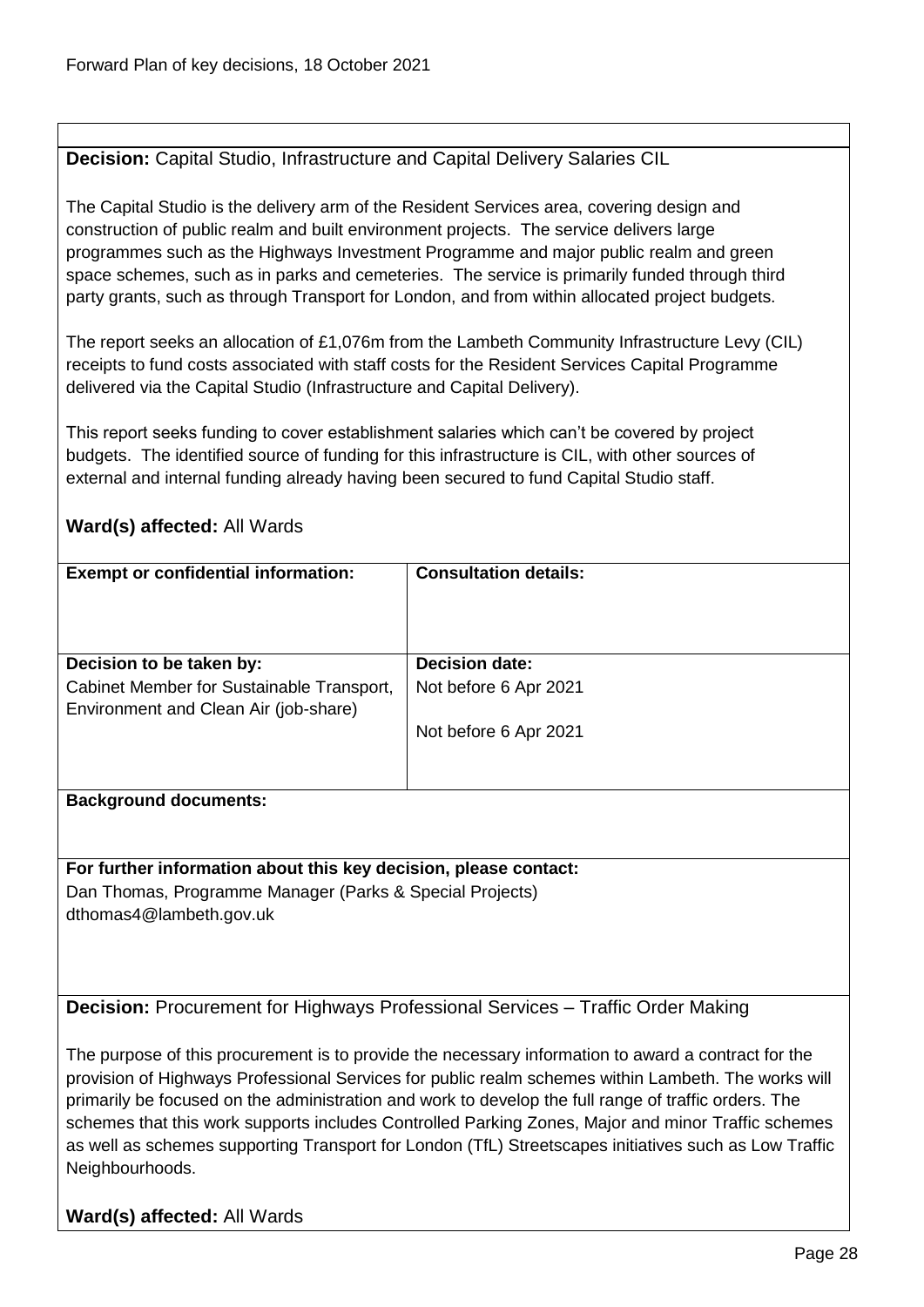<span id="page-28-1"></span><span id="page-28-0"></span>

| <b>Exempt or confidential information:</b><br>Part exempt<br>Information relating to the financial or | <b>Consultation details:</b> |  |
|-------------------------------------------------------------------------------------------------------|------------------------------|--|
| business affairs of any particular person                                                             |                              |  |
| (including the authority holding that                                                                 |                              |  |
| information)                                                                                          |                              |  |
| Decision to be taken by:                                                                              | <b>Decision date:</b>        |  |
| Cabinet Member for Sustainable Transport,                                                             | Not before 20 Apr 2021       |  |
| Environment and Clean Air (job-share)                                                                 |                              |  |
| <b>Background documents:</b>                                                                          |                              |  |
|                                                                                                       |                              |  |
| For further information about this key decision, please contact:                                      |                              |  |
| Shannon Consses, Head of Service Development and Street Management<br>sconsses@lambeth.gov.uk         |                              |  |
|                                                                                                       |                              |  |
|                                                                                                       |                              |  |
| <b>Decision: Fleet Maintenance Contract Procurement</b>                                               |                              |  |
|                                                                                                       |                              |  |
| Approval of contract award following competitive tender.                                              |                              |  |
| Ward(s) affected: All Wards                                                                           |                              |  |
| <b>Exempt or confidential information:</b>                                                            | <b>Consultation details:</b> |  |
|                                                                                                       |                              |  |
|                                                                                                       |                              |  |
| Decision to be taken by:                                                                              | <b>Decision date:</b>        |  |
| Cabinet Member for Sustainable Transport,<br>Environment and Clean Air (job-share)                    | Not before 18 May 2021       |  |
|                                                                                                       |                              |  |
| <b>Background documents:</b>                                                                          |                              |  |
|                                                                                                       |                              |  |
| For further information about this key decision, please contact:                                      |                              |  |
| Jonathan Pook, Parking and Enforcement Operations Manager<br>JPook@lambeth.gov.uk                     |                              |  |
|                                                                                                       |                              |  |
|                                                                                                       |                              |  |
| <b>Decision:</b> Procurement of electric small mechanical brooms                                      |                              |  |
|                                                                                                       |                              |  |
| To approve the purchase of eight electric small mechanical brooms directly from the only supplier of  |                              |  |
| the type specified and needed to deliver the new Recycling, Waste Collection and Cleansing Services   |                              |  |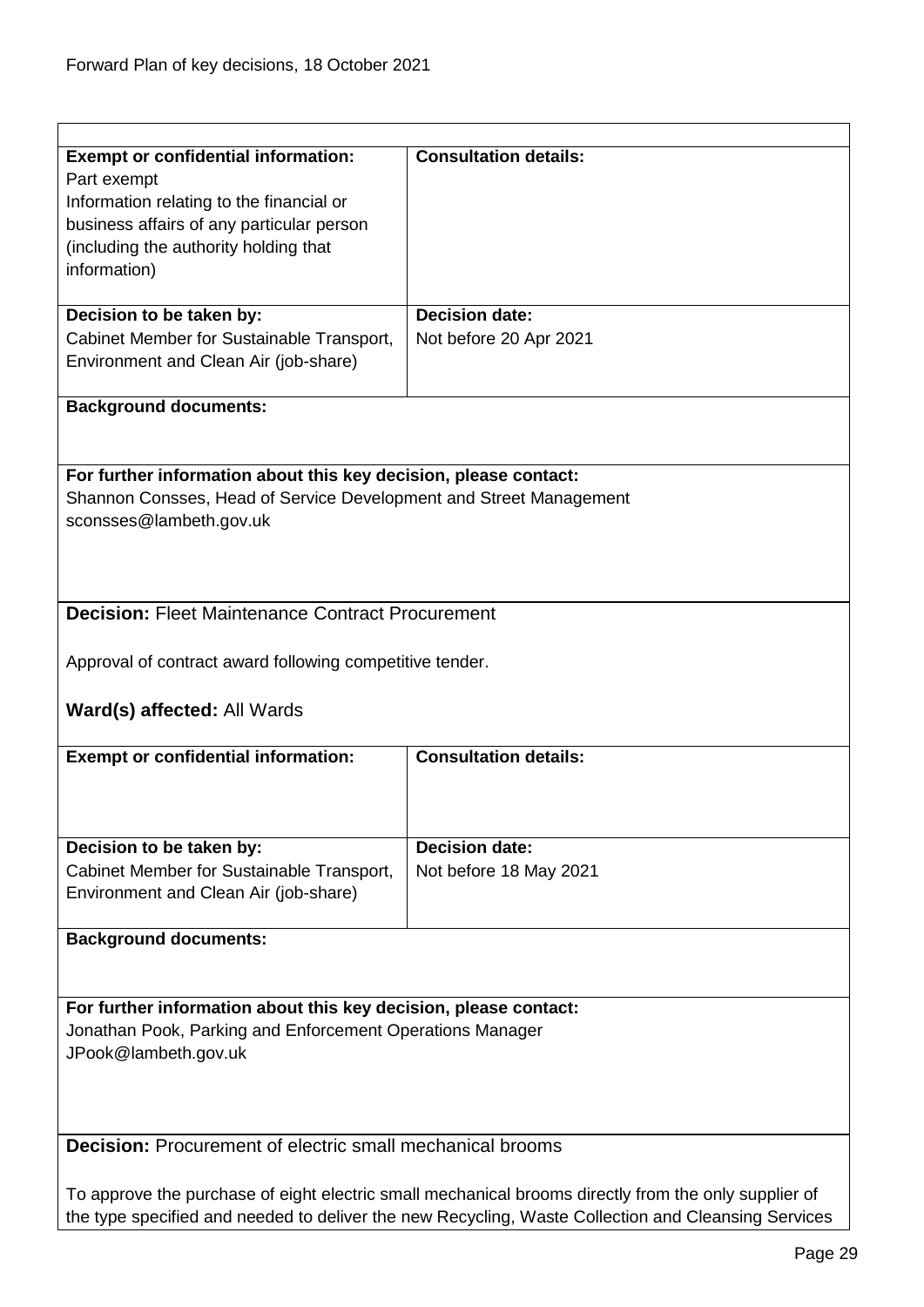<span id="page-29-1"></span><span id="page-29-0"></span>

| Contract, due to commence on 1 October 2021                                                                                               |                                                                                                       |  |
|-------------------------------------------------------------------------------------------------------------------------------------------|-------------------------------------------------------------------------------------------------------|--|
| <b>Ward(s) affected: All Wards</b>                                                                                                        |                                                                                                       |  |
| <b>Exempt or confidential information:</b>                                                                                                | <b>Consultation details:</b>                                                                          |  |
|                                                                                                                                           |                                                                                                       |  |
|                                                                                                                                           |                                                                                                       |  |
| Decision to be taken by:                                                                                                                  | <b>Decision date:</b>                                                                                 |  |
| Cabinet Member for Sustainable Transport,                                                                                                 | Not before 21 Sep 2021                                                                                |  |
| Environment and Clean Air (job-share)                                                                                                     |                                                                                                       |  |
| <b>Background documents:</b>                                                                                                              |                                                                                                       |  |
|                                                                                                                                           |                                                                                                       |  |
| For further information about this key decision, please contact:                                                                          |                                                                                                       |  |
| Cormac Stokes, Head of Environmental Services                                                                                             |                                                                                                       |  |
| cstokes@lambeth.gov.uk                                                                                                                    |                                                                                                       |  |
|                                                                                                                                           |                                                                                                       |  |
|                                                                                                                                           |                                                                                                       |  |
| Decision: Sustainable Travel - The Big Shift                                                                                              |                                                                                                       |  |
|                                                                                                                                           |                                                                                                       |  |
|                                                                                                                                           | To authorise the expenditure of revenue funding to support the take up of sustainable modes of travel |  |
| Ward(s) affected: All Wards                                                                                                               |                                                                                                       |  |
| <b>Exempt or confidential information:</b>                                                                                                | <b>Consultation details:</b>                                                                          |  |
|                                                                                                                                           |                                                                                                       |  |
|                                                                                                                                           |                                                                                                       |  |
| Decision to be taken by:                                                                                                                  | <b>Decision date:</b>                                                                                 |  |
| Cabinet Member for Sustainable Transport,                                                                                                 | Not before 12 Oct 2021                                                                                |  |
| Environment and Clean Air (job-share)                                                                                                     |                                                                                                       |  |
| <b>Background documents:</b>                                                                                                              |                                                                                                       |  |
|                                                                                                                                           |                                                                                                       |  |
|                                                                                                                                           |                                                                                                       |  |
| For further information about this key decision, please contact:<br>Simon Phillips, Transport Manager - Planning, Transport & Development |                                                                                                       |  |
| SPhillips2@lambeth.gov.uk                                                                                                                 |                                                                                                       |  |
|                                                                                                                                           |                                                                                                       |  |
|                                                                                                                                           |                                                                                                       |  |
| Decision: Highways Improvement Programme (HIP) 2021-22-Footway Renewal                                                                    |                                                                                                       |  |
|                                                                                                                                           |                                                                                                       |  |
|                                                                                                                                           | For the implementation of the next programme of footway renewal works for the 2021-22 Highways        |  |
| Improvement Programme (HIP).                                                                                                              |                                                                                                       |  |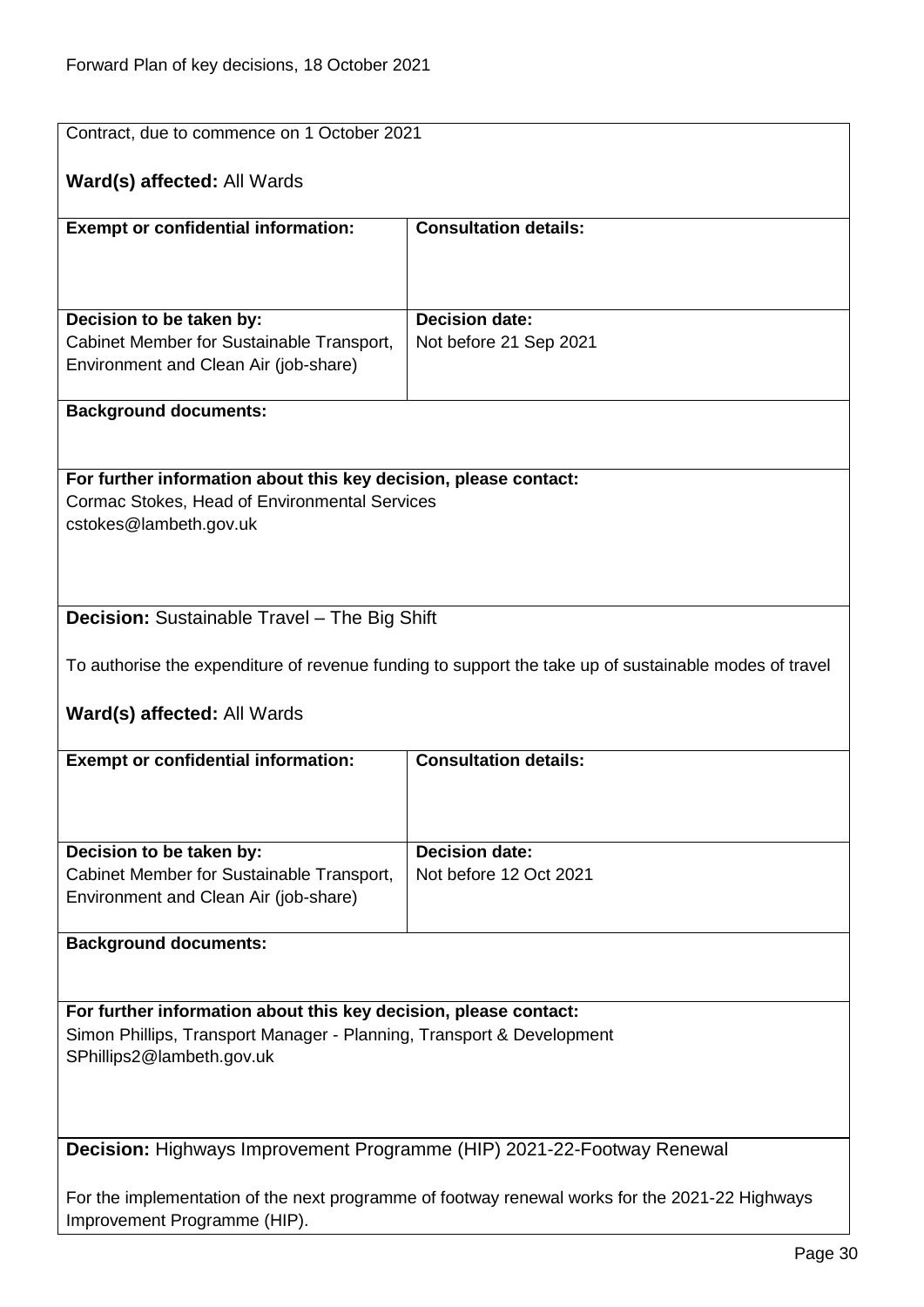<span id="page-30-0"></span>

| <b>Ward(s) affected: All Wards</b>                                                                                                                                                                                                                                                                                                                                                                                        |                                                                                                  |  |
|---------------------------------------------------------------------------------------------------------------------------------------------------------------------------------------------------------------------------------------------------------------------------------------------------------------------------------------------------------------------------------------------------------------------------|--------------------------------------------------------------------------------------------------|--|
| <b>Exempt or confidential information:</b>                                                                                                                                                                                                                                                                                                                                                                                | <b>Consultation details:</b>                                                                     |  |
|                                                                                                                                                                                                                                                                                                                                                                                                                           |                                                                                                  |  |
| Decision to be taken by:                                                                                                                                                                                                                                                                                                                                                                                                  | <b>Decision date:</b>                                                                            |  |
| Cabinet Member for Sustainable Transport,                                                                                                                                                                                                                                                                                                                                                                                 | Not before 29 Oct 2021                                                                           |  |
| Environment and Clean Air (job-share)                                                                                                                                                                                                                                                                                                                                                                                     |                                                                                                  |  |
| <b>Background documents:</b>                                                                                                                                                                                                                                                                                                                                                                                              |                                                                                                  |  |
| For further information about this key decision, please contact:                                                                                                                                                                                                                                                                                                                                                          |                                                                                                  |  |
| Tony Ajala, Project Manager                                                                                                                                                                                                                                                                                                                                                                                               |                                                                                                  |  |
| aajala@lambeth.gov.uk                                                                                                                                                                                                                                                                                                                                                                                                     |                                                                                                  |  |
|                                                                                                                                                                                                                                                                                                                                                                                                                           |                                                                                                  |  |
|                                                                                                                                                                                                                                                                                                                                                                                                                           | <b>Decision:</b> South Bank Spine Route Public Realm Project - Chicheley Street and Belvedere    |  |
| Road Junction                                                                                                                                                                                                                                                                                                                                                                                                             |                                                                                                  |  |
| phase of the South Bank Spine Route public realm project.                                                                                                                                                                                                                                                                                                                                                                 | To grant scheme approval for Highway changes to Chicheley Street and Belvedere Road as the first |  |
| The proposals include a new zebra crossing on Belvedere Road, a wider uncontrolled pedestrian<br>crossing on Chicheley Street, drainage remedials, carriageway resurfacing, localised carriageway<br>widening to facilitate turning manoeuvres, and adjustments to the vehicular bays along Chicheley<br>Street to enable the installation of Transport for London (TfL) Cycle Hire bikes and of a temporary bus<br>stop. |                                                                                                  |  |
| The works will be funded from the £10.388m Capital Investment Programme earmarked for Waterloo<br>and the South Bank                                                                                                                                                                                                                                                                                                      |                                                                                                  |  |
| Ward(s) affected: Bishop's                                                                                                                                                                                                                                                                                                                                                                                                |                                                                                                  |  |
| <b>Exempt or confidential information:</b>                                                                                                                                                                                                                                                                                                                                                                                | <b>Consultation details:</b>                                                                     |  |
|                                                                                                                                                                                                                                                                                                                                                                                                                           |                                                                                                  |  |
| Decision to be taken by:                                                                                                                                                                                                                                                                                                                                                                                                  | <b>Decision date:</b>                                                                            |  |
| Cabinet Member for Sustainable Transport,<br>Environment and Clean Air (job-share)                                                                                                                                                                                                                                                                                                                                        | Not before 16 Nov 2021                                                                           |  |
| <b>Background documents:</b>                                                                                                                                                                                                                                                                                                                                                                                              |                                                                                                  |  |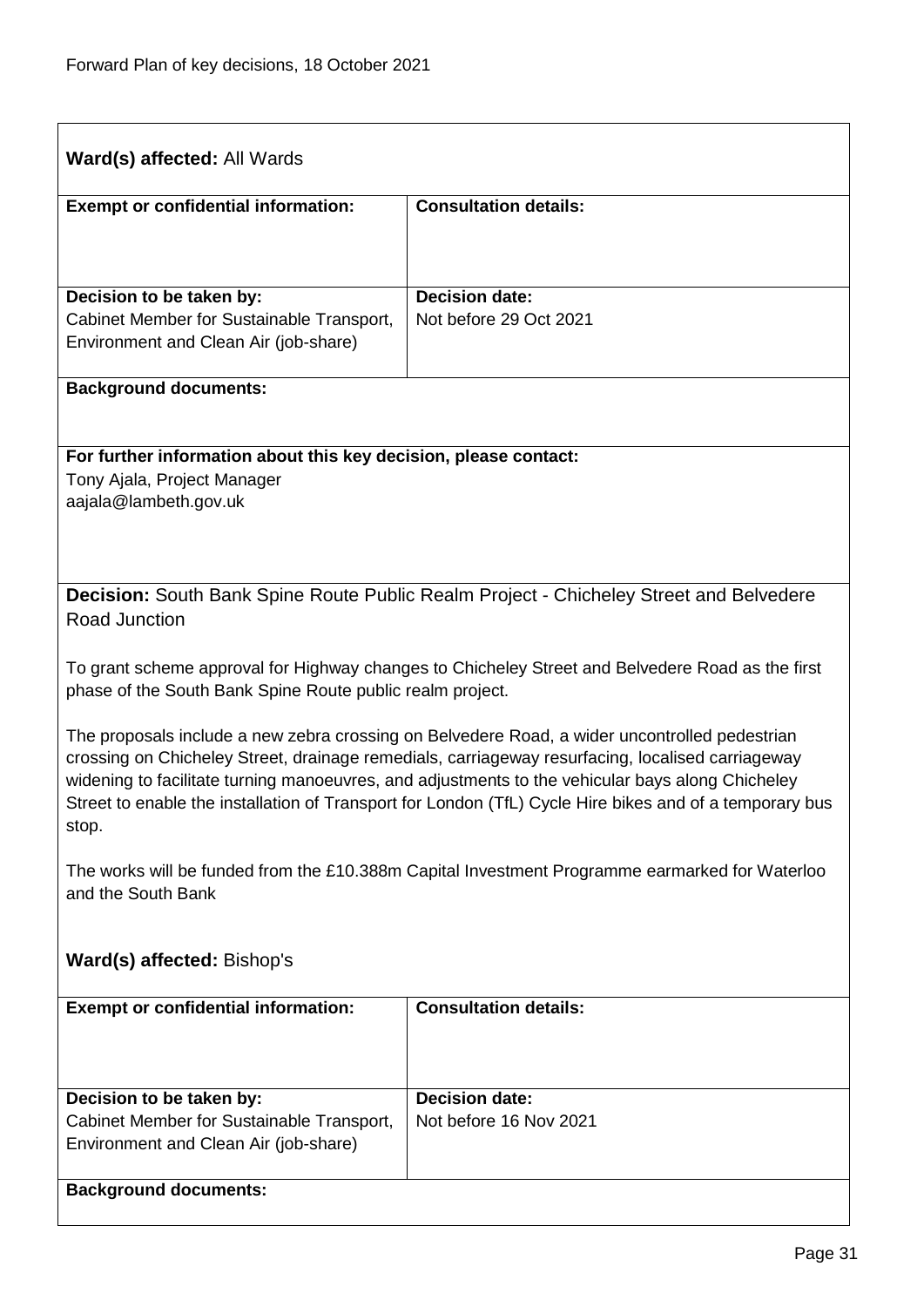<span id="page-31-1"></span><span id="page-31-0"></span>

| For further information about this key decision, please contact:                                 |                                                                                                    |
|--------------------------------------------------------------------------------------------------|----------------------------------------------------------------------------------------------------|
|                                                                                                  |                                                                                                    |
|                                                                                                  |                                                                                                    |
|                                                                                                  |                                                                                                    |
|                                                                                                  |                                                                                                    |
|                                                                                                  |                                                                                                    |
| <b>Decision: Upper Norwood Joint Library</b>                                                     |                                                                                                    |
|                                                                                                  |                                                                                                    |
| To grant a 25 year lease to Upper Norwood Library Trust at a peppercorn rent                     |                                                                                                    |
|                                                                                                  |                                                                                                    |
| <b>Ward(s) affected: Gipsy Hill</b>                                                              |                                                                                                    |
|                                                                                                  |                                                                                                    |
| <b>Exempt or confidential information:</b>                                                       | <b>Consultation details:</b>                                                                       |
|                                                                                                  |                                                                                                    |
|                                                                                                  |                                                                                                    |
|                                                                                                  |                                                                                                    |
| Decision to be taken by:                                                                         | <b>Decision date:</b>                                                                              |
| Cabinet Member for Finance and                                                                   | Not before 17 Jul 2017                                                                             |
| Performance                                                                                      |                                                                                                    |
|                                                                                                  |                                                                                                    |
| <b>Background documents:</b>                                                                     |                                                                                                    |
|                                                                                                  |                                                                                                    |
|                                                                                                  |                                                                                                    |
|                                                                                                  |                                                                                                    |
| For further information about this key decision, please contact:                                 |                                                                                                    |
| Yvonne Hardy, Assistant Head - Directorates, Valuation and Strategic Assets                      |                                                                                                    |
| yhardy@lambeth.gov.uk                                                                            |                                                                                                    |
|                                                                                                  |                                                                                                    |
| Tel: 0207 926 2984                                                                               |                                                                                                    |
|                                                                                                  |                                                                                                    |
| <b>Decision: Data Network Services - Extension</b>                                               |                                                                                                    |
|                                                                                                  |                                                                                                    |
|                                                                                                  | To exercise the two-year contract extension option with Virgin Media Business Ltd for data network |
| services from 17 September 2020 to 15 June 2022 for an amount of £3,589,000 and a total value of |                                                                                                    |
| £3,750,000.                                                                                      |                                                                                                    |
|                                                                                                  |                                                                                                    |
| Ward(s) affected: All Wards                                                                      |                                                                                                    |
|                                                                                                  |                                                                                                    |
| <b>Exempt or confidential information:</b>                                                       | <b>Consultation details:</b>                                                                       |
| Part exempt                                                                                      |                                                                                                    |
| Information relating to the financial or                                                         |                                                                                                    |
| business affairs of any particular person                                                        |                                                                                                    |
| (including the authority holding that                                                            |                                                                                                    |
| information)                                                                                     |                                                                                                    |
|                                                                                                  |                                                                                                    |
| Decision to be taken by:                                                                         | <b>Decision date:</b>                                                                              |
| Cabinet Member for Finance and                                                                   | Not before 25 Nov 2020                                                                             |
| Performance                                                                                      |                                                                                                    |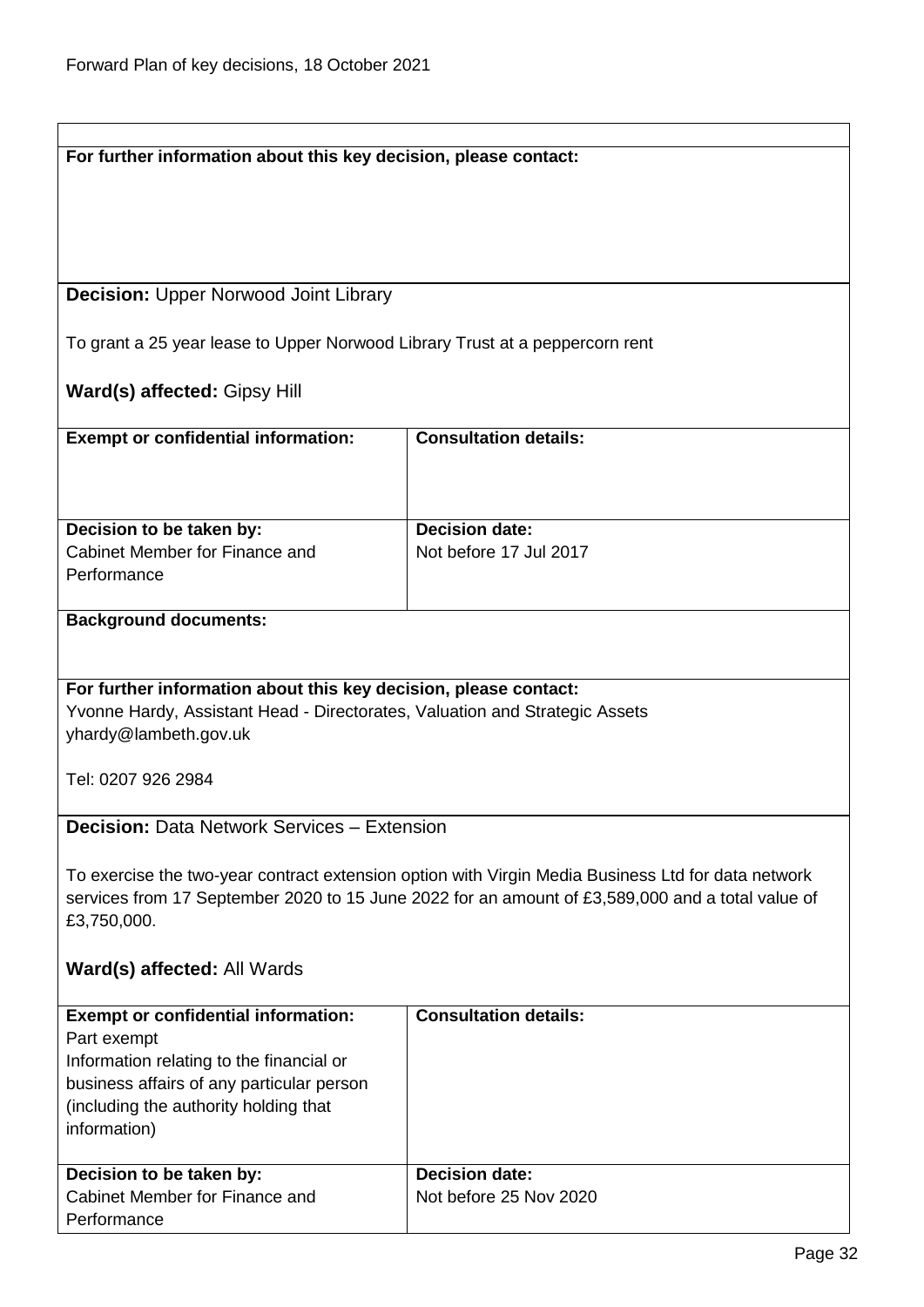# **Background documents: For further information about this key decision, please contact:** Clive Redington, ICT Manager Contract Management, Business Transformation credington@lambeth.gov.uk Olive Morris House (2nd Floor) Tel: 020 7926 4021 **Decision:** PSR - External Works and replacement of Town Hall roof To approve the request to use the LHC Flat Roofing Framework (FR2) route of procurement to appoint a contractor to carry out the works to renew the Lambeth town hall roof. **Ward(s) affected:** Brixton Hill

<span id="page-32-0"></span>

| <b>Exempt or confidential information:</b>                                | <b>Consultation details:</b>                   |
|---------------------------------------------------------------------------|------------------------------------------------|
| Decision to be taken by:<br>Cabinet Member for Finance and<br>Performance | <b>Decision date:</b><br>Not before 2 Mar 2021 |
|                                                                           |                                                |

# **Background documents:**

PSR - External Works and replacement of Town Hall roof

#### **For further information about this key decision, please contact:**

Andre Gordon, Senior Project Manager agordon2@lambeth.gov.uk

<span id="page-32-1"></span>**Decision:** Network and Telephony Services Procurement

Agreement to award contracts for the replacement of the existing services delivered under the networks contract with Virgin Media Business and the telephony solution delivered under a hosted service managed by Telefonica.

| <b>Exempt or confidential information:</b> | <b>Consultation details:</b> |
|--------------------------------------------|------------------------------|
| Part exempt                                |                              |
| Information relating to the financial or   |                              |
| business affairs of any particular person  |                              |
| (including the authority holding that)     |                              |
| information)                               |                              |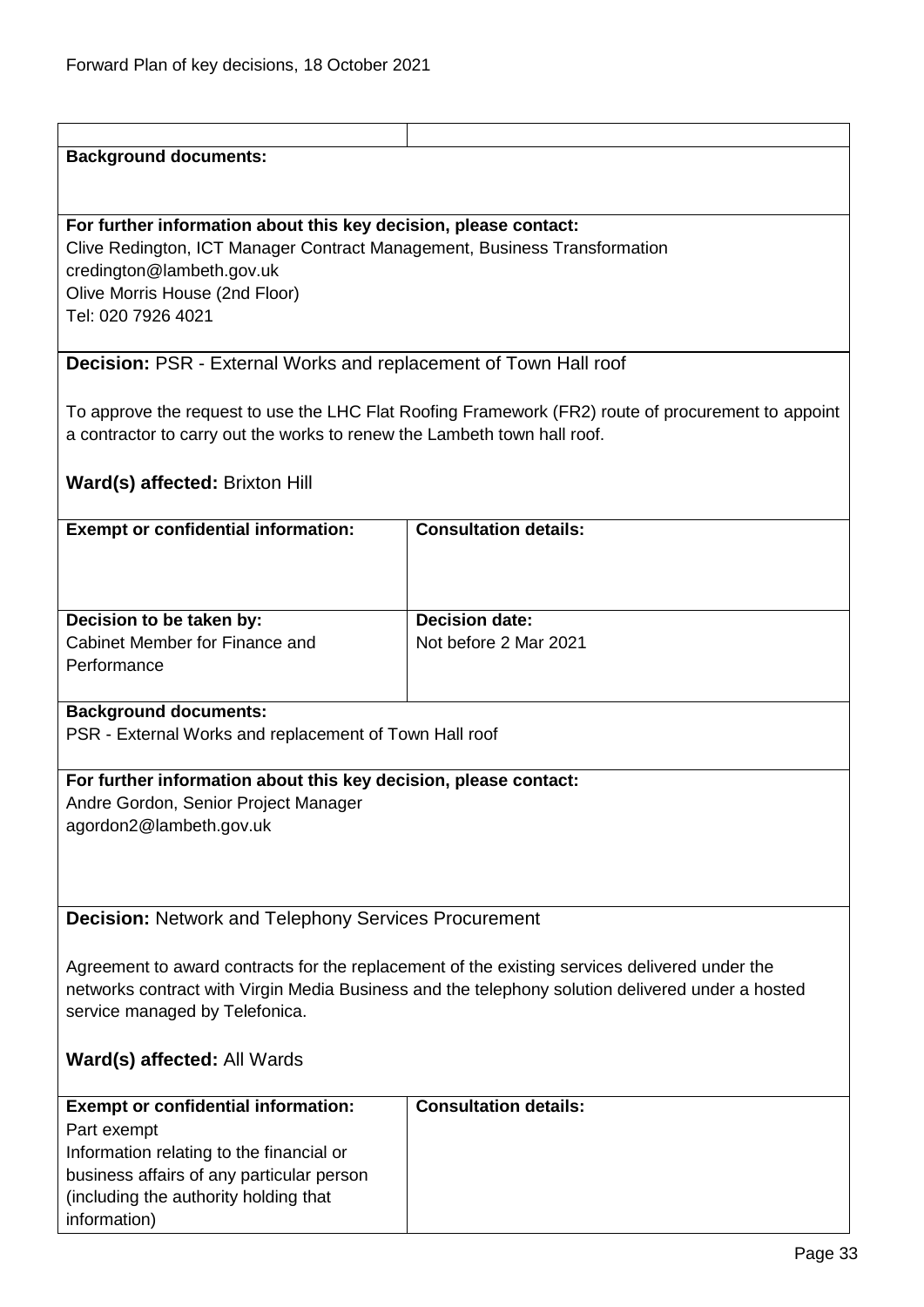<span id="page-33-1"></span><span id="page-33-0"></span>

| Decision to be taken by:                                                                          | <b>Decision date:</b>                                                                                  |  |
|---------------------------------------------------------------------------------------------------|--------------------------------------------------------------------------------------------------------|--|
| Cabinet Member for Finance and                                                                    | Not before 22 May 2021                                                                                 |  |
| Performance                                                                                       |                                                                                                        |  |
|                                                                                                   |                                                                                                        |  |
|                                                                                                   |                                                                                                        |  |
| <b>Background documents:</b>                                                                      |                                                                                                        |  |
|                                                                                                   |                                                                                                        |  |
|                                                                                                   |                                                                                                        |  |
| For further information about this key decision, please contact:                                  |                                                                                                        |  |
| Paul Headington, ICT Procurement Coordination Lead                                                |                                                                                                        |  |
| pheadington@lambeth.gov.uk                                                                        |                                                                                                        |  |
|                                                                                                   |                                                                                                        |  |
|                                                                                                   |                                                                                                        |  |
|                                                                                                   |                                                                                                        |  |
|                                                                                                   |                                                                                                        |  |
| <b>Decision: ITSM Replacement Plan</b>                                                            |                                                                                                        |  |
|                                                                                                   |                                                                                                        |  |
|                                                                                                   | Award of the contract for the ITSM Replacement of an existing help desk software system that           |  |
|                                                                                                   | supports the recording and allocation of service calls to IT and other departments in Lambeth Council. |  |
|                                                                                                   |                                                                                                        |  |
| Ward(s) affected: All Wards                                                                       |                                                                                                        |  |
|                                                                                                   |                                                                                                        |  |
| <b>Exempt or confidential information:</b>                                                        | <b>Consultation details:</b>                                                                           |  |
|                                                                                                   |                                                                                                        |  |
| Part exempt                                                                                       |                                                                                                        |  |
| Information relating to the financial or                                                          |                                                                                                        |  |
| business affairs of any particular person                                                         |                                                                                                        |  |
| (including the authority holding that                                                             |                                                                                                        |  |
| information)                                                                                      |                                                                                                        |  |
|                                                                                                   |                                                                                                        |  |
| Decision to be taken by:                                                                          | <b>Decision date:</b>                                                                                  |  |
| Cabinet Member for Finance and                                                                    | Not before 8 Jun 2021                                                                                  |  |
| Performance                                                                                       |                                                                                                        |  |
|                                                                                                   |                                                                                                        |  |
| <b>Background documents:</b>                                                                      |                                                                                                        |  |
|                                                                                                   |                                                                                                        |  |
|                                                                                                   |                                                                                                        |  |
|                                                                                                   |                                                                                                        |  |
| For further information about this key decision, please contact:                                  |                                                                                                        |  |
| Paul Headington, ICT Procurement Coordination Lead                                                |                                                                                                        |  |
| pheadington@lambeth.gov.uk                                                                        |                                                                                                        |  |
|                                                                                                   |                                                                                                        |  |
|                                                                                                   |                                                                                                        |  |
|                                                                                                   |                                                                                                        |  |
| <b>Decision: Procurement - Minor Works Framework</b>                                              |                                                                                                        |  |
|                                                                                                   |                                                                                                        |  |
|                                                                                                   |                                                                                                        |  |
| To procure a Call Off Framework agreement for Minor Works and Projects with an estimated contract |                                                                                                        |  |
| value of £8m. The framework will be for a duration of 4 years.                                    |                                                                                                        |  |
|                                                                                                   | The framework will be open to local companies and tradespeople to apply for appointment.               |  |
|                                                                                                   |                                                                                                        |  |
| Ward(s) affected: All Wards                                                                       |                                                                                                        |  |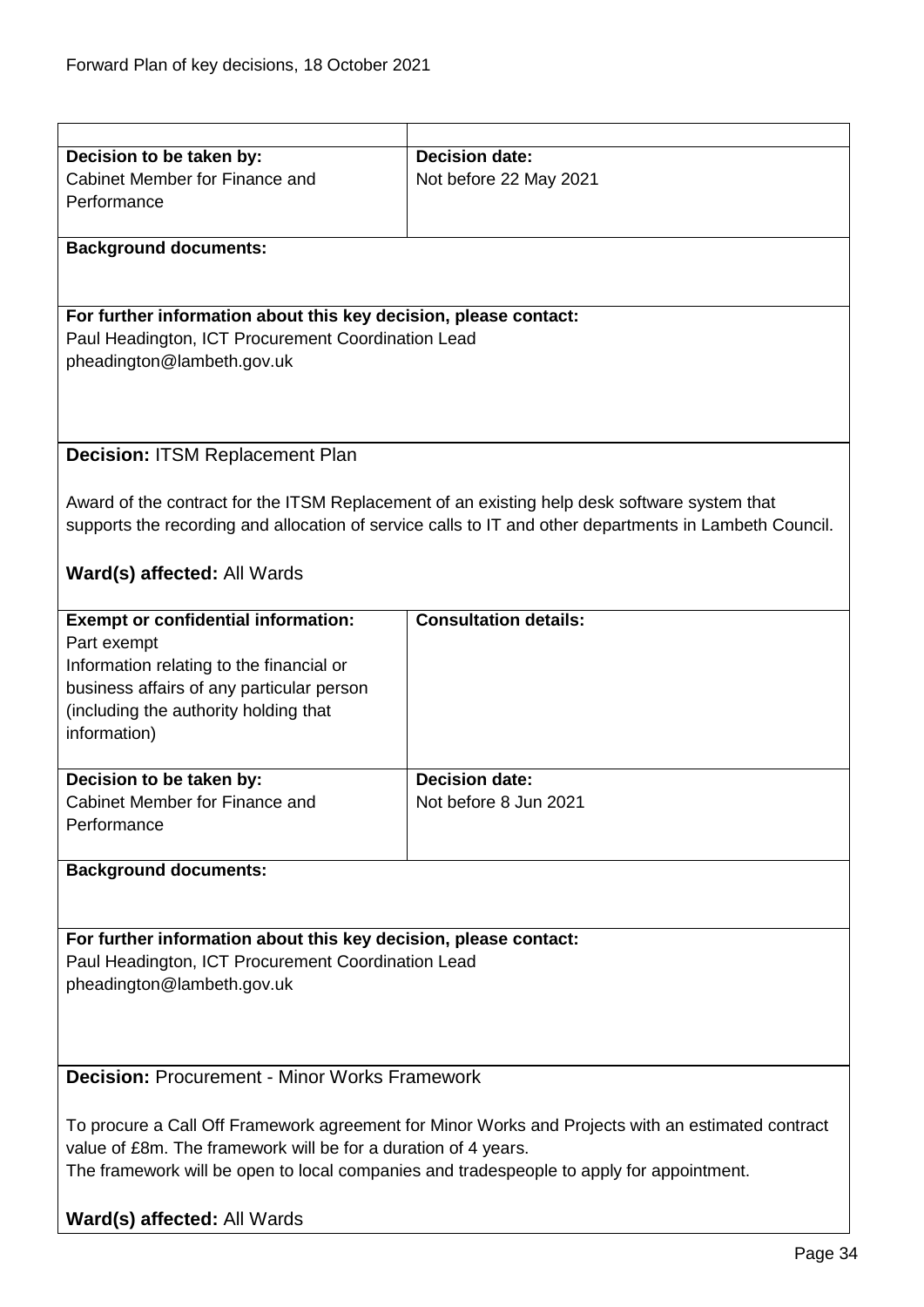$\overline{1}$ 

| <b>Exempt or confidential information:</b><br>Part exempt                             | <b>Consultation details:</b>                                                                     |
|---------------------------------------------------------------------------------------|--------------------------------------------------------------------------------------------------|
| Information relating to the financial or<br>business affairs of any particular person |                                                                                                  |
| (including the authority holding that                                                 |                                                                                                  |
| information)                                                                          |                                                                                                  |
|                                                                                       |                                                                                                  |
| Decision to be taken by:                                                              | <b>Decision date:</b>                                                                            |
| Cabinet Member for Finance and<br>Performance                                         | Not before 28 Jun 2021                                                                           |
|                                                                                       |                                                                                                  |
| <b>Background documents:</b>                                                          |                                                                                                  |
|                                                                                       |                                                                                                  |
| For further information about this key decision, please contact:                      |                                                                                                  |
| Patricia Anamoah, AD FM, Property and Projects                                        |                                                                                                  |
| PAnamoah@lambeth.gov.uk                                                               |                                                                                                  |
| 1st Floor, Olive Morris House, 18 Brixton Hill, London, SW2 1RL                       |                                                                                                  |
|                                                                                       |                                                                                                  |
| <b>Decision:</b> Digital Delivery - capital budget allocation                         |                                                                                                  |
|                                                                                       |                                                                                                  |
|                                                                                       | To seek approval to allocate funds from the capital budget approved by Cabinet in March 2021 for |
|                                                                                       | Resident services projects that will deliver against objectives prioritised in Digital strategy. |
|                                                                                       |                                                                                                  |
| <b>Ward(s) affected: All Wards</b>                                                    |                                                                                                  |
| <b>Exempt or confidential information:</b>                                            | <b>Consultation details:</b>                                                                     |
|                                                                                       |                                                                                                  |
|                                                                                       |                                                                                                  |
| Decision to be taken by:                                                              | <b>Decision date:</b>                                                                            |
| Cabinet Member for Finance and                                                        |                                                                                                  |
|                                                                                       | Not before 13 Jul 2021                                                                           |
| Performance                                                                           |                                                                                                  |
|                                                                                       |                                                                                                  |
| <b>Background documents:</b>                                                          |                                                                                                  |
|                                                                                       |                                                                                                  |
| For further information about this key decision, please contact:                      |                                                                                                  |
| Matt Gunn, Programme Manager                                                          |                                                                                                  |
| mgunn@lambeth.gov.uk                                                                  |                                                                                                  |
|                                                                                       |                                                                                                  |
|                                                                                       |                                                                                                  |
| <b>Decision:</b> Laptops, associated products, and services procurement               |                                                                                                  |
|                                                                                       | There is an ongoing requirement for purchasing laptops and other end user computing products and |

<span id="page-34-1"></span><span id="page-34-0"></span>l,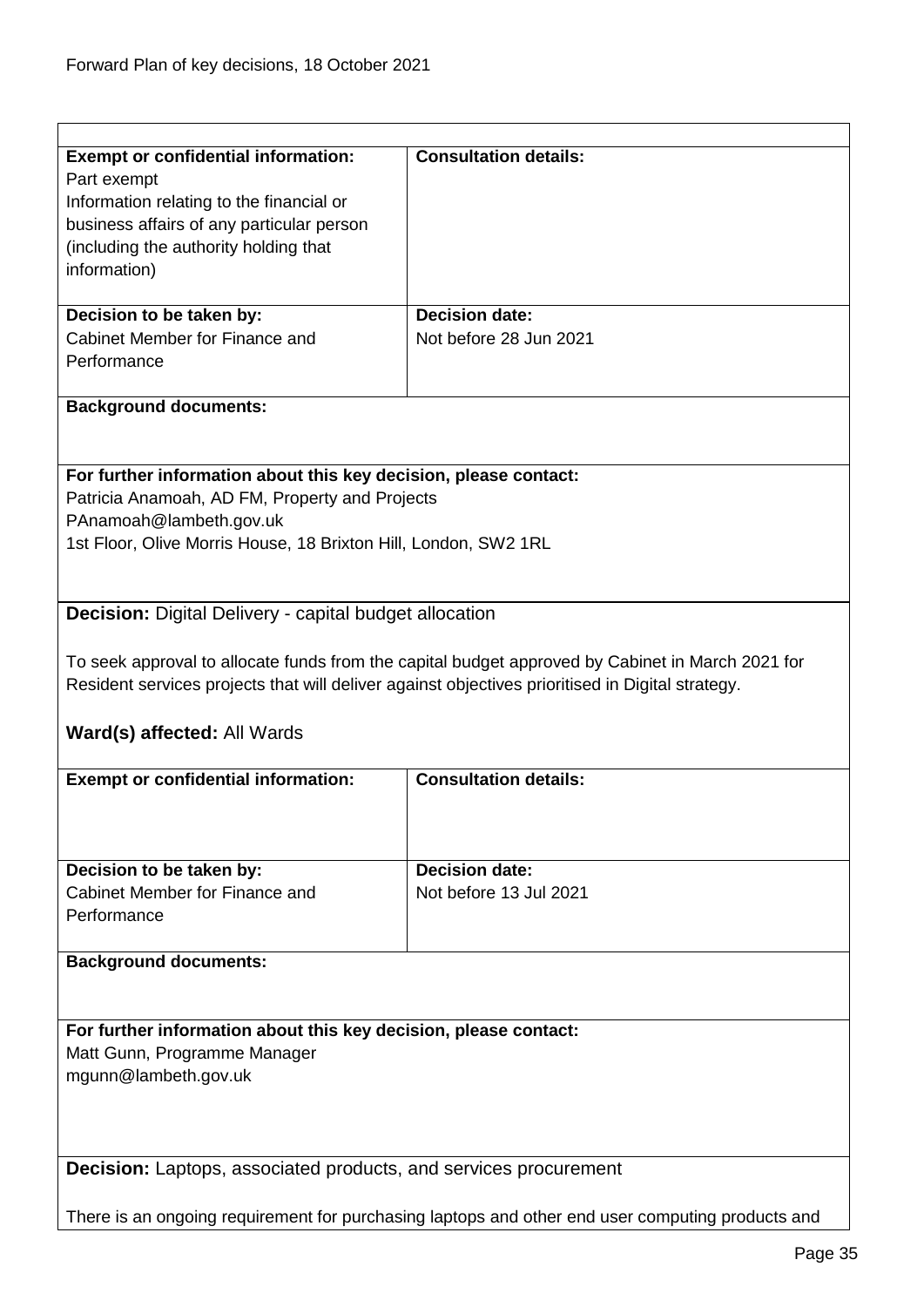services for new joiners above establishment baselines, replacing out-of-support laptops and fulfilling the requirement of other transformation projects. The current contract agreement with XMA Ltd (for laptops) will end on 31st May 2021 and the contract for Insight (UK) Direct (for desktops) already ended on 31st May 2020. ICT have ensured that there's sufficient hardware stock procured to cover the period from expiry of the old contract to commencement of new arrangements. It is proposed to undertake procurement of these services to deliver the Resident Services Business Plan. The proposed plan also supports "Excellent Workforce" theme from "Your Future Lambeth".

# **Ward(s) affected:** All Wards

| <b>Exempt or confidential information:</b> | <b>Consultation details:</b> |
|--------------------------------------------|------------------------------|
| Decision to be taken by:                   | <b>Decision date:</b>        |
| Cabinet Member for Finance and             | Not before 21 Sep 2021       |
| Performance                                |                              |
|                                            |                              |
| <b>Background documents:</b>               |                              |

# **For further information about this key decision, please contact:**

Neeraj Mittra, Senior ICT Officer Contract Management, Business Transformation NMittra@lambeth.gov.uk

Tel: 020 7926 9274

<span id="page-35-0"></span>**Decision:** Insurance Legal Services

Insurance legal services framework is outsourced to allow the council to deal with civil claims received. The council has a legal obligation to comply with the Civil Procedure Rules (CPR) under which such claims are required to be dealt with.

The current business model is still relevant as we will continue to receive claims for compensation, we also must comply with our insurer's requirements which state we must have a panel for claims that are handled in house by our own claim handlers within our policy excess where necessary. The services of the law firms on the framework are essential. Not having recourse to such legal support is not an option and would leave the Council exposed to significant risk and increased costs. This is the case in respect of the Redress Scheme or civil litigation cases.

| <b>Exempt or confidential information:</b> | <b>Consultation details:</b> |
|--------------------------------------------|------------------------------|
| Decision to be taken by:                   | <b>Decision date:</b>        |
| Cabinet Member for Finance and             | Not before 12 Oct 2021       |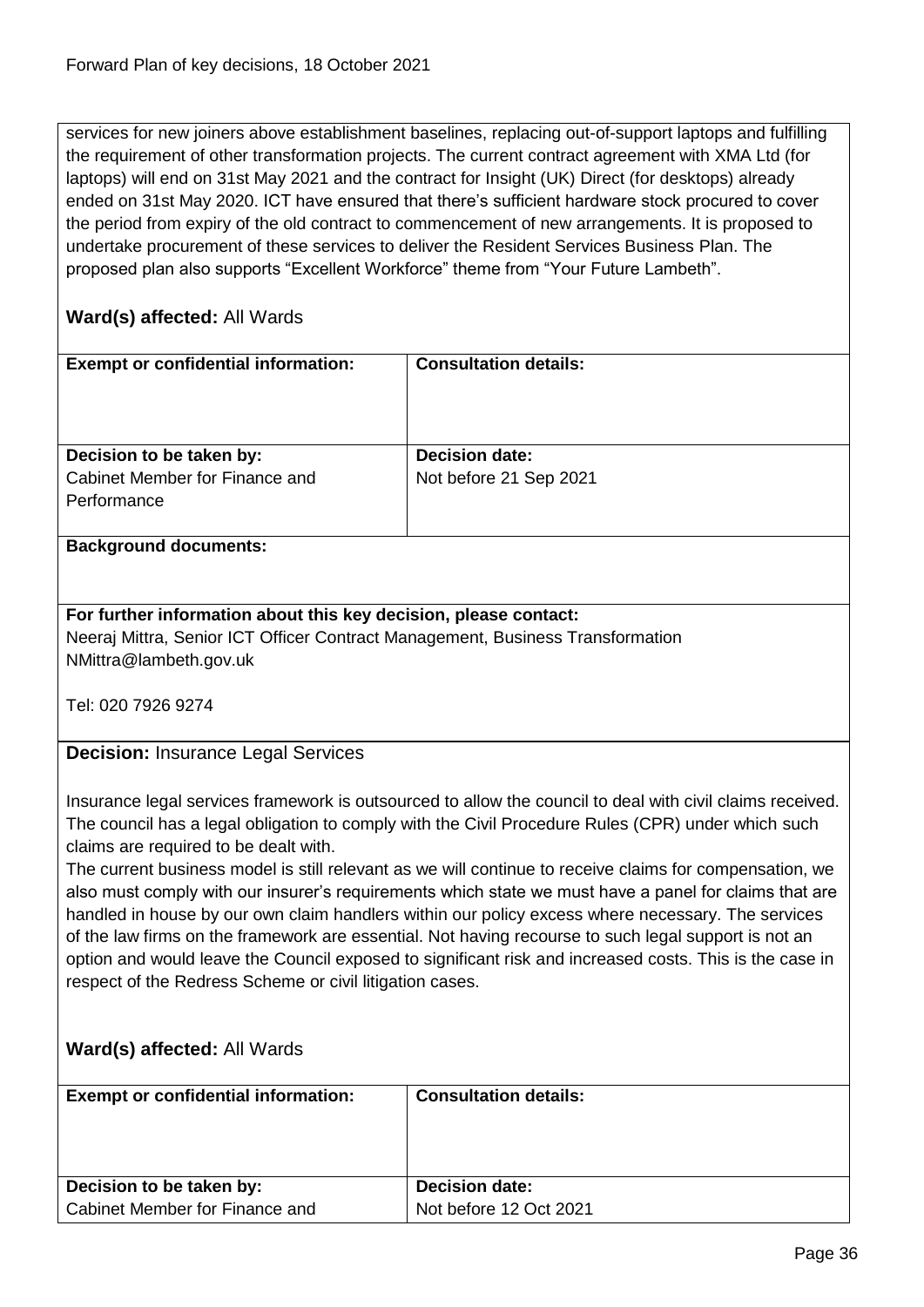| Performance                                                                       |                                                                                                                                                                                                           |
|-----------------------------------------------------------------------------------|-----------------------------------------------------------------------------------------------------------------------------------------------------------------------------------------------------------|
| <b>Background documents:</b>                                                      |                                                                                                                                                                                                           |
|                                                                                   |                                                                                                                                                                                                           |
|                                                                                   |                                                                                                                                                                                                           |
| For further information about this key decision, please contact:                  |                                                                                                                                                                                                           |
| Maureen Dennie, Insurance Manager                                                 |                                                                                                                                                                                                           |
| mdennie@lambeth.gov.uk                                                            |                                                                                                                                                                                                           |
| 1st Floor, Olive Morris House<br>Tel: 020 7926 9846                               |                                                                                                                                                                                                           |
|                                                                                   |                                                                                                                                                                                                           |
| <b>Decision: Property Liability and Terrorism Insurance</b>                       |                                                                                                                                                                                                           |
|                                                                                   |                                                                                                                                                                                                           |
|                                                                                   | Lambeth is a member of the Insurance London Consortium (ILC). The members of ILC have been                                                                                                                |
| very successful in procuring its insurance policies to date.                      |                                                                                                                                                                                                           |
|                                                                                   | Whilst the Council accepts an element of risk with regards to insurance claims and maintains an<br>insurance fund to cover such eventualities, it also procures 'catastrophe' cover through the insurance |
| market. This is the case for the property and liability covers.                   |                                                                                                                                                                                                           |
|                                                                                   |                                                                                                                                                                                                           |
|                                                                                   |                                                                                                                                                                                                           |
| Ward(s) affected: All Wards                                                       |                                                                                                                                                                                                           |
| <b>Exempt or confidential information:</b>                                        | <b>Consultation details:</b>                                                                                                                                                                              |
|                                                                                   |                                                                                                                                                                                                           |
|                                                                                   |                                                                                                                                                                                                           |
| Decision to be taken by:                                                          | <b>Decision date:</b>                                                                                                                                                                                     |
| Cabinet Member for Finance and                                                    | Not before 12 Oct 2021                                                                                                                                                                                    |
| Performance                                                                       |                                                                                                                                                                                                           |
|                                                                                   |                                                                                                                                                                                                           |
| <b>Background documents:</b>                                                      |                                                                                                                                                                                                           |
|                                                                                   |                                                                                                                                                                                                           |
| For further information about this key decision, please contact:                  |                                                                                                                                                                                                           |
| Maureen Dennie, Insurance Manager                                                 |                                                                                                                                                                                                           |
| mdennie@lambeth.gov.uk                                                            |                                                                                                                                                                                                           |
| 1st Floor, Olive Morris House                                                     |                                                                                                                                                                                                           |
| Tel: 020 7926 9846                                                                |                                                                                                                                                                                                           |
|                                                                                   |                                                                                                                                                                                                           |
| <b>Decision: Procurement of Managed Print Service for Print and Reprographics</b> |                                                                                                                                                                                                           |
|                                                                                   |                                                                                                                                                                                                           |
| To procure a new contract to provide a managed print and reprographics services   |                                                                                                                                                                                                           |
| Ward(s) affected: All Wards                                                       |                                                                                                                                                                                                           |
|                                                                                   |                                                                                                                                                                                                           |
| <b>Exempt or confidential information:</b>                                        | <b>Consultation details:</b>                                                                                                                                                                              |
|                                                                                   |                                                                                                                                                                                                           |
|                                                                                   |                                                                                                                                                                                                           |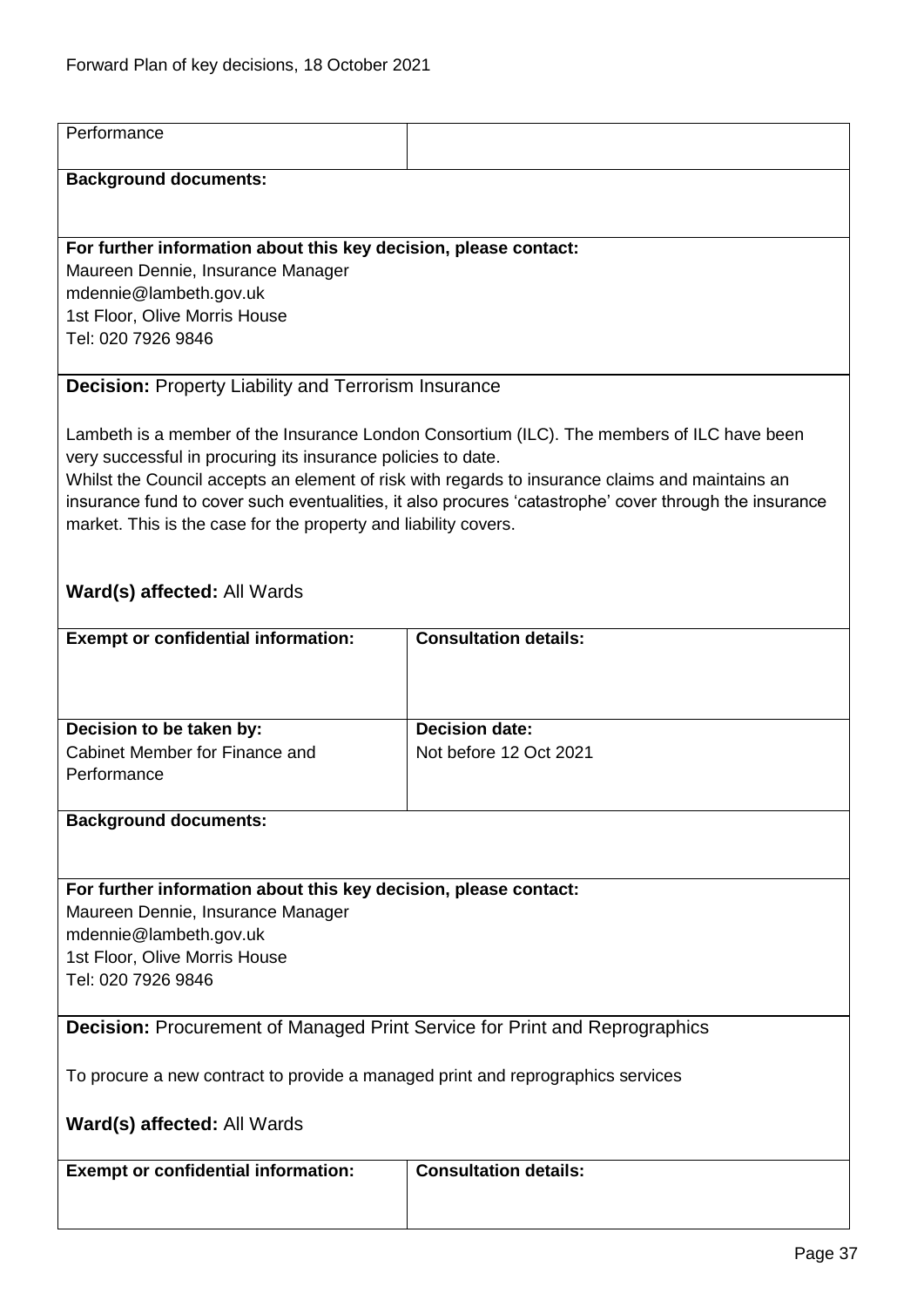| Decision to be taken by:                                                       | <b>Decision date:</b>                                                                                    |
|--------------------------------------------------------------------------------|----------------------------------------------------------------------------------------------------------|
| Cabinet Member for Finance and                                                 | Not before 19 Oct 2021                                                                                   |
| Performance                                                                    |                                                                                                          |
|                                                                                |                                                                                                          |
| <b>Background documents:</b>                                                   |                                                                                                          |
|                                                                                |                                                                                                          |
|                                                                                |                                                                                                          |
| For further information about this key decision, please contact:               |                                                                                                          |
| <b>Andrew Butler</b>                                                           |                                                                                                          |
| abutler@lambeth.gov.uk                                                         |                                                                                                          |
|                                                                                |                                                                                                          |
|                                                                                |                                                                                                          |
|                                                                                |                                                                                                          |
| <b>Decision: Microsoft Enterprise Agreement Procurement</b>                    |                                                                                                          |
|                                                                                |                                                                                                          |
|                                                                                | There is a contractual requirement to renew Microsoft Licenses to continue using Microsoft software      |
|                                                                                | products. Lambeth Council currently uses multiple Microsoft products across its IT estate. These         |
|                                                                                | include the Microsoft Operating system, all of Office 365 based productivity tools, telephony solution   |
|                                                                                | and SharePoint, One Drive and other collaboration tools. This agreement is to renew Microsoft            |
|                                                                                | licences to ensure that Lambeth is legally licensed to use Microsoft Products and ensure business        |
|                                                                                | continuity. The renewal also includes new services such as tools for Cyber Security, Compliance and      |
| data insights.                                                                 |                                                                                                          |
|                                                                                |                                                                                                          |
|                                                                                | The current enterprise subscription agreement for the Microsoft Software Licencing products expires      |
|                                                                                | on 30/11/2021. Extension of the existing contract is not possible due to Microsoft contract length being |
| a maximum of 3 years.                                                          |                                                                                                          |
|                                                                                |                                                                                                          |
| The total estimated value of the proposed contract is £6.436 million.          |                                                                                                          |
|                                                                                |                                                                                                          |
|                                                                                |                                                                                                          |
| Ward(s) affected: All Wards                                                    |                                                                                                          |
|                                                                                |                                                                                                          |
| <b>Exempt or confidential information:</b>                                     | <b>Consultation details:</b>                                                                             |
|                                                                                |                                                                                                          |
|                                                                                |                                                                                                          |
|                                                                                |                                                                                                          |
| Decision to be taken by:                                                       | <b>Decision date:</b>                                                                                    |
| Cabinet Member for Finance and                                                 | Not before 9 Nov 2021                                                                                    |
| Performance                                                                    |                                                                                                          |
|                                                                                |                                                                                                          |
| <b>Background documents:</b>                                                   |                                                                                                          |
|                                                                                |                                                                                                          |
|                                                                                |                                                                                                          |
| For further information about this key decision, please contact:               |                                                                                                          |
| Neeraj Mittra, Senior ICT Officer Contract Management, Business Transformation |                                                                                                          |
| NMittra@lambeth.gov.uk                                                         |                                                                                                          |
|                                                                                |                                                                                                          |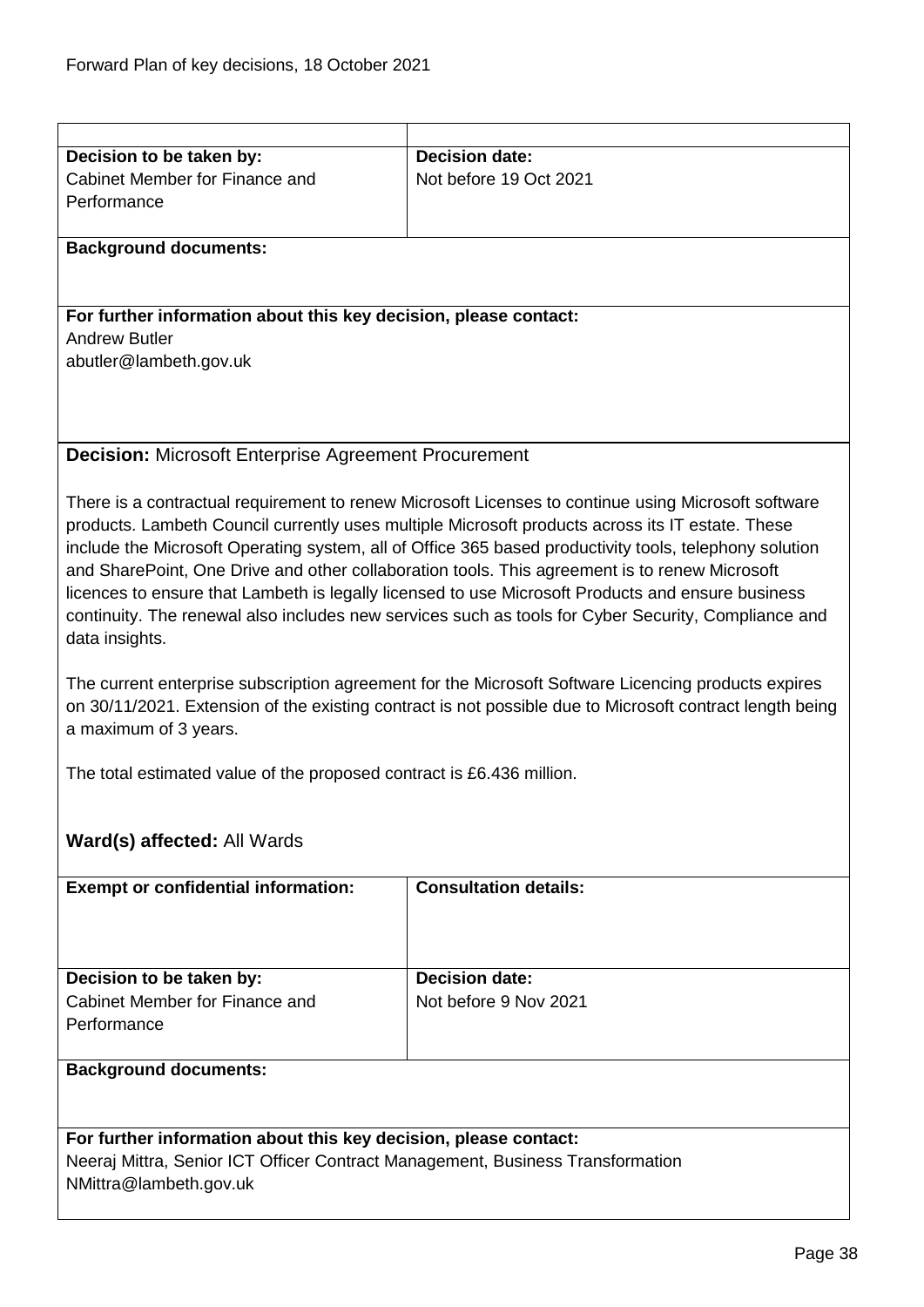## Tel: 020 7926 9274

#### **Decision:** Digital Customer Platform Variation Order

Approval is sought to proceed with a variation to the existing contract with the Councils provider of its Digital Customer Platform to enable the implementation of additional functionality to deliver against the objectives of the Customer Experience Strategy.

#### **Ward(s) affected:** All Wards

| <b>Exempt or confidential information:</b>                                | <b>Consultation details:</b>                    |
|---------------------------------------------------------------------------|-------------------------------------------------|
| Decision to be taken by:<br>Cabinet Member for Finance and<br>Performance | <b>Decision date:</b><br>Not before 16 Nov 2021 |

#### **Background documents:**

## **For further information about this key decision, please contact:** Matt Gunn, Programme Manager mgunn@lambeth.gov.uk

**Decision:** Capital Maintenance – Cuttle Construction Ltd Contract variation and extension

Variation and extension of the existing contract with Cuttle Construction Ltd to carry out further essential and urgent Capital Maintenance and Safety works to avoid potential closure of schools

## **Ward(s) affected:** All Wards

RSharpe@lambeth.gov.uk

| <b>Exempt or confidential information:</b>                       | <b>Consultation details:</b> |
|------------------------------------------------------------------|------------------------------|
|                                                                  |                              |
|                                                                  |                              |
|                                                                  |                              |
|                                                                  |                              |
| Decision to be taken by:                                         | <b>Decision date:</b>        |
| Cabinet Member for Children and Young                            | Not before 31 Aug 2018       |
| People                                                           |                              |
|                                                                  |                              |
| <b>Background documents:</b>                                     |                              |
|                                                                  |                              |
|                                                                  |                              |
|                                                                  |                              |
| For further information about this key decision, please contact: |                              |
| Rachel Sharpe, Commissioning Director                            |                              |

Page 39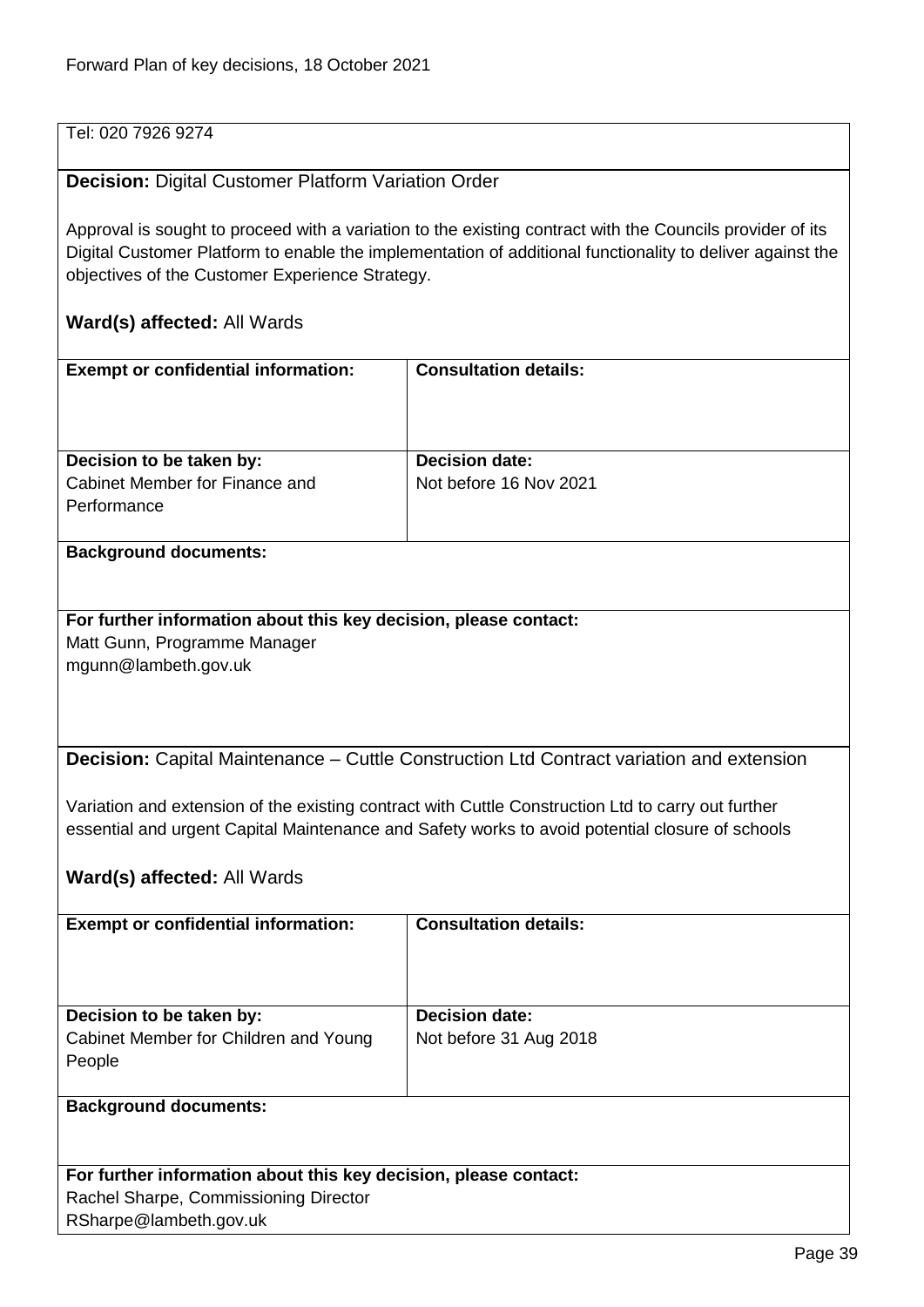Lambeth Town Hall Tel: 020 7926 3463

**Decision:** New contract and commissioning arrangements for Youth Services

A decision is sought to change the current model for commissioning youth services in Lambeth as of September 30th 2019 and implement the new commissioning arrangements and services in line with Lambeth priorities and local direction.

## **Ward(s) affected:**

| <b>Exempt or confidential information:</b>      | <b>Consultation details:</b> |
|-------------------------------------------------|------------------------------|
| Decision to be taken by:                        | <b>Decision date:</b>        |
| Cabinet Member for Children and Young<br>People | Not before 2 Jul 2019        |

#### **Background documents:**

**For further information about this key decision, please contact:** Paul Davies, Strategic Commissioning Officer PDavies5@lambeth.gov.uk

Tel: 07720 827496

#### **Decision:** Supervised Contact Service

Supervised Contact is a statutory service provided by the local authorities where the child/young person has been accommodated by the local authority and a need has been identified for the child/young person to have contact with their birth parents and other relatives. These are usually under orders as specified by the court (under section 8 of the Children's Act 1989).

The supervised contact service that will offer a menu of services on a part block, part spot contract basis. The contract will consist of - a block contract for Supervised Contact Service, this is the total service of contact supervisors and venue combined,

This pro-forma seeks member approval to add the procurement and retender of a new Supervised Contact service to the Forward Plan for a four year term (2+1+1), which will be a two year contract with an option to extend for a further two years on a one plus one basis, effective from 01 April 2020.

**Exempt or confidential information: Consultation details:**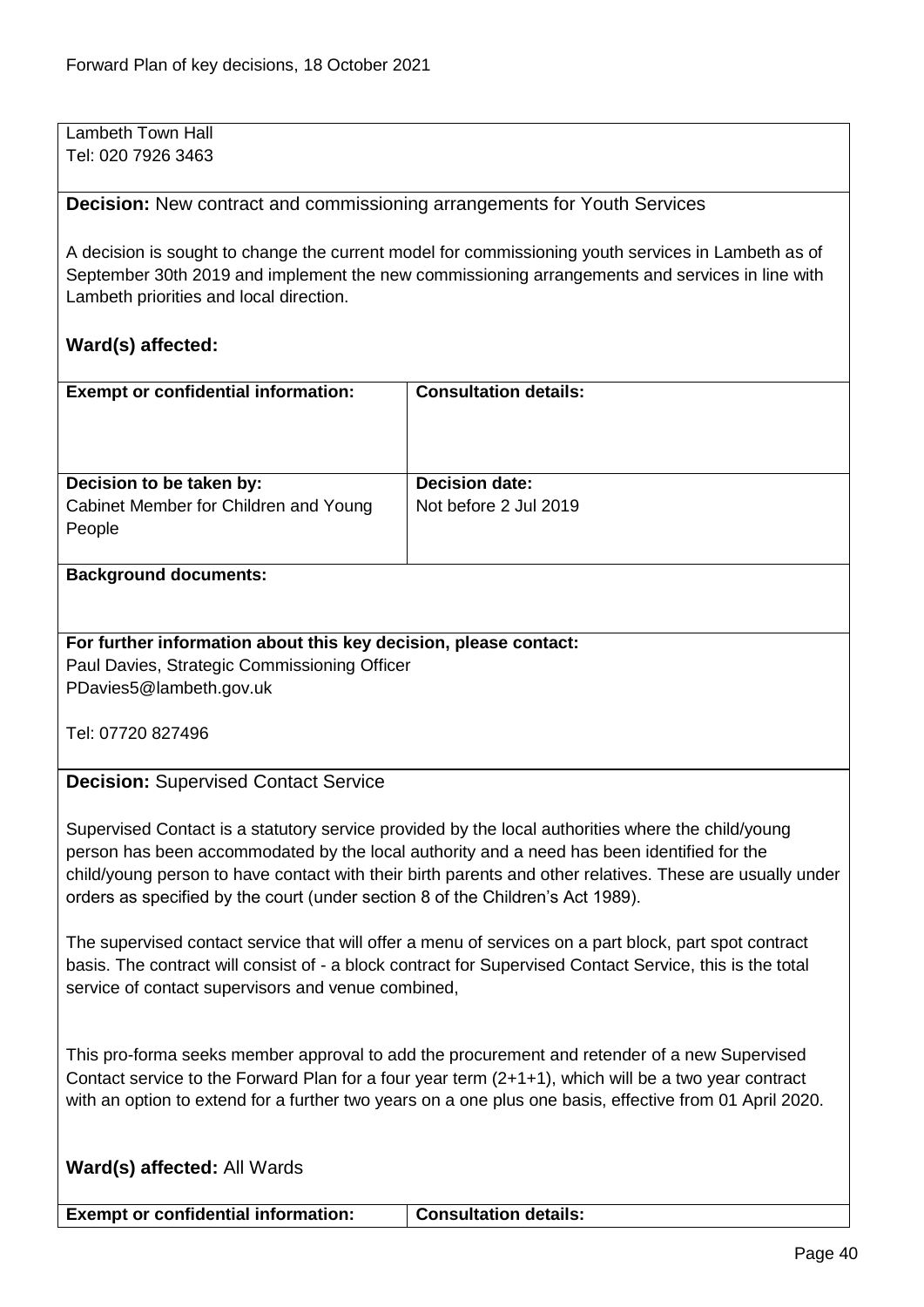| Decision to be taken by:                                                                         | <b>Decision date:</b>                                                                            |
|--------------------------------------------------------------------------------------------------|--------------------------------------------------------------------------------------------------|
| Cabinet Member for Children and Young                                                            | Not before 10 Dec 2019                                                                           |
| People                                                                                           |                                                                                                  |
| <b>Background documents:</b>                                                                     |                                                                                                  |
| For further information about this key decision, please contact:                                 |                                                                                                  |
| Yvette Knight, Strategic Commissioning Officer                                                   |                                                                                                  |
| yknight@lambeth.gov.uk                                                                           |                                                                                                  |
| 10th Floor, International House                                                                  |                                                                                                  |
| Tel: 020 7926 5141                                                                               |                                                                                                  |
| <b>Decision:</b> Local Safeguarding Arrangements: changes and key issues                         |                                                                                                  |
|                                                                                                  |                                                                                                  |
| The report will set out:                                                                         |                                                                                                  |
| - New local multi agency safeguarding arrangements - established in September 2019               |                                                                                                  |
| - Current performance issues: strengths and areas for development                                |                                                                                                  |
| - Priorities and key challenges                                                                  |                                                                                                  |
|                                                                                                  |                                                                                                  |
| Ward(s) affected: All Wards                                                                      |                                                                                                  |
| <b>Exempt or confidential information:</b>                                                       | <b>Consultation details:</b>                                                                     |
|                                                                                                  |                                                                                                  |
|                                                                                                  |                                                                                                  |
| Decision to be taken by:                                                                         | Decision date:                                                                                   |
| Cabinet Member for Children and Young                                                            | Not before 30 Mar 2020                                                                           |
| People                                                                                           |                                                                                                  |
|                                                                                                  |                                                                                                  |
| <b>Background documents:</b>                                                                     |                                                                                                  |
| Local Safeguarding Arrangements: changes and key issues                                          |                                                                                                  |
|                                                                                                  |                                                                                                  |
| For further information about this key decision, please contact:                                 |                                                                                                  |
| Naeema Sarkar                                                                                    |                                                                                                  |
| nsarkar@lambeth.gov.uk                                                                           |                                                                                                  |
|                                                                                                  |                                                                                                  |
|                                                                                                  |                                                                                                  |
| <b>Decision:</b> Semi-independent living for care leavers                                        |                                                                                                  |
|                                                                                                  |                                                                                                  |
| To waive Contract Standing Order 8.2 to award a contract to Ekaya Housing Association to provide |                                                                                                  |
| semi-independent living (SIL) accommodation to care leavers in Lambeth. The award will allow     |                                                                                                  |
|                                                                                                  | Children's Social Care to provide twenty-two in-borough placements with a well-established local |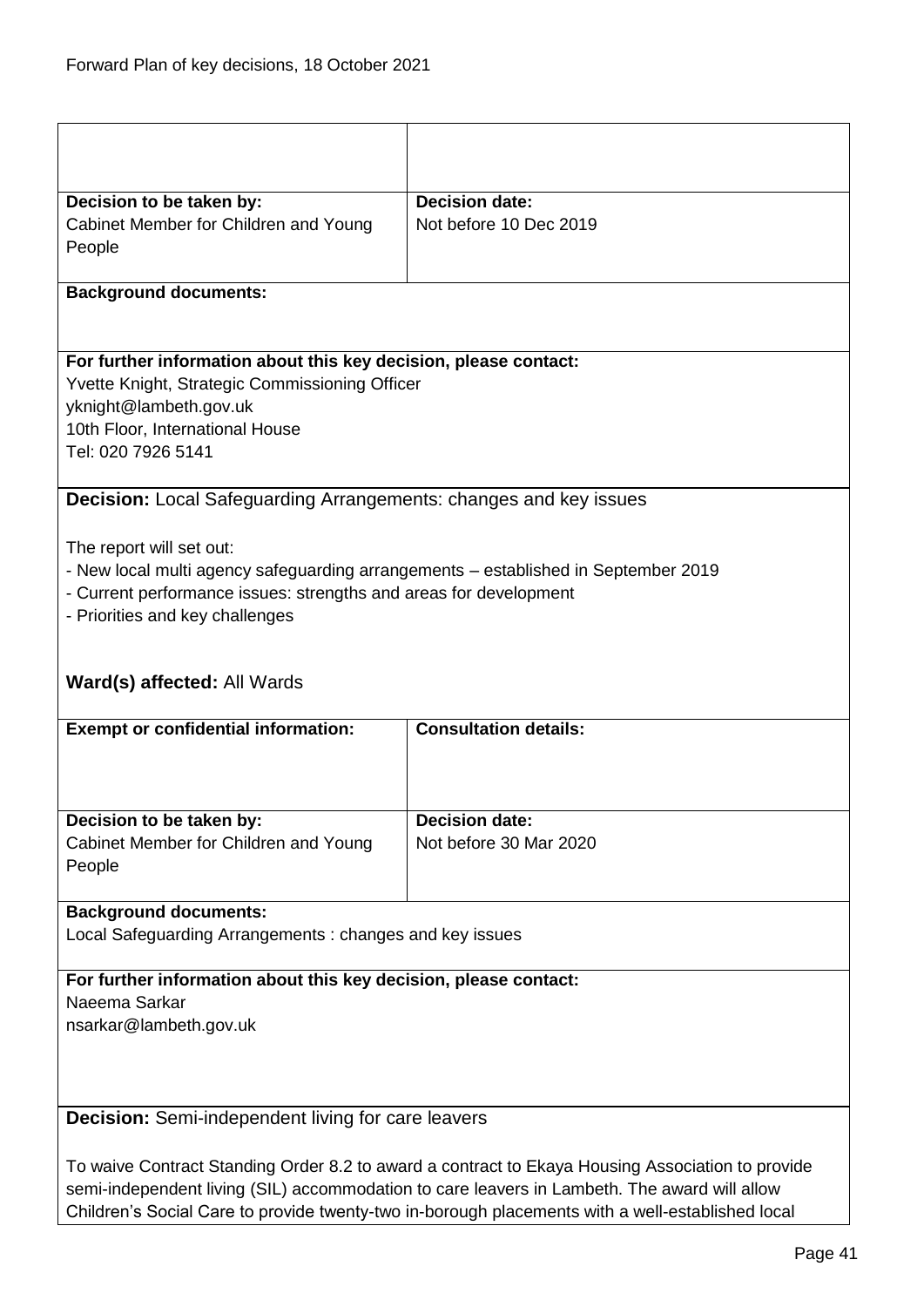| <b>Housing Association</b>                                                             |                                                                                                                                                                                                        |
|----------------------------------------------------------------------------------------|--------------------------------------------------------------------------------------------------------------------------------------------------------------------------------------------------------|
| Ward(s) affected: All Wards                                                            |                                                                                                                                                                                                        |
| <b>Exempt or confidential information:</b>                                             | <b>Consultation details:</b>                                                                                                                                                                           |
|                                                                                        |                                                                                                                                                                                                        |
| Decision to be taken by:                                                               | <b>Decision date:</b>                                                                                                                                                                                  |
| Cabinet Member for Children and Young                                                  | Not before 31 Mar 2020                                                                                                                                                                                 |
| People                                                                                 |                                                                                                                                                                                                        |
| <b>Background documents:</b>                                                           |                                                                                                                                                                                                        |
|                                                                                        |                                                                                                                                                                                                        |
| For further information about this key decision, please contact:                       |                                                                                                                                                                                                        |
| Sophie Konradsen, Strategic Commissioning Manager<br>SKonradsen@lambeth.gov.uk         |                                                                                                                                                                                                        |
|                                                                                        |                                                                                                                                                                                                        |
|                                                                                        |                                                                                                                                                                                                        |
|                                                                                        | Decision: Capital Funding for field drainage and renovation of Stockport Road Playing fields,                                                                                                          |
| <b>Woodmansterne School</b>                                                            |                                                                                                                                                                                                        |
|                                                                                        | The Council is the asset owner of the Stockport Road playing fields. As part of the of the planning                                                                                                    |
|                                                                                        | permission for Woodmansterne School development, the Council and Woodmansterne School agrees<br>to provision of community access to the Sports Facilities and playing fields making them available for |
| Community Use in accordance with the hours noted in the Community Use Management Plan. |                                                                                                                                                                                                        |
|                                                                                        | The School will manage and operate the Facility and playing fields on behalf of the Council. The                                                                                                       |
|                                                                                        | playing fields have historic drainage issues and this Cabinet Member delegated decision report                                                                                                         |
| field drainage and renovation of the Playing fields.                                   | (CMDDR) is being written to arrange the necessary funds and procure the suppliers to improve the                                                                                                       |
|                                                                                        |                                                                                                                                                                                                        |
| <b>Ward(s) affected: Streatham South</b>                                               |                                                                                                                                                                                                        |
| <b>Exempt or confidential information:</b>                                             | <b>Consultation details:</b>                                                                                                                                                                           |
|                                                                                        |                                                                                                                                                                                                        |
|                                                                                        |                                                                                                                                                                                                        |
| Decision to be taken by:                                                               | <b>Decision date:</b>                                                                                                                                                                                  |
| Cabinet Member for Children and Young<br>People                                        | Not before 27 Oct 2020                                                                                                                                                                                 |
|                                                                                        |                                                                                                                                                                                                        |
| <b>Background documents:</b>                                                           |                                                                                                                                                                                                        |
|                                                                                        |                                                                                                                                                                                                        |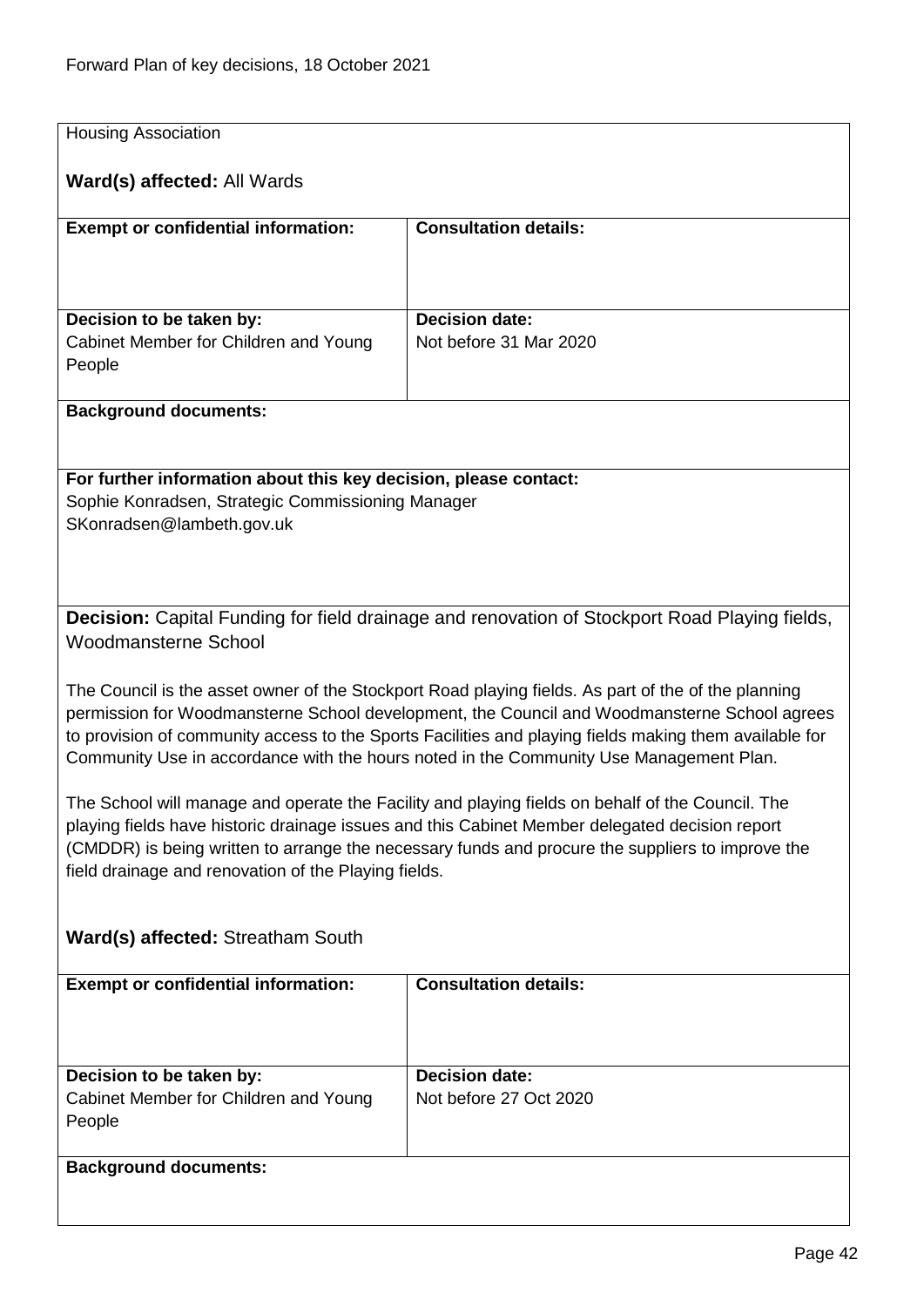## **For further information about this key decision, please contact:** Preeti Chatwal Kauffman, Head of Capital Programmes PChatwalKauffman@lambeth.gov.uk

## **Decision:** Early Years Commissioning

Decision to award new contracts for targeted support under a recommissioning of Early Years services.

## **Ward(s) affected:** All Wards

| <b>Exempt or confidential information:</b>                                        | <b>Consultation details:</b> |
|-----------------------------------------------------------------------------------|------------------------------|
| Part exempt                                                                       |                              |
| Information relating to the financial or                                          |                              |
| business affairs of any particular person                                         |                              |
| (including the authority holding that                                             |                              |
| information)                                                                      |                              |
|                                                                                   |                              |
| Decision to be taken by:                                                          | <b>Decision date:</b>        |
| Cabinet Member for Children and Young                                             | Not before 12 Jan 2021       |
| People                                                                            |                              |
|                                                                                   |                              |
| <b>Background documents:</b>                                                      |                              |
|                                                                                   |                              |
|                                                                                   |                              |
| For further information about this key decision, please contact:                  |                              |
| Laura Griffin, Interim Lead Commissioner                                          |                              |
| LMGriffin@lambeth.gov.uk                                                          |                              |
|                                                                                   |                              |
| Tel: 020 7926 9565                                                                |                              |
|                                                                                   |                              |
| <b>Decision:</b> School admissions policy and arrangements for 2021/22 entry      |                              |
|                                                                                   |                              |
| The policy us agreed (determined) as required by the School Admissions Code 2014. |                              |
|                                                                                   |                              |
| Ward(s) affected: All Wards                                                       |                              |
|                                                                                   |                              |
| <b>Exempt or confidential information:</b>                                        | <b>Consultation details:</b> |
|                                                                                   |                              |
|                                                                                   |                              |
|                                                                                   |                              |
| Decision to be taken by:                                                          | <b>Decision date:</b>        |
| Cabinet Member for Children and Young                                             | Not before 16 Mar 2021       |
| People                                                                            |                              |
|                                                                                   |                              |
| <b>Background documents:</b>                                                      |                              |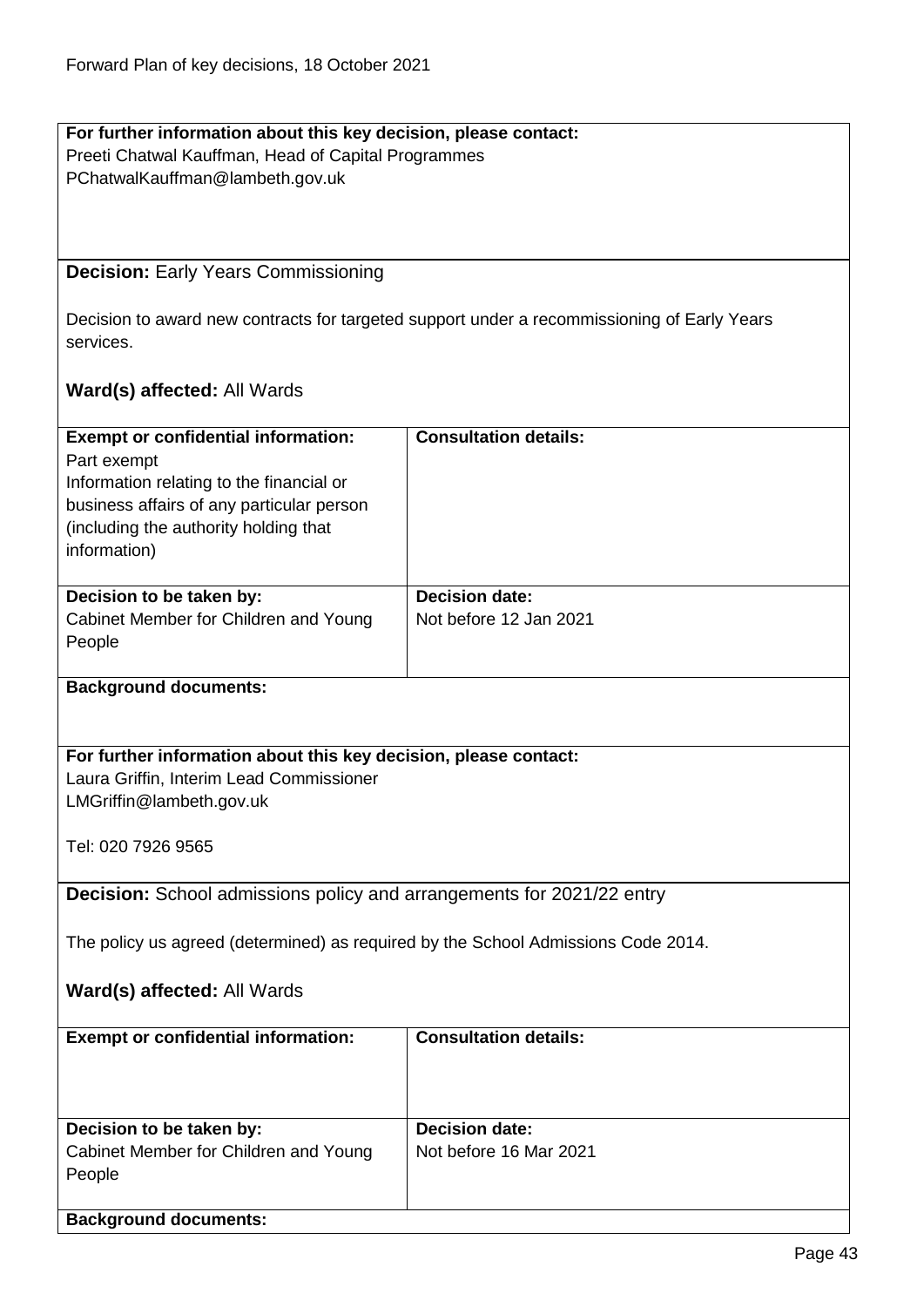## **For further information about this key decision, please contact:**

Ruth Wright

rwright@lambeth.gov.uk

## **Decision:** 6 Schools Roofing Works

Approval Required to appoint a contractor to carry out the 6 Schools Roofing Works

## **Ward(s) affected:** All Wards

| <b>Exempt or confidential information:</b>                                                                                           | <b>Consultation details:</b> |
|--------------------------------------------------------------------------------------------------------------------------------------|------------------------------|
|                                                                                                                                      |                              |
|                                                                                                                                      |                              |
| Decision to be taken by:                                                                                                             | <b>Decision date:</b>        |
| Cabinet Member for Children and Young                                                                                                | Not before 8 Sep 2021        |
| People                                                                                                                               |                              |
| <b>Background documents:</b>                                                                                                         |                              |
|                                                                                                                                      |                              |
| For further information about this key decision, please contact:                                                                     |                              |
| Stella Denyoh                                                                                                                        |                              |
| SDenyoh@lambeth.gov.uk<br>Hambrook House, 17 Porden Road, London, SW2 5RW                                                            |                              |
|                                                                                                                                      |                              |
|                                                                                                                                      |                              |
| <b>Decision:</b> Housing-related support pathway for young people                                                                    |                              |
| To put contracts out to competitive tender on 4th October 2021 via 10 lots:                                                          |                              |
| ? Lot 1 Approved Provider List - Housing-related support:                                                                            |                              |
| ? 16/17s                                                                                                                             |                              |
| ? Additional needs                                                                                                                   |                              |
| ? Male-only and female-only                                                                                                          |                              |
| ? Complex mental health                                                                                                              |                              |
| ? Visiting support<br>? LGBTIQ+                                                                                                      |                              |
| ? Short-term assessment and timeout                                                                                                  |                              |
| ? Lot 2 Approved Provider List - Young parents and babies housing-related support                                                    |                              |
| ? Lot 3 Approved Provider List - Unaccompanied-asylum seeking young people's housing-related                                         |                              |
| support                                                                                                                              |                              |
| ? Lot 4 Individual single contract - Supported lodgings                                                                              |                              |
| ? Lot 5 Individual single contract - Private-rented sector move on and support<br>? Lot 6 Individual single contract - Housing First |                              |
|                                                                                                                                      |                              |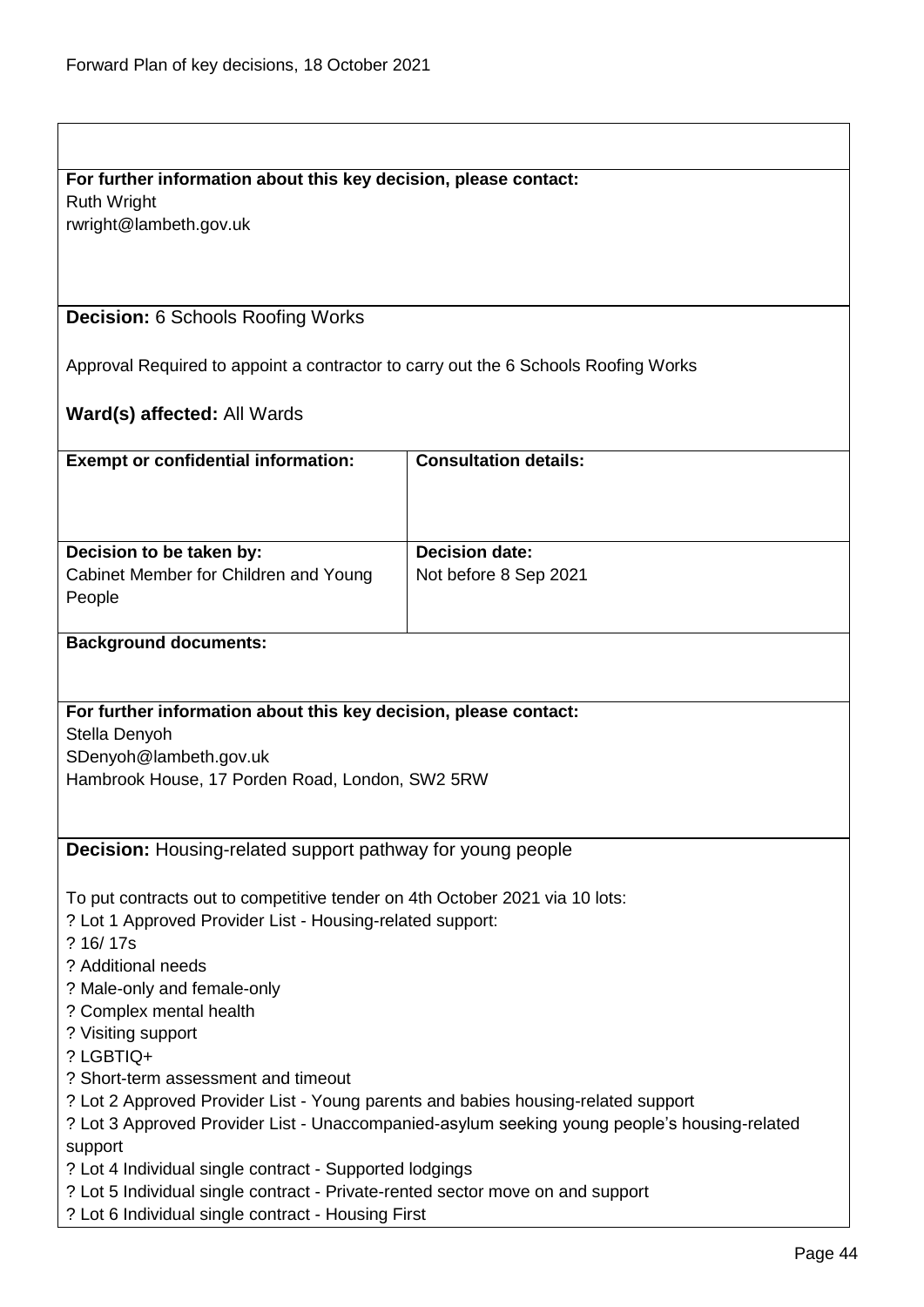| ? Lot 7 Individual single contract - Floating support                           |                                                                                                          |
|---------------------------------------------------------------------------------|----------------------------------------------------------------------------------------------------------|
| ? Lot 8 Individual single contract - Early intervention and mediation           |                                                                                                          |
|                                                                                 |                                                                                                          |
|                                                                                 |                                                                                                          |
| <b>Ward(s) affected: All Wards</b>                                              |                                                                                                          |
|                                                                                 |                                                                                                          |
|                                                                                 |                                                                                                          |
| <b>Exempt or confidential information:</b>                                      | <b>Consultation details:</b>                                                                             |
|                                                                                 |                                                                                                          |
|                                                                                 |                                                                                                          |
|                                                                                 |                                                                                                          |
| Decision to be taken by:                                                        | <b>Decision date:</b>                                                                                    |
|                                                                                 |                                                                                                          |
| Cabinet Member for Children and Young                                           | Not before 29 Sep 2021                                                                                   |
| People                                                                          |                                                                                                          |
|                                                                                 |                                                                                                          |
| <b>Background documents:</b>                                                    |                                                                                                          |
|                                                                                 |                                                                                                          |
|                                                                                 |                                                                                                          |
|                                                                                 |                                                                                                          |
| For further information about this key decision, please contact:                |                                                                                                          |
| Sophie Konradsen, Strategic Commissioning Manager                               |                                                                                                          |
| SKonradsen@lambeth.gov.uk                                                       |                                                                                                          |
|                                                                                 |                                                                                                          |
|                                                                                 |                                                                                                          |
|                                                                                 |                                                                                                          |
|                                                                                 |                                                                                                          |
| Decision: School Capital Maintenance - Variation to Current Consultant Contract |                                                                                                          |
|                                                                                 |                                                                                                          |
|                                                                                 |                                                                                                          |
|                                                                                 | This report seeks the approval for an increase in the contract value, by way of a variation, for the sum |
|                                                                                 |                                                                                                          |
| of £615,376.94 for Professional fees to Ingleton Wood LLP.                      |                                                                                                          |
|                                                                                 |                                                                                                          |
| <b>Ward(s) affected: All Wards</b>                                              |                                                                                                          |
|                                                                                 |                                                                                                          |
| <b>Exempt or confidential information:</b>                                      | <b>Consultation details:</b>                                                                             |
|                                                                                 |                                                                                                          |
|                                                                                 |                                                                                                          |
|                                                                                 |                                                                                                          |
|                                                                                 |                                                                                                          |
| Decision to be taken by:                                                        | <b>Decision date:</b>                                                                                    |
| Cabinet Member for Children and Young                                           | Not before 12 Oct 2021                                                                                   |
| People                                                                          |                                                                                                          |
|                                                                                 |                                                                                                          |
|                                                                                 |                                                                                                          |
| <b>Background documents:</b>                                                    |                                                                                                          |
|                                                                                 |                                                                                                          |
|                                                                                 |                                                                                                          |
| For further information about this key decision, please contact:                |                                                                                                          |
| Greg Wade, Capital Programme Manager, Strategic Programme                       |                                                                                                          |
|                                                                                 |                                                                                                          |
| gwade@lambeth.gov.uk                                                            |                                                                                                          |
|                                                                                 |                                                                                                          |
|                                                                                 |                                                                                                          |
|                                                                                 | Decision: Replacement of the Heating and Hot and Cold-Water Services to Elmwood Primary                  |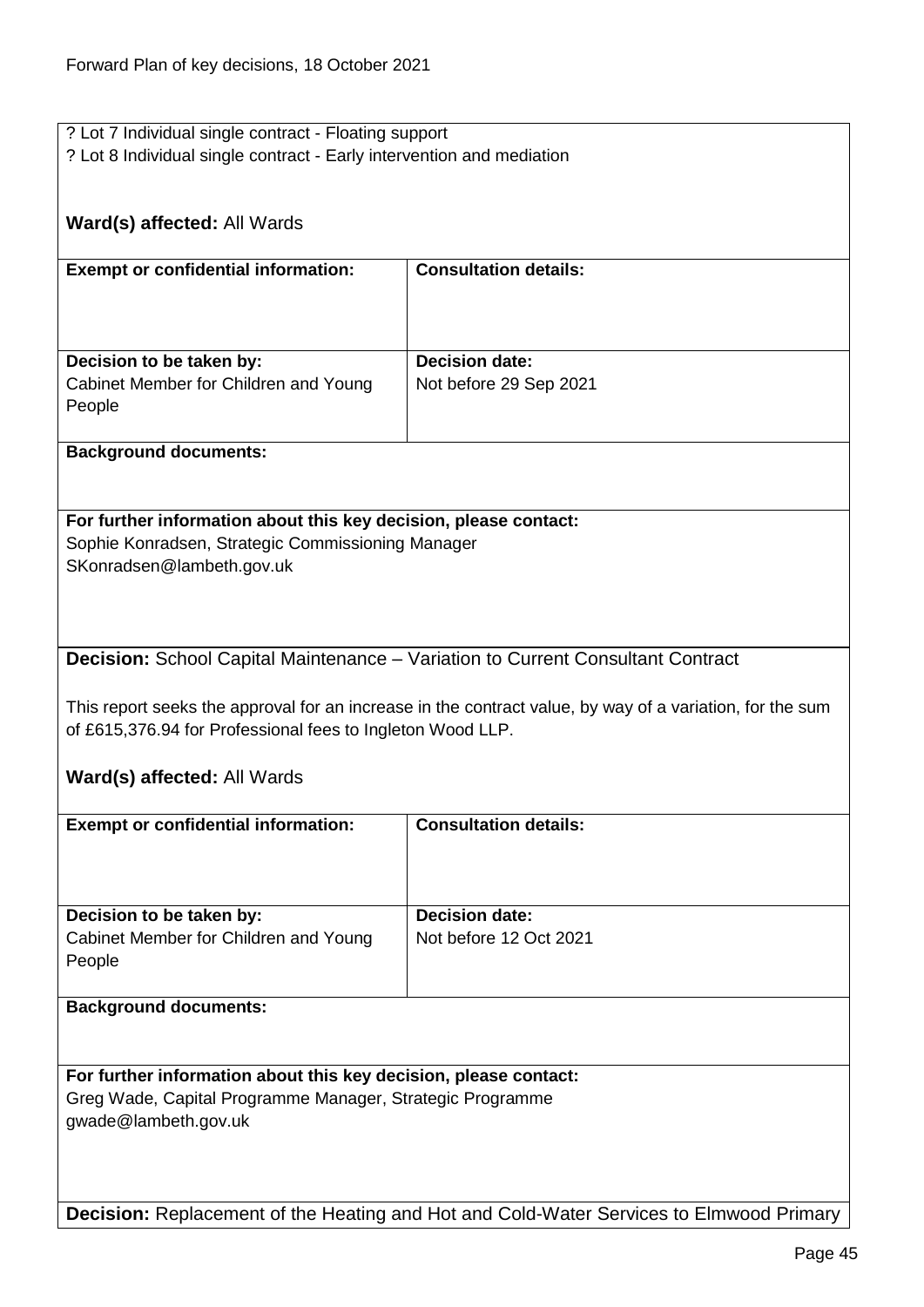## **School**

Progress mechanical engineering (M&E) works to Elmwood Primary school, to replace the heating and hot water distribution system

## **Ward(s) affected:** Gipsy Hill

| <b>Exempt or confidential information:</b><br>Part exempt<br>Information relating to the financial or<br>business affairs of any particular person<br>(including the authority holding that<br>information) | <b>Consultation details:</b>                    |
|-------------------------------------------------------------------------------------------------------------------------------------------------------------------------------------------------------------|-------------------------------------------------|
| Decision to be taken by:<br>Cabinet Member for Children and Young<br>People                                                                                                                                 | <b>Decision date:</b><br>Not before 16 Nov 2021 |

### **Background documents:**

### **For further information about this key decision, please contact:** Andre Gordon, Senior Project Manager agordon2@lambeth.gov.uk

**Decision:** Replacement of the Heating and Hot and Cold-Water Services to Holmewood **Nursery** 

Progress mechanical engineering (M&E) works to Holmewood Nursery, to replace the heating and hot water distribution system

## **Ward(s) affected:** Brixton Hill

| <b>Exempt or confidential information:</b><br>Part exempt<br>Information relating to the financial or<br>business affairs of any particular person<br>(including the authority holding that)<br>information) | <b>Consultation details:</b> |
|--------------------------------------------------------------------------------------------------------------------------------------------------------------------------------------------------------------|------------------------------|
| Decision to be taken by:                                                                                                                                                                                     | <b>Decision date:</b>        |
| Cabinet Member for Children and Young                                                                                                                                                                        | Not before 16 Nov 2021       |
| People                                                                                                                                                                                                       |                              |
|                                                                                                                                                                                                              |                              |
| <b>Background documents:</b>                                                                                                                                                                                 |                              |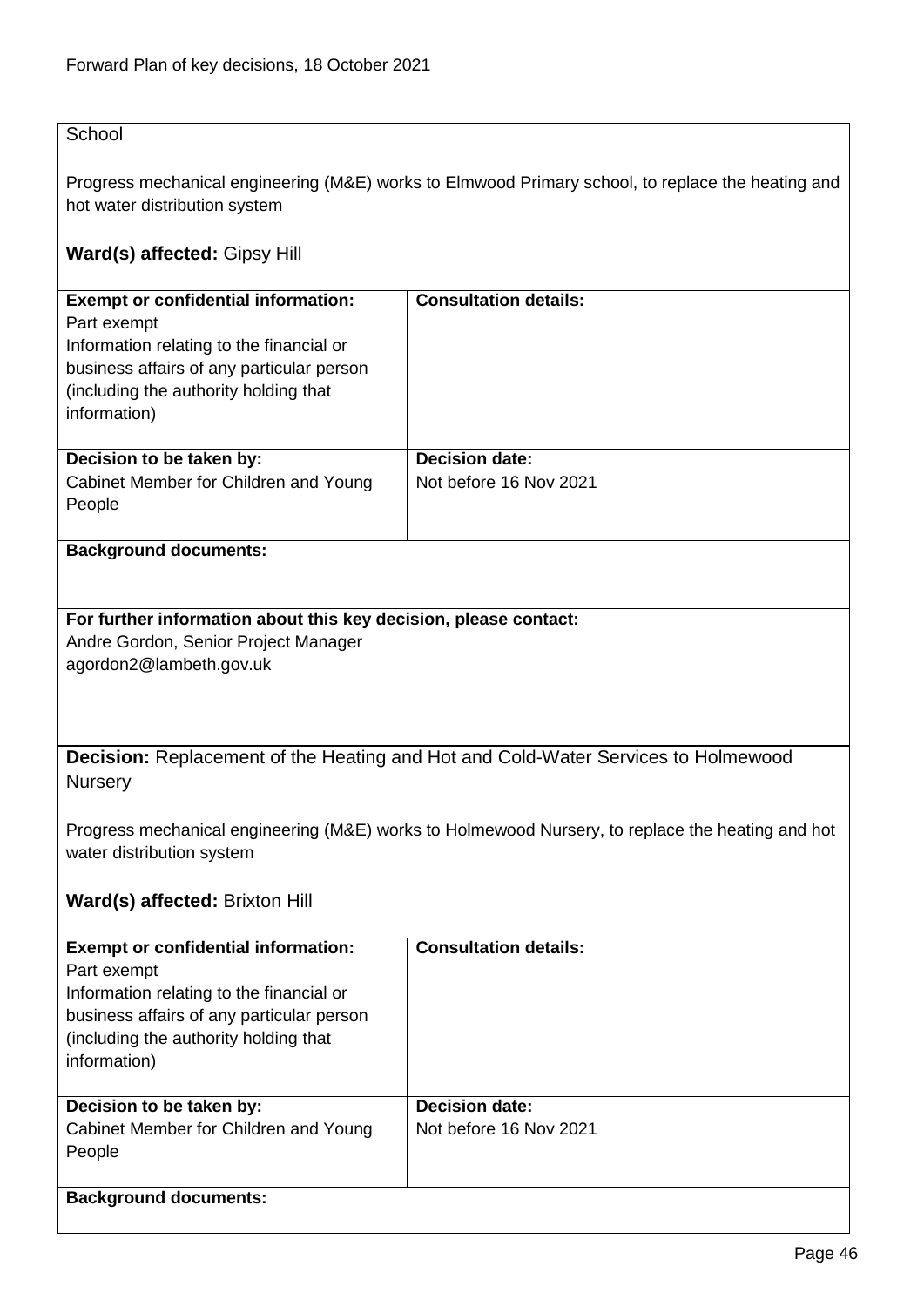| For further information about this key decision, please contact: |
|------------------------------------------------------------------|
| Andre Gordon, Senior Project Manager                             |
| agordon2@lambeth.gov.uk                                          |

**Decision:** Replacement of the Heating and Hot and Cold-Water Services to Kingswood Primary School

Progress mechanical engineering (M&E) works to Elmwood Primary school, to replace the heating and hot water distribution system

**Ward(s) affected:** Gipsy Hill

| <b>Exempt or confidential information:</b><br>Part exempt<br>Information relating to the financial or<br>business affairs of any particular person<br>(including the authority holding that) | <b>Consultation details:</b>                    |
|----------------------------------------------------------------------------------------------------------------------------------------------------------------------------------------------|-------------------------------------------------|
| information)                                                                                                                                                                                 |                                                 |
| Decision to be taken by:<br>Cabinet Member for Children and Young<br>People                                                                                                                  | <b>Decision date:</b><br>Not before 16 Nov 2021 |

### **Background documents:**

Replacement of the Heating and Hot and Cold-Water Services to Kingswood Primary School

**For further information about this key decision, please contact:** Andre Gordon, Senior Project Manager

agordon2@lambeth.gov.uk

**Decision:** Re-procurement of community support services

The current approved provider framework agreement for the provision of community support (homecare) services will end in January 2020. The council will be re-procuring these services aligning to the development of local neighbourhoods. https://lambethtogether.net

**Ward(s) affected:** All Wards

## **Consultation details:**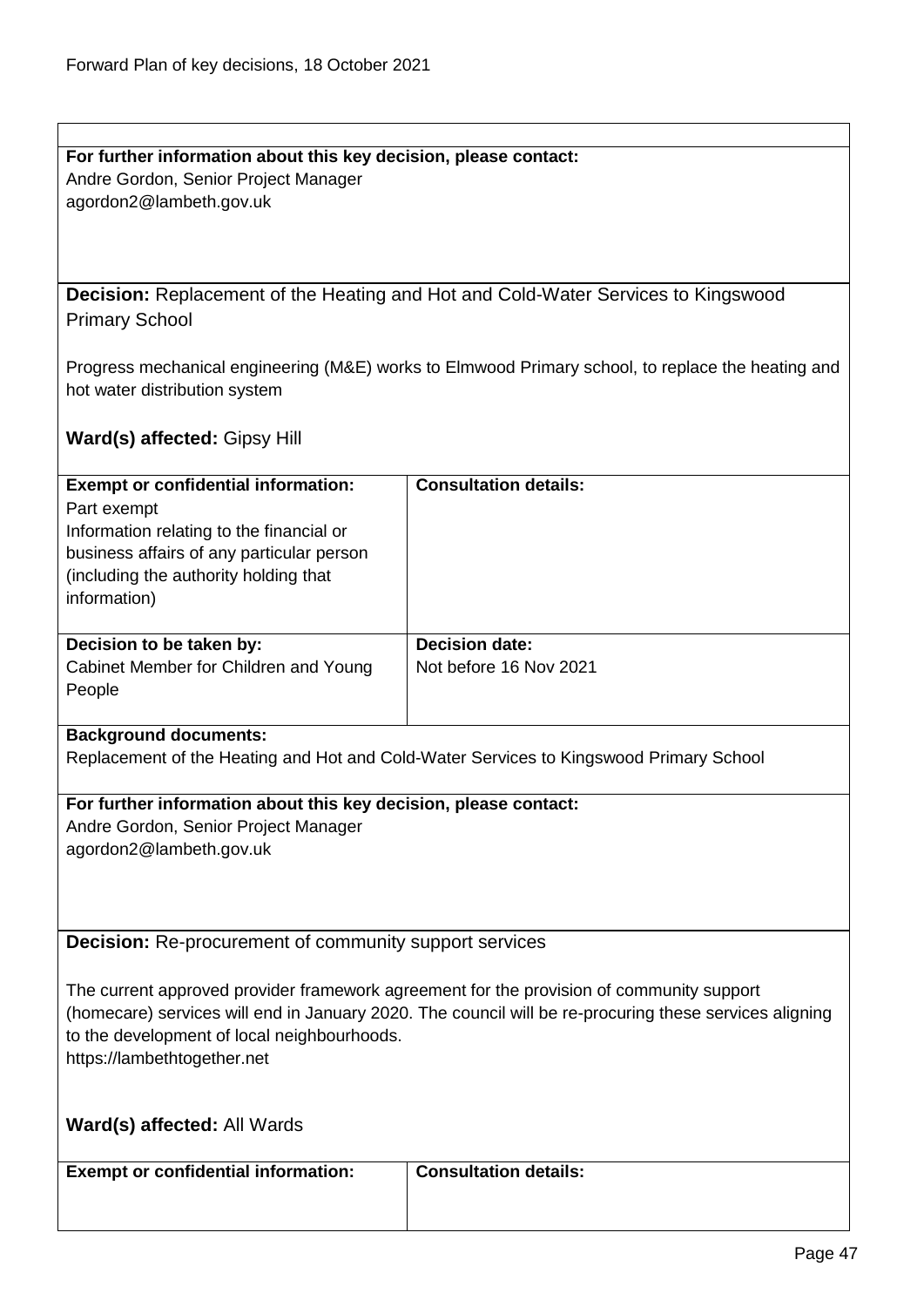| Decision to be taken by:                                                                             | <b>Decision date:</b>        |
|------------------------------------------------------------------------------------------------------|------------------------------|
| Cabinet Member for Health and Social Care                                                            | Not before 13 Aug 2019       |
| (job-share)                                                                                          |                              |
|                                                                                                      |                              |
| <b>Background documents:</b>                                                                         |                              |
|                                                                                                      |                              |
|                                                                                                      |                              |
|                                                                                                      |                              |
| For further information about this key decision, please contact:                                     |                              |
| Ginny Hume, Commissioning Lead- Domiciliary Care                                                     |                              |
| GHume@lambeth.gov.uk                                                                                 |                              |
| <b>Phoenix House</b>                                                                                 |                              |
| Tel: 020 7926 5178                                                                                   |                              |
|                                                                                                      |                              |
|                                                                                                      |                              |
| <b>Decision:</b> Reprovision of Community Support Approved Provider Spot Contract                    |                              |
| Arrangements                                                                                         |                              |
|                                                                                                      |                              |
| To reallocate the contract due to changing circumstances with the current provider.                  |                              |
|                                                                                                      |                              |
|                                                                                                      |                              |
| Ward(s) affected: All Wards                                                                          |                              |
|                                                                                                      |                              |
| <b>Exempt or confidential information:</b>                                                           | <b>Consultation details:</b> |
|                                                                                                      |                              |
|                                                                                                      |                              |
|                                                                                                      |                              |
| Decision to be taken by:                                                                             | <b>Decision date:</b>        |
| <b>Cabinet Member for Health and Social Care</b>                                                     |                              |
|                                                                                                      | Not before 2 Sep 2021        |
| (job-share)                                                                                          |                              |
|                                                                                                      |                              |
| <b>Background documents:</b>                                                                         |                              |
|                                                                                                      |                              |
|                                                                                                      |                              |
| For further information about this key decision, please contact:                                     |                              |
| Laval Lebon, Senior Strategic Commissioning Manager                                                  |                              |
|                                                                                                      |                              |
| LLebon2@lambeth.gov.uk                                                                               |                              |
| <b>Phoenix House</b>                                                                                 |                              |
| Tel: 020 7926 4654                                                                                   |                              |
|                                                                                                      |                              |
| <b>Decision:</b> Stop Smoking Services – Proposed single year extensions to current contracts with   |                              |
| GSTT and community pharmacies                                                                        |                              |
|                                                                                                      |                              |
|                                                                                                      |                              |
| To award single year contract extensions from 1 April 2022 to 31 September 2023 to: (1) Guys and St  |                              |
| Thomas' Hospital NHS Foundation Trust (GSTT) for the continued provision of a specialist stop        |                              |
| smoking service.; and to (2) 13 local pharmacies for the continued provision of community-based stop |                              |
| smoking services. Existing contracts are due to end on 31 March 2022 and the market (NHS Trusts,     |                              |
| pharmacies) and Council's capacity to complete a commissioning review and procurement process for    |                              |
|                                                                                                      |                              |

the next contract period has been heavily impeded by the response to COVID19. The extension is sought to enable sufficient time for service evaluation and engagement to inform potential service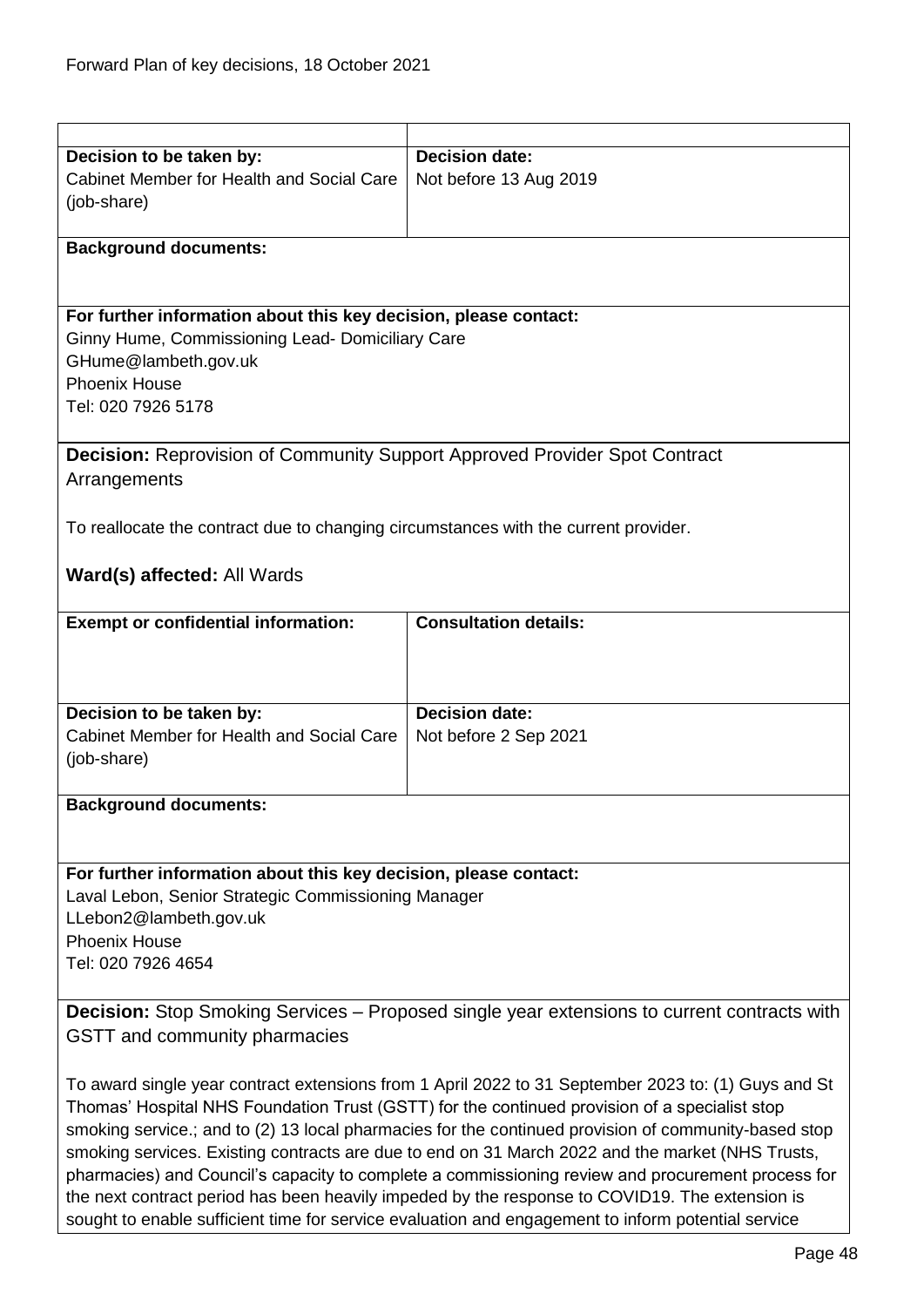| redesign and the commissioning of a future model.                                                                              |                              |
|--------------------------------------------------------------------------------------------------------------------------------|------------------------------|
|                                                                                                                                |                              |
| Ward(s) affected: All Wards                                                                                                    |                              |
| <b>Exempt or confidential information:</b>                                                                                     | <b>Consultation details:</b> |
|                                                                                                                                |                              |
|                                                                                                                                |                              |
|                                                                                                                                |                              |
| Decision to be taken by:<br>Cabinet Member for Health and Social Care                                                          | <b>Decision date:</b>        |
| (job-share)                                                                                                                    | Not before 11 Sep 2021       |
|                                                                                                                                |                              |
| <b>Background documents:</b>                                                                                                   |                              |
|                                                                                                                                |                              |
|                                                                                                                                |                              |
| For further information about this key decision, please contact:<br>Alex Jackson, Interim Lead Commissioner Health Improvement |                              |
| ajackson2@lambeth.gov.uk                                                                                                       |                              |
|                                                                                                                                |                              |
|                                                                                                                                |                              |
|                                                                                                                                |                              |
| <b>Decision:</b> Re-procurement of community support services                                                                  |                              |
| The council will be re-procuring a framework contract to replace the APL.                                                      |                              |
| Approval of the contract award.                                                                                                |                              |
|                                                                                                                                |                              |
|                                                                                                                                |                              |
| Ward(s) affected: All Wards                                                                                                    |                              |
| <b>Exempt or confidential information:</b>                                                                                     | <b>Consultation details:</b> |
| Part exempt                                                                                                                    |                              |
| Information relating to the financial or                                                                                       |                              |
| business affairs of any particular person                                                                                      |                              |
| (including the authority holding that                                                                                          |                              |
| information)                                                                                                                   |                              |
| Decision to be taken by:                                                                                                       | <b>Decision date:</b>        |
| Cabinet Member for Health and Social Care                                                                                      | Not before 19 Oct 2021       |
| (job-share)                                                                                                                    |                              |
|                                                                                                                                |                              |
| <b>Background documents:</b>                                                                                                   |                              |
|                                                                                                                                |                              |
| For further information about this key decision, please contact:                                                               |                              |
| Laval Lebon, Senior Strategic Commissioning Manager                                                                            |                              |
| LLebon2@lambeth.gov.uk                                                                                                         |                              |
| <b>Phoenix House</b><br>Tel: 020 7926 4654                                                                                     |                              |
|                                                                                                                                |                              |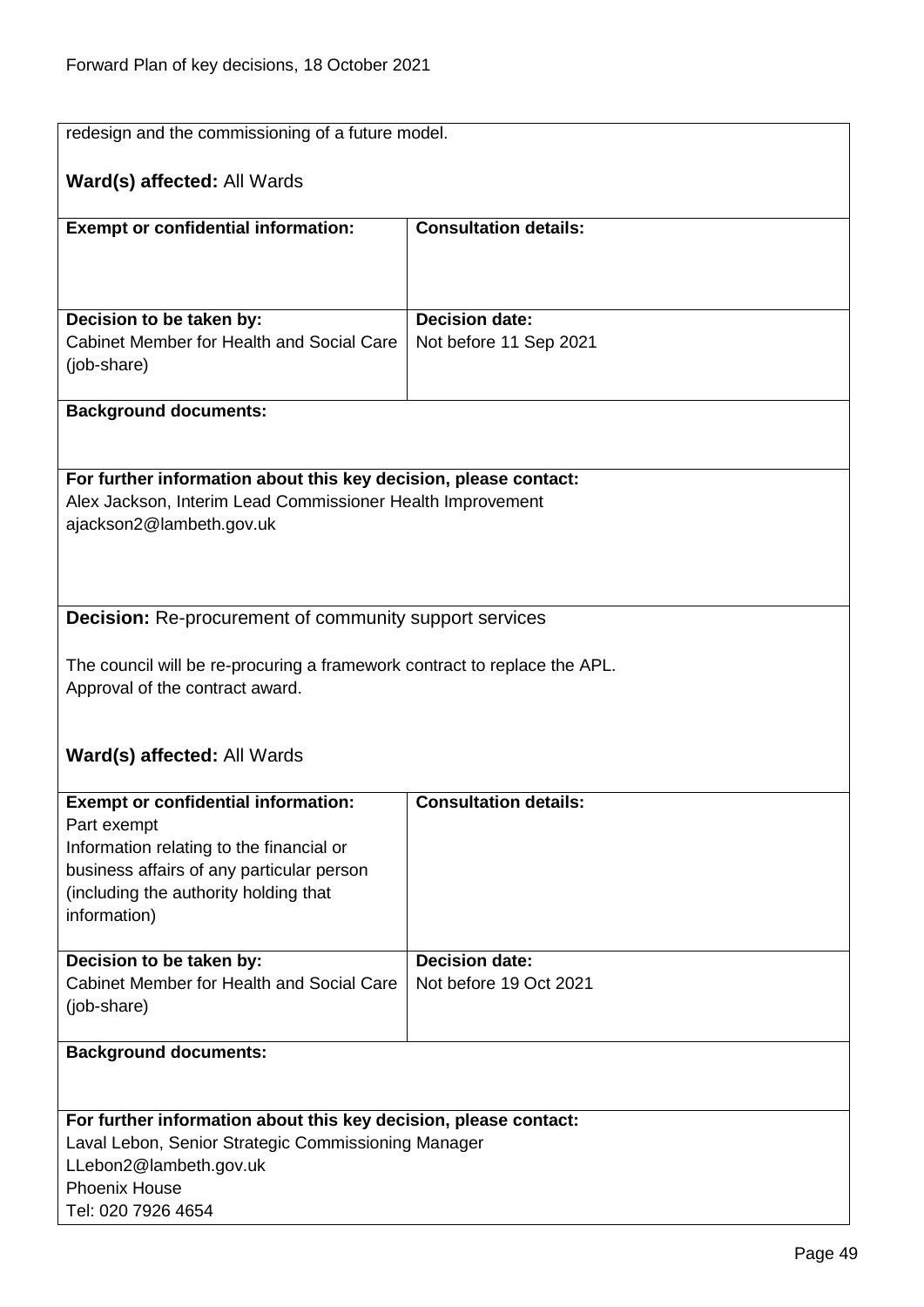**Decision:** Extension of the Approved Provider List framework agreement for community support providers

That the current Approved Provider List arrangement is extended for 12 months from 19 January 2022 to 18 January 2023 to allow for the procurement and mobilisation of a new framework contract for community support

## **Ward(s) affected:** All Wards

| <b>Exempt or confidential information:</b><br>Part exempt<br>Information relating to the financial or<br>business affairs of any particular person<br>(including the authority holding that)<br>information) | <b>Consultation details:</b>                    |
|--------------------------------------------------------------------------------------------------------------------------------------------------------------------------------------------------------------|-------------------------------------------------|
| Decision to be taken by:<br>Cabinet Member for Health and Social Care<br>(job-share)                                                                                                                         | <b>Decision date:</b><br>Not before 19 Oct 2021 |

#### **Background documents:**

## **For further information about this key decision, please contact:**

Laval Lebon, Senior Strategic Commissioning Manager LLebon2@lambeth.gov.uk Phoenix House Tel: 020 7926 4654

**Decision:** North Lambeth and Stockwell Neighbourhood Areas - General Practice Capital Investment

The Cabinet Members are requested to approve funding to the value of £2,217,000 support the delivery of the additional clinical capacity in Primary Care services in the Nine Elms Vauxhall locality because of the significant new residential developments within the area and the expected significant growth within the local populations.

The total cost to deliver the Project is £2,460,604 with the gap between the requested funding and the required funding being made up through a contribution of £243,604 from South East London Clinical Commissioning Group – Lambeth.

This investment will increase the clinical capacity in three General Practices in the north of Lambeth as follows:

• Mawbey Group Practice (Oval Ward)

- Binfield Road Surgery (Vauxhall Ward)
- South Lambeth Road Practice (Stockwell Ward)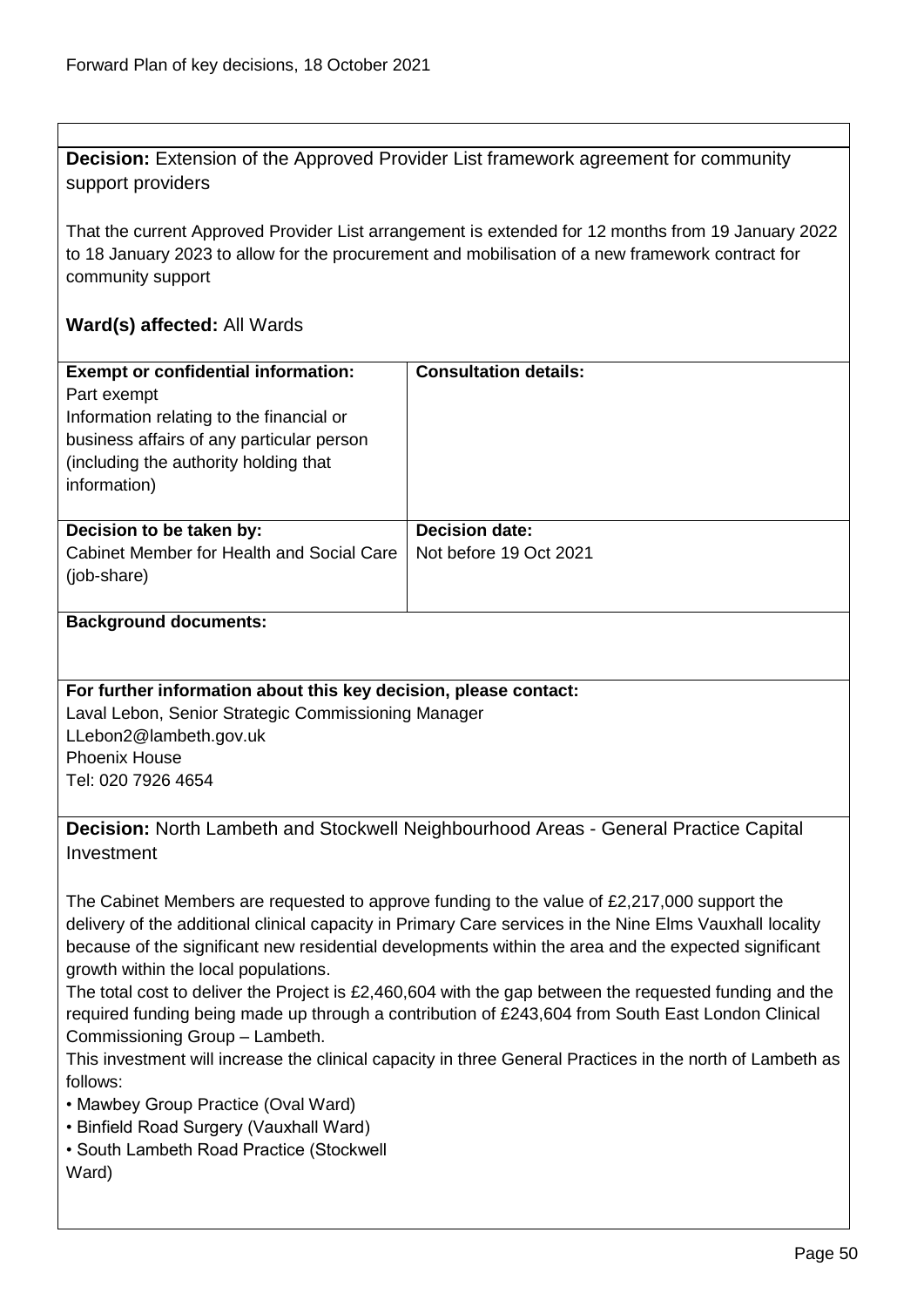| Ward(s) affected: Oval; Prince's; Stockwell                                                            |                                                                                                         |
|--------------------------------------------------------------------------------------------------------|---------------------------------------------------------------------------------------------------------|
|                                                                                                        |                                                                                                         |
| <b>Exempt or confidential information:</b>                                                             | <b>Consultation details:</b>                                                                            |
|                                                                                                        |                                                                                                         |
|                                                                                                        |                                                                                                         |
| Decision to be taken by:                                                                               | <b>Decision date:</b>                                                                                   |
| Cabinet Member for Health and Social Care                                                              | Not before 26 Oct 2021                                                                                  |
| (job-share)                                                                                            |                                                                                                         |
|                                                                                                        |                                                                                                         |
| <b>Background documents:</b>                                                                           |                                                                                                         |
|                                                                                                        |                                                                                                         |
|                                                                                                        |                                                                                                         |
| For further information about this key decision, please contact:                                       |                                                                                                         |
| Andrew Eyres, Strategic Director of Integrated Health and Adults Care                                  |                                                                                                         |
| andrew.eyres@nhs.net                                                                                   |                                                                                                         |
| 1 Lower Marsh, London, SE1 7NT<br>Tel: (020)30494076                                                   |                                                                                                         |
|                                                                                                        |                                                                                                         |
| <b>Decision:</b> Co-ordination and Distribution of Surplus Food Contract Extension                     |                                                                                                         |
|                                                                                                        |                                                                                                         |
|                                                                                                        | To extend the current contract held with Healthy Living Platform to co-ordinate and distribute surplus  |
|                                                                                                        | food in the borough to help address food poverty based on the high quality of the service and impact it |
| has achieved.                                                                                          |                                                                                                         |
|                                                                                                        |                                                                                                         |
| <b>Ward(s) affected: All Wards</b>                                                                     |                                                                                                         |
|                                                                                                        |                                                                                                         |
| <b>Exempt or confidential information:</b>                                                             | <b>Consultation details:</b>                                                                            |
|                                                                                                        |                                                                                                         |
|                                                                                                        |                                                                                                         |
|                                                                                                        |                                                                                                         |
| Decision to be taken by:                                                                               | <b>Decision date:</b>                                                                                   |
| Cabinet Member for Health and Social Care                                                              | Not before 16 Nov 2021                                                                                  |
| (job-share)                                                                                            |                                                                                                         |
| <b>Background documents:</b>                                                                           |                                                                                                         |
|                                                                                                        |                                                                                                         |
|                                                                                                        |                                                                                                         |
| For further information about this key decision, please contact:                                       |                                                                                                         |
| Christopher D'Souza, Community Safety Manager                                                          |                                                                                                         |
| cdsouza@lambeth.gov.uk                                                                                 |                                                                                                         |
| 205 Stockwell Street, LONDON, SW9 9SL                                                                  |                                                                                                         |
| Tel: 020 7926 2232                                                                                     |                                                                                                         |
|                                                                                                        |                                                                                                         |
| <b>Decision:</b> Conversion of Brixton Recreation Centre storage space to work space                   |                                                                                                         |
|                                                                                                        |                                                                                                         |
| To approve the reuse and letting of the storage space at Brixton Recreation Centre (off Beehive Place) |                                                                                                         |
| and delegate authority to the Head of Strategic Property & Valuation Services to enter into an         |                                                                                                         |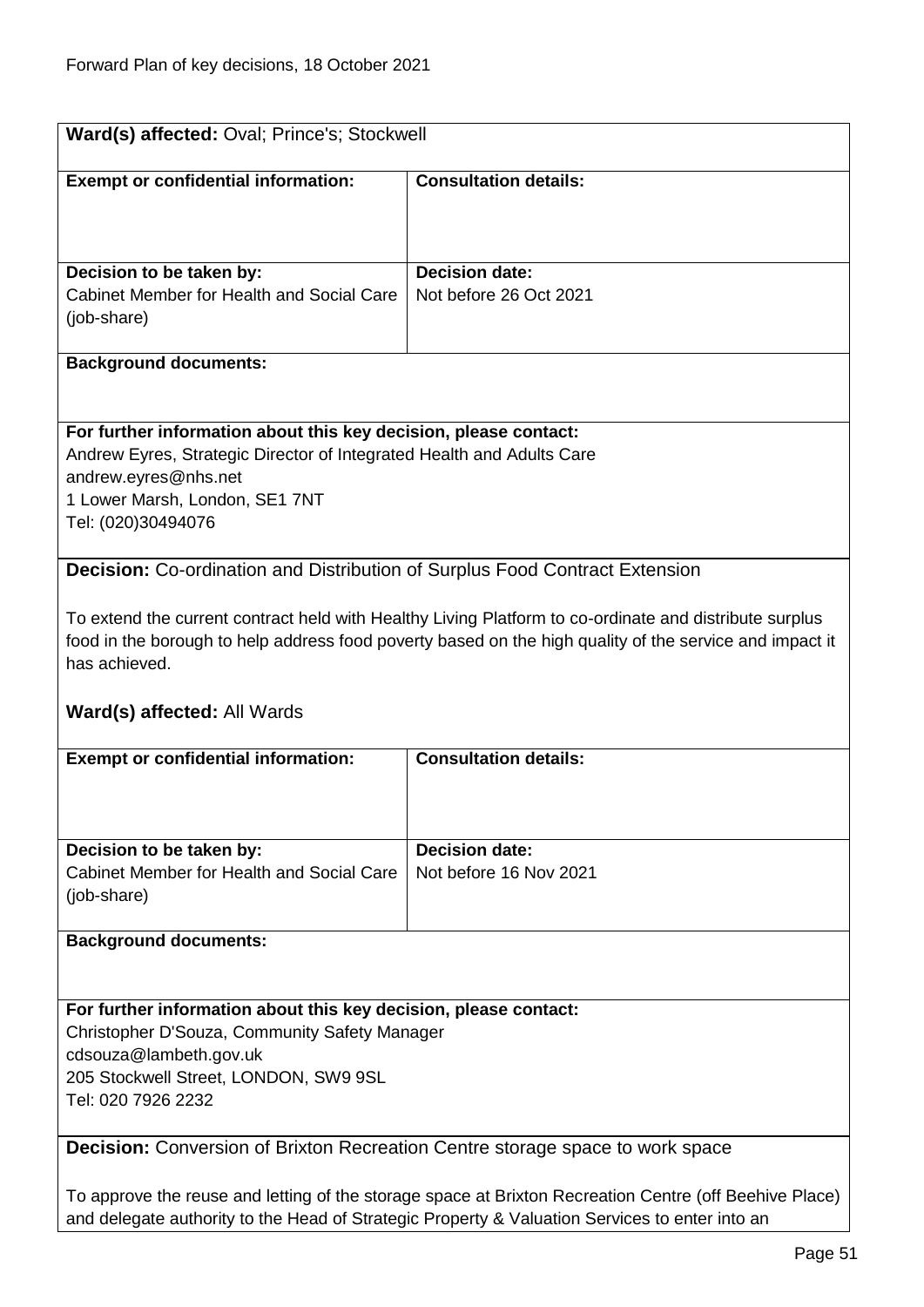Agreement to Lease in the best interest of the council, subject to planning and listed building being grant for change of use and physical alterations.

## **Ward(s) affected:** Coldharbour

| <b>Exempt or confidential information:</b>                                                       | <b>Consultation details:</b>                   |
|--------------------------------------------------------------------------------------------------|------------------------------------------------|
| Decision to be taken by:<br>Deputy Leader of the Council (Planning,<br>Investment and New Homes) | <b>Decision date:</b><br>Not before 9 Oct 2017 |

#### **Background documents:**

**For further information about this key decision, please contact:** Tom Bridgman

tbridgman@lambeth.gov.uk

### **Decision:** Oval and Prince's Co-operative Local Investment Plan

To agree priorities for infrastructure investment in Oval and Prince's wards for the next five years. Priorities have been informed by public consultation from January to March 2017.

**Ward(s) affected:** Oval; Prince's

| <b>Exempt or confidential information:</b>                                    | <b>Consultation details:</b> |
|-------------------------------------------------------------------------------|------------------------------|
|                                                                               |                              |
|                                                                               |                              |
|                                                                               |                              |
|                                                                               |                              |
| Decision to be taken by:                                                      | <b>Decision date:</b>        |
| Deputy Leader of the Council (Planning,                                       | Not before 9 Oct 2017        |
| Investment and New Homes)                                                     |                              |
|                                                                               |                              |
|                                                                               |                              |
| <b>Background documents:</b>                                                  |                              |
|                                                                               |                              |
|                                                                               |                              |
|                                                                               |                              |
| For further information about this key decision, please contact:              |                              |
| Conor McDonagh, Head of Area Regeneration for Vauxhall, Stockwell and Norwood |                              |
| cmcdonagh@lambeth.gov.uk                                                      |                              |
|                                                                               |                              |
| 1st Floor, Phoenix House, 10 Wandsworth Road, London, SW8 2LL                 |                              |
| Tel: 020 7926 5980                                                            |                              |

**Decision:** South Lambeth Estate – Enabling Works for the Phase 1 Development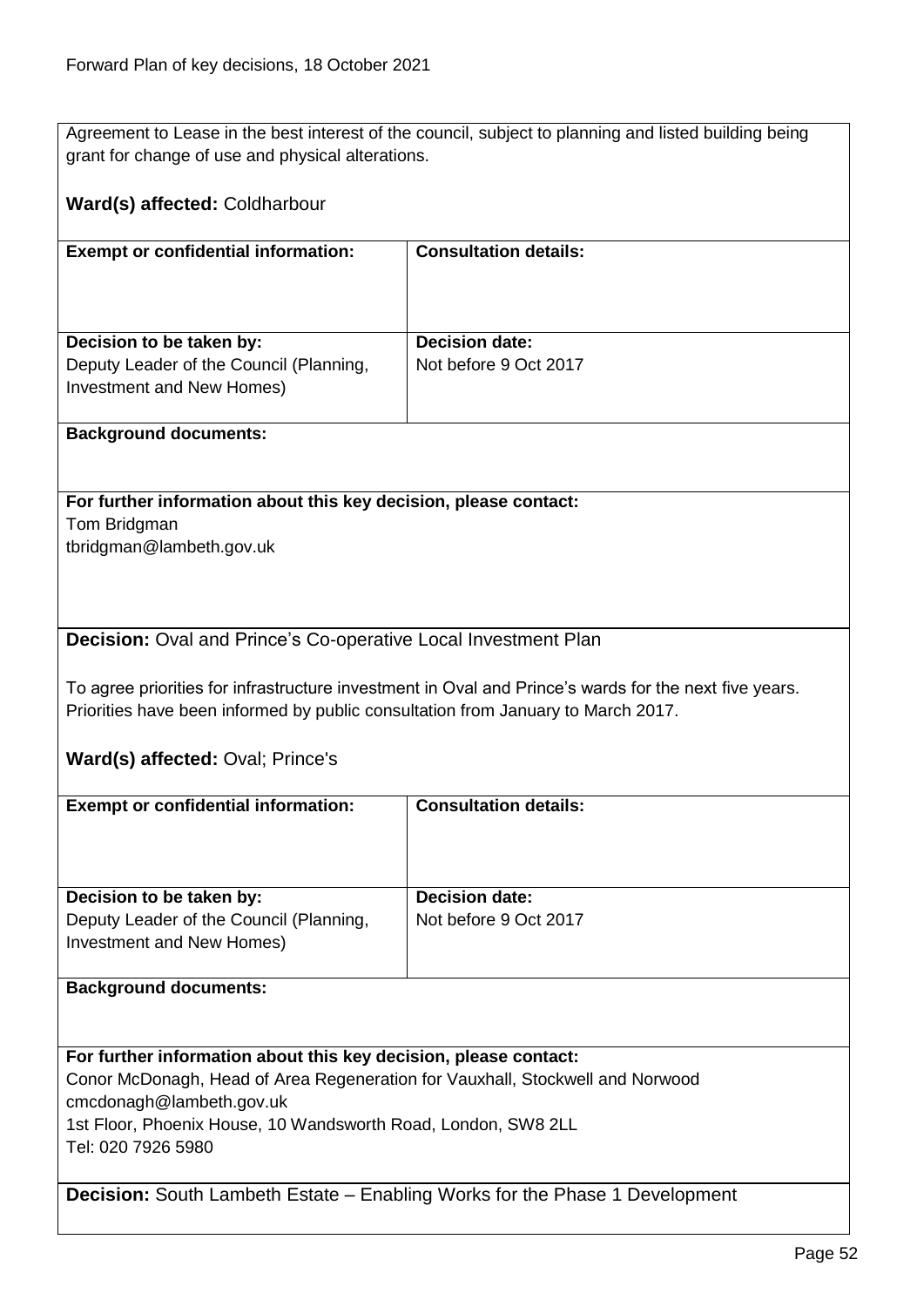To authorise the expenditure and to proceed with enabling works that need to be completed before the main contract works can start.

## **Ward(s) affected:** Stockwell

| <b>Exempt or confidential information:</b>                           | <b>Consultation details:</b> |
|----------------------------------------------------------------------|------------------------------|
| Decision to be taken by:                                             | <b>Decision date:</b>        |
| Deputy Leader of the Council (Planning,<br>Investment and New Homes) | Not before 10 Sep 2019       |

#### **Background documents:**

**For further information about this key decision, please contact:** Bruce McRobie bmcrobie@lambeth.gov.uk

## **Decision:** Westbury estate – Making of Compulsory Purchase Order

To authorise the making of the Compulsory Purchase Order to support the regeneration of Westbury estate.

## **Ward(s) affected:** Clapham Town

| <b>Exempt or confidential information:</b>                                  | <b>Consultation details:</b> |
|-----------------------------------------------------------------------------|------------------------------|
|                                                                             |                              |
|                                                                             |                              |
|                                                                             |                              |
|                                                                             |                              |
| Decision to be taken by:                                                    | <b>Decision date:</b>        |
| Deputy Leader of the Council (Planning,                                     | Not before 5 Nov 2019        |
| Investment and New Homes)                                                   |                              |
|                                                                             |                              |
| <b>Background documents:</b>                                                |                              |
|                                                                             |                              |
|                                                                             |                              |
|                                                                             |                              |
| For further information about this key decision, please contact:            |                              |
| <b>Bruce McRobie</b>                                                        |                              |
| bmcrobie@lambeth.gov.uk                                                     |                              |
|                                                                             |                              |
|                                                                             |                              |
|                                                                             |                              |
|                                                                             |                              |
| <b>Decision:</b> South Lambeth estate – Making of Compulsory Purchase Order |                              |
|                                                                             |                              |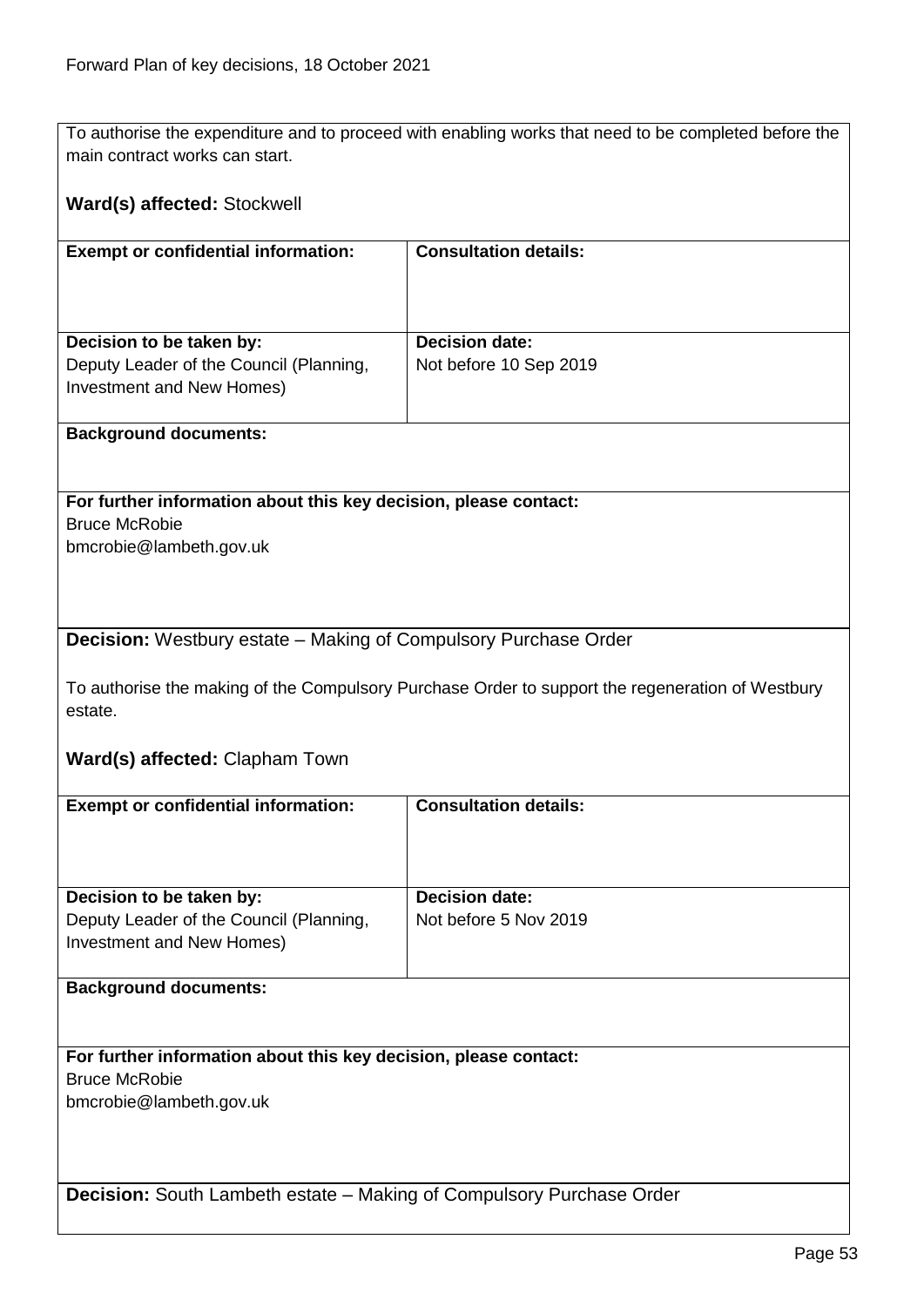To authorise the making of the Compulsory Purchase Order to support the regeneration of South Lambeth estate.

## **Ward(s) affected:** Stockwell

| <b>Exempt or confidential information:</b> | <b>Consultation details:</b> |
|--------------------------------------------|------------------------------|
|                                            |                              |
|                                            |                              |
| Decision to be taken by:                   | <b>Decision date:</b>        |
| Deputy Leader of the Council (Planning,    | Not before 5 Nov 2019        |
| Investment and New Homes)                  |                              |
|                                            |                              |

### **Background documents:**

**For further information about this key decision, please contact:** Bruce McRobie bmcrobie@lambeth.gov.uk

| <b>Decision:</b> Funding Allocation for Completion of LJ Works |                              |
|----------------------------------------------------------------|------------------------------|
| Ward(s) affected: Coldharbour                                  |                              |
| <b>Exempt or confidential information:</b>                     | <b>Consultation details:</b> |
|                                                                |                              |
|                                                                |                              |
|                                                                |                              |
| Decision to be taken by:                                       | <b>Decision date:</b>        |
| Deputy Leader of the Council (Planning,                        | Not before 24 Dec 2019       |
| Investment and New Homes)                                      |                              |
|                                                                |                              |
| <b>Background documents:</b>                                   |                              |

**For further information about this key decision, please contact:** Will Steadman, Head of Area Regeneration (Brixton and Clapham), wsteadman@lambeth.gov.uk

**Decision:** Local Lettings Plan – South Lambeth Estate

To approve a Local Lettings plan for the new homes that will provided at the South Lambeth Estate as part of the council's estate regeneration programme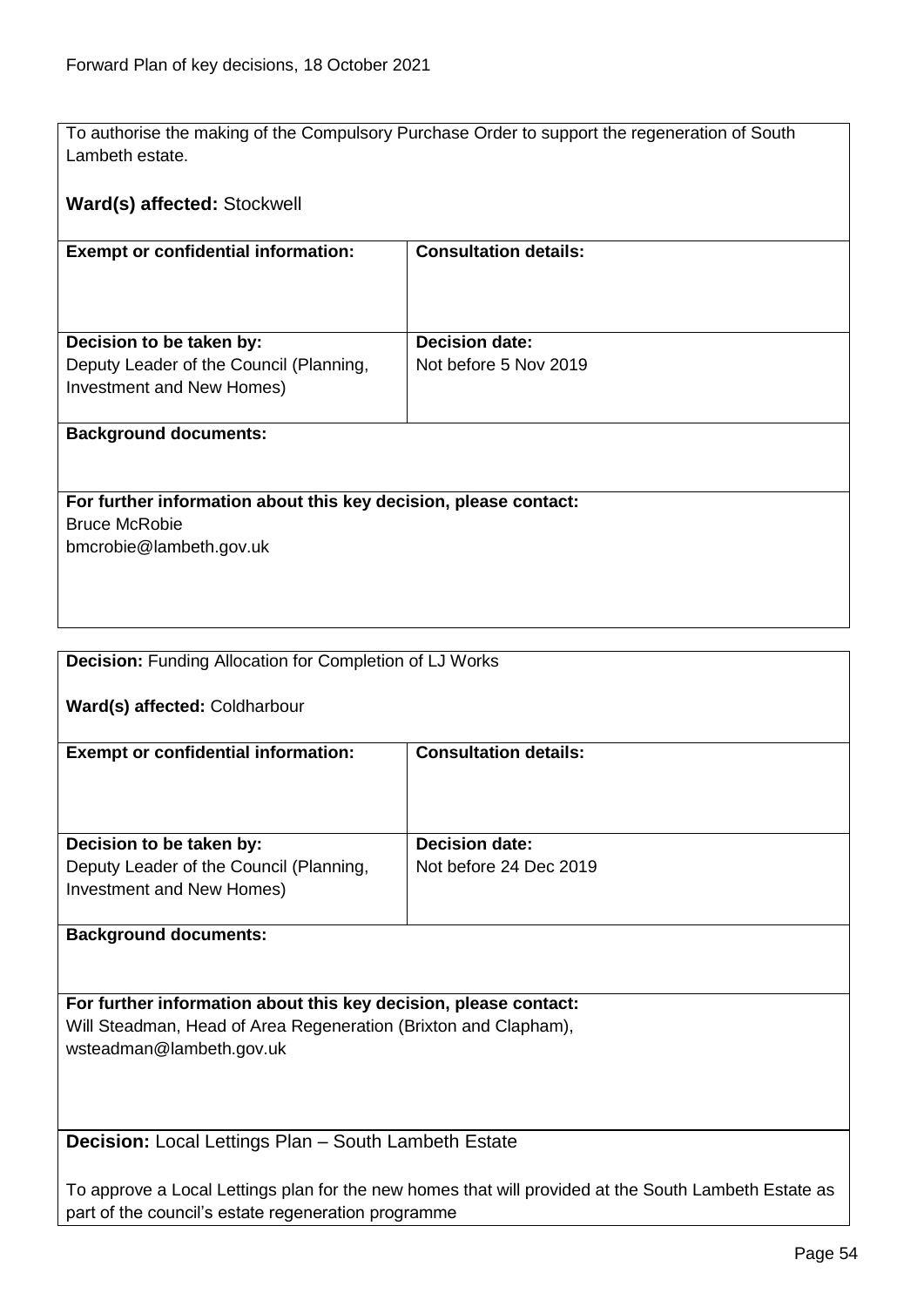| Ward(s) affected: Stockwell                                                                                                                           |                                                                                                       |  |
|-------------------------------------------------------------------------------------------------------------------------------------------------------|-------------------------------------------------------------------------------------------------------|--|
| <b>Exempt or confidential information:</b>                                                                                                            | <b>Consultation details:</b>                                                                          |  |
|                                                                                                                                                       |                                                                                                       |  |
| Decision to be taken by:                                                                                                                              | <b>Decision date:</b>                                                                                 |  |
| Deputy Leader of the Council (Planning,                                                                                                               | Not before 31 Mar 2020                                                                                |  |
| Investment and New Homes)                                                                                                                             |                                                                                                       |  |
| <b>Background documents:</b>                                                                                                                          |                                                                                                       |  |
|                                                                                                                                                       |                                                                                                       |  |
| For further information about this key decision, please contact:<br><b>Bruce McRobie</b>                                                              |                                                                                                       |  |
| bmcrobie@lambeth.gov.uk                                                                                                                               |                                                                                                       |  |
|                                                                                                                                                       |                                                                                                       |  |
|                                                                                                                                                       |                                                                                                       |  |
| <b>Decision:</b> Local Lettings Plan - Knight's Walk                                                                                                  |                                                                                                       |  |
|                                                                                                                                                       | To approve a Local Lettings plan for the new homes that will provided at the Knight's Walk as part of |  |
| the council's estate regeneration programme                                                                                                           |                                                                                                       |  |
| Ward(s) affected: Prince's                                                                                                                            |                                                                                                       |  |
| <b>Exempt or confidential information:</b>                                                                                                            | <b>Consultation details:</b>                                                                          |  |
|                                                                                                                                                       |                                                                                                       |  |
| Decision to be taken by:                                                                                                                              | <b>Decision date:</b>                                                                                 |  |
| Deputy Leader of the Council (Planning,                                                                                                               | Not before 31 Mar 2020                                                                                |  |
| <b>Investment and New Homes)</b>                                                                                                                      |                                                                                                       |  |
| <b>Background documents:</b>                                                                                                                          |                                                                                                       |  |
|                                                                                                                                                       |                                                                                                       |  |
| For further information about this key decision, please contact:                                                                                      |                                                                                                       |  |
| <b>Bruce McRobie</b>                                                                                                                                  |                                                                                                       |  |
| bmcrobie@lambeth.gov.uk                                                                                                                               |                                                                                                       |  |
|                                                                                                                                                       |                                                                                                       |  |
| Decision: Local Lettings Plan - Fenwick Estate                                                                                                        |                                                                                                       |  |
|                                                                                                                                                       |                                                                                                       |  |
| To approve a Local Lettings plan for the new homes that will provided at the Fenwick Estate as part of<br>the council's estate regeneration programme |                                                                                                       |  |
|                                                                                                                                                       |                                                                                                       |  |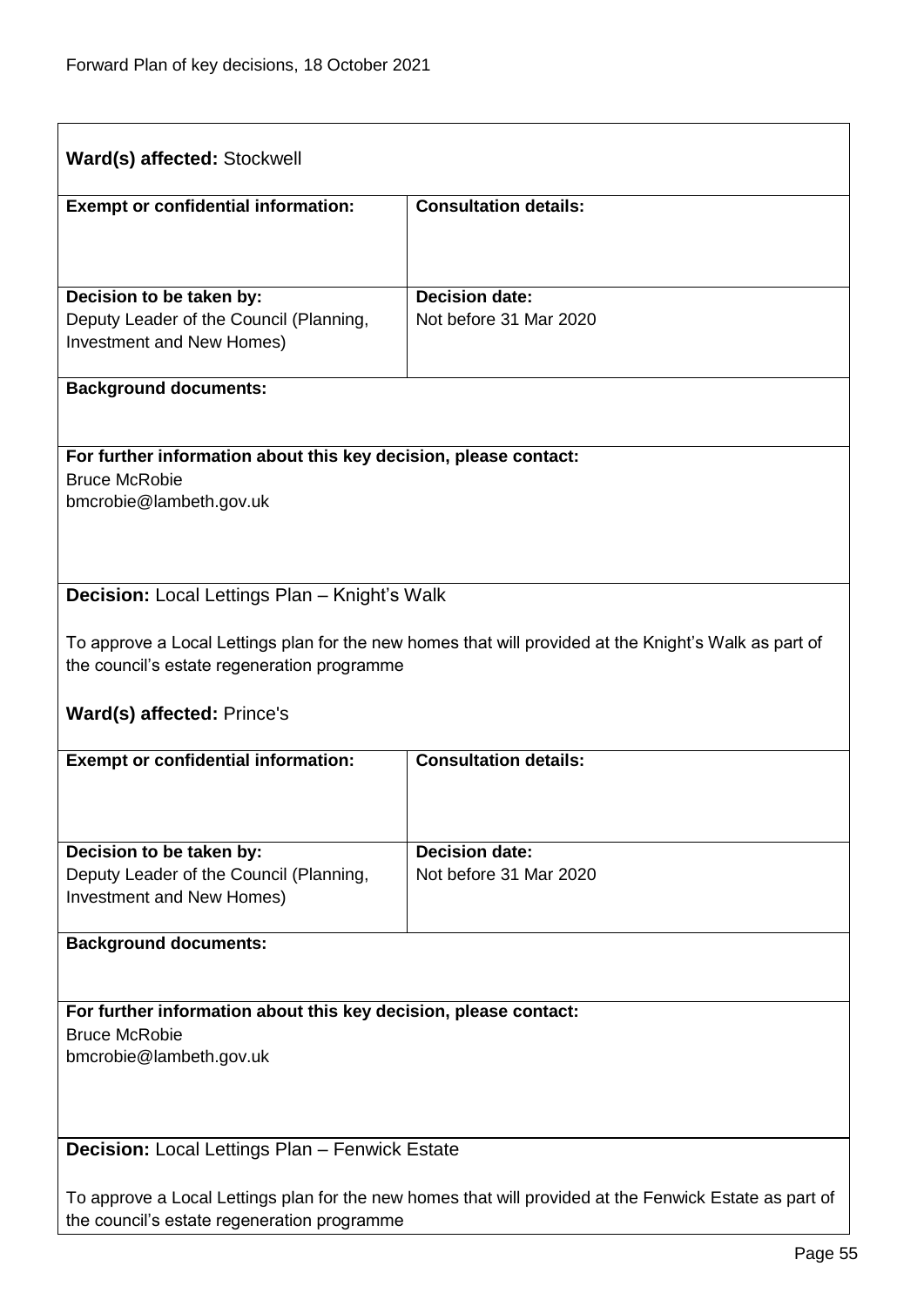| Ward(s) affected: Clapham Town                                                                                                                                                                                                               |                              |  |
|----------------------------------------------------------------------------------------------------------------------------------------------------------------------------------------------------------------------------------------------|------------------------------|--|
| <b>Exempt or confidential information:</b>                                                                                                                                                                                                   | <b>Consultation details:</b> |  |
|                                                                                                                                                                                                                                              |                              |  |
| Decision to be taken by:                                                                                                                                                                                                                     | <b>Decision date:</b>        |  |
| Deputy Leader of the Council (Planning,                                                                                                                                                                                                      | Not before 31 Mar 2020       |  |
| Investment and New Homes)                                                                                                                                                                                                                    |                              |  |
| <b>Background documents:</b>                                                                                                                                                                                                                 |                              |  |
|                                                                                                                                                                                                                                              |                              |  |
| For further information about this key decision, please contact:<br><b>Bruce McRobie</b>                                                                                                                                                     |                              |  |
| bmcrobie@lambeth.gov.uk                                                                                                                                                                                                                      |                              |  |
|                                                                                                                                                                                                                                              |                              |  |
| <b>Decision:</b> Fenwick South – Variation to the Development Agreement                                                                                                                                                                      |                              |  |
|                                                                                                                                                                                                                                              |                              |  |
| To allow for the variation of the Development Agreement with Transport for London for the building of<br>new homes on Fenwick Estate. For clarity this will not include any alteration to the numbers of<br>affordable homes to be provided. |                              |  |
| Ward(s) affected: Larkhall                                                                                                                                                                                                                   |                              |  |
| <b>Exempt or confidential information:</b>                                                                                                                                                                                                   | <b>Consultation details:</b> |  |
|                                                                                                                                                                                                                                              |                              |  |
| Decision to be taken by:                                                                                                                                                                                                                     | <b>Decision date:</b>        |  |
| Deputy Leader of the Council (Planning,                                                                                                                                                                                                      | Not before 2 Jun 2020        |  |
| <b>Investment and New Homes)</b>                                                                                                                                                                                                             |                              |  |
| <b>Background documents:</b>                                                                                                                                                                                                                 |                              |  |
|                                                                                                                                                                                                                                              |                              |  |
| For further information about this key decision, please contact:<br><b>Bruce McRobie</b>                                                                                                                                                     |                              |  |
| bmcrobie@lambeth.gov.uk                                                                                                                                                                                                                      |                              |  |
|                                                                                                                                                                                                                                              |                              |  |
|                                                                                                                                                                                                                                              |                              |  |
| <b>Decision:</b> Estate Regeneration – Buyback Programme – Dispute Resolution                                                                                                                                                                |                              |  |
| To introduce an independent dispute resolution procedure for the valuation of properties being                                                                                                                                               |                              |  |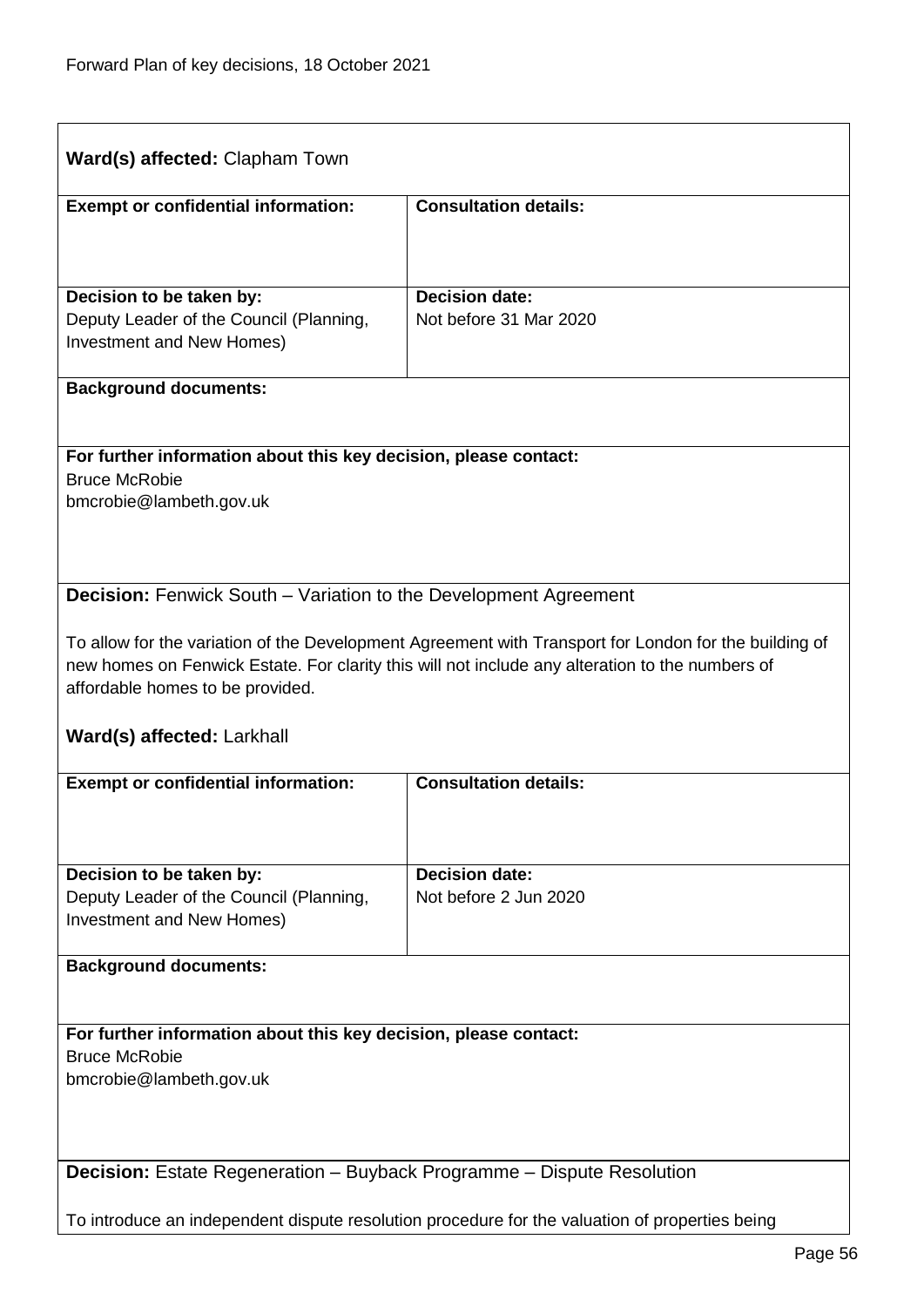purchased under the buyback programme and to introduce some changes to the timing of deadlines for payments to alleviate the impact of Covid 19 issues.

## **Ward(s) affected:** All Wards

| <b>Exempt or confidential information:</b>                                                       | <b>Consultation details:</b>                   |
|--------------------------------------------------------------------------------------------------|------------------------------------------------|
| Decision to be taken by:<br>Deputy Leader of the Council (Planning,<br>Investment and New Homes) | <b>Decision date:</b><br>Not before 2 Jun 2020 |

#### **Background documents:**

**For further information about this key decision, please contact:** Bruce McRobie bmcrobie@lambeth.gov.uk

## **Decision:** Land at 53 Elliott Road - Appropriation for Planning Purposes

To exercise the Council's powers to appropriate land, formerly occupied by Patmos Lodge, at 53 Elliott Road site for planning purposes to enable the construction of new homes.

#### **Ward(s) affected:** Vassall

| <b>Exempt or confidential information:</b>                                              | <b>Consultation details:</b> |
|-----------------------------------------------------------------------------------------|------------------------------|
|                                                                                         |                              |
|                                                                                         |                              |
|                                                                                         |                              |
|                                                                                         |                              |
| Decision to be taken by:                                                                | <b>Decision date:</b>        |
| Deputy Leader of the Council (Planning,                                                 | Not before 24 Jun 2020       |
| Investment and New Homes)                                                               |                              |
|                                                                                         |                              |
| <b>Background documents:</b>                                                            |                              |
|                                                                                         |                              |
|                                                                                         |                              |
|                                                                                         |                              |
| For further information about this key decision, please contact:                        |                              |
| <b>Bruce McRobie</b>                                                                    |                              |
| bmcrobie@lambeth.gov.uk                                                                 |                              |
|                                                                                         |                              |
|                                                                                         |                              |
|                                                                                         |                              |
|                                                                                         |                              |
| <b>Decision:</b> Brixton Townscape Heritage Initiative: Building Contractor Appointment |                              |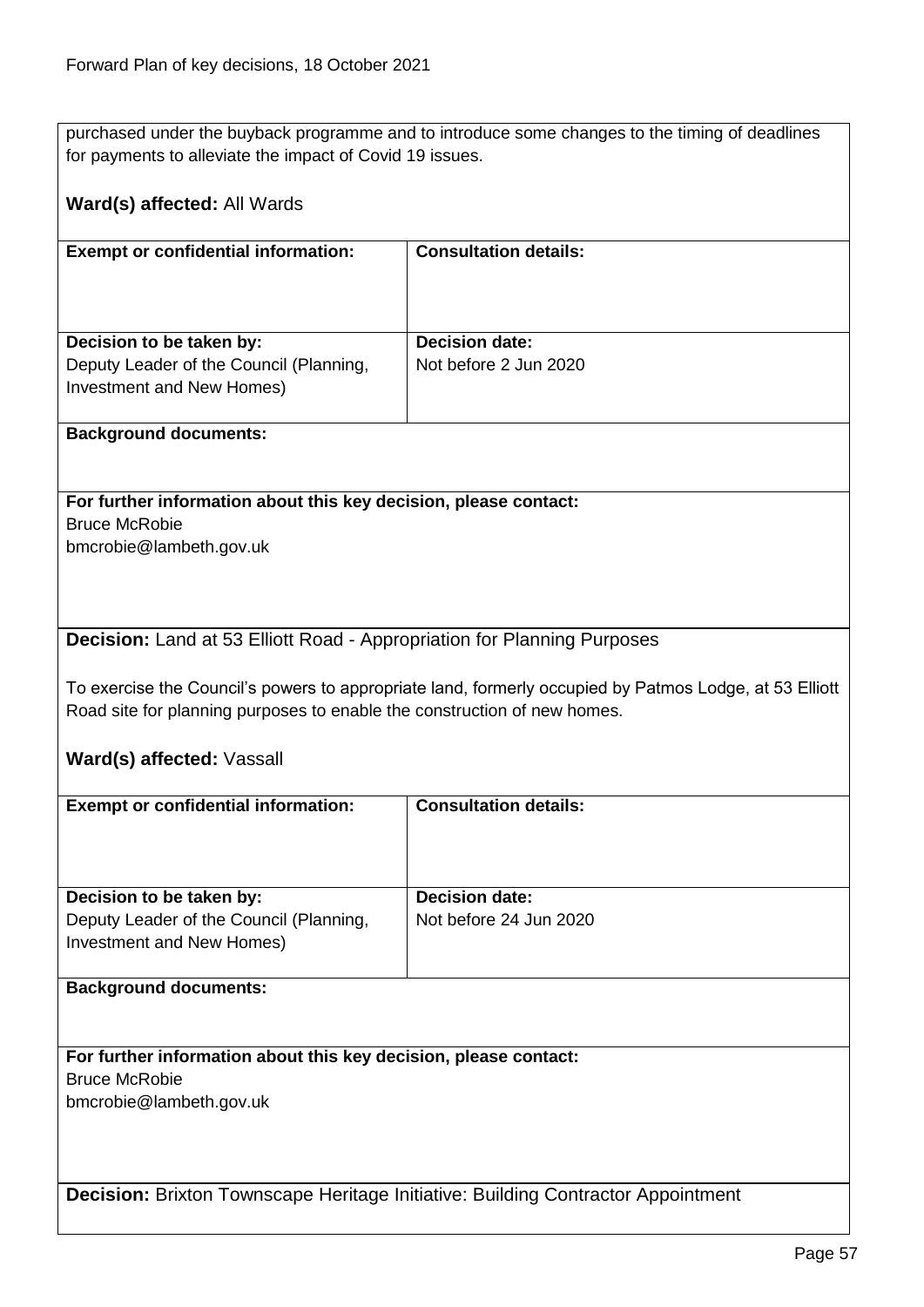| Appointment of building contractor for Brixton THI                                                    |                                                                                                        |  |
|-------------------------------------------------------------------------------------------------------|--------------------------------------------------------------------------------------------------------|--|
| Ward(s) affected: Coldharbour                                                                         |                                                                                                        |  |
| <b>Exempt or confidential information:</b>                                                            | <b>Consultation details:</b>                                                                           |  |
|                                                                                                       |                                                                                                        |  |
|                                                                                                       |                                                                                                        |  |
| Decision to be taken by:                                                                              | <b>Decision date:</b>                                                                                  |  |
| Deputy Leader of the Council (Planning,<br>Investment and New Homes)                                  | Not before 19 Jan 2021                                                                                 |  |
|                                                                                                       |                                                                                                        |  |
| <b>Background documents:</b>                                                                          |                                                                                                        |  |
|                                                                                                       |                                                                                                        |  |
| For further information about this key decision, please contact:                                      |                                                                                                        |  |
| Ellie Cook, Brixton Townscape Heritage Initiative Project Manager                                     |                                                                                                        |  |
| ecook@lambeth.gov.uk                                                                                  |                                                                                                        |  |
| Tel: 020 7926 9588                                                                                    |                                                                                                        |  |
| Decision: Land at 53 Elliott Road - Appropriation for Planning Purposes                               |                                                                                                        |  |
|                                                                                                       |                                                                                                        |  |
|                                                                                                       | To exercise the Council's powers to appropriate land, formerly occupied by Patmos Lodge, at 53 Elliott |  |
| Road site for planning purposes to enable the construction of new homes.                              |                                                                                                        |  |
| Ward(s) affected: Vassall                                                                             |                                                                                                        |  |
| <b>Exempt or confidential information:</b>                                                            | <b>Consultation details:</b>                                                                           |  |
|                                                                                                       |                                                                                                        |  |
|                                                                                                       |                                                                                                        |  |
| Decision to be taken by:                                                                              | <b>Decision date:</b>                                                                                  |  |
| Deputy Leader of the Council (Planning,<br>Investment and New Homes)                                  | Not before 16 Feb 2021                                                                                 |  |
|                                                                                                       |                                                                                                        |  |
| <b>Background documents:</b>                                                                          |                                                                                                        |  |
|                                                                                                       |                                                                                                        |  |
| For further information about this key decision, please contact:                                      |                                                                                                        |  |
| <b>Bruce McRobie</b>                                                                                  |                                                                                                        |  |
| bmcrobie@lambeth.gov.uk                                                                               |                                                                                                        |  |
|                                                                                                       |                                                                                                        |  |
| <b>Decision:</b> Fenwick Place – Appropriation for Planning Purposes                                  |                                                                                                        |  |
|                                                                                                       |                                                                                                        |  |
| To exercise the Council's powers to appropriate the Fenwick Place site at Fenwick Estate for planning |                                                                                                        |  |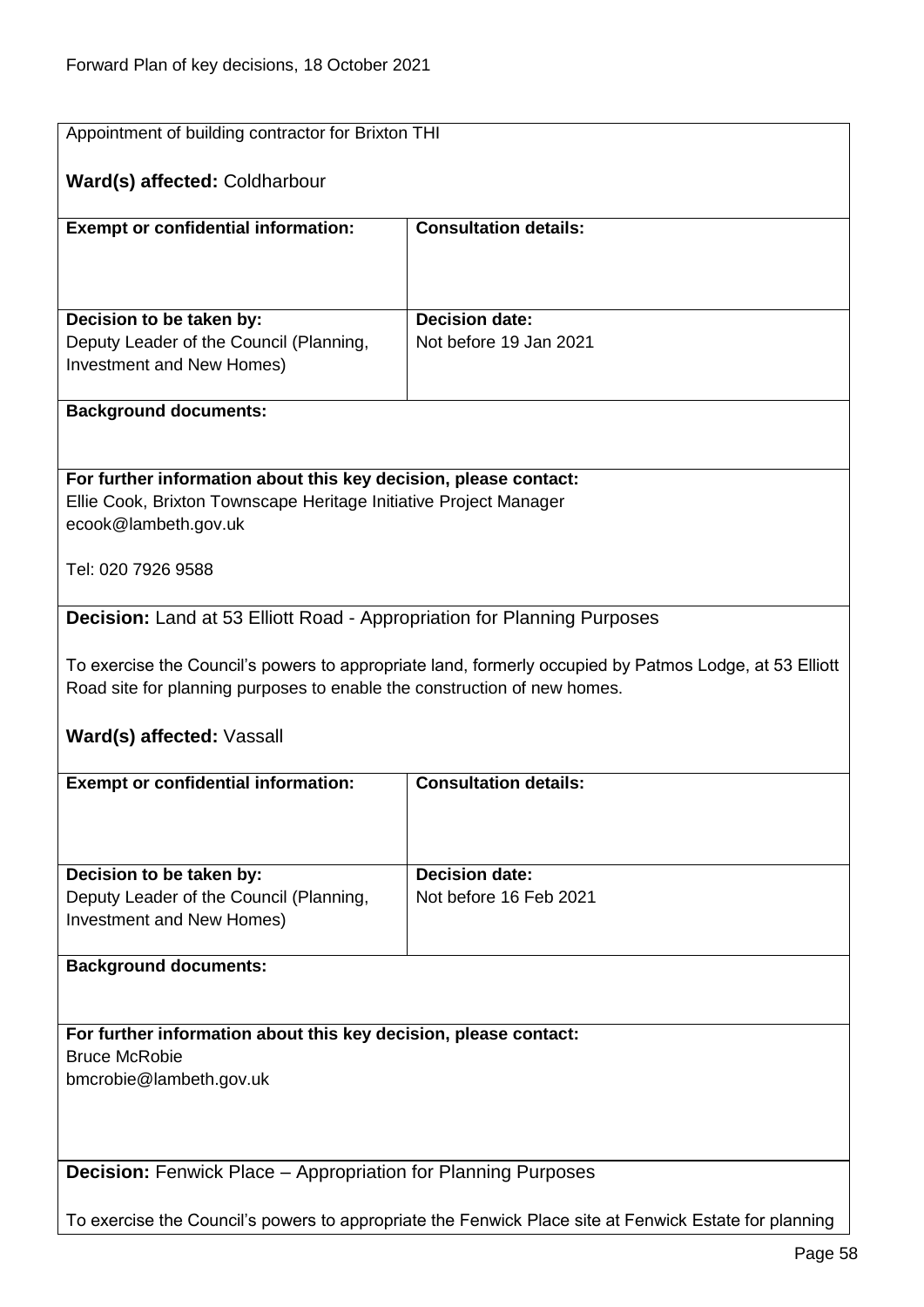|                                                                                                    | purposes to enable the construction of the development on the Fenwick Place Rise site.                |  |
|----------------------------------------------------------------------------------------------------|-------------------------------------------------------------------------------------------------------|--|
| Ward(s) affected: Larkhall                                                                         |                                                                                                       |  |
| <b>Exempt or confidential information:</b>                                                         | <b>Consultation details:</b>                                                                          |  |
|                                                                                                    |                                                                                                       |  |
|                                                                                                    |                                                                                                       |  |
| Decision to be taken by:                                                                           | <b>Decision date:</b><br>Not before 16 Feb 2021                                                       |  |
| Deputy Leader of the Council (Planning,<br>Investment and New Homes)                               |                                                                                                       |  |
|                                                                                                    |                                                                                                       |  |
| <b>Background documents:</b>                                                                       |                                                                                                       |  |
|                                                                                                    |                                                                                                       |  |
| For further information about this key decision, please contact:                                   |                                                                                                       |  |
| <b>Bruce McRobie</b><br>bmcrobie@lambeth.gov.uk                                                    |                                                                                                       |  |
|                                                                                                    |                                                                                                       |  |
|                                                                                                    |                                                                                                       |  |
| <b>Decision:</b> Hydethorpe Road – Appropriation for Planning Purposes                             |                                                                                                       |  |
|                                                                                                    |                                                                                                       |  |
| planning purposes to enable the construction of new homes.                                         | To exercise the Council's powers to appropriate land to the south of 200-262 Hydethorpe Road site for |  |
|                                                                                                    |                                                                                                       |  |
| Ward(s) affected: Thornton                                                                         |                                                                                                       |  |
| <b>Exempt or confidential information:</b>                                                         | <b>Consultation details:</b>                                                                          |  |
|                                                                                                    |                                                                                                       |  |
|                                                                                                    |                                                                                                       |  |
| Decision to be taken by:                                                                           | <b>Decision date:</b>                                                                                 |  |
| Deputy Leader of the Council (Planning,                                                            | Not before 16 Feb 2021                                                                                |  |
| <b>Investment and New Homes)</b>                                                                   |                                                                                                       |  |
| <b>Background documents:</b>                                                                       |                                                                                                       |  |
|                                                                                                    |                                                                                                       |  |
| For further information about this key decision, please contact:                                   |                                                                                                       |  |
| <b>Bruce McRobie</b>                                                                               |                                                                                                       |  |
| bmcrobie@lambeth.gov.uk                                                                            |                                                                                                       |  |
|                                                                                                    |                                                                                                       |  |
| Decision: Land at 2 Roman Rise - Appropriation for Planning Purposes                               |                                                                                                       |  |
|                                                                                                    |                                                                                                       |  |
| To exercise the Council's powers to appropriate land at 2 Roman Rise site for planning purposes to |                                                                                                       |  |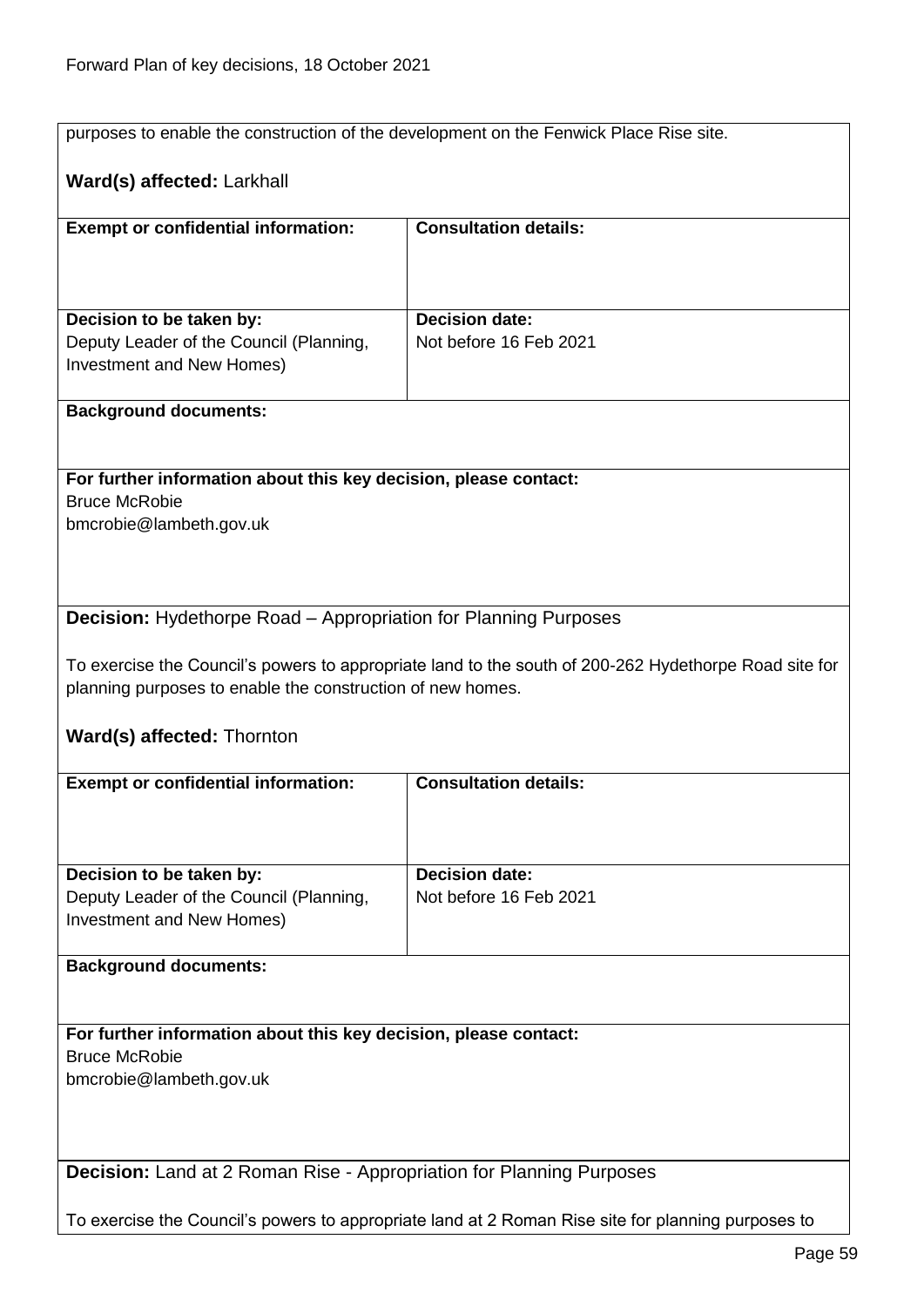| enable the construction of new homes.                                                   |                                                                                                     |  |
|-----------------------------------------------------------------------------------------|-----------------------------------------------------------------------------------------------------|--|
| Ward(s) affected: Gipsy Hill                                                            |                                                                                                     |  |
| <b>Exempt or confidential information:</b>                                              | <b>Consultation details:</b>                                                                        |  |
|                                                                                         |                                                                                                     |  |
|                                                                                         |                                                                                                     |  |
| Decision to be taken by:                                                                | <b>Decision date:</b>                                                                               |  |
| Deputy Leader of the Council (Planning,<br>Investment and New Homes)                    | Not before 16 Feb 2021                                                                              |  |
|                                                                                         |                                                                                                     |  |
| <b>Background documents:</b>                                                            |                                                                                                     |  |
|                                                                                         |                                                                                                     |  |
| For further information about this key decision, please contact:                        |                                                                                                     |  |
| <b>Bruce McRobie</b>                                                                    |                                                                                                     |  |
| bmcrobie@lambeth.gov.uk                                                                 |                                                                                                     |  |
|                                                                                         |                                                                                                     |  |
|                                                                                         |                                                                                                     |  |
| Neighbours (SoWN) Neighbourhood area.                                                   | Decision: Allocation of Neighbourhood CIL to projects within the South Bank and Waterloo            |  |
|                                                                                         |                                                                                                     |  |
|                                                                                         | To approve an allocation of Neighbourhood CIL to support the delivery of projects in the South Bank |  |
| and Waterloo Neighbours (SoWN) Neighbourhood area.                                      |                                                                                                     |  |
| Ward(s) affected: Bishop's                                                              |                                                                                                     |  |
|                                                                                         |                                                                                                     |  |
| <b>Exempt or confidential information:</b>                                              | <b>Consultation details:</b>                                                                        |  |
|                                                                                         |                                                                                                     |  |
|                                                                                         |                                                                                                     |  |
| Decision to be taken by:<br>Deputy Leader of the Council (Planning,                     | <b>Decision date:</b><br>Not before 25 May 2021                                                     |  |
| <b>Investment and New Homes)</b>                                                        |                                                                                                     |  |
|                                                                                         |                                                                                                     |  |
| <b>Background documents:</b>                                                            |                                                                                                     |  |
|                                                                                         |                                                                                                     |  |
| For further information about this key decision, please contact:                        |                                                                                                     |  |
| Abi Lewis, Head of Programme Delivery, Waterloo and Southbank<br>alewis1@lambeth.gov.uk |                                                                                                     |  |
|                                                                                         |                                                                                                     |  |
|                                                                                         |                                                                                                     |  |
|                                                                                         |                                                                                                     |  |
| 5EE                                                                                     | Decision: Approval of CIL Social Housing Relief for 17/02936/FUL Graphite Square SE11               |  |
|                                                                                         |                                                                                                     |  |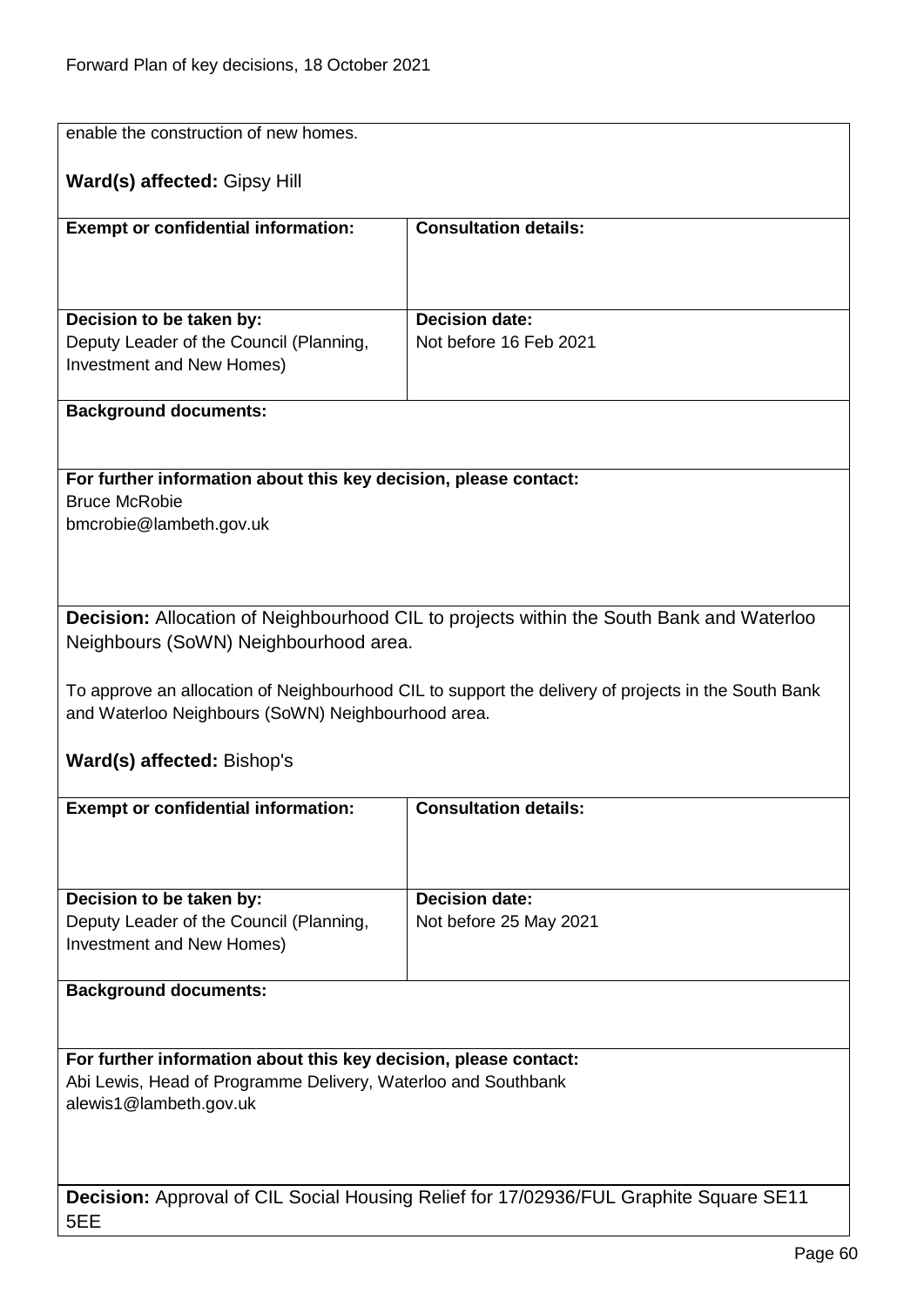Cabinet member approval is being sought in relation to the Mandatory Social Housing Relief claim submitted by the applicant in relation to the planning permission 17/02936/FUL Graphite Square, London, SE11 5EE.

The total CIL liability for the development would be £4,177,924.83 and the social housing relief claim is for £1,186,815.77. According to the constitution, any proposed expenditure or grant, or in this case, relief, that is over £500k needs to be approved by Cabinet member delegated decision.

## **Ward(s) affected:** Prince's

| <b>Exempt or confidential information:</b>                          | <b>Consultation details:</b>                    |
|---------------------------------------------------------------------|-------------------------------------------------|
| Decision to be taken by:<br>Deputy Leader of the Council (Planning, | <b>Decision date:</b><br>Not before 29 May 2021 |
| Investment and New Homes)                                           |                                                 |

## **Background documents:**

## **For further information about this key decision, please contact:** Neela Ajithkumar, CIL/S106 Monitoring Officer najithkumar@lambeth.gov.uk

**Decision:** Appointment of the Principal Contractor for the Redevelopment of 114-118 Lower Marsh

To approve the award of a contract for the redevelopment of 114-118 Lower Marsh.

The anticipated duration of the contract is 16 months from September 2021 to December 2022. The estimated value of the contract is £5.5m.

## **Ward(s) affected:** Bishop's

| <b>Exempt or confidential information:</b> | <b>Consultation details:</b> |
|--------------------------------------------|------------------------------|
| Part exempt                                |                              |
| Information relating to the financial or   |                              |
| business affairs of any particular person  |                              |
| (including the authority holding that)     |                              |
| information)                               |                              |
|                                            |                              |
| Decision to be taken by:                   | <b>Decision date:</b>        |
| Deputy Leader of the Council (Planning,    | Not before 28 Jun 2021       |
| Investment and New Homes)                  |                              |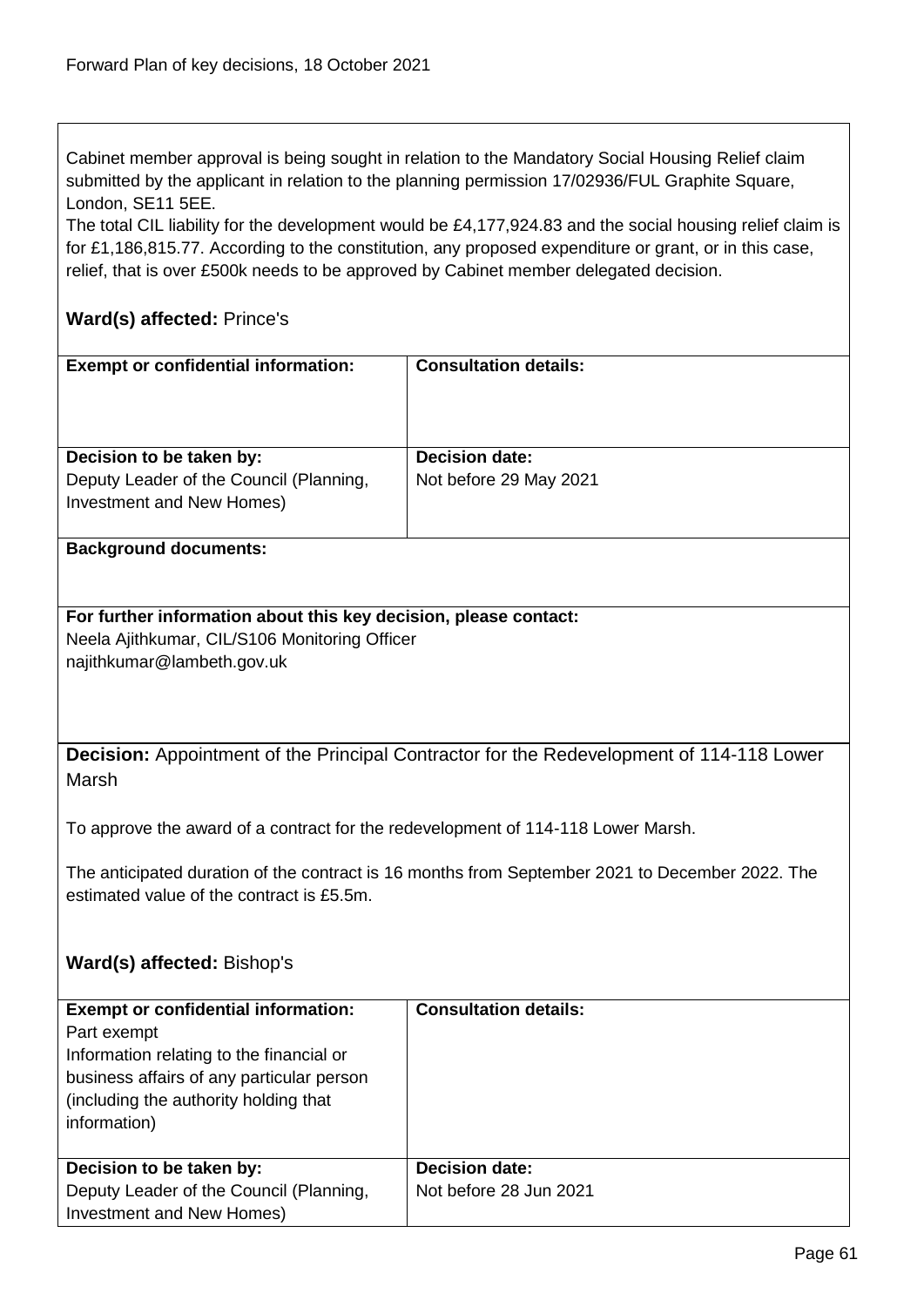| <b>Background documents:</b>                                                 |                                                                                                    |  |
|------------------------------------------------------------------------------|----------------------------------------------------------------------------------------------------|--|
|                                                                              |                                                                                                    |  |
|                                                                              |                                                                                                    |  |
| For further information about this key decision, please contact:             |                                                                                                    |  |
|                                                                              | Babtunde Awofolaju, Senior Project Manager, Schools and Communities Capital Programme              |  |
| bawofolaju@lambeth.gov.uk                                                    |                                                                                                    |  |
|                                                                              |                                                                                                    |  |
|                                                                              |                                                                                                    |  |
|                                                                              |                                                                                                    |  |
| <b>Decision:</b> Westbury – Phase 2 – Appropriation for Planning Purposes    |                                                                                                    |  |
|                                                                              |                                                                                                    |  |
|                                                                              |                                                                                                    |  |
|                                                                              | To exercise the Council's powers to appropriate the Westbury Phase 2 development site at Westbury  |  |
|                                                                              | estate for planning purposes to enable the construction of the development on the Westbury Phase 2 |  |
| site.                                                                        |                                                                                                    |  |
|                                                                              |                                                                                                    |  |
| Ward(s) affected: Clapham Town                                               |                                                                                                    |  |
|                                                                              |                                                                                                    |  |
| <b>Exempt or confidential information:</b>                                   | <b>Consultation details:</b>                                                                       |  |
|                                                                              |                                                                                                    |  |
|                                                                              |                                                                                                    |  |
|                                                                              |                                                                                                    |  |
|                                                                              |                                                                                                    |  |
| Decision to be taken by:                                                     | <b>Decision date:</b>                                                                              |  |
| Deputy Leader of the Council (Planning,                                      | Not before 13 Jul 2021                                                                             |  |
| Investment and New Homes)                                                    |                                                                                                    |  |
|                                                                              |                                                                                                    |  |
| <b>Background documents:</b>                                                 |                                                                                                    |  |
|                                                                              |                                                                                                    |  |
|                                                                              |                                                                                                    |  |
| For further information about this key decision, please contact:             |                                                                                                    |  |
| <b>Bruce McRobie</b>                                                         |                                                                                                    |  |
| bmcrobie@lambeth.gov.uk                                                      |                                                                                                    |  |
|                                                                              |                                                                                                    |  |
|                                                                              |                                                                                                    |  |
|                                                                              |                                                                                                    |  |
|                                                                              |                                                                                                    |  |
| <b>Decision:</b> Knights Walk - Phase 2, Appropriation for Planning Purposes |                                                                                                    |  |
|                                                                              |                                                                                                    |  |
|                                                                              | To exercise the Council's powers to appropriate the Phase 2 site at Knights Walk for planning      |  |
| purposes to enable the construction of the Phase 2 development.              |                                                                                                    |  |
|                                                                              |                                                                                                    |  |
| Ward(s) affected: Prince's                                                   |                                                                                                    |  |
|                                                                              |                                                                                                    |  |
|                                                                              | <b>Consultation details:</b>                                                                       |  |
| <b>Exempt or confidential information:</b>                                   |                                                                                                    |  |
|                                                                              |                                                                                                    |  |
|                                                                              |                                                                                                    |  |
|                                                                              |                                                                                                    |  |
| Decision to be taken by:                                                     | <b>Decision date:</b>                                                                              |  |
| Deputy Leader of the Council (Planning,                                      | Not before 13 Jul 2021                                                                             |  |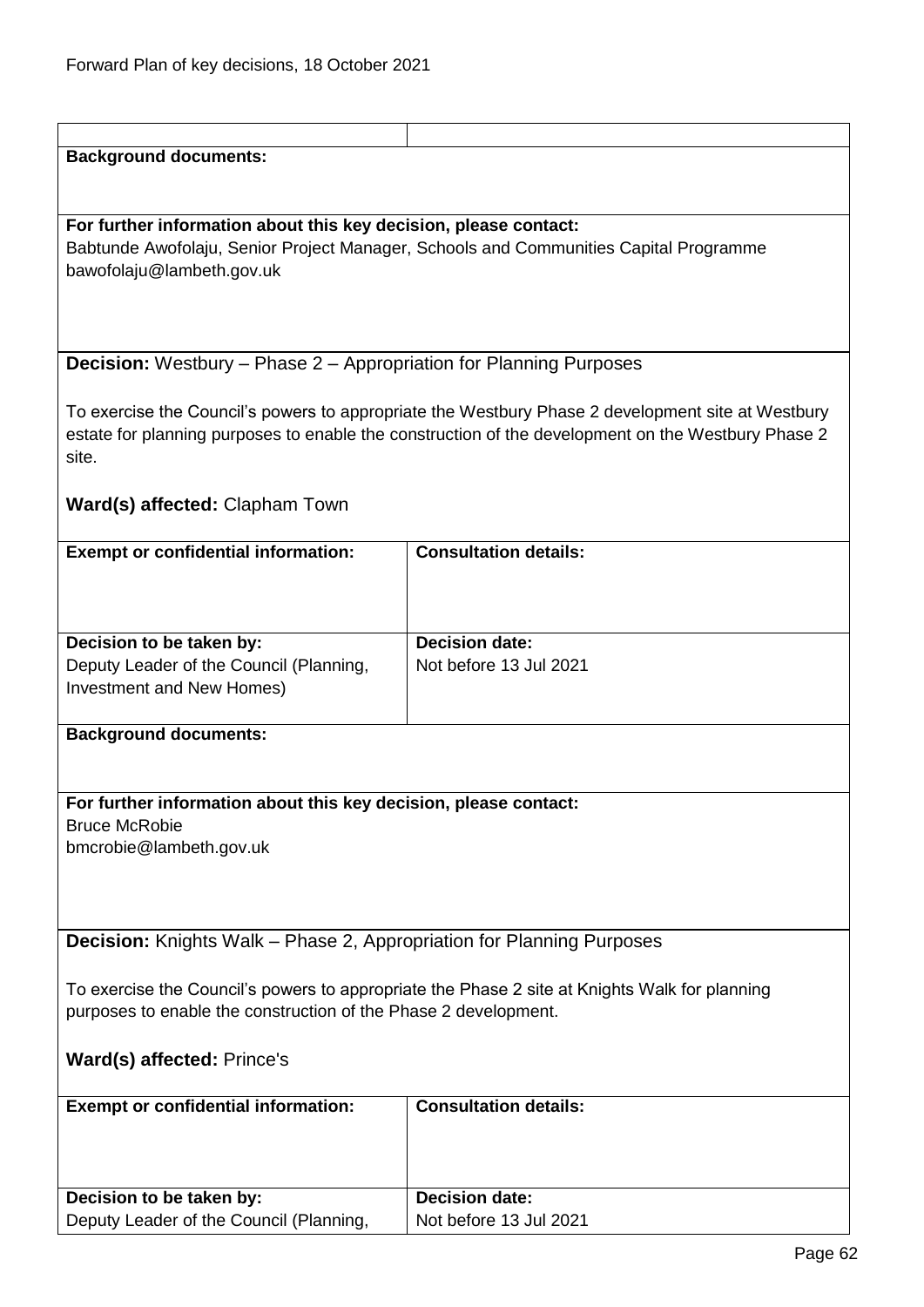| Investment and New Homes)                                                                                                                                |                              |
|----------------------------------------------------------------------------------------------------------------------------------------------------------|------------------------------|
| <b>Background documents:</b>                                                                                                                             |                              |
|                                                                                                                                                          |                              |
| For further information about this key decision, please contact:                                                                                         |                              |
| <b>Bruce McRobie</b>                                                                                                                                     |                              |
| bmcrobie@lambeth.gov.uk                                                                                                                                  |                              |
|                                                                                                                                                          |                              |
|                                                                                                                                                          |                              |
| <b>Decision:</b> Somerleyton Road - Block F - Appropriation for Planning Purposes                                                                        |                              |
| To exercise the Council's powers to appropriate the Phase 1 site in the Somerleyton Road                                                                 |                              |
| development for planning purposes.                                                                                                                       |                              |
|                                                                                                                                                          |                              |
| Ward(s) affected: Coldharbour                                                                                                                            |                              |
| <b>Exempt or confidential information:</b>                                                                                                               | <b>Consultation details:</b> |
|                                                                                                                                                          |                              |
|                                                                                                                                                          |                              |
| Decision to be taken by:                                                                                                                                 | <b>Decision date:</b>        |
| Deputy Leader of the Council (Planning,                                                                                                                  | Not before 13 Jul 2021       |
| Investment and New Homes)                                                                                                                                |                              |
| <b>Background documents:</b>                                                                                                                             |                              |
|                                                                                                                                                          |                              |
| For further information about this key decision, please contact:                                                                                         |                              |
| <b>Bruce McRobie</b>                                                                                                                                     |                              |
| bmcrobie@lambeth.gov.uk                                                                                                                                  |                              |
|                                                                                                                                                          |                              |
|                                                                                                                                                          |                              |
| <b>Decision:</b> Somerleyton Road – Phase 1 – Deed of Variation & Lettings                                                                               |                              |
|                                                                                                                                                          |                              |
| To enter into a Deed of Variation with Ovalhouse Theatre and to agree various lettings for spaces<br>within Phase 1 of the Somerleyton Road development. |                              |
|                                                                                                                                                          |                              |
| Ward(s) affected: Coldharbour                                                                                                                            |                              |
| <b>Exempt or confidential information:</b>                                                                                                               | <b>Consultation details:</b> |
| Part exempt                                                                                                                                              |                              |
| Information relating to the financial or<br>business affairs of any particular person                                                                    |                              |
| (including the authority holding that                                                                                                                    |                              |
| information)                                                                                                                                             |                              |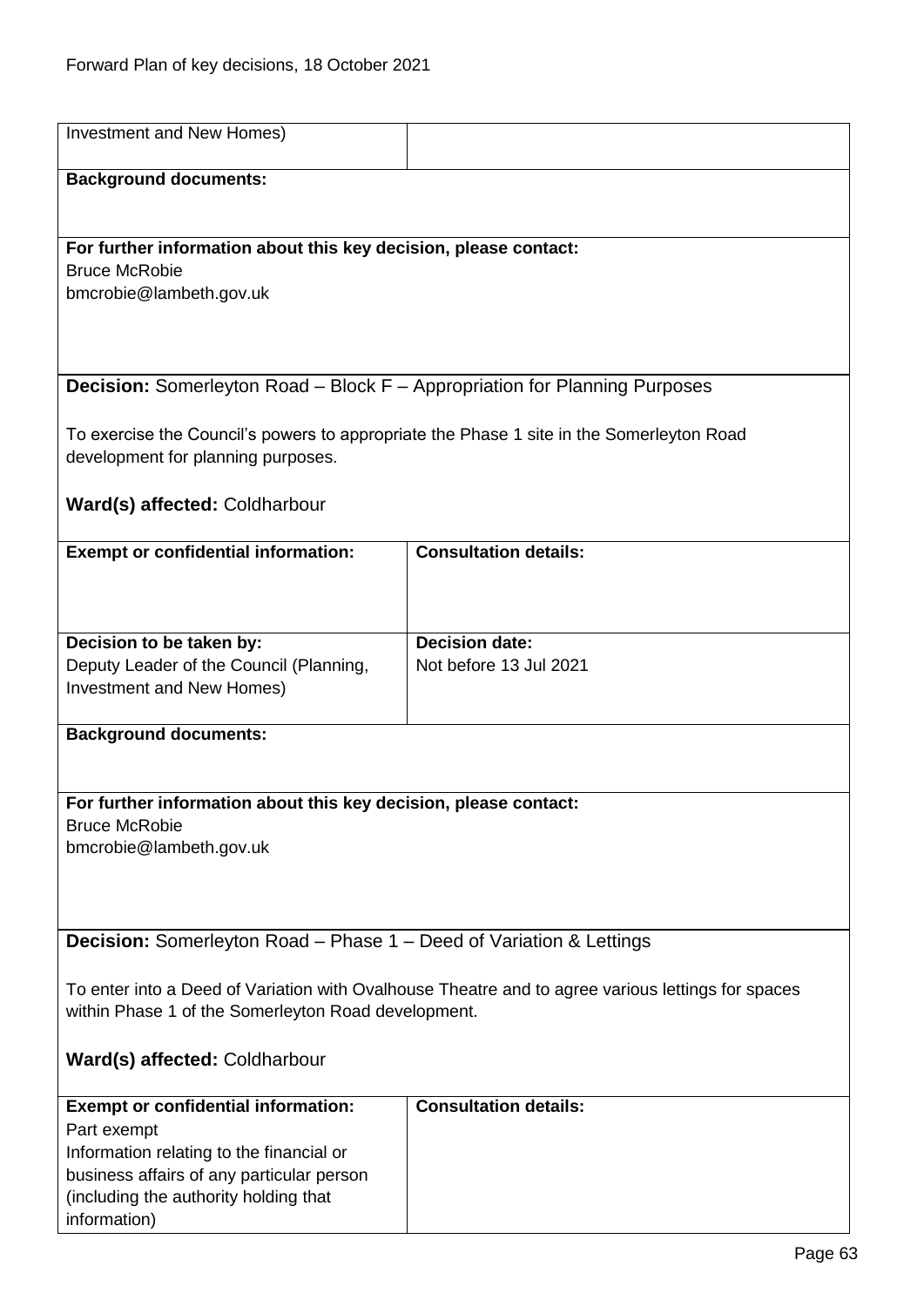| Decision to be taken by:                                                                           | <b>Decision date:</b>                                                                          |
|----------------------------------------------------------------------------------------------------|------------------------------------------------------------------------------------------------|
| Deputy Leader of the Council (Planning,                                                            | Not before 13 Jul 2021                                                                         |
| Investment and New Homes)                                                                          |                                                                                                |
|                                                                                                    |                                                                                                |
| <b>Background documents:</b>                                                                       |                                                                                                |
|                                                                                                    |                                                                                                |
|                                                                                                    |                                                                                                |
| For further information about this key decision, please contact:                                   |                                                                                                |
| <b>Bruce McRobie</b>                                                                               |                                                                                                |
| bmcrobie@lambeth.gov.uk                                                                            |                                                                                                |
|                                                                                                    |                                                                                                |
|                                                                                                    |                                                                                                |
|                                                                                                    |                                                                                                |
| Decision: Lambeth Local Development Scheme                                                         |                                                                                                |
|                                                                                                    |                                                                                                |
|                                                                                                    | To agree the revised Lambeth Local Development Scheme for publication on the council's website |
|                                                                                                    |                                                                                                |
| Ward(s) affected: All Wards                                                                        |                                                                                                |
|                                                                                                    |                                                                                                |
| <b>Exempt or confidential information:</b>                                                         | <b>Consultation details:</b>                                                                   |
|                                                                                                    |                                                                                                |
|                                                                                                    |                                                                                                |
|                                                                                                    |                                                                                                |
| Decision to be taken by:                                                                           | <b>Decision date:</b>                                                                          |
| Deputy Leader of the Council (Planning,                                                            | Not before 24 Aug 2021                                                                         |
| Investment and New Homes)                                                                          |                                                                                                |
|                                                                                                    |                                                                                                |
| <b>Background documents:</b>                                                                       |                                                                                                |
|                                                                                                    |                                                                                                |
|                                                                                                    |                                                                                                |
| For further information about this key decision, please contact:                                   |                                                                                                |
| Catherine Carpenter, Planning Strategy and Policy Manager                                          |                                                                                                |
| ccarpenter@lambeth.gov.uk                                                                          |                                                                                                |
| 1st Floor, Phoenix House, 10 Wandsworth Road                                                       |                                                                                                |
| Tel: 020 7926 1251                                                                                 |                                                                                                |
|                                                                                                    |                                                                                                |
| Decision: Waterloo Undercroft. Agreement for Lease                                                 |                                                                                                |
|                                                                                                    |                                                                                                |
| To approve an Agreement for Lease and Lease to let the Waterloo Undercroft. The space is to be let |                                                                                                |
| for Culture, Entertainment and Food venue and will be conditional on the tenant securing planning  |                                                                                                |
| permission and the appropriate licences                                                            |                                                                                                |
|                                                                                                    |                                                                                                |
| Ward(s) affected: Bishop's                                                                         |                                                                                                |
|                                                                                                    |                                                                                                |
| <b>Exempt or confidential information:</b>                                                         | <b>Consultation details:</b>                                                                   |
| Part exempt                                                                                        |                                                                                                |
| Information relating to the financial or                                                           |                                                                                                |
|                                                                                                    |                                                                                                |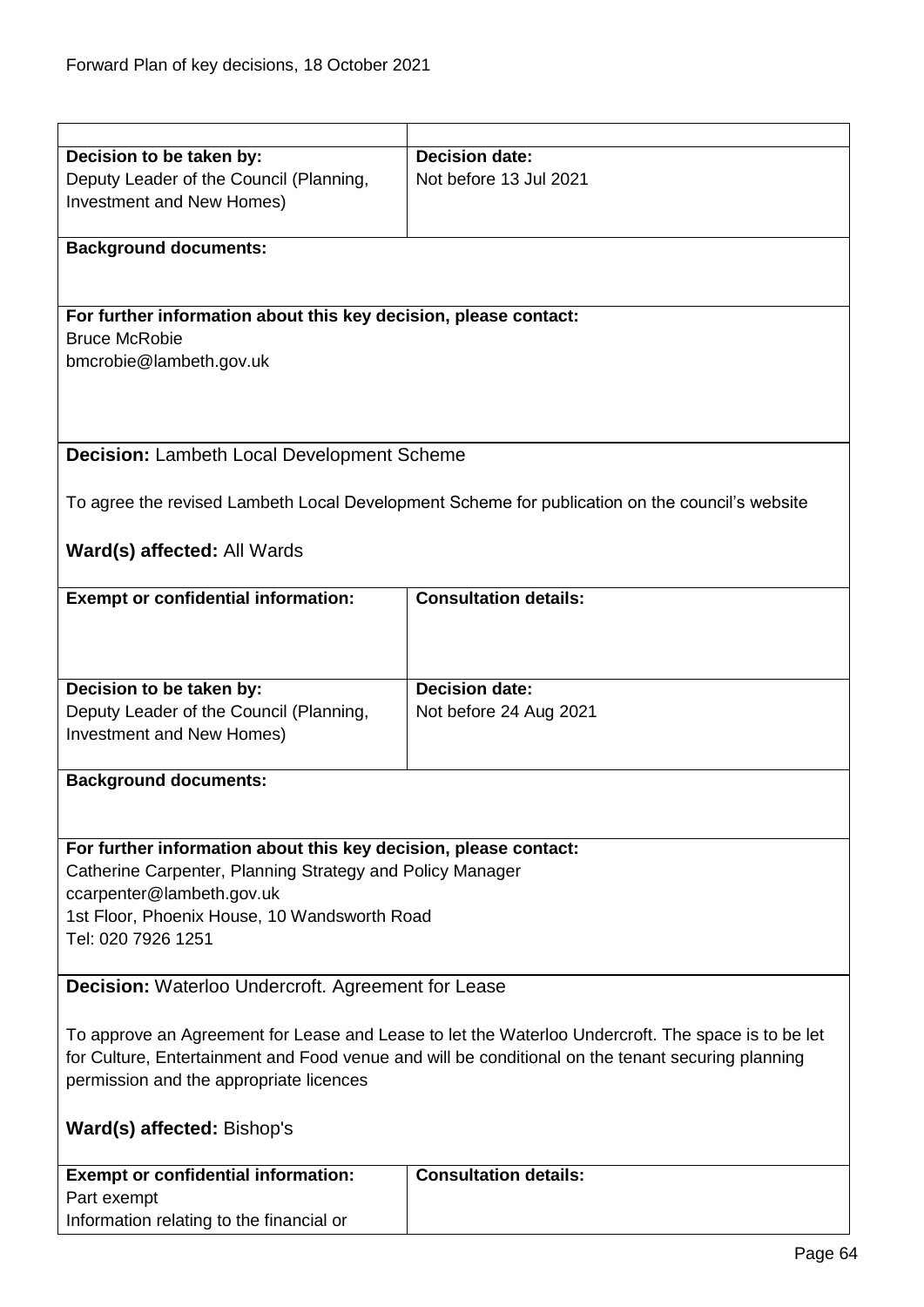| business affairs of any particular person                                           |                                                                                                     |
|-------------------------------------------------------------------------------------|-----------------------------------------------------------------------------------------------------|
| (including the authority holding that                                               |                                                                                                     |
| information)                                                                        |                                                                                                     |
|                                                                                     |                                                                                                     |
| Decision to be taken by:                                                            | <b>Decision date:</b>                                                                               |
| Deputy Leader of the Council (Planning,                                             | Not before 8 Sep 2021                                                                               |
| Investment and New Homes)                                                           |                                                                                                     |
|                                                                                     |                                                                                                     |
| <b>Background documents:</b>                                                        |                                                                                                     |
|                                                                                     |                                                                                                     |
|                                                                                     |                                                                                                     |
| For further information about this key decision, please contact:                    |                                                                                                     |
| Andrew Anderson, Assistant Director, Development Programme                          |                                                                                                     |
| aanderson1@lambeth.gov.uk                                                           |                                                                                                     |
|                                                                                     |                                                                                                     |
|                                                                                     |                                                                                                     |
|                                                                                     |                                                                                                     |
|                                                                                     |                                                                                                     |
| <b>Decision: LJ Works Landscaping Contract Award Report</b>                         |                                                                                                     |
|                                                                                     |                                                                                                     |
|                                                                                     | This paper will recommend the appointment of a suitable construction contractor to deliver the      |
| landscaping works packages at the LJ Works space in the Loughborough Junction area. |                                                                                                     |
|                                                                                     |                                                                                                     |
|                                                                                     | LJ Works is a flagship affordable workspace project in Loughborough Junction being funded through a |
| combination of GLA grant and Council funding.                                       |                                                                                                     |
|                                                                                     |                                                                                                     |
|                                                                                     |                                                                                                     |
|                                                                                     |                                                                                                     |
| Ward(s) affected: Coldharbour                                                       |                                                                                                     |
|                                                                                     |                                                                                                     |
| <b>Exempt or confidential information:</b>                                          | <b>Consultation details:</b>                                                                        |
| Part exempt                                                                         |                                                                                                     |
| Information relating to the financial or                                            |                                                                                                     |
| business affairs of any particular person                                           |                                                                                                     |
| (including the authority holding that                                               |                                                                                                     |
|                                                                                     |                                                                                                     |
|                                                                                     |                                                                                                     |
| information)                                                                        |                                                                                                     |
|                                                                                     |                                                                                                     |
| Decision to be taken by:                                                            | <b>Decision date:</b>                                                                               |
| Deputy Leader of the Council (Planning,                                             | 25 Oct 2021                                                                                         |
| Investment and New Homes)                                                           |                                                                                                     |
|                                                                                     |                                                                                                     |
| <b>Background documents:</b>                                                        |                                                                                                     |
|                                                                                     |                                                                                                     |
|                                                                                     |                                                                                                     |
| For further information about this key decision, please contact:                    |                                                                                                     |
| Dan Thomas, Programme Manager (Parks & Special Projects)                            |                                                                                                     |
| dthomas4@lambeth.gov.uk                                                             |                                                                                                     |
|                                                                                     |                                                                                                     |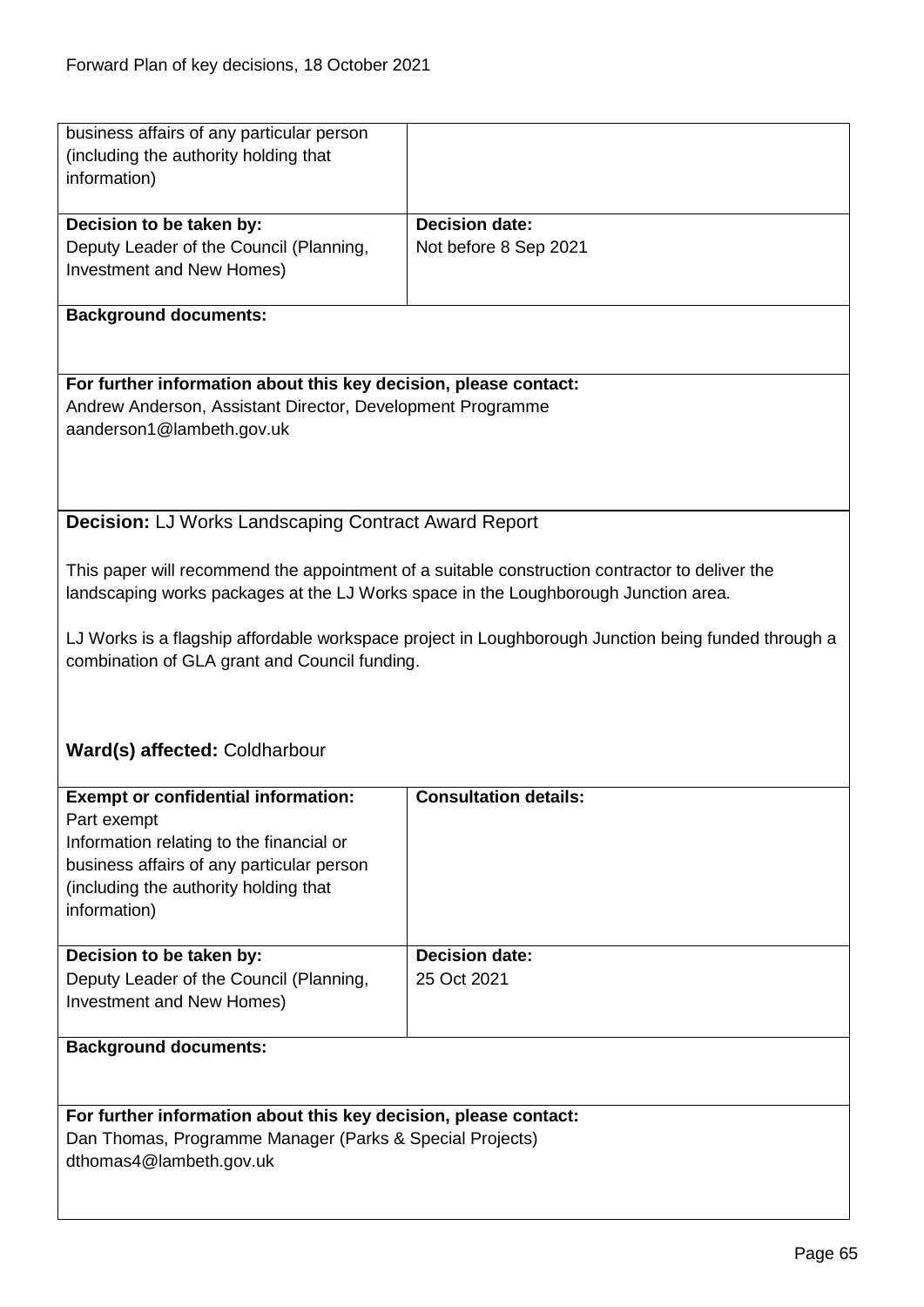| Decision: Lambeth Annual Infrastructure Funding Statement 2020/21 |
|-------------------------------------------------------------------|
|                                                                   |

Approval of Lambeth's Annual Infrastructure Funding Statement (IFS) 2020/21 and authority for its publication on the Council's website on or before 31 December 2021.

## **Ward(s) affected:** All Wards

| <b>Exempt or confidential information:</b> | <b>Consultation details:</b> |
|--------------------------------------------|------------------------------|
|                                            |                              |
| Decision to be taken by:                   | <b>Decision date:</b>        |
| Deputy Leader of the Council (Planning,    | Not before 11 Sep 2021       |
| Investment and New Homes)                  |                              |

## **Background documents:**

### **For further information about this key decision, please contact:** Ismet Darendeli

IDarendeli@lambeth.gov.uk

## **Decision:** Updates to CIL Discretionary Relief Policy Statements

To approve amendments to the policy statements on CIL Discretionary Relief for Exceptional Circumstances and on CIL Discretionary Charitable Relief to keep both in line with current legislation by removing all references to EU state aid which no longer applies in the UK

## **Ward(s) affected:** All Wards

| <b>Exempt or confidential information:</b>                                                       | <b>Consultation details:</b>                    |
|--------------------------------------------------------------------------------------------------|-------------------------------------------------|
| Decision to be taken by:<br>Deputy Leader of the Council (Planning,<br>Investment and New Homes) | <b>Decision date:</b><br>Not before 19 Oct 2021 |
| <b>Background documents:</b>                                                                     |                                                 |

## **For further information about this key decision, please contact:** Benny Clutario, CIL/S106 Manager bclutario1@lambeth.gov.uk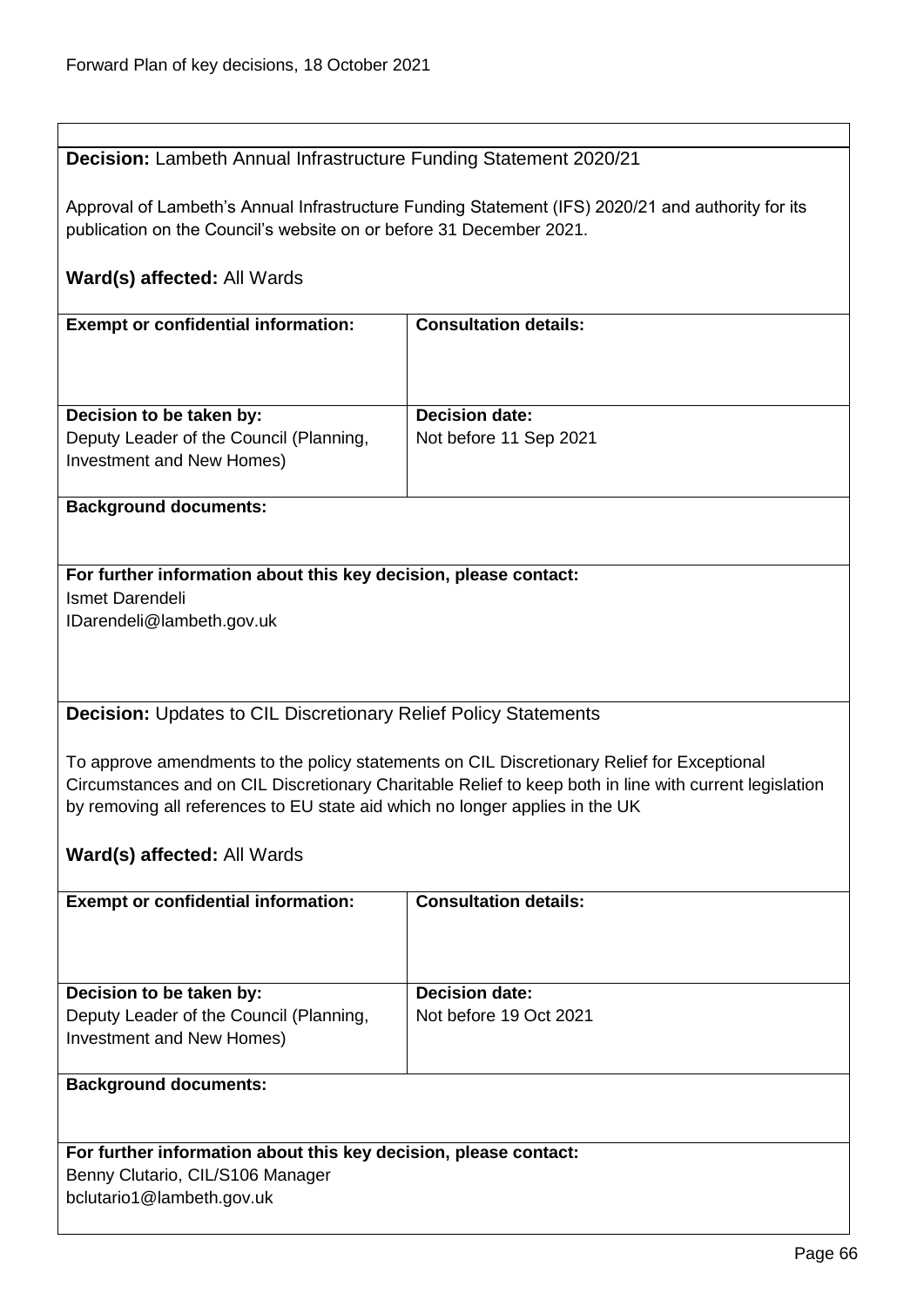## **Decision:** Lower Marsh Redevelopment – Uplift in Project Costs

The report seeks approval of an increase to the overall project budget from £6.2m to 7.5m. The increase is attributed to a surge in construction cost inflation from 2020-21, which has disproportionately affected the UK construction industry.

## **Ward(s) affected:** Bishop's

| <b>Exempt or confidential information:</b>                           | <b>Consultation details:</b> |
|----------------------------------------------------------------------|------------------------------|
| Decision to be taken by:                                             | <b>Decision date:</b>        |
| Deputy Leader of the Council (Planning,<br>Investment and New Homes) | Not before 9 Nov 2021        |

#### **Background documents:**

**For further information about this key decision, please contact:** Greg Wade, Capital Programme Manager, Strategic Programme gwade@lambeth.gov.uk

**Decision:** Proposal regarding the site at the former Clapham Old Library

Following the acquisition of the property at 60 Orlando Road, the Council is proposing to work with Ipsus Developments and Omnibus Theatre to bring forward plans for a small scale redevelopment of the rear of the site, with the aim of creating a new asset, subject to further discussions with the planning department and formal consent, which will provide a sustainable revenue stream to the parties. The form of this joint venture is being discussed and it is anticipated that any works contracts will be under the OJEU threshold.

The Council wishes to engage with the above parties who will bring the local and commercial expertise to the venture. Ipsus Developments brought the opportunity to the Council and in recognition of their input to the process, it is proposed that the Council continues to utilise their significant local development expertise.

The Council also wishes to continue to work collaboratively with Omnibus to ensure the future of the building as a leading performance arts venue.

**Ward(s) affected:** Clapham Town

**Exempt or confidential information: Consultation details:**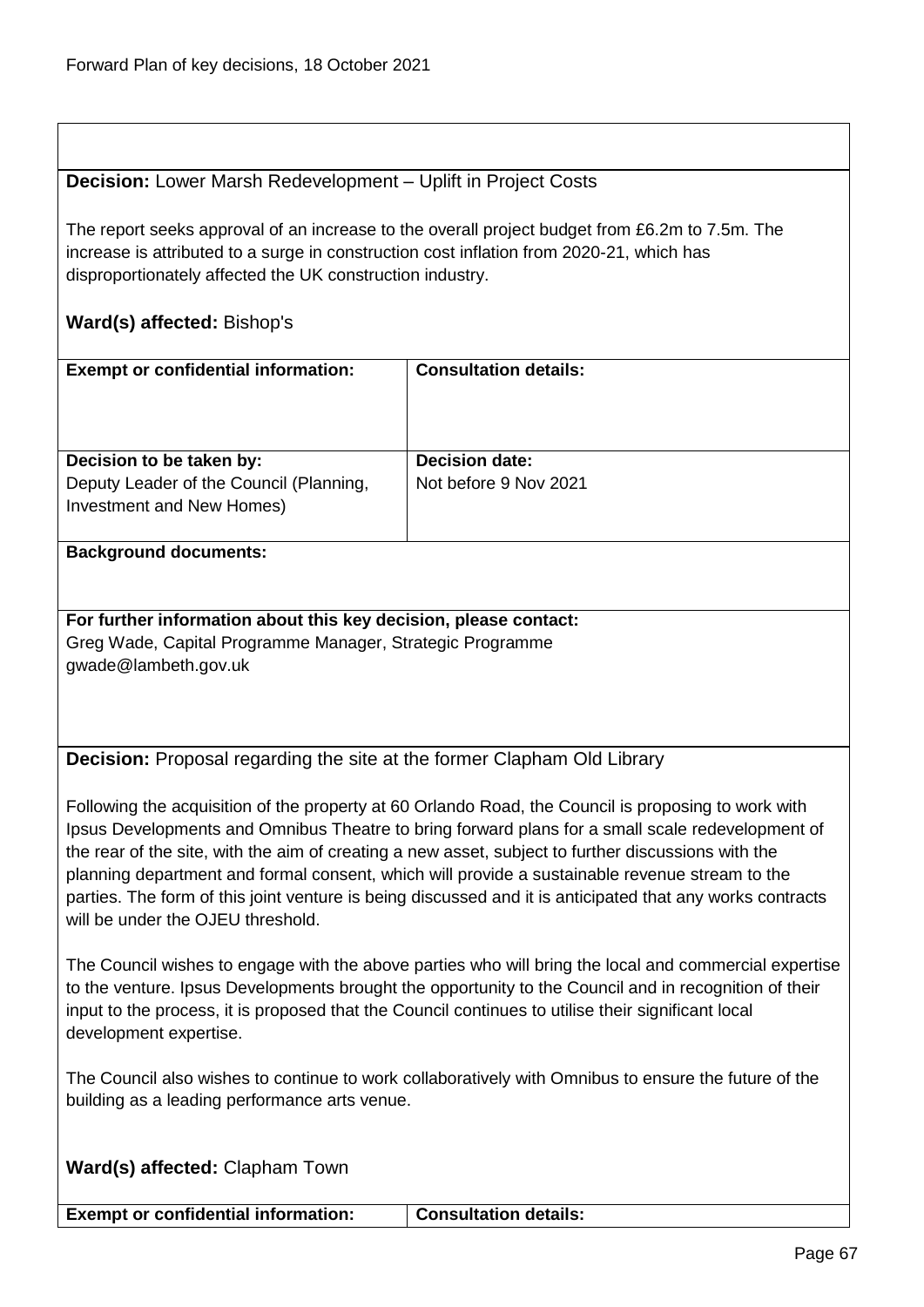| Decision to be taken by:                                                                                                     | <b>Decision date:</b>                                                                                                                                                                          |
|------------------------------------------------------------------------------------------------------------------------------|------------------------------------------------------------------------------------------------------------------------------------------------------------------------------------------------|
| Cabinet Member for Equalities and Culture                                                                                    | Not before 12 Jun 2017                                                                                                                                                                         |
|                                                                                                                              |                                                                                                                                                                                                |
| <b>Background documents:</b>                                                                                                 |                                                                                                                                                                                                |
|                                                                                                                              |                                                                                                                                                                                                |
| For further information about this key decision, please contact:                                                             |                                                                                                                                                                                                |
| Yvonne Hardy, Assistant Head - Directorates, Valuation and Strategic Assets                                                  |                                                                                                                                                                                                |
| yhardy@lambeth.gov.uk                                                                                                        |                                                                                                                                                                                                |
|                                                                                                                              |                                                                                                                                                                                                |
| Tel: 0207 926 2984                                                                                                           |                                                                                                                                                                                                |
|                                                                                                                              | Decision: Transfer of the Greek Enclosure from the Greek Cathedral trust of St Stephen's                                                                                                       |
| <b>Chapel to the Council</b>                                                                                                 |                                                                                                                                                                                                |
|                                                                                                                              |                                                                                                                                                                                                |
|                                                                                                                              | To agree the formal legal vesting contract process for the Greek Cathedral Trust to transfer St                                                                                                |
|                                                                                                                              | Stephen's Chapel, the boundary wall to the Greek Enclosure and Burial Rights to the Council                                                                                                    |
|                                                                                                                              |                                                                                                                                                                                                |
| Ward(s) affected: Knight's Hill; Thurlow Park                                                                                |                                                                                                                                                                                                |
|                                                                                                                              |                                                                                                                                                                                                |
| <b>Exempt or confidential information:</b>                                                                                   | <b>Consultation details:</b>                                                                                                                                                                   |
|                                                                                                                              |                                                                                                                                                                                                |
|                                                                                                                              |                                                                                                                                                                                                |
|                                                                                                                              |                                                                                                                                                                                                |
| Decision to be taken by:                                                                                                     | <b>Decision date:</b>                                                                                                                                                                          |
| Cabinet Member for Equalities and Culture                                                                                    | Not before 23 Jul 2018                                                                                                                                                                         |
|                                                                                                                              |                                                                                                                                                                                                |
| <b>Background documents:</b>                                                                                                 |                                                                                                                                                                                                |
|                                                                                                                              |                                                                                                                                                                                                |
|                                                                                                                              |                                                                                                                                                                                                |
| For further information about this key decision, please contact:<br>Dan Thomas, Programme Manager (Parks & Special Projects) |                                                                                                                                                                                                |
| dthomas4@lambeth.gov.uk                                                                                                      |                                                                                                                                                                                                |
|                                                                                                                              |                                                                                                                                                                                                |
|                                                                                                                              |                                                                                                                                                                                                |
|                                                                                                                              |                                                                                                                                                                                                |
| Decision: Appointment of Consultants for Brockwell Hall Restoration                                                          |                                                                                                                                                                                                |
|                                                                                                                              |                                                                                                                                                                                                |
|                                                                                                                              | Following the successful award of funding by the National Lottery Heritage Fund (NLHF) Round 1,<br>some development funds have been released to allow the Council to develop the proposals for |
| refurbishment.                                                                                                               |                                                                                                                                                                                                |
|                                                                                                                              | The Council will require the engagement of Specialist consultants with to oversee and help develop                                                                                             |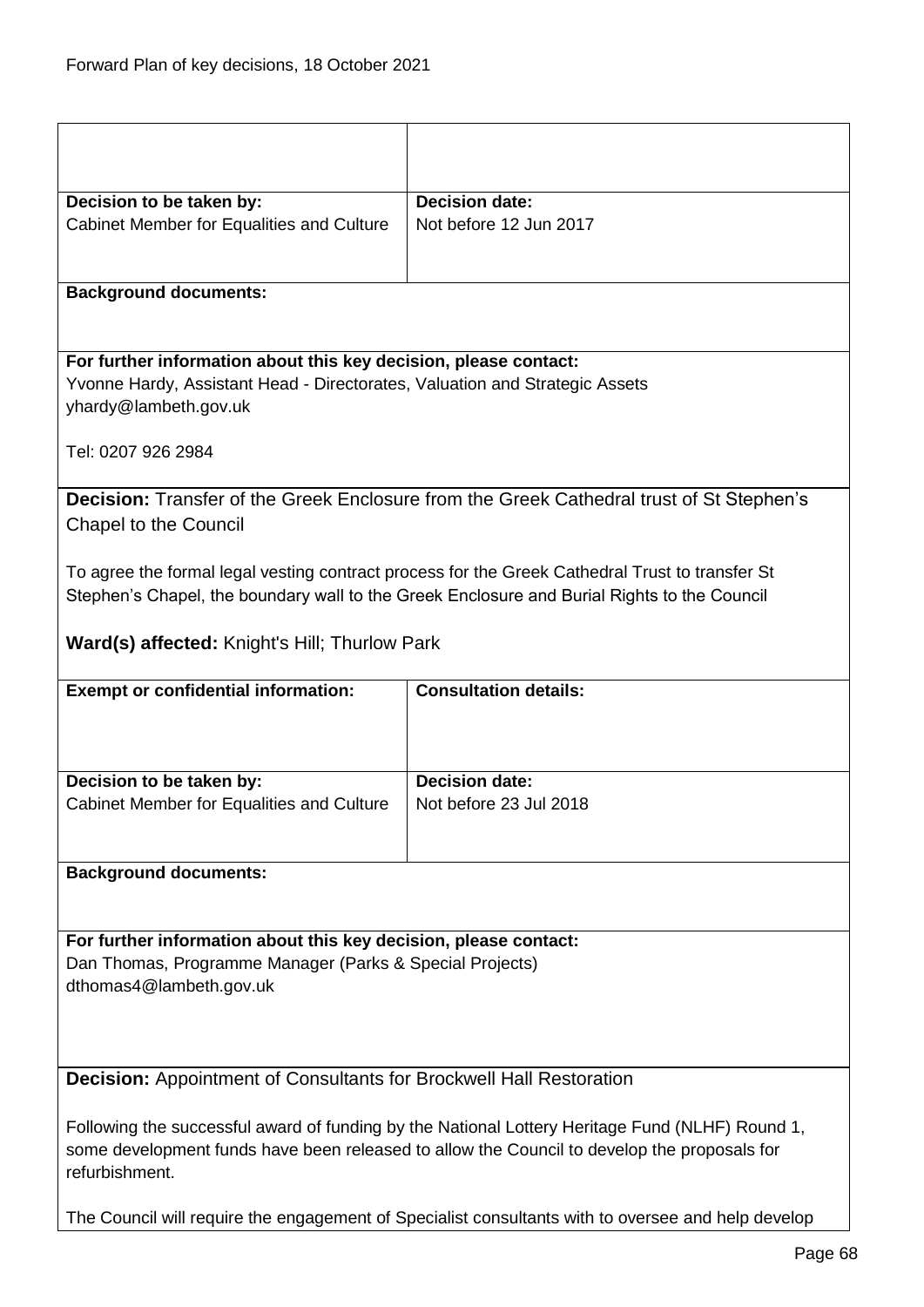|                                                                           | the proposals, notable expertise areas include conservation architecture, landscape architecture  |
|---------------------------------------------------------------------------|---------------------------------------------------------------------------------------------------|
|                                                                           |                                                                                                   |
| Ward(s) affected: Coldharbour; Herne Hill                                 |                                                                                                   |
|                                                                           |                                                                                                   |
| <b>Exempt or confidential information:</b>                                | <b>Consultation details:</b>                                                                      |
|                                                                           |                                                                                                   |
|                                                                           |                                                                                                   |
| Decision to be taken by:                                                  | Decision date:                                                                                    |
| Cabinet Member for Equalities and Culture                                 | Not before 16 Oct 2019                                                                            |
|                                                                           |                                                                                                   |
|                                                                           |                                                                                                   |
| <b>Background documents:</b>                                              |                                                                                                   |
|                                                                           |                                                                                                   |
| For further information about this key decision, please contact:          |                                                                                                   |
| Dan Thomas, Programme Manager (Parks & Special Projects)                  |                                                                                                   |
| dthomas4@lambeth.gov.uk                                                   |                                                                                                   |
|                                                                           |                                                                                                   |
|                                                                           |                                                                                                   |
| Decision: ELEVATE Strategic Plan 2020-23                                  |                                                                                                   |
|                                                                           |                                                                                                   |
|                                                                           | To consider the future direction and 3-year strategic delivery plan for the ELEVATE programme and |
| associated funding arrangement/financial investment.                      |                                                                                                   |
| Ward(s) affected: All Wards                                               |                                                                                                   |
|                                                                           |                                                                                                   |
| <b>Exempt or confidential information:</b>                                | <b>Consultation details:</b>                                                                      |
|                                                                           |                                                                                                   |
|                                                                           |                                                                                                   |
| Decision to be taken by:                                                  | <b>Decision date:</b>                                                                             |
| Cabinet Member for Equalities and Culture                                 | Not before 19 May 2020                                                                            |
|                                                                           |                                                                                                   |
|                                                                           |                                                                                                   |
| <b>Background documents:</b>                                              |                                                                                                   |
|                                                                           |                                                                                                   |
| For further information about this key decision, please contact:          |                                                                                                   |
| Dawn Bunce, Arts Partnership Officer                                      |                                                                                                   |
| dbunce@lambeth.gov.uk                                                     |                                                                                                   |
| <b>Phoenix House</b>                                                      |                                                                                                   |
| Tel: 020 7926 0760                                                        |                                                                                                   |
| <b>Decision:</b> Expenditure Arising from London Eye Section 106 Receipts |                                                                                                   |
|                                                                           |                                                                                                   |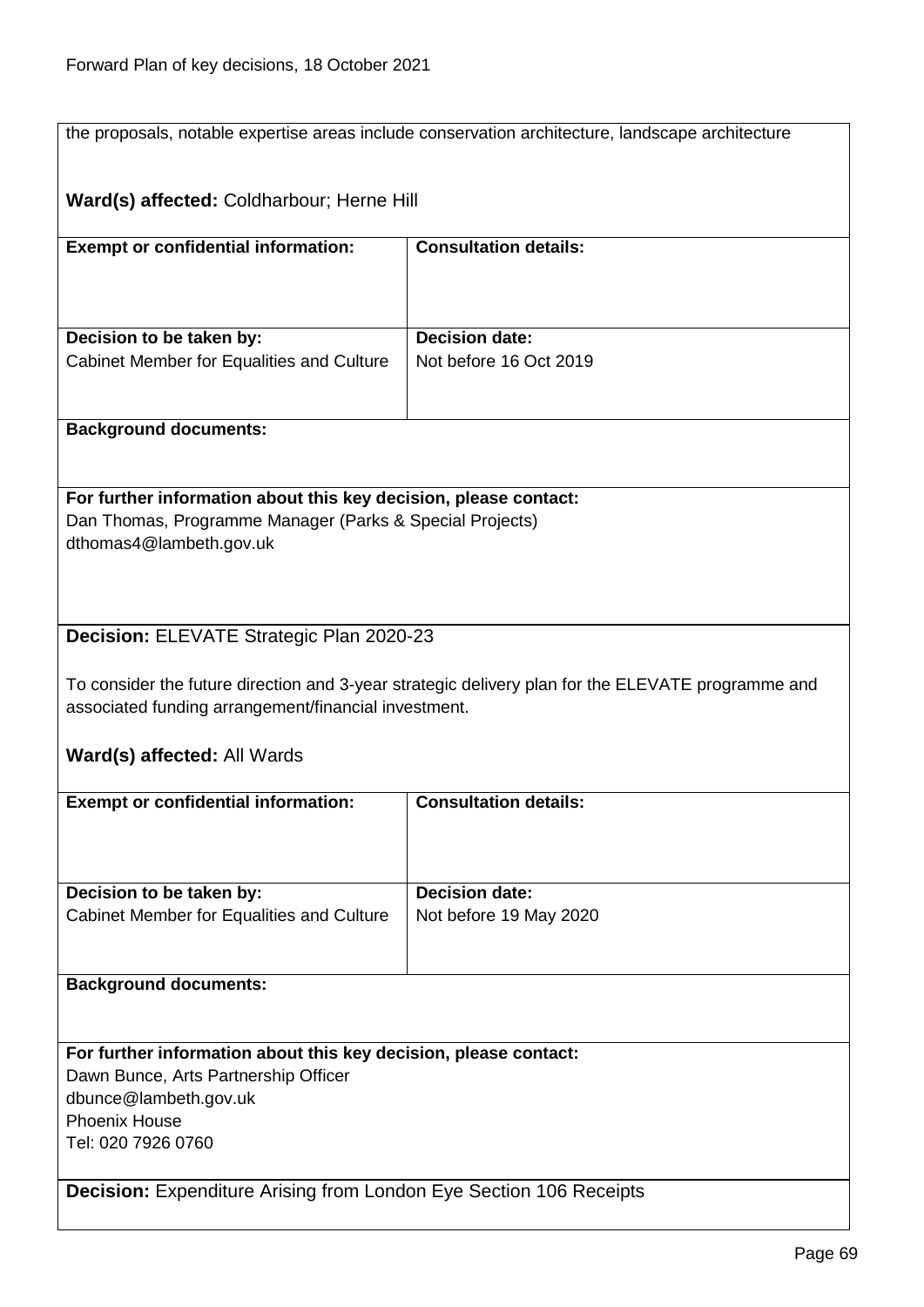Under the terms of a section 106 planning agreement, since 2003 the South Bank Employers' Group (SBEG) has provided specified operational and community initiatives in the South Bank area on behalf of the Council. These are financed by payments that the Council receives annually from the operator of the Lastminute,com London Eye. The Council makes payment to SBEG in arrears on the basis of goods provided and services rendered according to an agreed programme of work. The forecast expenditure in 2020/21 is £950,000 with the first quarterly payment being due for payment on 1 July 2020.

## **Ward(s) affected:** Bishop's

| <b>Exempt or confidential information:</b>                                                       | <b>Consultation details:</b> |
|--------------------------------------------------------------------------------------------------|------------------------------|
|                                                                                                  |                              |
| Decision to be taken by:                                                                         | <b>Decision date:</b>        |
| Cabinet Member for Equalities and Culture                                                        | Not before 28 Jul 2020       |
|                                                                                                  |                              |
| <b>Background documents:</b>                                                                     |                              |
|                                                                                                  |                              |
|                                                                                                  |                              |
| For further information about this key decision, please contact:                                 |                              |
| Caroline Pitrakou, Programme Office Manager                                                      |                              |
| cpitrakou@lambeth.gov.uk                                                                         |                              |
| Tel: 020 7926 1260                                                                               |                              |
|                                                                                                  |                              |
| <b>Decision: Kennington Park Funding Allocation</b>                                              |                              |
|                                                                                                  |                              |
| The 5-year capital plan allocated £6,000,000 for investment in green spaces                      |                              |
|                                                                                                  |                              |
| The Cabinet paper requests that £1,300,000 of this funding be made available for the delivery of |                              |
| detailed designs and construction in Kennington Park                                             |                              |
|                                                                                                  |                              |
| Ward(s) affected: Oval                                                                           |                              |
|                                                                                                  |                              |
| <b>Exempt or confidential information:</b>                                                       | <b>Consultation details:</b> |
|                                                                                                  |                              |
|                                                                                                  |                              |
| Decision to be taken by:                                                                         | <b>Decision date:</b>        |
| <b>Cabinet Member for Equalities and Culture</b>                                                 | Not before 23 Dec 2020       |
|                                                                                                  |                              |
|                                                                                                  |                              |
| <b>Background documents:</b>                                                                     |                              |
|                                                                                                  |                              |
|                                                                                                  |                              |
| For further information about this key decision, please contact:                                 |                              |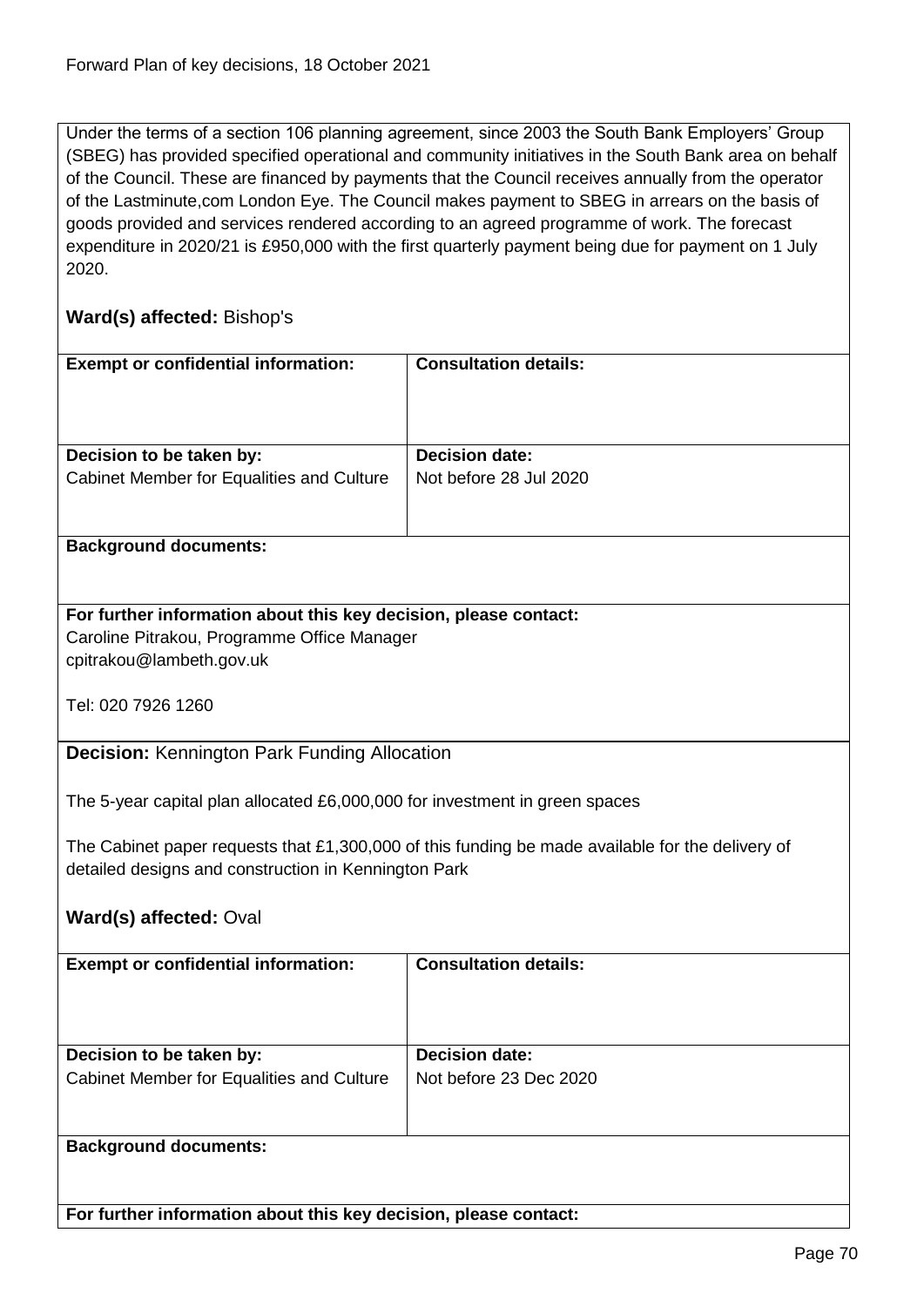Dan Thomas, Programme Manager (Parks & Special Projects) dthomas4@lambeth.gov.uk

**Decision:** West Norwood Cemetery National Heritage Lottery (NLHF) Project: procurement and award of works for Package A1

To approve procurement and award of works for West Norwood cemetery National Heritage Lottery Project Package A1 (Restoration of St. Stephens Chapel and 14 monuments).

West Norwood Cemetery (WNC) is a significant Grade II\* listed site founded in 1837, laid out in a 'pleasure ground style' to William Tite's design. The London Borough of Lambeth (LBL) has successfully secured a significant grant from the National Lottery Heritage Fund (NLHF) to deliver a wide range of proposals for the conservation of West Norwood Cemetery in Lambeth.

## **Ward(s) affected:** Gipsy Hill

| <b>Exempt or confidential information:</b>                       | <b>Consultation details:</b> |
|------------------------------------------------------------------|------------------------------|
|                                                                  | <b>Decision date:</b>        |
| Decision to be taken by:                                         |                              |
| Cabinet Member for Equalities and Culture                        | Not before 17 Aug 2021       |
| <b>Background documents:</b>                                     |                              |
| For further information about this key decision, please contact: |                              |
| Preeti Chatwal Kauffman, Head of Capital Programmes              |                              |
| PChatwalKauffman@lambeth.gov.uk                                  |                              |
|                                                                  |                              |

**Decision:** Brockwell Hall Restoration Decarbonisation Project: procurement and award of works

**Ward(s) affected:** Herne Hill

| <b>Exempt or confidential information:</b> | <b>Consultation details:</b> |
|--------------------------------------------|------------------------------|
| Decision to be taken by:                   | <b>Decision date:</b>        |
| Cabinet Member for Equalities and Culture  | Not before 17 Aug 2021       |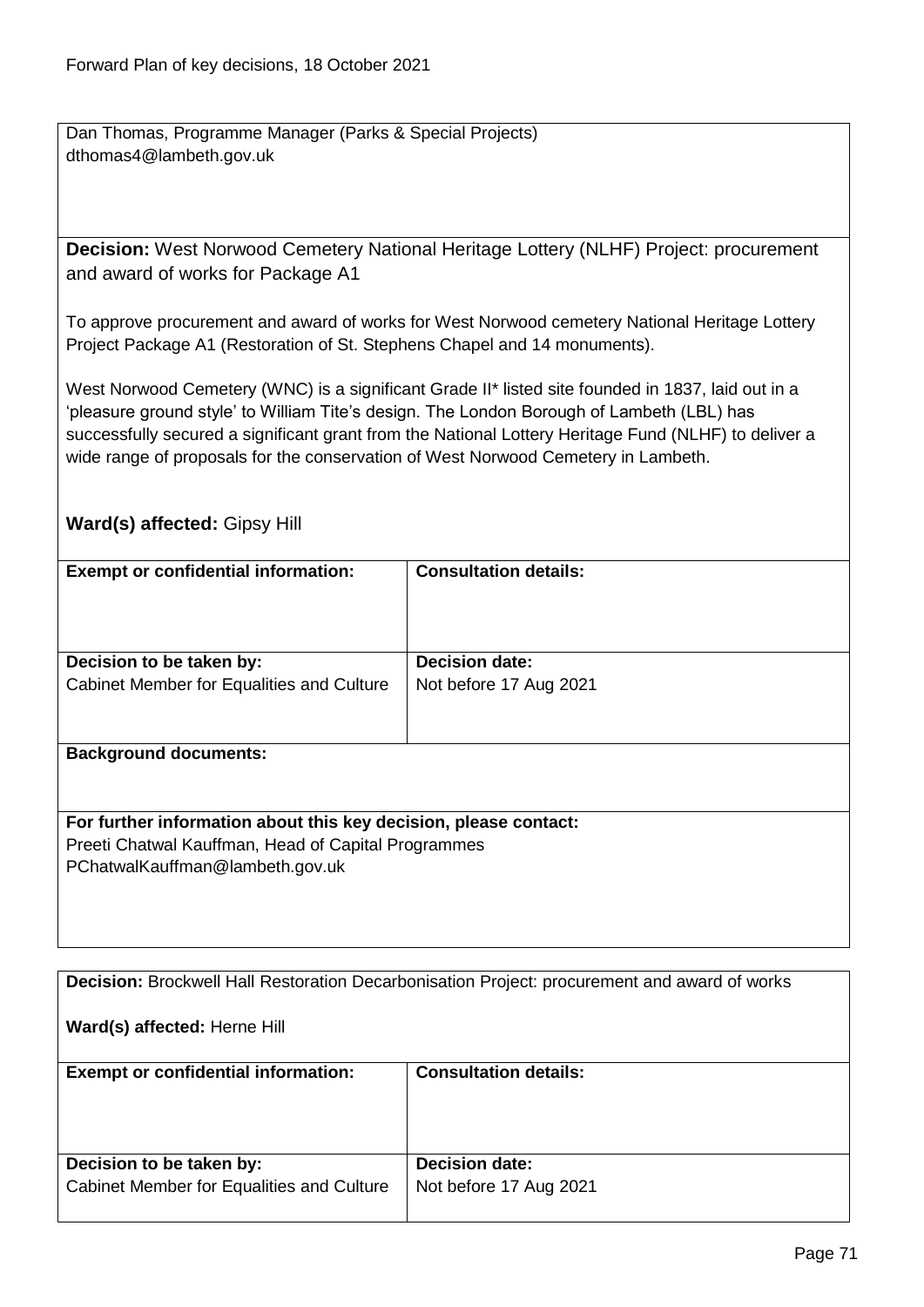# **Background documents: For further information about this key decision, please contact:** Preeti Chatwal Kauffman, Head of Capital Programmes PChatwalKauffman@lambeth.gov.uk **Decision:** Brockwell Hall Restoration NLHF Project: procurement and award of works for the Ground maintenance Depot Building To approve the procurement and award of works for building a new grounds maintenance depot.

The National Lottery Heritage Fund has recently awarded Lambeth a grant towards a project to restore the Grade II\* Brockwell Hall, stable block and yard, opening it up to greater public access and introducing revenue generating uses.

As one of the approved purposes, new grounds maintenance depot is planned to be built in an area used for green waste in the south-east corner of Brockwell Park (near Norwood Lodge) and relocate Lambeth Parks Maintenance facilities currently in the stable yard, significantly reducing vehicle movements by the Hall and within the park.

## **Ward(s) affected:** Herne Hill

| <b>Exempt or confidential information:</b> | <b>Consultation details:</b> |
|--------------------------------------------|------------------------------|
| Decision to be taken by:                   | <b>Decision date:</b>        |
| Cabinet Member for Equalities and Culture  | Not before 17 Aug 2021       |
|                                            |                              |

## **Background documents:**

**For further information about this key decision, please contact:** Preeti Chatwal Kauffman, Head of Capital Programmes PChatwalKauffman@lambeth.gov.uk

**Decision:** Business Case – Myatts Fields Depot Redevelopment – Request for Additional Funding

Sign off for additional funding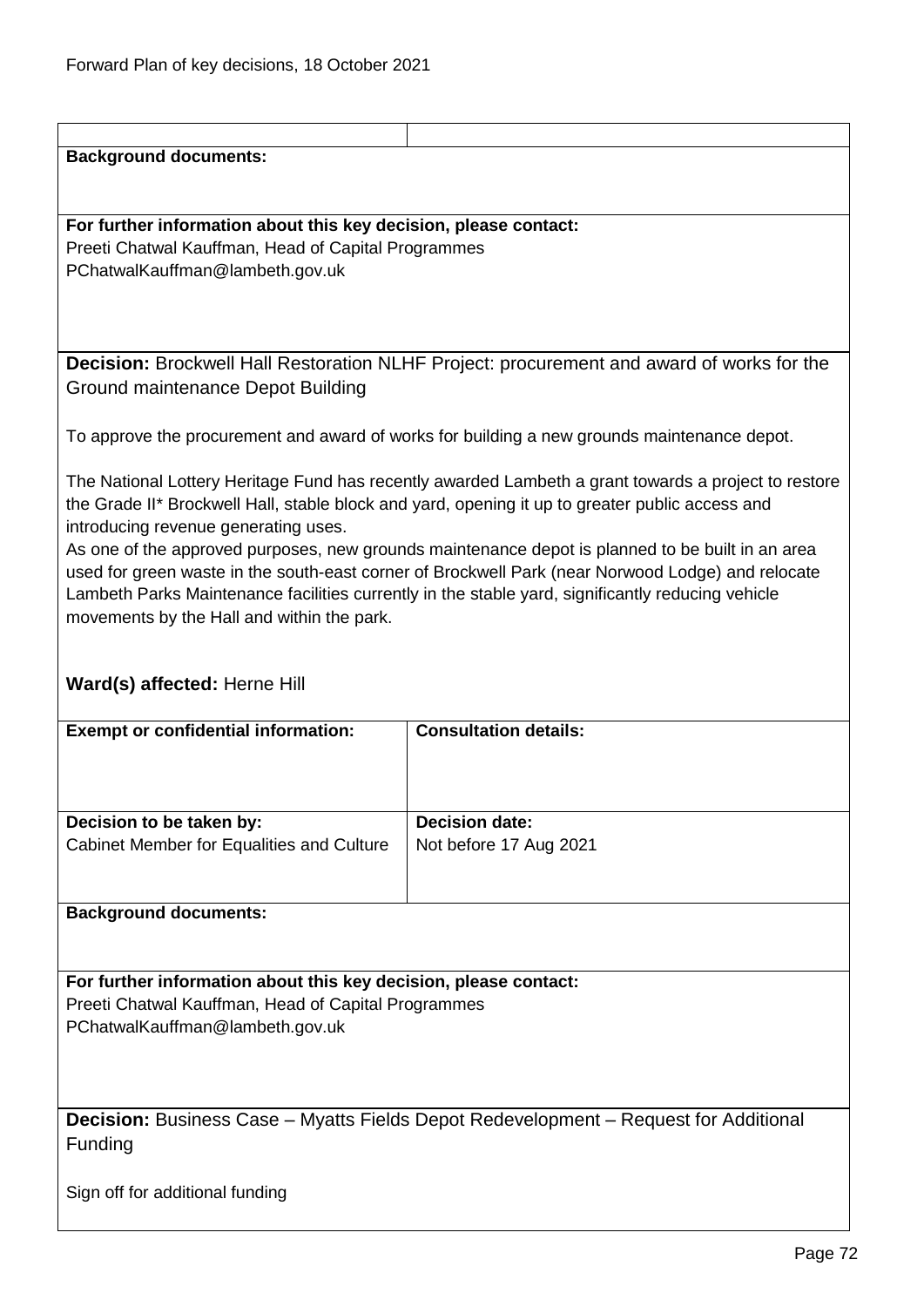| Ward(s) affected: Vassall                                                                                                                                                                                   |                                                 |  |
|-------------------------------------------------------------------------------------------------------------------------------------------------------------------------------------------------------------|-------------------------------------------------|--|
| <b>Exempt or confidential information:</b>                                                                                                                                                                  | <b>Consultation details:</b>                    |  |
| Decision to be taken by:<br>Cabinet Member for Equalities and Culture                                                                                                                                       | <b>Decision date:</b><br>Not before 7 Sep 2021  |  |
| <b>Background documents:</b>                                                                                                                                                                                |                                                 |  |
|                                                                                                                                                                                                             |                                                 |  |
| For further information about this key decision, please contact:<br>Stella Denyoh<br>SDenyoh@lambeth.gov.uk<br>Hambrook House, 17 Porden Road, London, SW2 5RW                                              |                                                 |  |
| <b>Decision:</b> Essential Maintenance works at Carnegie Library                                                                                                                                            |                                                 |  |
| To approve the programme of maintenance works at Carnegie Library.                                                                                                                                          |                                                 |  |
| The anticipated duration of the contract is 6 months from September 2021 to February 2022. The<br>estimated cost of the works and consultancy fees is £550,000                                              |                                                 |  |
| Ward(s) affected: Herne Hill                                                                                                                                                                                |                                                 |  |
| <b>Exempt or confidential information:</b><br>Part exempt<br>Information relating to the financial or<br>business affairs of any particular person<br>(including the authority holding that<br>information) | <b>Consultation details:</b>                    |  |
| Decision to be taken by:<br>Cabinet Member for the Voluntary Sector<br>and Leisure                                                                                                                          | <b>Decision date:</b><br>Not before 27 Jul 2021 |  |
| <b>Background documents:</b>                                                                                                                                                                                |                                                 |  |
| For further information about this key decision, please contact:<br>Babtunde Awofolaju, Senior Project Manager, Schools and Communities Capital Programme<br>bawofolaju@lambeth.gov.uk                      |                                                 |  |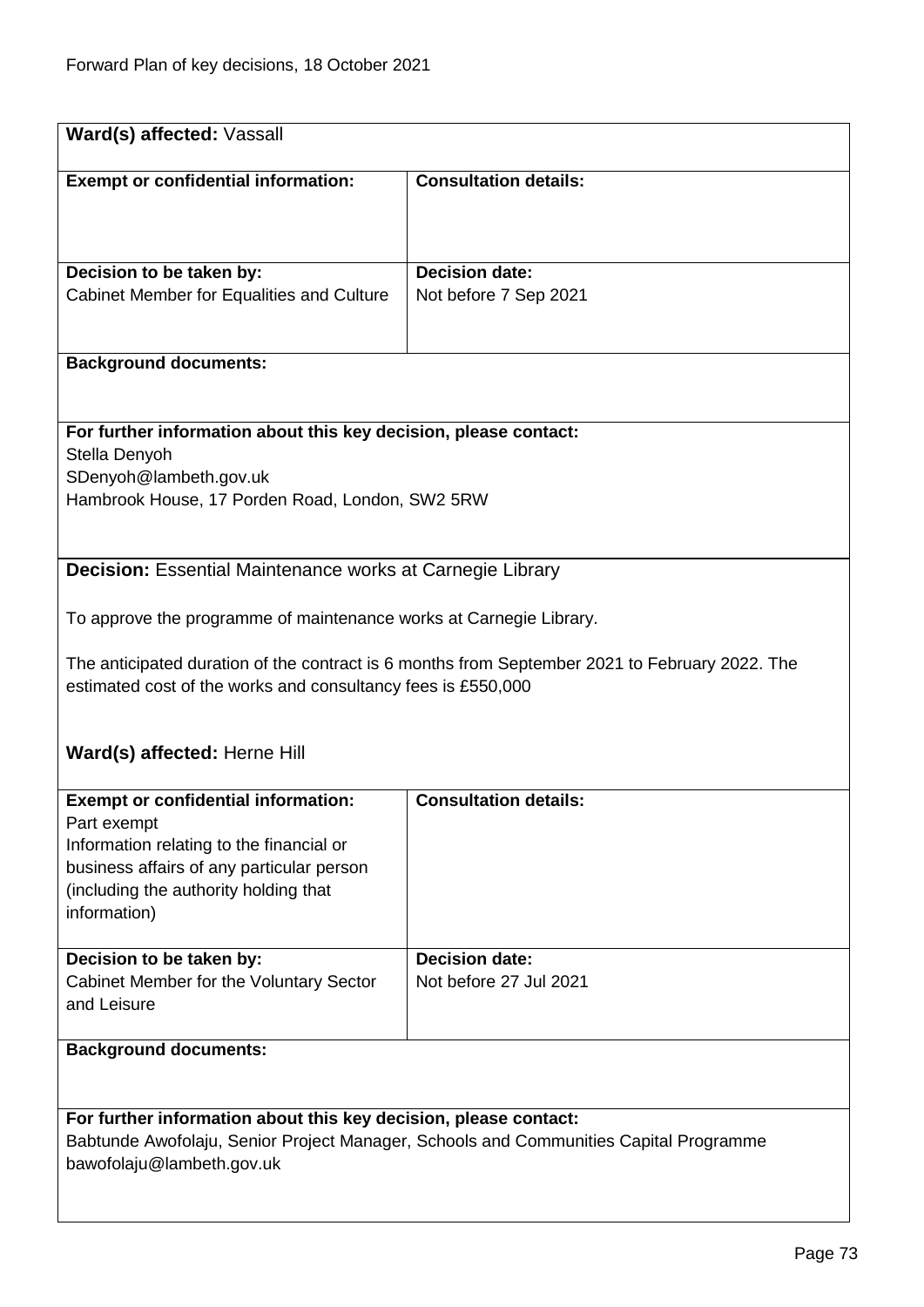| <b>Decision: Kickstart Scheme</b>                                                        |                              |  |
|------------------------------------------------------------------------------------------|------------------------------|--|
| Agreement of approach to Lambeth Council and Better Placed tri-borough Kickstart schemes |                              |  |
| Ward(s) affected: All Wards                                                              |                              |  |
| <b>Exempt or confidential information:</b>                                               | <b>Consultation details:</b> |  |
|                                                                                          |                              |  |
|                                                                                          |                              |  |
| Decision to be taken by:                                                                 | <b>Decision date:</b>        |  |
| Deputy Leader of the Council (Jobs, Skills                                               | Not before 9 Mar 2021        |  |
| and Community Safety)                                                                    |                              |  |
| <b>Background documents:</b>                                                             |                              |  |
|                                                                                          |                              |  |
| For further information about this key decision, please contact:                         |                              |  |
| Jacqueline Faulkner, Acting Head of Economic Inclusion                                   |                              |  |
| jfaulkner@lambeth.gov.uk                                                                 |                              |  |
|                                                                                          |                              |  |
|                                                                                          |                              |  |
|                                                                                          |                              |  |
| <trailer_section></trailer_section>                                                      |                              |  |
|                                                                                          |                              |  |

<LAYOUT\_SECTION>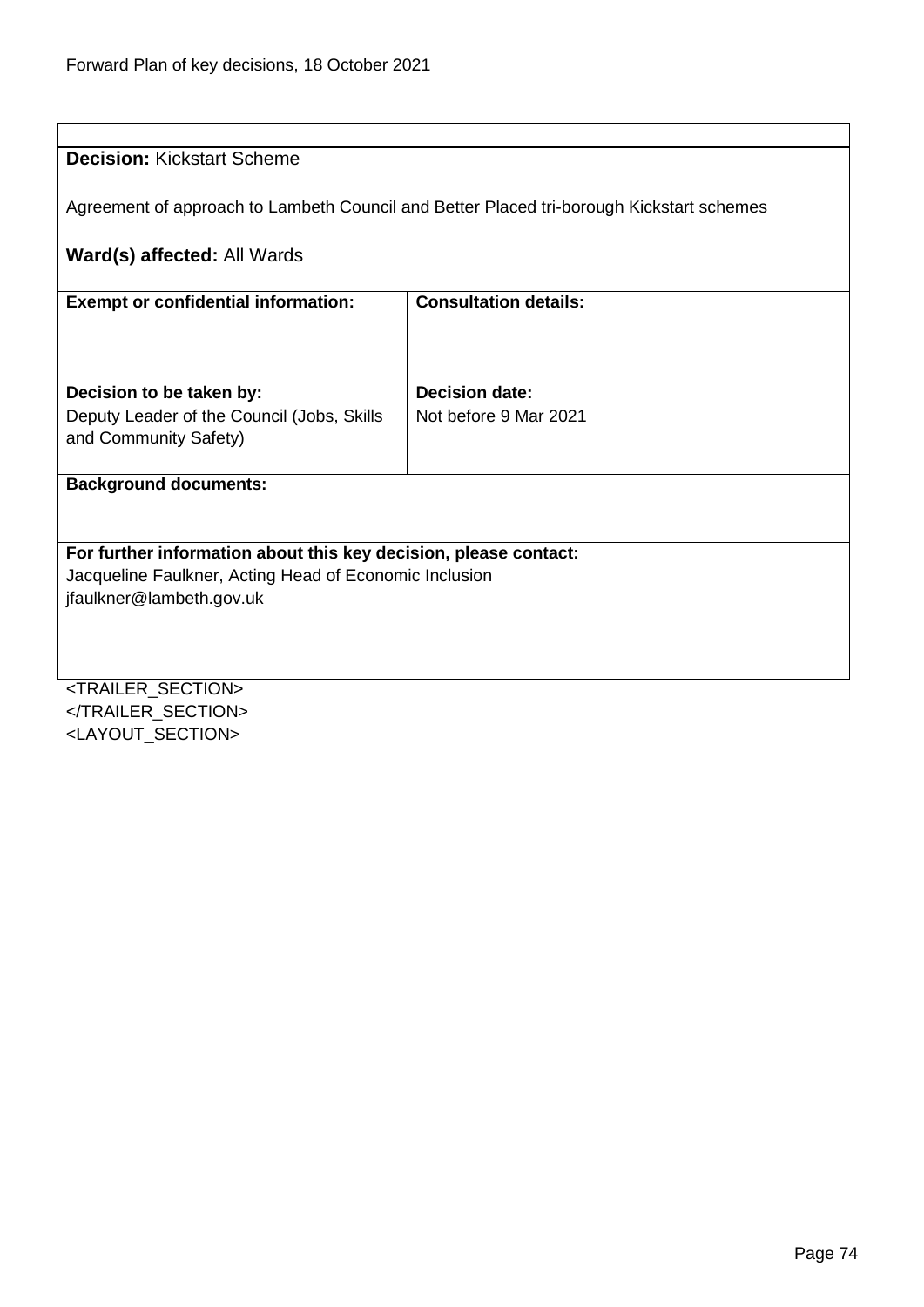| <b>Decision: FIELD TITLE</b>                                     |                              |  |
|------------------------------------------------------------------|------------------------------|--|
|                                                                  |                              |  |
|                                                                  |                              |  |
| <b>FIELD SUMMARY</b>                                             |                              |  |
|                                                                  |                              |  |
| Ward(s) affected: FIELD_WARDS                                    |                              |  |
| <b>Exempt or confidential information:</b>                       | <b>Consultation details:</b> |  |
| FIELD_LIKELY_EXEMPTION_CLASS                                     | FIELD_CONSULTATION           |  |
| FIELD LIKELY REASON TEXT                                         | FIELD_CONSULTEES             |  |
|                                                                  |                              |  |
| Decision to be taken by:                                         | <b>Decision date:</b>        |  |
| <b>FIELD DMTITLE</b>                                             | FIELD DUE DATE               |  |
|                                                                  | FIELD_USE_URGENCY_EXPLAIN    |  |
|                                                                  |                              |  |
| <b>Background documents:</b>                                     |                              |  |
| FIELD ATTACHMENTS                                                |                              |  |
|                                                                  |                              |  |
| For further information about this key decision, please contact: |                              |  |
| FIELD OFFICER TITLE                                              |                              |  |
| FIELD OFFICER EMAIL                                              |                              |  |
| FIELD_OFFICER_ADDR                                               |                              |  |
| FIELD_OFFICER_TEL                                                |                              |  |
|                                                                  |                              |  |
|                                                                  |                              |  |
| <heading layout="" section=""></heading>                         |                              |  |
| Decision: FIELD_TITLE                                            |                              |  |
|                                                                  |                              |  |
| FIELD_SUMMARY                                                    |                              |  |
|                                                                  |                              |  |
| Ward(s) affected: FIELD_WARDS                                    |                              |  |
|                                                                  |                              |  |
| JUEANNIA LAVALIT CEATIAN.                                        |                              |  |

</HEADING\_LAYOUT\_SECTION> <TITLE\_ONLY\_LAYOUT\_SECTION>